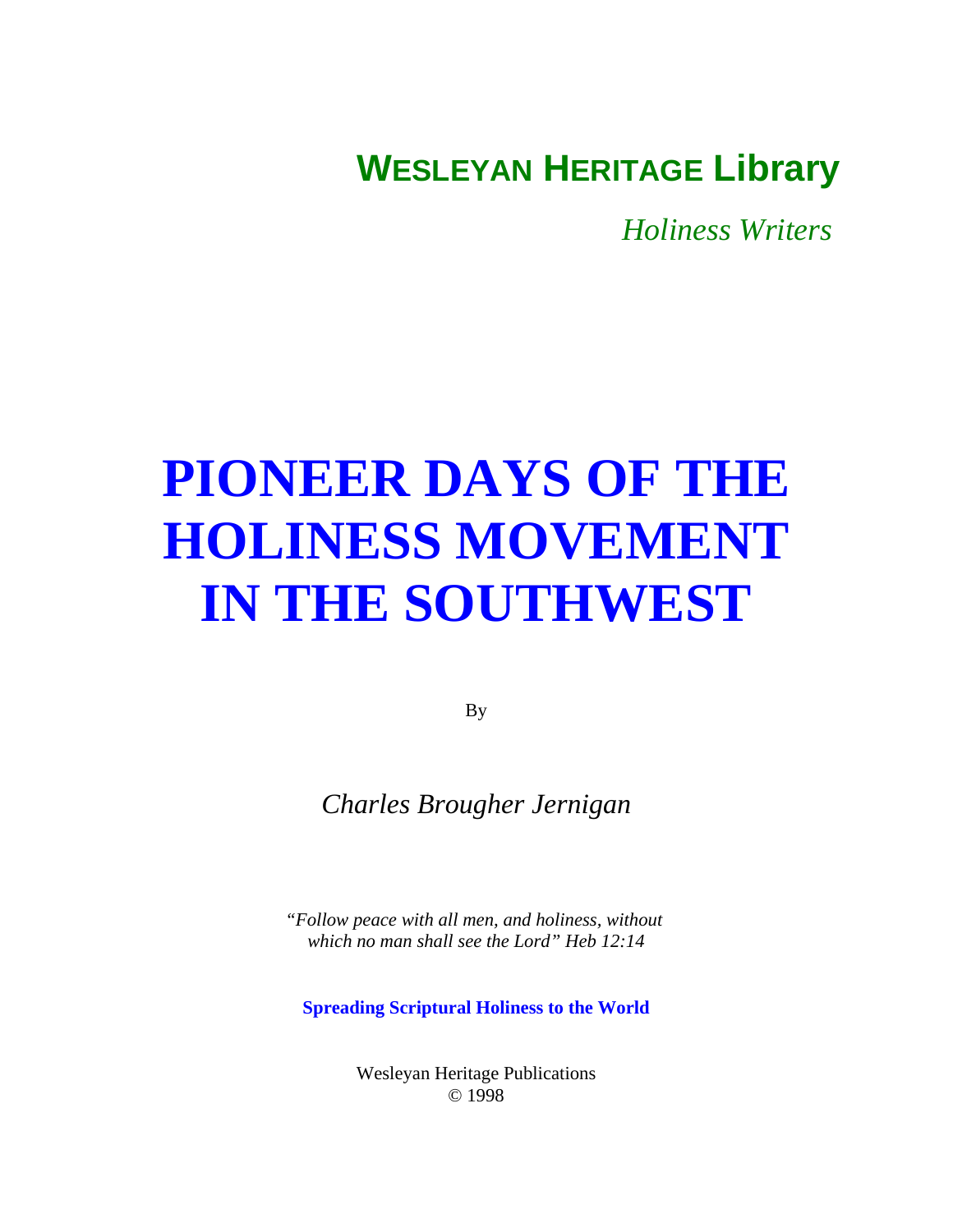By

# <span id="page-1-0"></span>**Charles Brougher Jernigan**

Pentecostal Nazarene Publishing House 2109, 2115 Troost Avenue Kansas City, Mo.

Copyright, 1919 Pentecostal Nazarene Publishing House Kansas City, Mo.

\*\*\*\*\*\*\*\*\*\*\*\*\*\*\*\*\*\*\*\*\*\*\*\*\*\*\*\*\*\*\*\*\*\*\*\*\*

Digital Edition 11/24/97 By Holiness Data Ministry

\*\*\*\*\*\*\*\*\*\*\*\*\*\*\*\*\*\*\*\*\*\*\*\*\*\*\*\*\*\*\*\*\*\*\*\*\*

#### PUBLISHER'S NOTE

Inasmuch as it has been impossible because of lack of time and opportunity to verify the historical statements mentioned in this book, and since the author does not present any corroborative facts to substantiate these historical statements, the publishers waive all responsibility in the matter.

Pentecostal Nazarene Publishing House.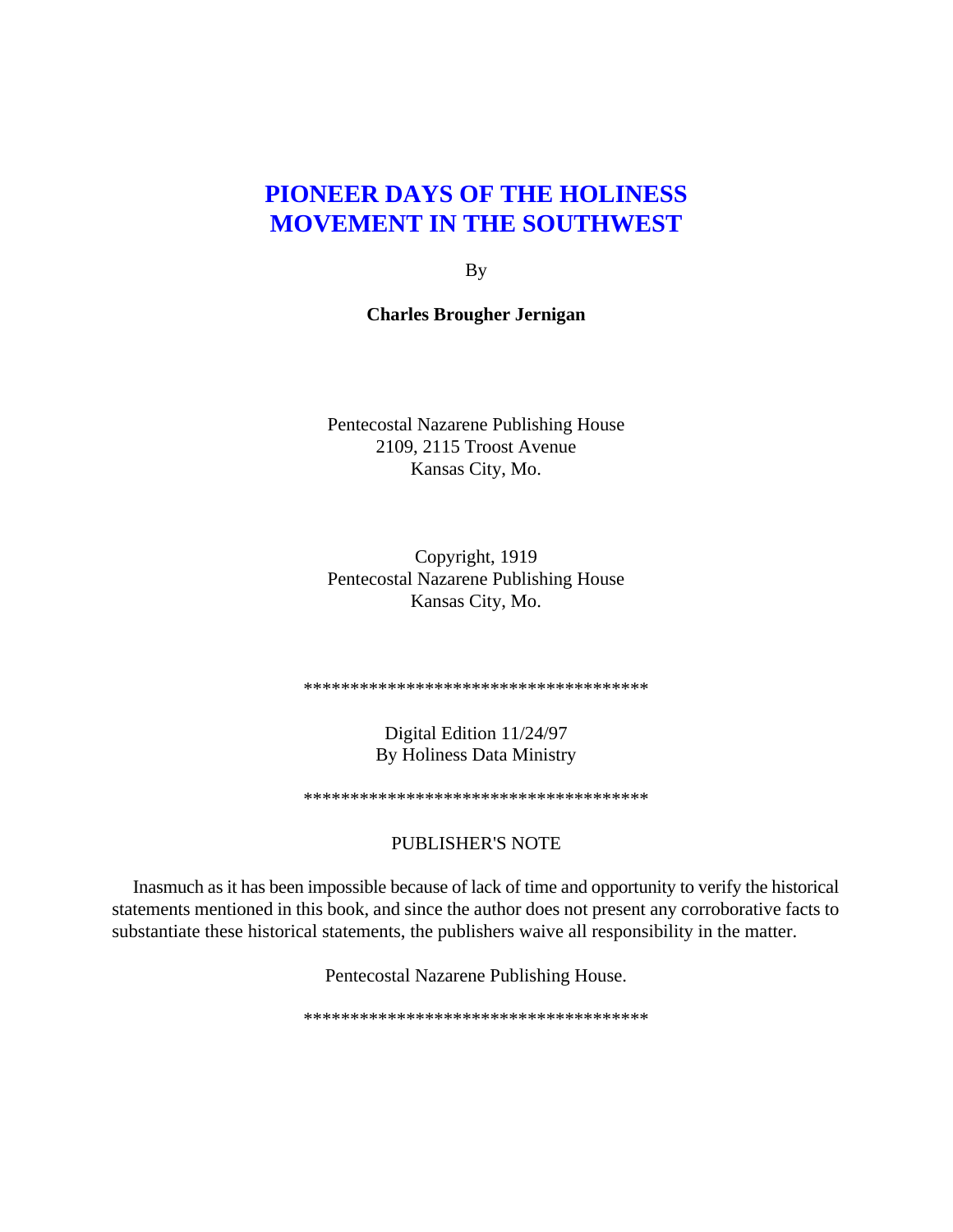<span id="page-2-0"></span>By **Charles Brougher Jernigan**

#### **CONTENTS**

1 [Pioneer Days](#page-6-0)

2 [A Few Real Pioneers](#page-11-0)

3 [Early Holiness Movement in Texas](#page-14-0)

> 4 [Early Days in Georgia](#page-20-0)

5 [Early Movement in Louisiana](#page-24-0)

6 [The Holiness Movement in Arkansas](#page-28-0)

7 [Bands of Workers — Hudson Band](#page-31-0)

> 8 [Cluck-Farmer Band](#page-34-0)

9 [Jeffries-Hartline Band](#page-38-0)

10 [DeJernett-Jernigan Band](#page-41-0)

11 [Roberts Boys and Allie Irick](#page-45-0)

12 [An Indian Territory — Arkansas](#page-51-0)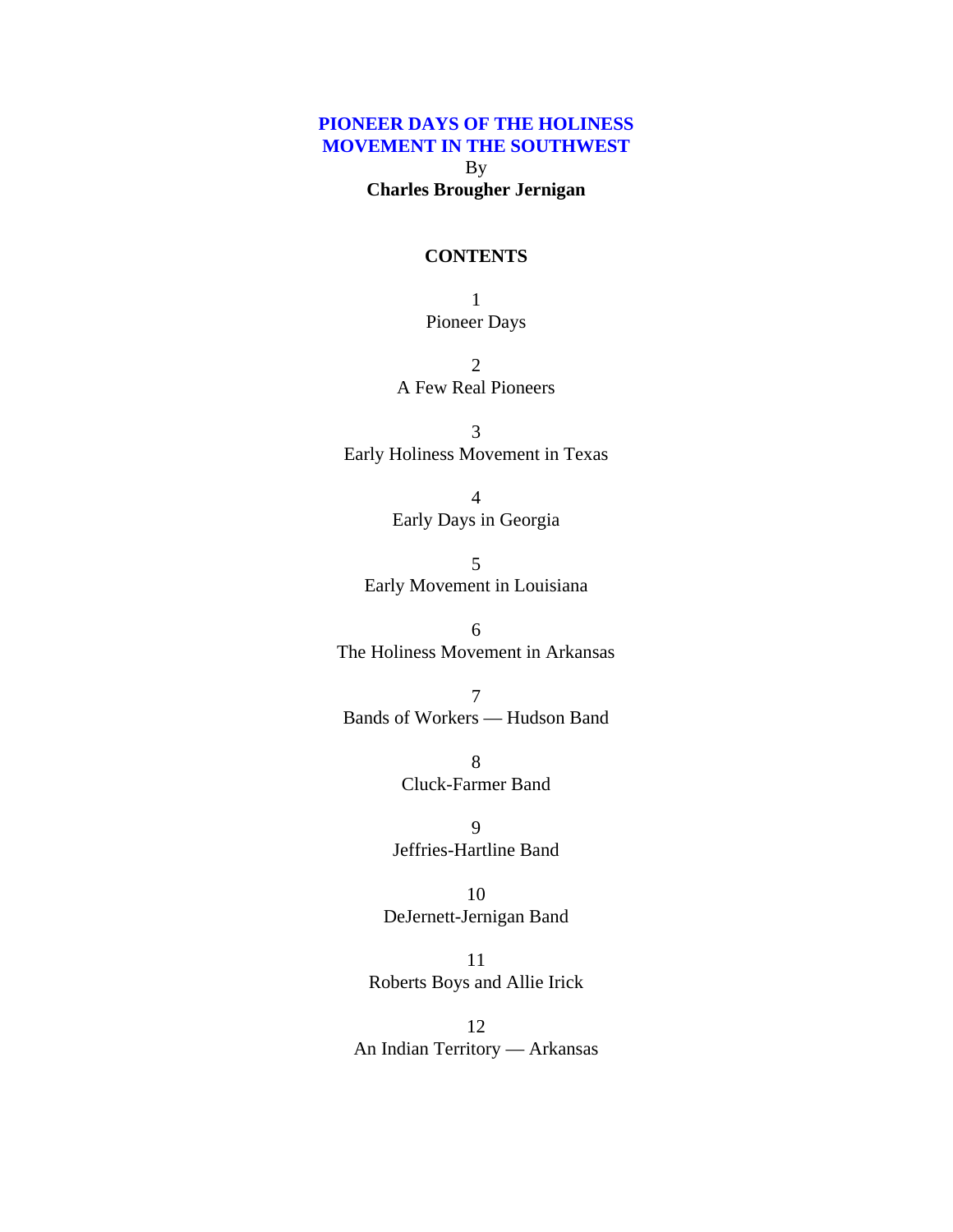# 13 [A Real Texan — Bud Robinson](#page-55-0)

14 [Some Personal Experiences](#page-59-0)

15 [Church Trials in Texas](#page-65-0)

16 [Organization — Free Methodist Church](#page-70-0)

17 [Holiness Church Work in Texas](#page-74-0)

18 [Northwest Texas Holiness Association](#page-76-0)

> 19 [Holiness Association of Texas](#page-80-0)

20 [Independent Holiness Church](#page-91-0)

> 21 [Church of Christ](#page-96-0)

22 [Holiness Church of Christ](#page-101-0)

23 [General Assembly at Pilot Point, Texas](#page-104-0)

> 24 [Pioneering in Oklahoma](#page-107-0)

> 25 [Campaigning in Arizona](#page-113-0)

26 [City Mission And Slum Work](#page-115-0)

> 27 [Women Preachers](#page-121-0)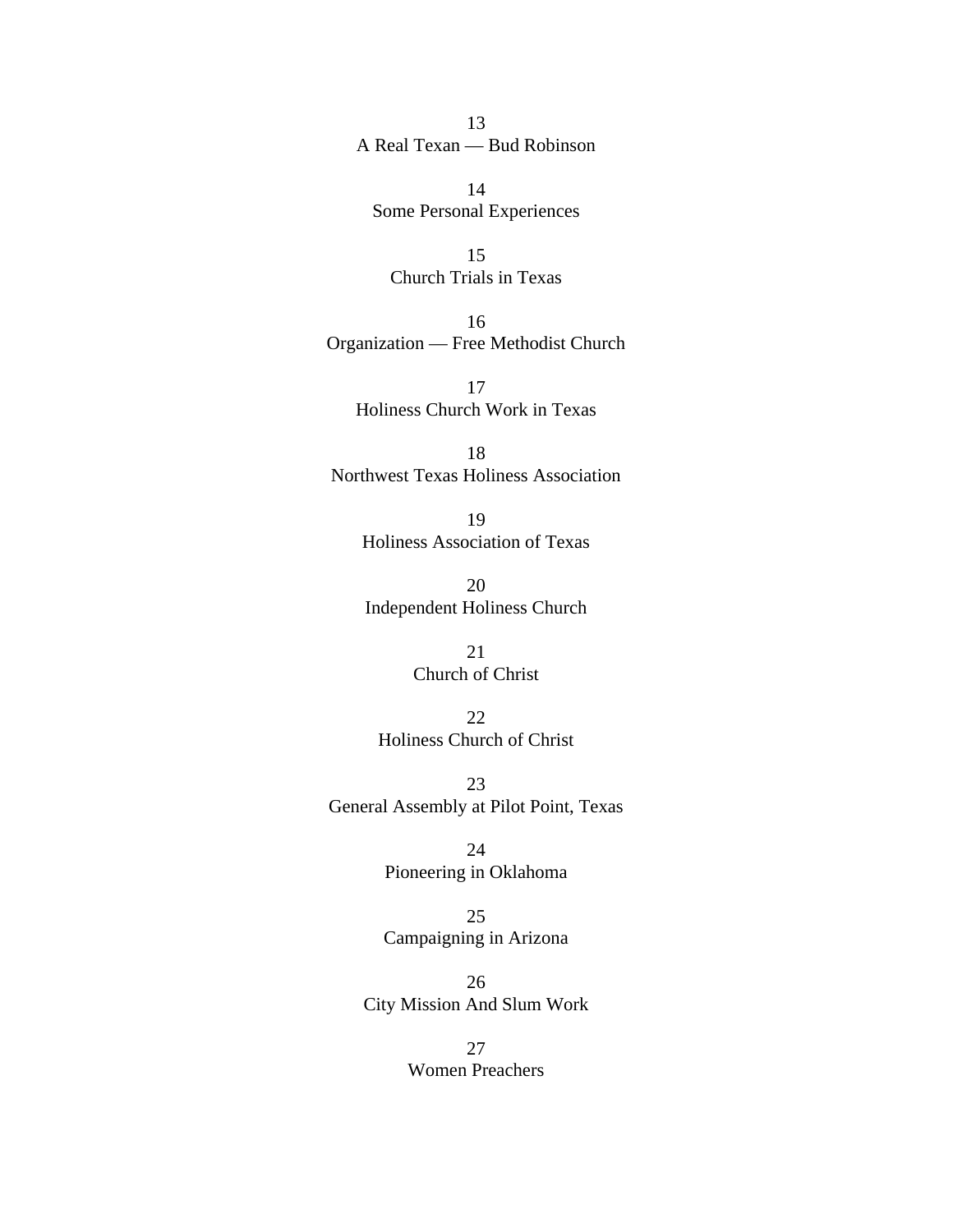28 [Fanaticism](#page-124-0)

# 29 [Divine Healing](#page-128-0)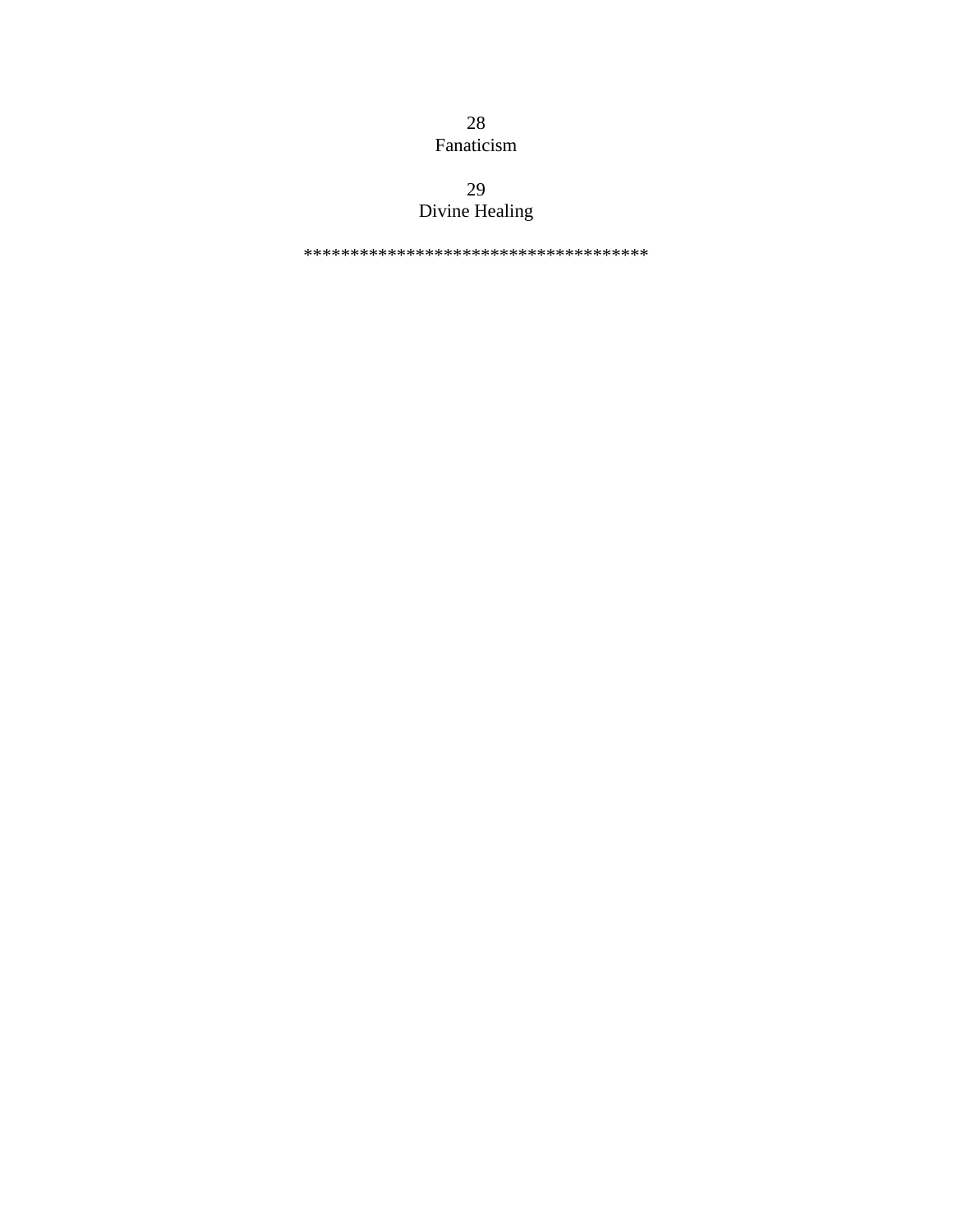**Charles Brougher Jernigan**

#### **INTRODUCTION**

The solidarity of any church or movement depends very largely upon its traditions, and "lest we forget" it is necessary for some one of each generation to commit the most precious of our traditions to writing. It is a matter of so great difficulty to repeat accurately what is told us that it is a happy fortune when the writer is himself conversant with the facts which he records. Also, it is a matter of impossibility for an outside observer to enter into spiritual sympathy with matters in which he has no experience or personal interest; therefore it is of first importance that the chronicler be "one of them" himself in order to insure the dependability of his interpretation.

The people known as "holiness people" will all agree that the matter contained in this book should be given to posterity. Intimate knowledge of the beginning of our distinctive work will soon be a matter of history; and yet this knowledge will always be necessary to a complete understanding of the work of holiness at any particular period. Just as the complete knowledge of the oak must imply an understanding of the acorn, so the Nazarene of the future should have at least some knowledge of those days when the doctrine of holiness as a second work of grace was preached by pioneers in tents and brush arbors without an organized support.

Rev. C. B. Jernigan has had more intimate contact with the men and movements which have made for the success of the work of holiness in the South than any living man. Also, his zeal, activity, and love for the work of holiness brought him into close touch with the men and movements of every part of the nation, so that he has the most synthetic knowledge of the early days of the holiness movement of any man of my knowledge. It is indeed fitting that he should write this book and thus perform a service due from his generation.

The book is full of human interest and will be read, not merely for its valuable history, but also for its devotional merit. It is, so far as I know, the only book of its kind and will serve a purpose that is both unique and important. It will have a wide reading and will commend itself for its candor and fairness.

As to the author, I can not feel that I either could or should introduce him to readers of holiness books, for he is better known to such people than I am. However, my intimate acquaintance with him does make it a real pleasure to commend him and his book to the reading public and to offer an earnest prayer that the good which the author desires may be accomplished.

> In holy love, James B. Chapman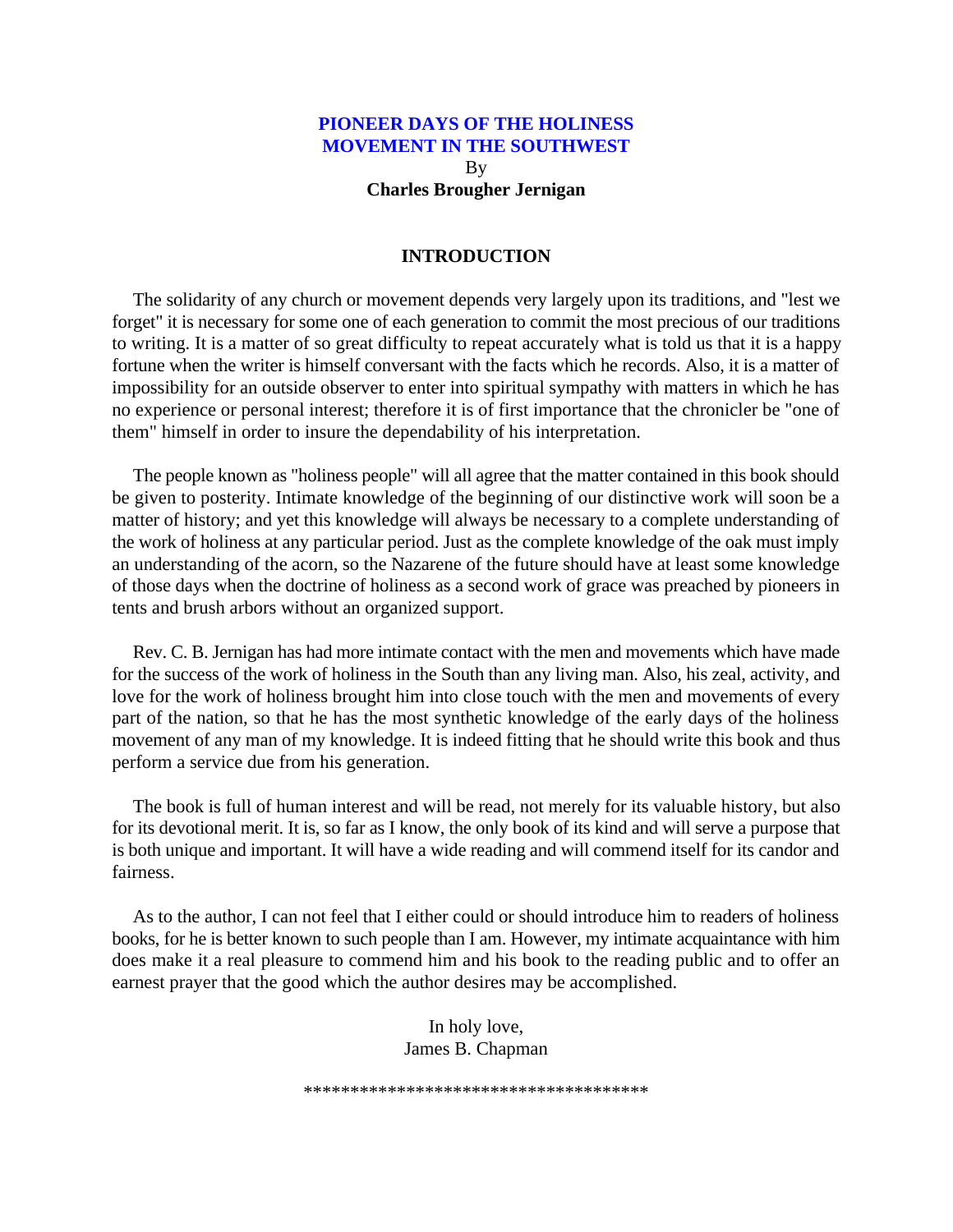By **Charles Brougher Jernigan**

# **Chapter 1 PIONEER DAYS**

<span id="page-6-0"></span>Soon after the Civil war, while the nation was in its period of reconstruction, God in His all-wise providence ordered a religious reform, and reconstruction as well. Just as an army needs some trained commanders, so this religious reformation called for men of daring to preach the doctrine of holiness as a second work of grace, for there was much opposition against this great grace that God had planned for the race of fallen humanity, and to carry on this movement, that was called "this new heresy" by the old-line churches, meant to fly into the face of public church sentiment, and to cross swords with modern theologians who were soon up in arms against this new movement, that had so rapidly gathered momentum and spread like a prairie fire before a mighty wind.

Wherever this doctrine was preached there was a mighty stir, and such revival power as had seldom been seen in those days. Suddenly great campmeetings sprang up, and a host of preachers were called into the field of evangelism, who, like Paul of old, conferred not with flesh and blood, neither went up to Jerusalem for orders, but went everywhere preaching the Word. They had little regard for pastors in charge, but where they found an open door they entered with their fiery gospel that always stirred the people. There was boldness and aggression in their sermons. They gave sin no quarter, whether in the church or out of it. Church members, as well as sinners, felt the sting of the gospel that they preached, and backsliders by the hundred confessed their backslidings, made restitution, straightened up old feuds, and paid old outlawed debts, some of which had been standing for years. Sick people were healed by the hundred, and great joy abounded among them.

The old-time mourners' bench was brought back into church, and scores of people knelt there and found God in pardon, reclamation, and sanctification. The testimony of the old classroom was again instituted, with a wider range, and thrown open to everybody, and testimonies rolled until we have seen as many as three hundred on their feet at these great campmeetings, standing, waiting for an opportunity to testify to the sanctifying grace of God, and such singing and shouting we have never seen anywhere else than in a holiness meeting. Truly God blessed the revival of holiness, that seemed to have been lost from the church so long. People who got this great grace of sanctification threw away their tobacco, quit the lodge-room, pulled off their gaudy dress, and stripped off showy jewelry. This was such a rebuke to the average church member that it provoked much criticism, both in the pulpit and the pew. Preachers were excommunicated, and church members were turned out of the churches for professing holiness.

The writer was born in the rich bottom lands of Mississippi. His father had graduated at a medical college in his young manhood, but gave up the practice of medicine to grow cotton. He opened up a great cotton plantation in the alluvial lands of the swamps, and just as he began to enjoy life the Civil war broke out with all its fury and spoiled all his plans. While he was away in the army, the city of Vicksburg fell before that mighty conqueror, General U. S. Grant, on the Fourth of July, 1863.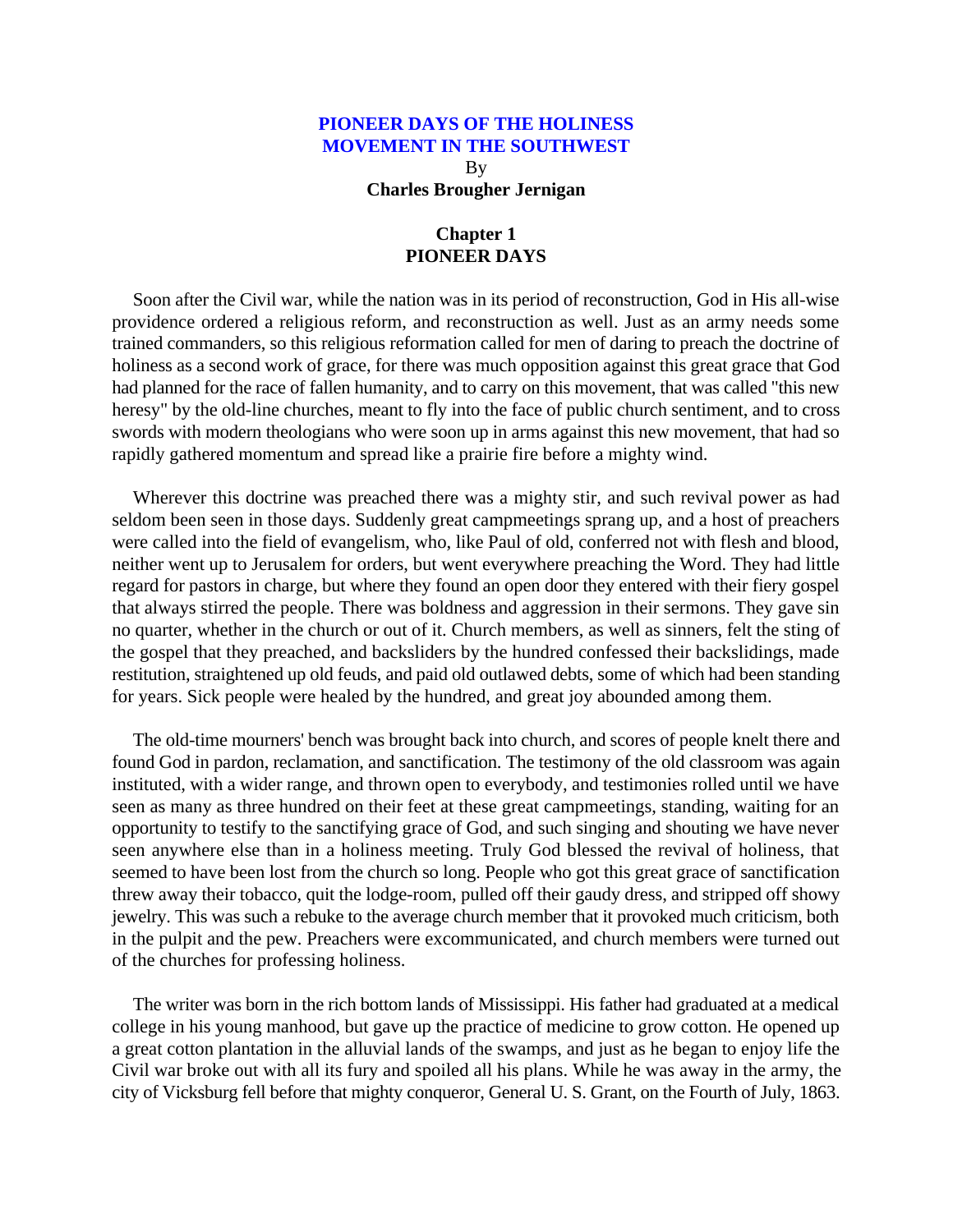New Orleans had already fallen into Federal hands, and a little later the invading army marched through the state, burning cotton, driving off the planters' mules, confiscating their jewels and silverware, and a state of guerrilla warfare followed, as is often the case with an invading army.

One of these guerrilla bands stopped in front of this planter's home and ordered his men to spoil the house. He was met at the gate by a black-eyed woman with a big six-shooter in each hand, who told him that he could have her effects when he walked over her dead body. One look at her, and he ordered his men on without spoiling that home.

The writer was born in this home September 4, 1863. These prenatal tests paved the way for the birth of a child in whose very nature was born a martial spirit so tense that when the war was over he could be seen astride a stick horse, galloping up and down in the yard yelling, "Hurrah for the flag," while he waved aloft a stick on which was tied a red bandanna handkerchief.

This war-torn land was now too much for his father, who gathered the remnants of his once splendid fortune, and in road wagons started for the far West to begin life over.

The whole Country was in an uproar and infested with roving bands of marauders and robbers. He pushed his way on for months into untraveled lands, with little or no roads, as there was not a railroad in all that country then. At last he located in Hunt county, Texas, which was soon to become the battle ground, and hot-bed for the holiness movement of the South.

Here he reared his family of eleven children and gave them all a common school education. Here he bought a farm with a big log house on it, which had a big stick-and-dirt chimney with a wide hearth, on which was done all of the family cooking, as this was before the days of cook stoves in the West.

The old-time corn bread (for there was little flour in those days) was baked in an old-fashioned oven, or skillet, which sat on the hearth with live coals of fire around it and on top of it; the meat was fried in a long-handled frying-pan, over the coals; the coffee was boiled in a kettle hanging on a hook over the fire; and sweet potatoes were roasted in the corner, covered with hot ashes.

These were the cooking utensils for that pioneer home for many years after moving to the far West. The first cook stove that was seen in that country was bought by this pioneer at Jefferson, Texas, where he went once or twice each year to market his produce and lay in his meager supplies of such as he did not grow on his own farm.

Jefferson was located on a bayou connected with Red river, up which steamboats could come from New Orleans, the only means of traffic then, except the prairie schooner, an ox wagon with wooden axles, greased with soft soap or pine tar, which, when this lubricant was scarce, would notify the neighbors half a mile away with its moans and shrieks, as the wagon passed along the road.

When the cook stove arrived the pioneer made a big dinner, and invited all the people in northern Hunt county. The country was so thinly settled that there were only about forty people at the dinner, although nearly all came who were invited. The whole country wanted to see food cooked in the new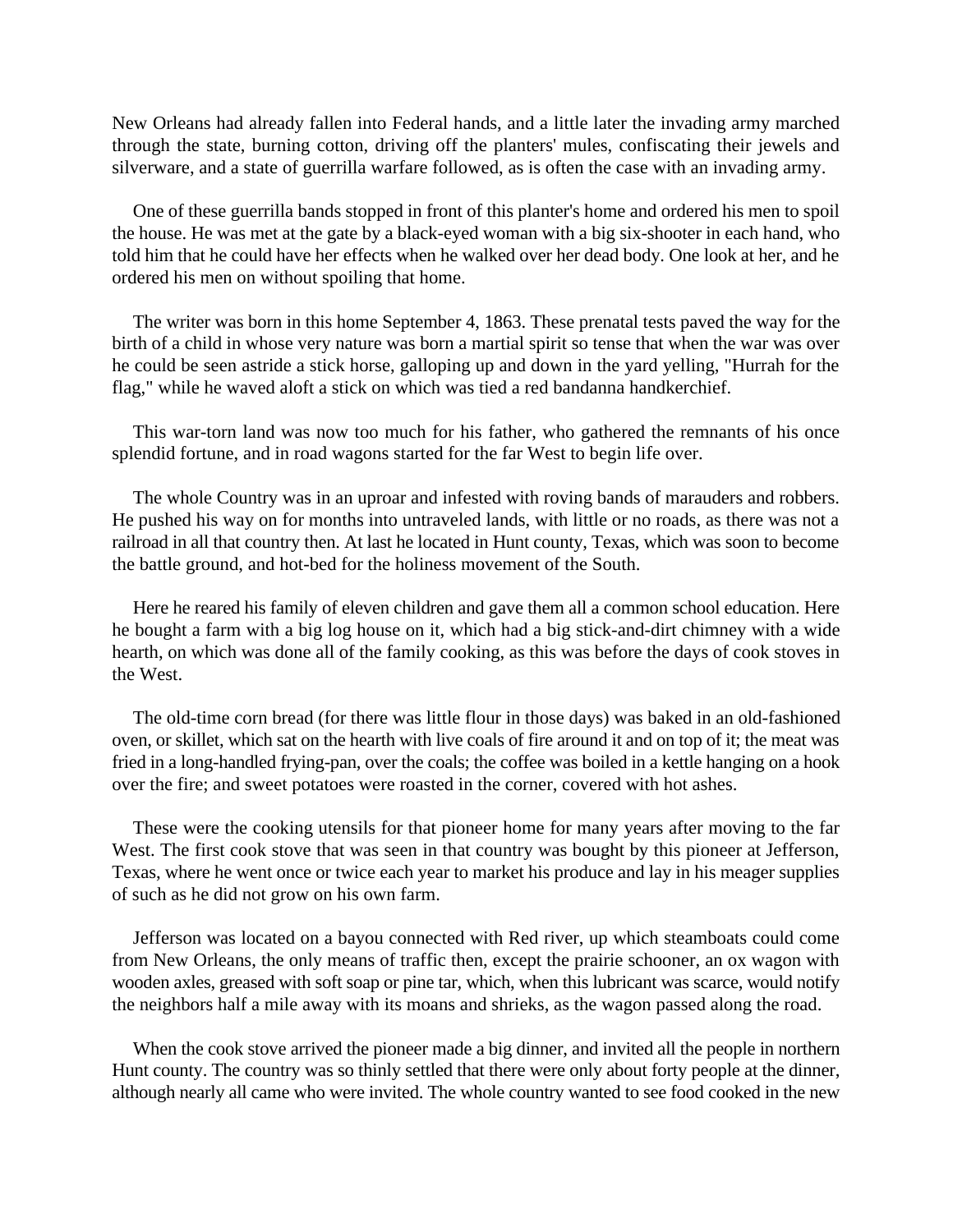way, so when the time arrived for dinner they all went down into the kitchen, which was a room built of clapboards nailed to poles for studding, with a dirt floor, and not a glass window in it.

The fire was built of rich pine-knots, which were picked up in eastern Texas while on the trip to Jefferson, and when the fire began to burn and the damper was turned down so that the fire would roar big, the people all left the room screaming. They were afraid that the "patent thing" would blow up.

The schoolhouse where his children attended the three months school was in the village of Hog Eye. There was one store kept by some Dutch people, an ox mill with a big inclined wheel forty feet across for motive power. In this mill the corn was ground for bread for all the country around, and later a wheat attachment was added for making flour. There was a blacksmith shop, a burying ground, where this pioneer was buried beside his wife years ago, and the old meeting house, that was both church and schoolhouse. It was a two-story affair with a Masonic lodge on the second floor and the church and school were kept in the room below.

Through this little village ran the old Sherman and Jefferson road, over which were hauled in ox wagons all of the lumber and supplies for Sherman and other western towns. Great caravans of these prairie schooners could often be seen on this road, as many as twenty at a time, one following another, one or two men with each wagon, long whip in hand as they yelled out to their oxen, "Whoa, come Larry! Gid'up Buck!" Then you would hear the clear ring of the cracker on their long, ugly whips.

The seats in the schoolhouse at Hog Eye were made of long logs split open and two big auger holes bored in each end, in the rounded side of the log, where pegs were driven for legs. They had no backs, and often were worn so slick that they were difficult to sit on. In one end of the schoolhouse was a desk, made of boards nailed to the wall, for writing. Each student took his turn at the writing desk, learning to write. Such a thing as a writing tablet was altogether unknown, but each student carried a slate and slate pencil, which when it was worn too short to hold in the fingers would be stuck in the end of a small cane, and used until there was not an inch of it left.

One day while the three months' school was in session at Hog Eye there came a band of desperadoes galloping over the hill, shooting off their revolvers, and yelling like Cheyenne Indians. They rode their horses into the little store, ran the keepers away, and drank the whiskey, which was always a part of the stock in trade in all stores then in the West. They ate his canned goods, robbed his cash drawer, and while their horses rested they indulged in pistol practice in front of the store for an hour, with tin cans in the air for targets.

The teacher and pupils in the schoolhouse, about two hundred yards away, were so frightened that they all lay flat on the floor to keep out of range of a stray bullet, and out of sight of the marauders.

Most of the schooling that this pioneer's children had was around the fireside in their own home, taught by their mother on long winter evenings. It was a familiar sight in this home to see the father with medical book in hand (as he had again taken up the practice of medicine), the mother with a magazine in her lap as she knitted the family stockings, while the children, school books in hand,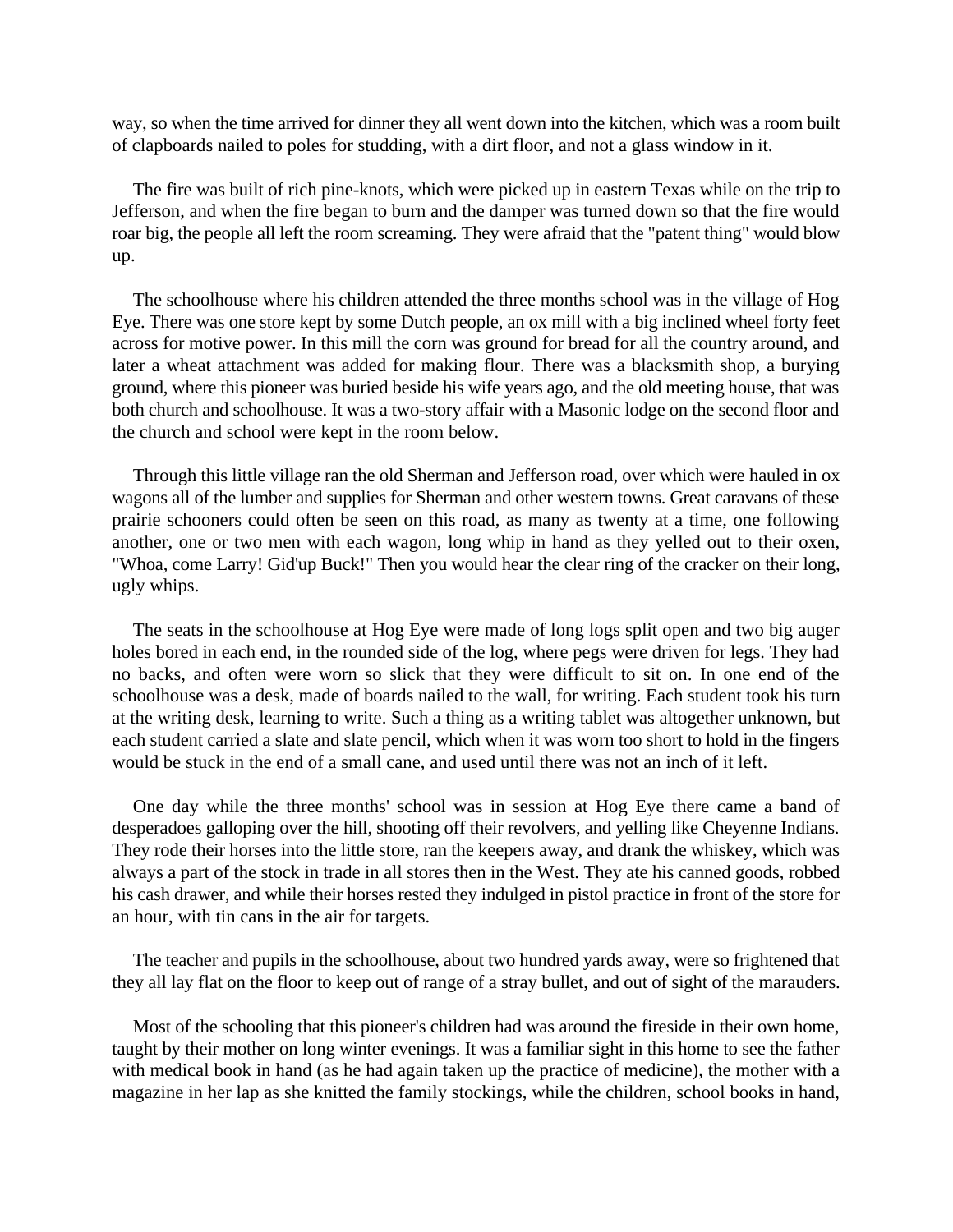surrounded the mahogany table (the relic of bygone days) on which was a long, homemade tallow candle, which gave all the light the home had.

When all were weary with study and reading, the father would take down the old family Bible and read a chapter and then all would kneel in prayer to God. Then the children, one by one, would kneel with head in mother's lap while they would say their "Now I lay me down to sleep," and then kiss father and mother and slip off to bed. A happier family never lived than this one.

The whole family would go and camp at the old Harrell's camp grounds, where there had been a campmeeting annually since 1857. People would come for miles, often from distant counties, and camp the full two weeks of the campmeeting. These meetings were always attended by old-time power, and there would sometimes be a hundred people converted in one campmeeting. Often they would fall off of their seats like dead men and lie for hours, to come through shouting in the old-time way.

At one of these meetings the writer, then a nine-year-old boy, was gloriously converted, and the next Sunday united with the Methodist Episcopal Church, South, where he held his membership until he was sanctified, and then was compelled to leave it on account of his preaching holiness.

#### **A WONDERFUL PRAYERMEETING**

A great revival meeting was held in the Wesley Methodist Episcopal Church, South, in Greenville, Texas, where the writer and his wife held their church membership. This meeting was conducted by Rev. E. G. Kilgore. The whole town was stirred and many people found the Lord. At the close of this revival there were several prayermeetings started in different parts of the town, and put in charge of laymen.

There were no holiness people in Greenville, Texas, at that time, but Rev. E. C. DeJernett moved there that spring, and made preparations to begin the Greenville holiness campmeeting that summer, although he at that time did not preach the doctrine of entire sanctification very clearly; but he attended these prayermeetings and aided in them by exhortation and testimony. Mrs. D. A. Hill, of Tyler, Texas, came to Greenville that summer to visit some of her people and, hearing of this live prayermeeting, she attended the first one that she could get to, and gave a clear, definite testimony to the experience of entire sanctification as a second work of grace; telling of her consecration, and how the blessing came, then she began to shout and to praise God for what she had received. Her face shone with the glory and her voice gave no uncertain sound. This stirred the people and especially the leader who had never heard such a story before but his very heart longed for the blessing the very thing that he had been ignorantly seeking for years. Could it be possible that there was such an experience for humanity. He went away from that meeting determined to put God to the test as Sister Hill had told them. He went home to tell his wife of the good news that he had heard. He did not attend church that night at his own church, just six doors from his home. He had been a regular attendant there, hut had never been told that God had such a "balm" for the sin-sick soul. He could not sleep that night, but rolled and tossed on his bed. He ate no breakfast the next morning. Old-time conviction had seized him. He must be wholly sanctified!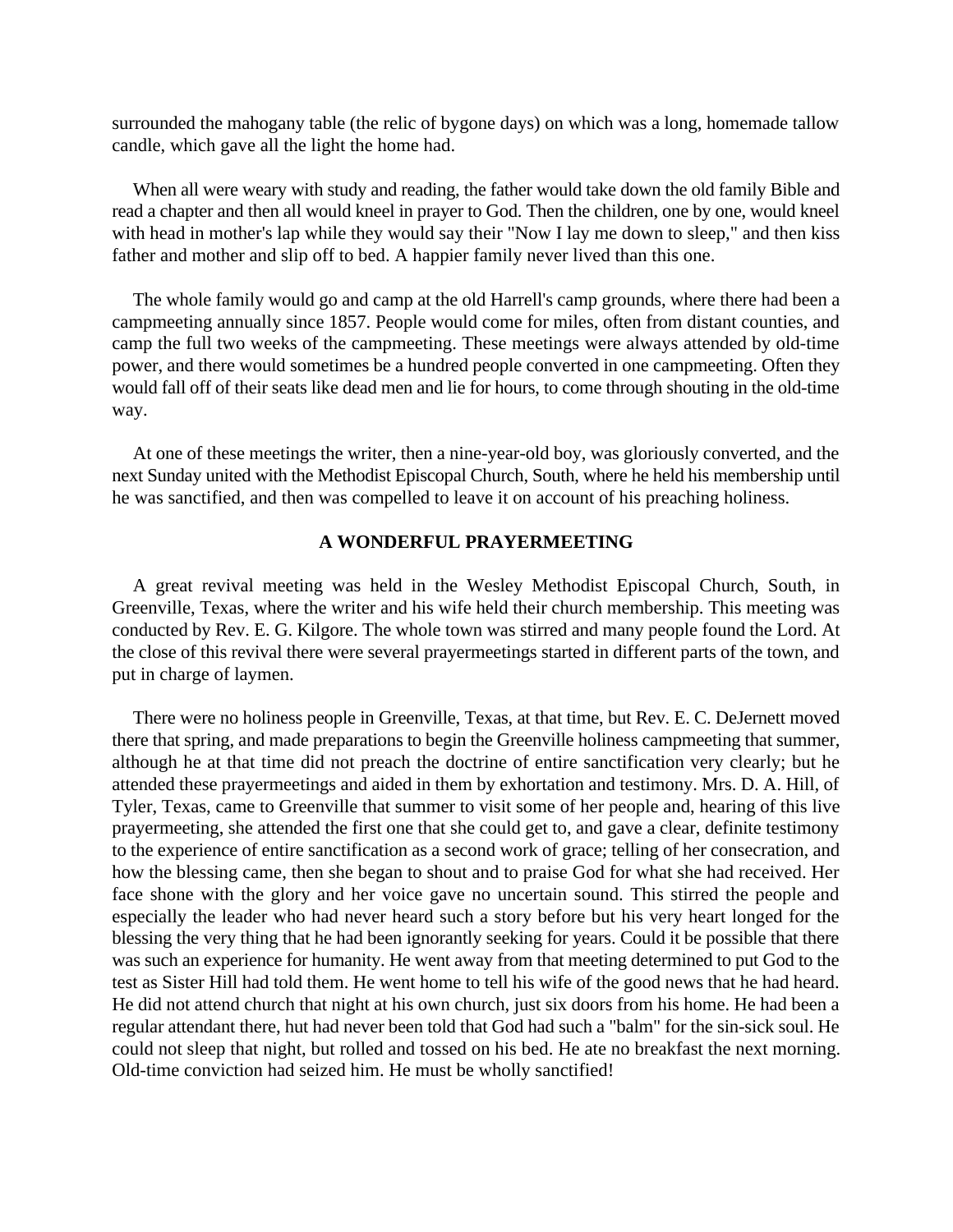He arose early the next morning and assisted his wife in getting breakfast as usual, while the hired man fed the team, but his whole mind was absorbed in the one thought: "That testimony-I must have the blessing!"

He turned to his wife and said, "I believe old Dr. Wright is a hypocrite."

"Why?" she asked.

"He keeps talking about people whom he knows who are sanctified; and I want him to 'put up or shut up' — get the blessing and tell me how; or quit talking about it."

"Why," his wife replied, "didn't Sister Hill tell you how to get it?"

This ran through him like a dagger, and he left the room weeping, saying, "I'll have the blessing today or die alone in the woods."

About this time the breakfast bell rang, he went into the dining room and sat down at the table and returned thanks, but could not eat a bite; excused himself and left the room.

Soon the hired man came down to the barn where he had gone, and they were off to the woods three miles away, where they were to work that day on a lease in some new ground that they were plowing. The hired man started the plow, and he went to work chopping wood. The plow did not give satisfaction and he was called, and told that they could get Mr. Tally's plow at his home a half mile away. He started at once for the plow with his head bowed while he prayed to God to be sanctified. On his return with the plow on his shoulder praying and weeping as he went, the "fire fell" and he was gloriously sanctified. He lost his plow, but got the blessing, and from that day has had little use for a plow. He told the Lord that if He would hitch the Holy Ghost to the gospel plow, that he would take off the back-band, put the clevis in the top notch, and ride the beam, and plow a furrow that all hell could not cover up. "Immediately he conferred not with flesh and blood," but began at once to hunt someone to preach to. He saw the hired man struggling with the plow, and ran to him, telling him about his new-found experience, while he stood trembling but would not kneel for the blessing in the field, but promptly asked, "Where is the plow?"

From that day forward his theme has been the baptism with the Holy Ghost that sanctifies. The farm was left behind and the call to evangelize Hunt county, Texas, was answered, and there was only one town in that county that he did not assist in holding a meeting in, besides dozens of schoolhouses, and he saw hundreds of his own neighbors and friends sweep into the kingdom.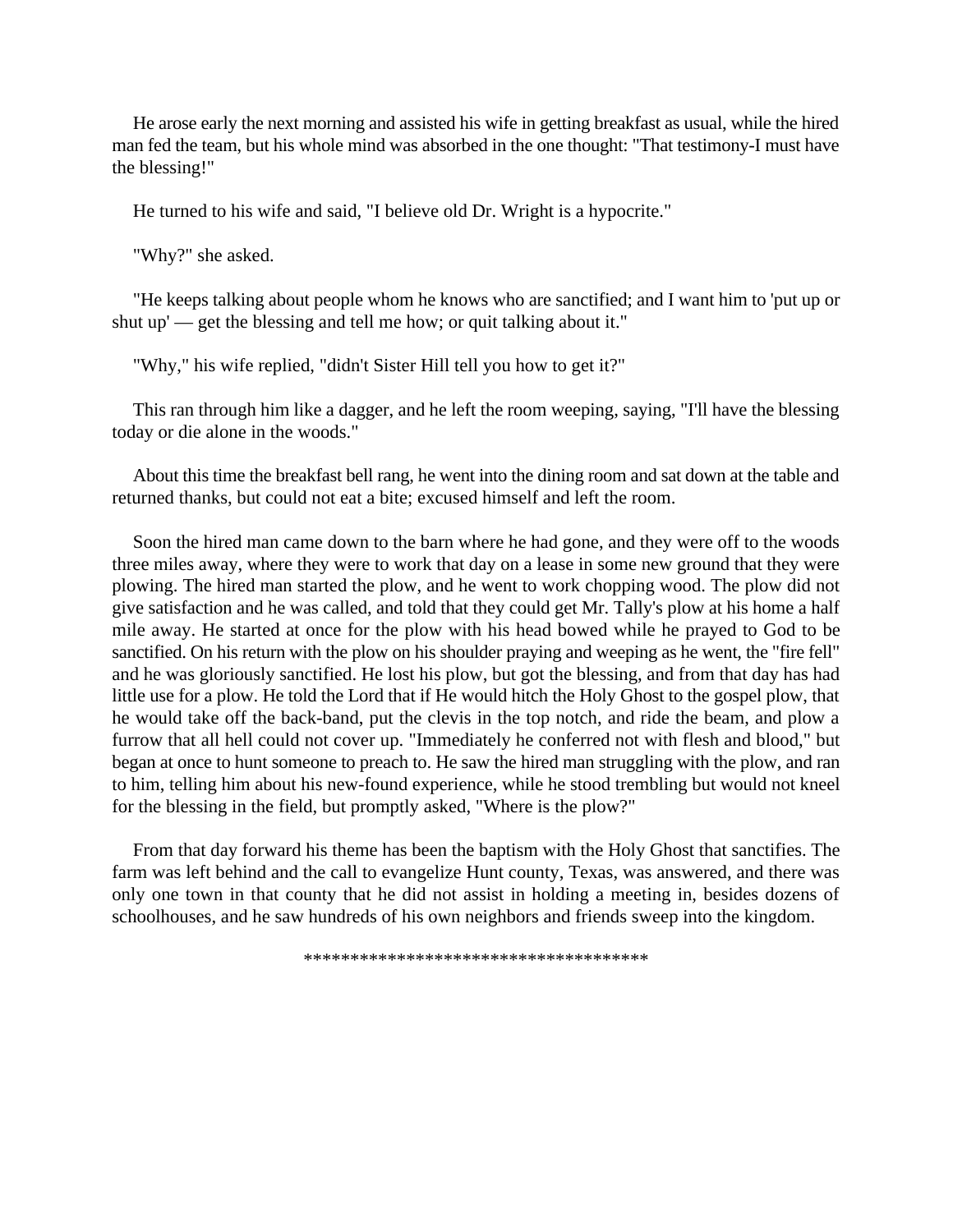By **Charles Brougher Jernigan**

# **Chapter 2 A FEW REAL PIONEERS**

<span id="page-11-0"></span>Among the leading spirits who dared preach holiness in the early days in the South, when it meant to be ostracized by your church, and lose many of your church friends, and often to be excommunicated from your church, and your name to be cast out as evil, was Dr. Lovic Pierce, whose preaching of this "despositum of Methodism" reached from a period before the Civil war until his death. He wrote that memorable sermon, "Entire Sanctification," which was read at his conference after he was too feeble to attend. In this sermon he bewails the sad condition of Methodism by saying that when the war broke out 90 per cent of southern Methodism was either in the experience or favorable to it. But at the time of that writing he said that now 75 per cent are either openly opposed or utterly indifferent to this great doctrine.

God has never left himself without a witness, but raised up Dr. Dodge, of Atlanta, Ga., Dr. W. B. Godbey, of Kentucky, Dr. H. C. Morrison, of Louisville, Ky., Hardin Wallace and Rev. W. B. Colt, of Illinois, to bring this great truth to the Southland, and then following them there were literally hundreds of people who obtained the blessing among the ministry of the different churches, and hundreds of laymen on whom the call fell, who immediately left their plow, workshop, or office and swept out into the unexplored forests of humanity and blazed the way, while thousands of others followed, seeking and finding this great boon to their hungry hearts, and with this Pentecostal fire "they went everywhere preaching the word," until this Dixieland of ours became honeycombed with the teaching of the second blessing people, while under brush arbors, cloth tents, great board-covered tabernacles, and in rented halls, these holiness preachers gathered the hungry-hearted people, and great revivals broke out that far surpassed anything in modern times.

Among these men and women who were the pioneers from the various churches are a few names that are worthy to go on record on these pages, while they with many others whom I never knew will be recorded in the book of life. In Tennessee, Rev. B. F. Haynes, who was for years the editor of the Tennessee Methodist, a paper that stood for old-time Methodism; Rev. Lewis Powell, Rev. J. O. McClurkan, the founder of the Pentecostal Mission, and editor of the Living Water; Rev. Felix Johnson, Rev. R. L. Harris, Mrs. E. J. Sheeks, and others. In Mississippi, Rev. J. N. Whitehead, Rev. W. B. Pinson, Mrs. Mary McGee Snell, and Rev. H. M. Guy. In Arkansas, Rev. J. N. Speakes, Rev. W. F. Dallas, Rev. Mrs. E. J. Sheeks, Rev. Amanda Coulson, and Rev. W. J. Walthall. In Louisiana, Rev. J. S. Sanders, Rev. W. T. Curry. In Texas, Rev. L. L. Pickett, Rev. E. C. DeJernett, Rev. Bud Robinson, Rev. George, Rev. R. A. Thompson, Rev. J. B. McBride, Rev. J. W. Lively, Rev. Mr. Manning, Rev. Ben Hines, Rev. Julian Woodson, Rev. Will Adams, Rev. Dennis Rogers, Rev. Toni Rogers, Rev. A. G. Jeffries, Rev. Sam Hartline, Hudson Band, Cluck-Farmer Band, the Roberts Boys, the Brown Boys, Rev. W. E. Fisher, Rev. W. F. Rutherford, Rev. B. F. Neeley, Rev. James B. Chapman, Rev. C. M. Keith, Rev. C. B. Jernigan, Rev. John Friar, Rev. R. L. Averill, Rev. D. M. Coulson, Rev. Beecher Airhart, Rev. John Stanfield, and Rev. Lonnie Rogers. In the Indian Territory,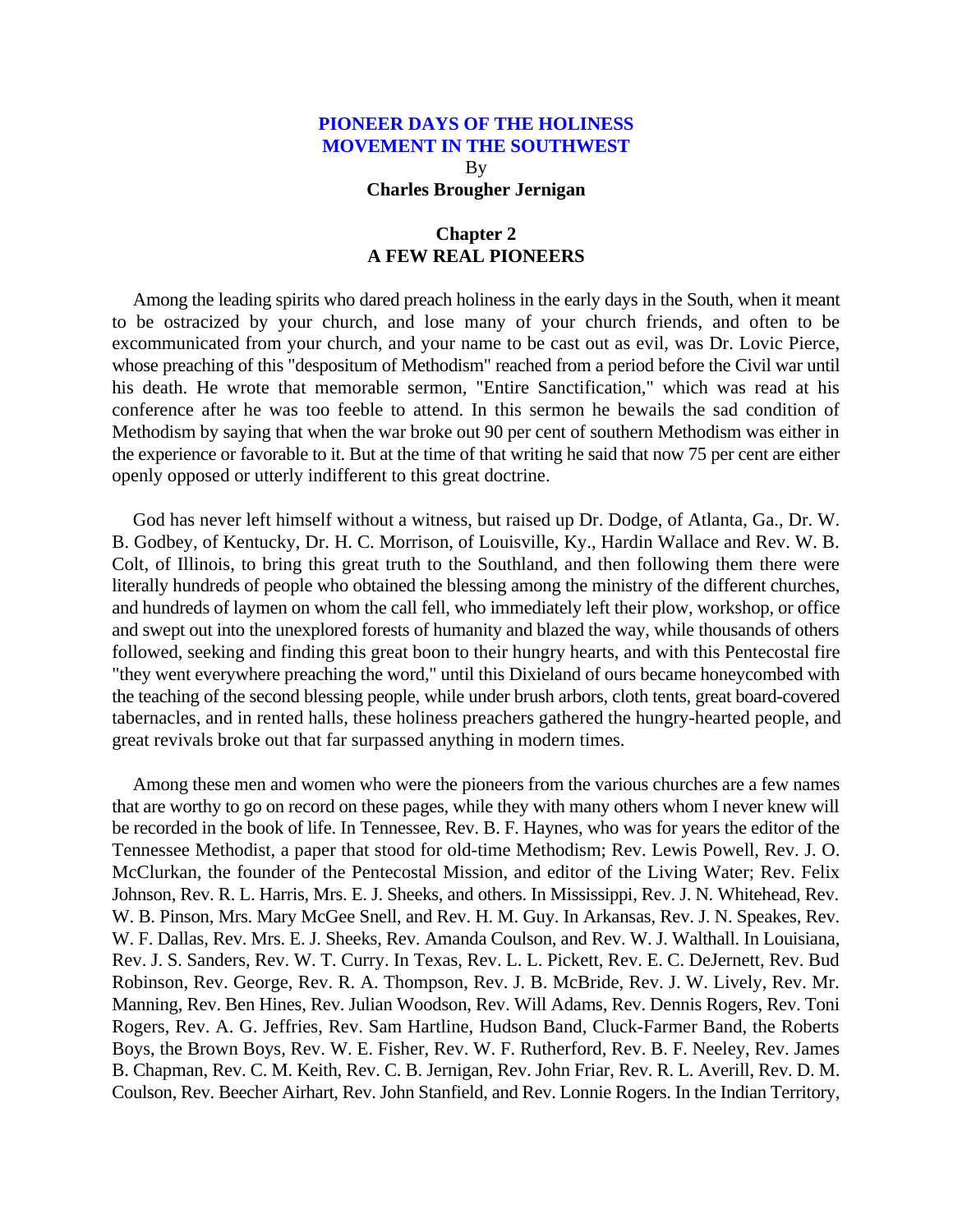Rev. W. A. Rodgers, Miss Mattie Mallory, Rev. L. F. Cassler, Rev. J. D. Scott, Rev. and Mrs. U. D. T. Murray, while among the women preachers were Mrs. Mary Hogan, Mrs. E. J. Rutherford, Mrs. Peppers, Miss Lily Snow, Mrs. Annie Fisher, Mrs. Dora Rice, Mrs. Lula Rogers, and many others whose names I can not recall just now, but their names are recorded in the book of life.

These are the men and women of blood and fire, with the real call of God on their hearts, and an experience that burned in their bones till it was "preach holiness or burn." They had the martyr spirit; they did not ask, "How many are the enemy?" but "Where are they?" They did not question the financial ability of the people, but "Do they need holiness?" They had the Pentecostal experience with Pentecostal results following. They were missionaries, both home and foreign. They formed bands of workers, and if something did not turn up, they went out and turned something up. They went to places where they were not wanted, and stayed until the people thought they could not get along without them. In the summer months they preached under green trees, brush arbors, cloth tents, and schoolhouses. When winter came they rented halls in large towns and did city mission work, visiting in the afternoons, while they stayed in and studied in the mornings. They preached on the streets, in the jails, and wherever they could get a hearing.

These people carried with them the spirit of Elijah in the court of Ahab, and John the Baptist in the palace of Herod. No place was too hard, and no people could terrify them. They preached "holiness or hell," and God honored such ministry, and great revivals broke out. If the services were not free, they would fast and pray until the "fire fell." They would sometimes fast for days at a time, but somehow they always had victory. Scarcely a meeting in those days when there were less than one hundred people converted or sanctified, and many times two or three hundred. People often ran screaming to the altar, or sometimes fell like dead men into the straw, and lay for hours, to come through shouting. Like Paul before the Jewish mobs, or Martin Luther before the diet at Worms, or John Wesley beside his father's tomb, they would proclaim, "The world is my parish." Nothing short of this will bring results and the preacher who has not reached this place had as well surrender his credentials, and go back to his plow.

Most of these men were born and reared during the hardships of the Civil war and the days of reconstruction that immediately followed. This gave them a prenatal influence, and a rugged training that prepared them for a place as pioneer workers in this great religious reformation that swept the land.

These people were persecuted, misrepresented, and maligned as much as the apostles in their day. They were stoned, pelted with rotten eggs, had their harness cut all to pieces while they preached; their horses' tails were shaved, and dogs that had "high life" poured on them were turned loose in the church houses while the preacher was preaching. This made the dogs yelp with pain and roll and tumble on the floor, while the boys cried, "Mad dog!"

Sometimes the tent ropes were cut while the service was going on, and on a few occasions the tents were burned after night. It was told on them that they taught "free love" and broke up homes, sometimes running off with other men's wives; that they were wanted in other counties for theft, until people were afraid to invite them into their homes. It was told on them that they would hypnotize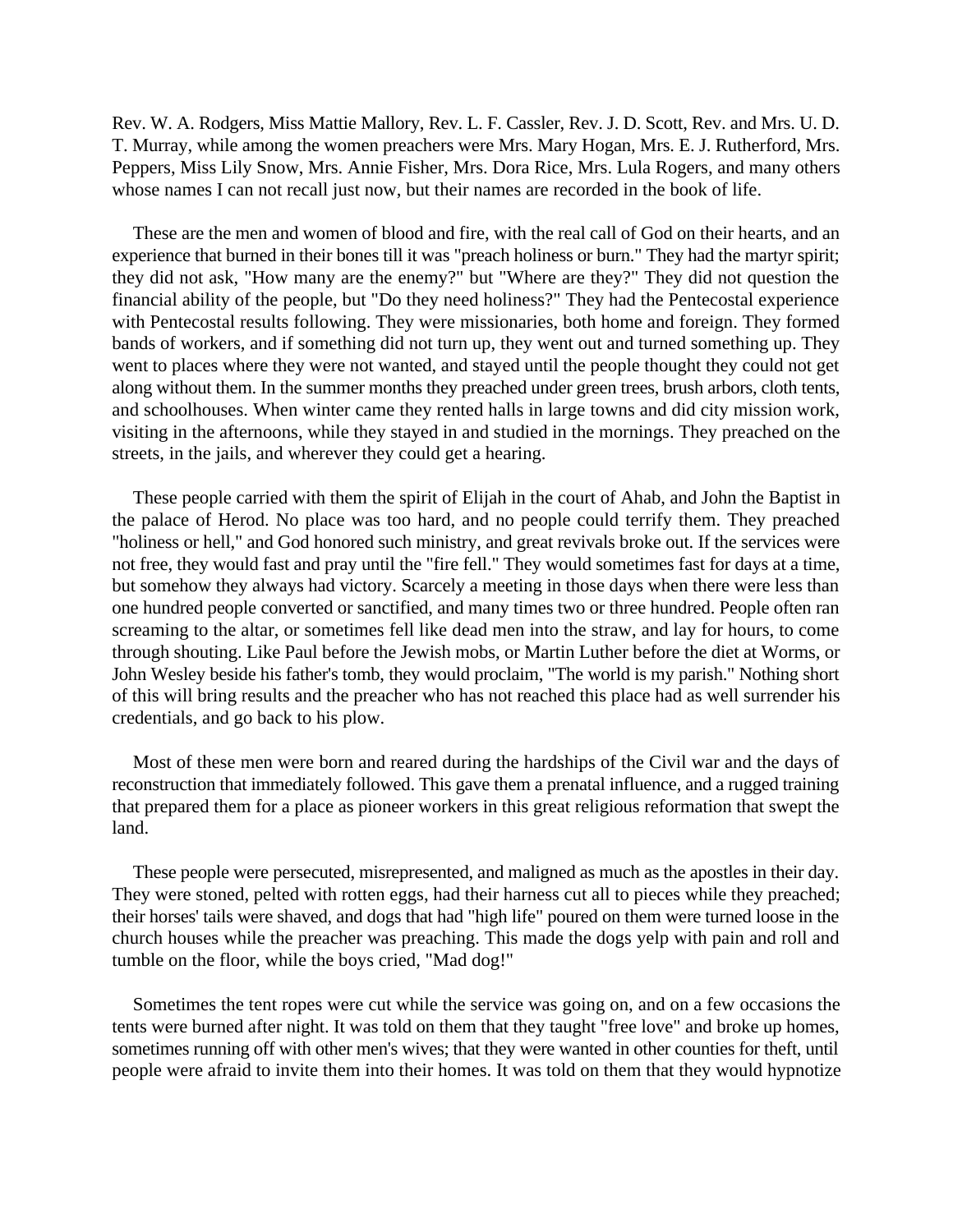people, when the power of God would fall in the old-time way, until in some parts people were afraid to shake hands with them.

They had to sleep in the straw, under their tents, and live on canned goods when they would go to new places; hut none of these things moved them, nor did they hunt down the offenders who started such stories, but went off to their own people and prayed for power to preach the Word in the name of Jesus. Such joy filled their souls, as they sang, and shouted, and prayed, that it attracted people by the hundreds to their meetings, and God gave them the hearts of the people, and great revivals.

"When a man's ways please the Lord, he maketh even his enemies to be at peace with him" (Prov. 16:7). "But ye shall receive power, after that the Holy Ghost is come upon you." Oh, for a fire baptized ministry who know no fear; whose consecration is not broken, but like the old prophet stand with uplifted hand saying, "Here am I; send me." Then will we see the results of the early days.

Among other things that were necessary to hold the holiness movement together there must be a means of communication. This need was strongly felt, and the burden fell on Rev. C. M. Keith, who was eminently fitted for the work. In January, 1898, the first issue of the Texas Holiness Advocate was published at Bonham, Texas, with Rev. C. M. Keith, editor, and S. J. Hampton, publisher. In May, the same year, Rev. C. M. Keith took over the sole ownership of the paper and with a mighty fight on financial lines, in which he sacrificed much, he carried on the publication of the paper with the financial assistance of Rev. Beecher Airhart, and Rev. Lonnie Rogers. But for their noble sacrifice he would have been compelled to give up the fight. In November of the same year he moved the place of publication to Greenville, Texas. The struggle was tremendous, but the paper must go, so he struggled on until 1900, when Charles A. McConnell, of Sunset, Texas, consented to give up his secular paper that he was printing there and form a partnership with Brother Keith. This put two strong men at the helm, and the paper ran on with marked success, filling its mission, until in the spring of 1905 a joint stock company was formed, and Rev. B. W. Huckabee became editor. The paper at this time became the official organ of the Holiness Association of Texas.

The name was afterward changed to The Pentecostal Advocate, and continued until the General Assembly at Nashville, 1911, when it and the Holiness Evangel, the official organ of the Holiness Church of Christ, and the Nazarene Messenger, of the Church of the Nazarene, published at Los Angeles, Cal., were merged into the present Herald of Holiness, with Dr. B. F. Haynes, editor, and C. A. McConnell, office editor.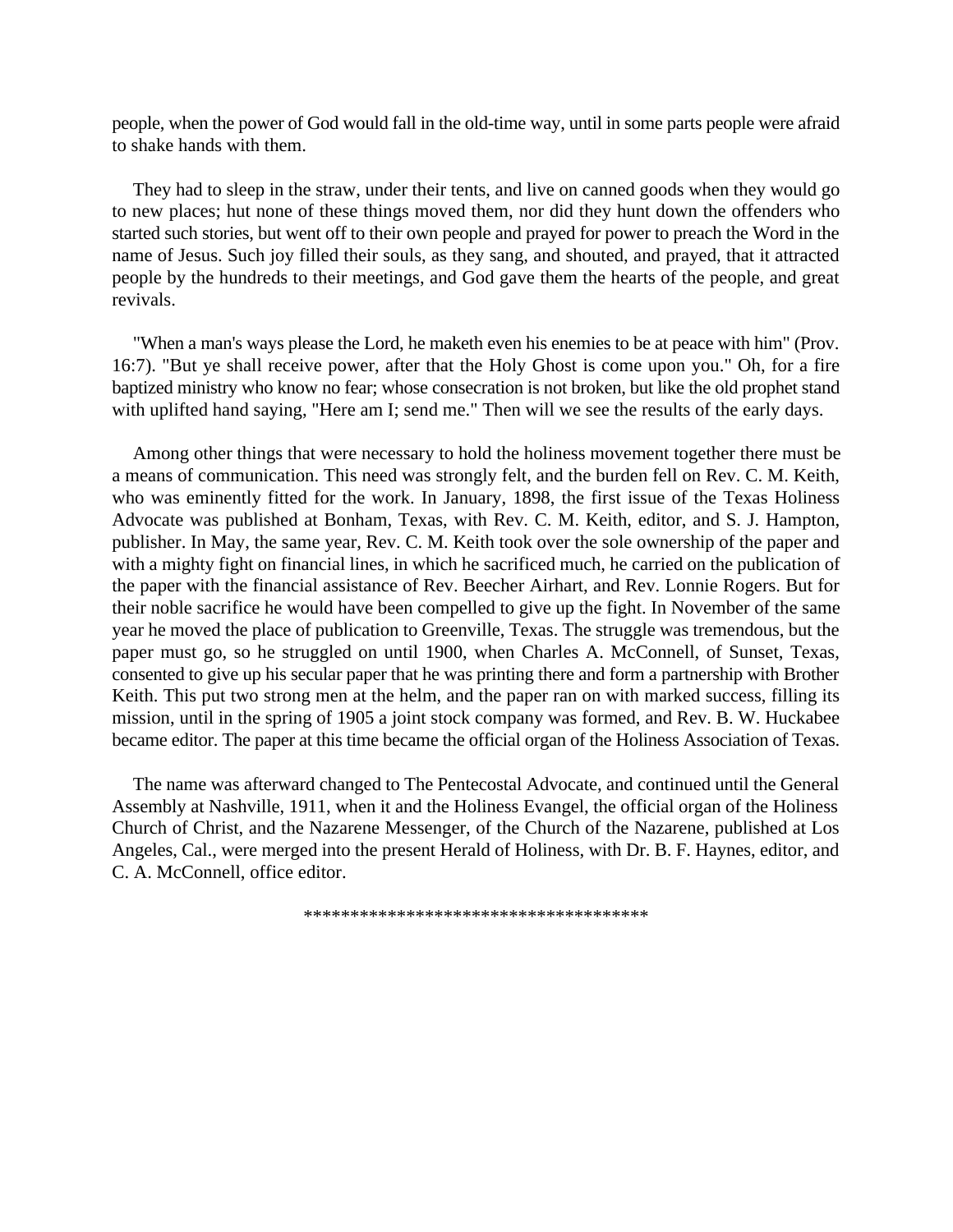By **Charles Brougher Jernigan**

# **Chapter 3 EARLY HOLINESS MOVEMENT IN TEXAS**

<span id="page-14-0"></span>Among the first who professed the experience of holiness in Texas, of whom we have been able to learn, was a Mrs. Martha McWhirter, who lived at Belton, Texas, in the year 1872. She was a Sunday school teacher in the Methodist church, and in her class she taught the doctrine of entire sanctification as an experience after regeneration, to be sought and obtained by faith. She testified to the experience in the class meetings, and talked it to her neighbors until some were seeking the blessing in the regular weekly holiness prayermeetings she held in her home for this purpose.

This, of course, brought on some outspoken opposition from her pastor, who was an opposer of the doctrine of holiness. He often alluded to these second blessing fanatics in his sermons, and sometimes would upbraid them severely, which brought on great persecution against her and those seeking the blessing, and this was pushed on vigorously until she withdrew from the church, but did not discontinue these meetings.

About this time there came two carpenters to Belton from Illinois, who attended these meetings, sought the experience, and obtained the blessing. They kept up regular prayermeetings where others sought the blessing, while these three testified to the experience and shouted the victory. This stirred the whole town; many people got under awful conviction for the experience and testified to their needs publicly, and asked prayers that they might be sanctified wholly. This renewed the persecution and finally a mob of base men waited on the two men and asked that they "speak no more in this name," under penalty of a beating. They went right on with their meetings and testimonies until the mob came again and took the men out at night and severely beat them and commanded them to leave town at once. They did not leave, but, on the contrary, continued the meetings until they were arrested and tried in the courts for lunacy, and adjudged insane, and were carried to the insane Asylum at Austin, Texas, where they spent only one night, for the physician in charge could find no fault with them and sent them home, admonishing them not to return to Belton, and they took his counsel and returned to Illinois.

But they had sown seed that refused to rot or die, and in due time it germinated and sprang up in the heart of S. W. Wybrant, in whose home these people often held their prayermeetings, as he lived two miles from town and it was a quiet retreat where they could sing, testify, and pray to their hearts' content without being molested. The arrest of the men for a time stopped these meetings, but the conviction still lingered in the heart of Brother Wybrant and his wife, who were afterward sanctified, and at this writing he is a Pentecostal Nazarene preacher, living at Mineral Wells, Texas.

Through the influence of James A. Graves, a sanctified man of Calvert, Texas, Rev. Hardin Wallace was invited to conduct a revival meeting in the Methodist church, of which Rev, R. H. H. Burnett was pastor. This meeting began in February, 1877. This was the first distinctively holiness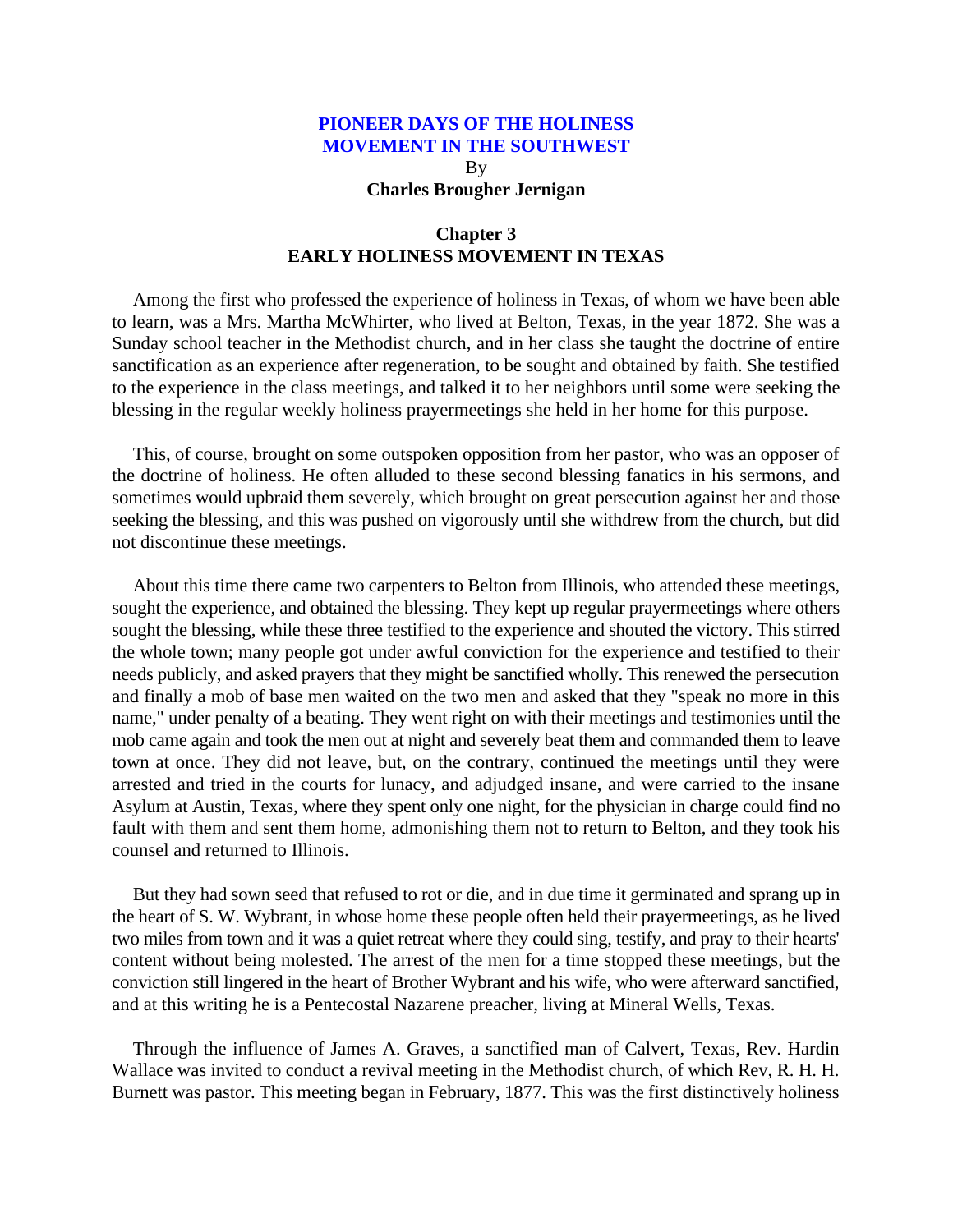meeting that we have any record of in Texas. Rev. Hardin Wallace came from Illinois, and brought a band of workers with him, and while in Texas they held meetings in Bremond, Marlin, Denton, and Gainesville, and possibly at Dallas. At the Calvert meeting the pastor and many of his members were gloriously sanctified, and Rev. Dick Burnett became a mighty evangelist, and for years was associated in evangelistic work with Abe Mulkey, who was reclaimed and sanctified in the great Corsicana holiness revival a little later.

Rev. John A. McKinney, who had read the Guide to Holiness, the original holiness journal of America, then published by Mrs. Phoebe Palmer, in New York City, grew hungry for the blessing and attended the holiness meeting at Calvert, was sanctified, and invited Rev. Hardin Wallace and his band of workers to come to Ennis, Texas, for a meeting, which they did before returning to Illinois. Rev. Mr. Wallace was a member of the Methodist Episcopal church at the time of the Calvert meeting, but at its close united with the Methodist Episcopal Church, South, as it was more congenial while working in the South. At the Calvert revival a Rev. Mr. Ellis, a Methodist pastor, was sanctified and became a very zealous worker.

In March, 1877, the Wallace Band began a meeting in the Cumberland Presbyterian church in Ennis, Texas. They preached so hard against tobacco and worldliness that the ruling elders had a session and ordered Cyrus Hogan, who was then an elder in the church to lock the doors, but on his way to do so he met John A. McKinney, who told him he need not do so as they would vacate without the doors being locked, and the meeting was finished out under the trees in McKinney's yard. This caused great division in the town, while many tobacco-soaked church members fought holiness, the sinners in town contended for the holiness meeting to run on. At every place they held meetings they organized holiness bands, started Tuesday night holiness prayermeetings, and took subscribers for The Banner of Holiness, a paper published in Illinois. At the Ennis meeting some Baptists were sanctified, and at the next regular church meeting they were excluded from the church, their pastor telling them that they had accepted the Methodist faith by being sanctified, and were no longer Baptists. That same night a tremendous storm struck the town, utterly demolishing the Baptist church, the only building that was seriously damaged in the town. A company of Texas toughs waited on the deacons the next day and told them that it was the curse of God, for turning out these holy people. Before leaving Texas they had a great meeting at Lawrence, in the Methodist Episcopal church.

Through reading The Banner of Holiness, the name of Rev. W. B. Colt was seen as a holiness evangelist, and he was invited to come to Texas for some meetings, the first one was at Ennis, September 20, 1877, where the Wallace Band were put out of the Cumberland Presbyterian church. At this meeting Rev. George A. MeCulloch was sanctified, that mighty Scotchman who for years was presiding elder, and a mighty campmeeting preacher in the Free Methodist church. Here holiness took a firm root, and there were gathered about these despised people a few men who knew no defeat and would preach their convictions if the stars fell. This kind of men pushed the battle for God and holiness until Texas became the battle field for holiness for the next ten years; while the fight was strong, and great persecution waged, dozens of great campmeetings were established, and were attended by thousands of people; while at almost every camp there were not less than one hundred, and often several hundred, people swept into the experience at one of these campmeetings.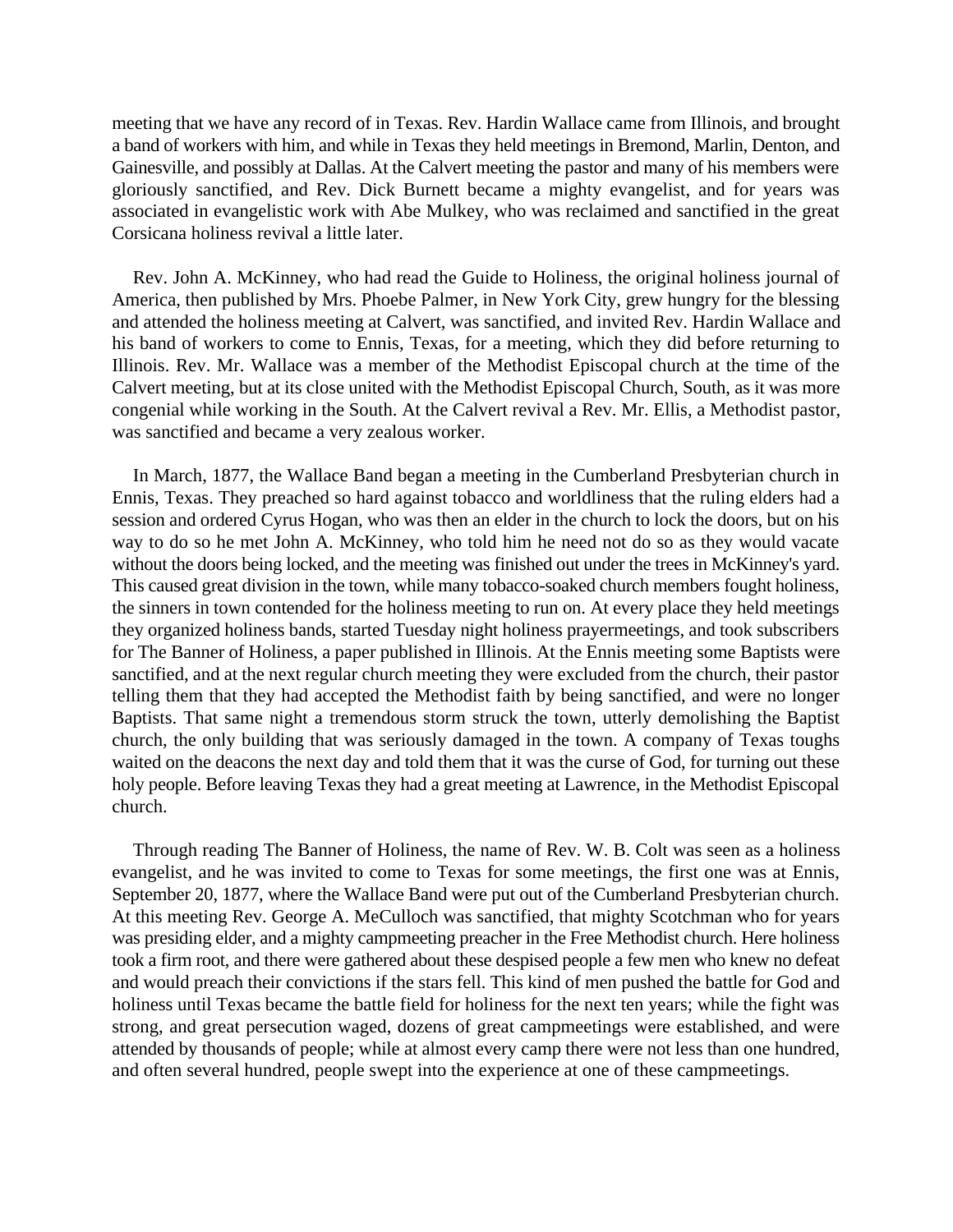The Texas Holiness Association was organized at the first campmeeting, which began October 10, 1878, at Rake Straw, about twelve miles south of Corsicana, conducted by Rev. W. B. Colt, of Illinois, as leader, and assisted by many others. This was a great camp. The officers of this association were James A. Graves, president; John A. McKinney, vice-president; E. R. Reeves, corresponding secretary; Cyrus T. Hogan, secretary and treasurer. This association must not be confounded with the Holiness Association of Texas. For the Texas Holiness Association had ceased to exist when the Holiness Association of Texas was organized. The former was for campmeeting purposes only, while the latter was to conserve the movement and to hold the people together until a more definite organization could be effected to give a church home for the holiness people.

This association held ten annual campmeetings as follows:

In August and September, 1879, there was a great campmeeting (the second campmeeting) about half a mile north of the courthouse in Corsicana. This meeting ran six weeks. The weather was hot, and water was scarce, and all that was used had to be hauled to the camp grounds; often from twenty to forty barrels a day was used. The merchants in the town furnished the provisions, and most of the people ate at one long table in old Texas style. The laundry did all the washing for the workers free. The bakery would send great loads of bread to the campers each day without charge, and the grocers great loads of groceries, while farmers around would kill beeves and bring them in for the campers to eat. People came for miles around, and such power swept through the congregations. Thousands of people attended this meeting, and more than six hundred people were said to have been converted or sanctified. One hundred and forty people were saved the last day of the meeting, and the services closed at 2 o'clock the next morning. The old-time grove meetings were held between the services, and people would fall like dead and have to be carried to their tents. People would be saved going to and from the meetings, and along the road you would often see people so deeply convicted that they would kneel in the groves by the roadside and pray through. The whole town was stirred, and the country for miles, and out of that meeting came more than a score of holiness preachers, who kept the fire and preached red-hot holiness until called to their reward.

The leaders were Methodist preachers, Free Methodists, Methodist Protestants, Baptists, Cumberland Presbyterians, and other denominations testifying to the experience of holiness. This meeting goes on record as the greatest meeting in Texas, and the effects of it still abide. Oh, for such a day to return. Why not have just such a meeting today?

The third camp was held at Dallas, Texas, in 1880, and this was also a great camp and was largely attended, people coming from the adjoining counties and distant towns and camping the whole time, the meeting running two weeks. In this campmeeting, as in the others, there were workers from all churches who had been sanctified, and most of them had been excluded from their respective churches, which was fast swelling the ranks of the Free Methodist church, which had been organized previous to this in Texas. The Salvation Army was then in the experience of holiness and they too fell into this meeting with a vim.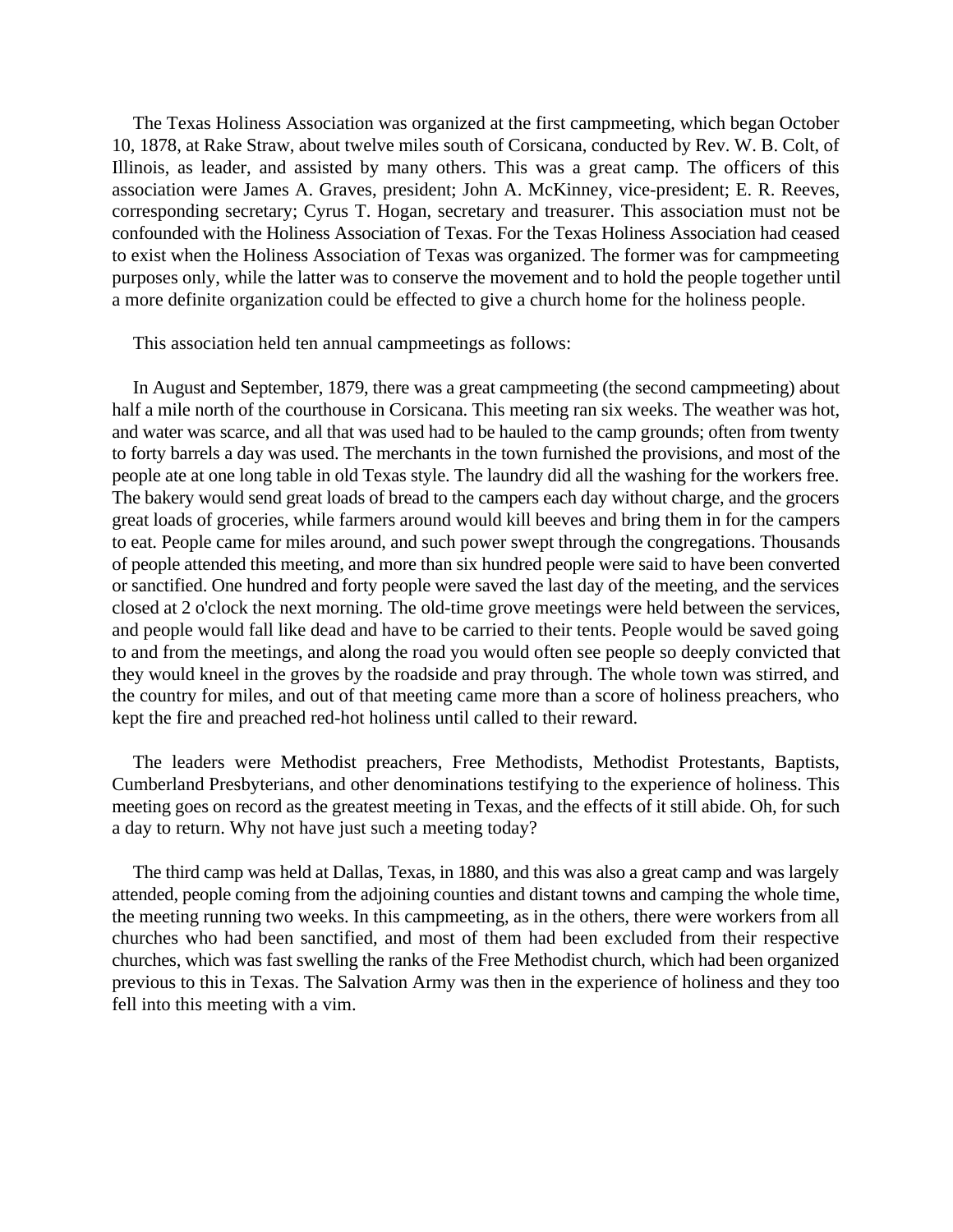#### **AN INFIDEL CLUB BROKEN UP**

There is one very peculiar incident worth recording here: There was an infidel club in Dallas that defied all supernatural power, and especially laughed at these holiness people with their demonstrations. Many of them attended the revival for sport. One night, after a great service where the power of God was especially present, the leader of the infidel club challenged the preachers to a test like Elijah, to which some of them had referred in a sermon. He said, "We do not believe in God nor your Bible. There is no change of heart, as you say, and your God does not answer prayer. To prove this we will pick out a member of our club and send him to the altar and let your workers get around him and pray, and If you can get him converted then we will all abandon our teachings and go to the altar and get religion. This was agreed upon, if the man who came to the altar would pray as the leaders of the meeting asked him to. The next night the most profane and rank infidel of the club volunteered to go to the altar. All day the holiness people had fasted and prayed that God would answer by fire as in olden times and smash that infidel club to atoms, that had damned so many young men in Dallas. The man came in the midst of the altar service, the infidels gathered around, like Ahab's false prophets, to see the outcome. Old Father Hickey, that Elijah of prayer, took him in hands, while other faithful preachers and workers gathered and kneeled in fervent prayer. Father Hickey told the infidel to say, "O God, if there is a God, reveal Thyself to me that I may know that there is a God, and I will quit my folly and give my heart to Thee." The man followed, repeating the words as Father Hickey led the prayer. There was a stillness that was supernatural, and a divine glory that all felt while they prayed on. Soon the infidel began to weep and tremble, while the saints of God prayed as only holiness people can pray when the crisis comes. He now needed no one to tell him what to say, for he was praying with all his might from the depth of a powerfully convicted heart. He confessed his sins, and acknowledged his folly, and promised to make amends as far as possible, and renounce infidelity forever. The glory struck his soul, and he began to praise God, just as the others who had been converted in the meeting. His companions, like the Pharisees who brought the adulterous woman to Jesus, began to slip out one by one until no man was left to deny the power of God. This broke up the infidel club, and gave the meeting an advertisement that brought hundreds to the services, and scores were converted.

The fourth campmeeting was at Bosqueville Springs, six miles above Waco, in the summer of 1881. This was another great camp and here many preachers were swept into the experience, to go home and scatter the holy fire.

The fifth campmeeting was held under a new campmeeting shed, at Bremond, in 1882, Newt Graves donating four acres of land, and building a tabernacle for a permanent camp. This was the first camp ground for holiness meetings in Texas that had a permanent tabernacle built on it. The attendance was small, as its location was too far south for the location of most of the holiness people, who lived in northern Texas.

The sixth camp was also under the new tabernacle at Bremond in August, 1883, and was not very largely attended. The seventh camp was at Bremond also. The eighth annual campmeeting was held at Meridian, Bosque county, in August, 1885. This camp was more largely attended, as it was moved back nearer to where the most of the holiness people lived.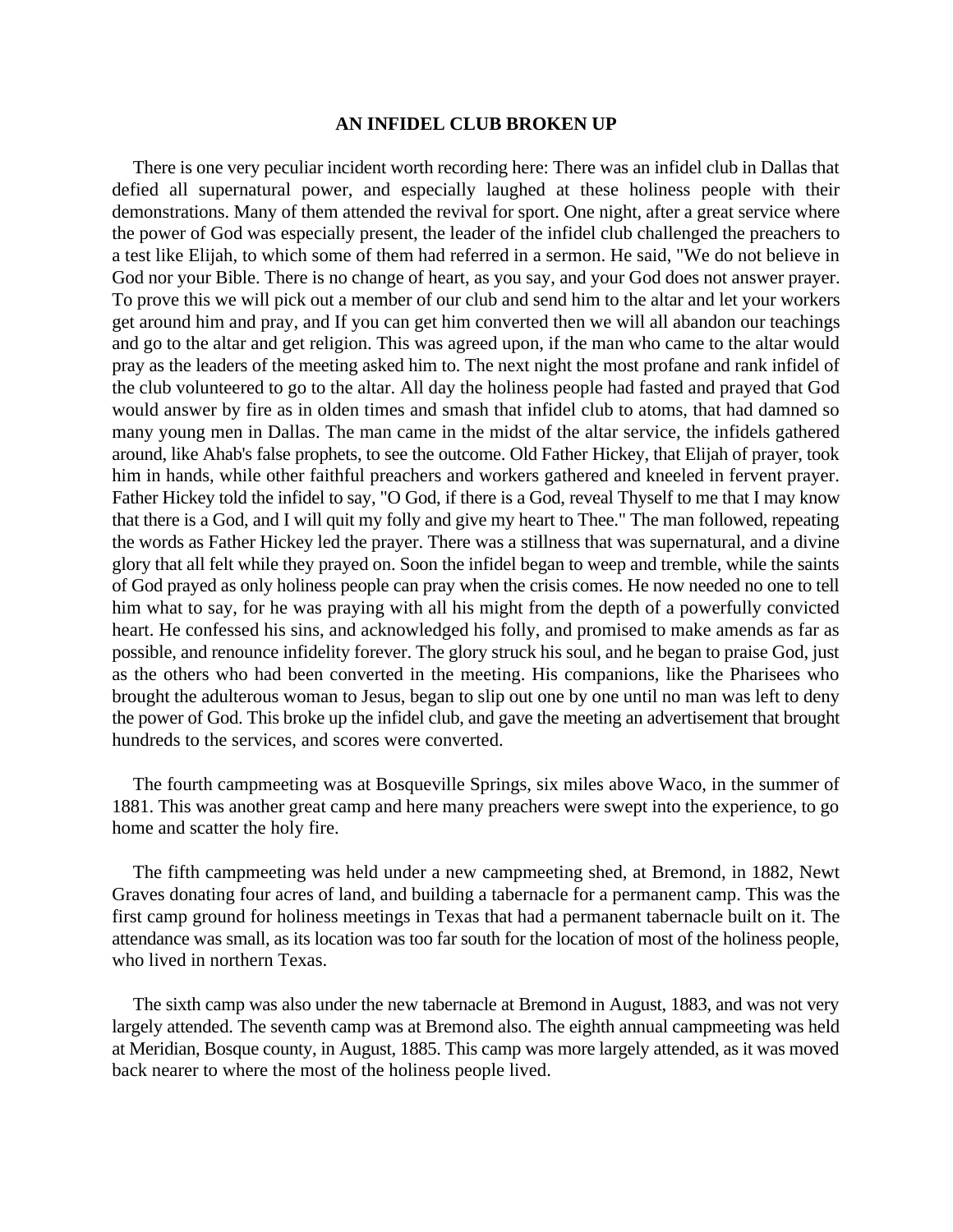The ninth camp was at Alvarado, in Johnson county, in August, 1886, in an arbor erected near the Methodist church, and Dr. Godbey, Rev. L. L. Pickett, and Mrs. Mary Hogan were the preachers. It was at this campmeeting that Bud Robinson heard holiness preached for the first time, and was deeply convicted for the blessing, which he obtained a little later in his corn field.

#### **SCOTTSVILLE CAMPMEETING**

The tenth annual campmeeting was at Scottsville, in eastern Texas, in July, 1887. This camp was the result of a meeting conducted at Jonesville, Texas, by Rev. L. L. Pickett, on the charge of Rev. F. J. Browning, a pastor in the Methodist Episcopal Church, South, at which Rev. B. F. Cassaway assisted. This was July, 1886, and here Dr. A. B. Waskom, Captain Winston, E. T. Bedell, Brother Jones, and Brother Scott, all entered the experience, and soon a meeting was called to establish a holiness camp ground for annual campmeetings. The money came easily, as all of God's work does, and the great tabernacle was erected, and ready for the first camp meeting in July, 1887. This camp was conducted by Rev. W. A. Dodge, that old pioneer from Georgia, W. A. Dunlap, Rev. L. L. Pickett, and Rev. B. F. Cassaway, Rev. F. J. Browning, and others. It was the beginning of great things at Scottsville and the end is not yet, for there has been a campmeeting at Scottsville every year since then, and thousands of people will shout around the white throne who were sanctified at Scottsville camp. All the great preachers, North and South, have conducted meetings there, among them Dr. H. C. Morrison, Dr. B. Carradine, Bud Robinson, and many others. The second camp resulted in five hundred conversions and sanctifications. The power of God swept down on this old camp in many remarkable ways.

#### **TWO GIRLS DROWNED**

At one of these great campmeetings there was a remarkable occurrence. Two young men at Marshall, a few miles away, hired a surrey and, in company with two young women, attended the campmeeting just for an outing. In the company with them were also two young men in a buggy. At the afternoon service one of the young men in the buggy was converted. A terrible rainstorm set in, a regular waterspout fell, until no one could go home. Time for the evening service arrived and the rain still poured, but all found shelter under the great board-covered tabernacle. The service went on as usual, and when time for the altar call came the young man who was converted that afternoon went back to where the young men and young ladies sat, and through his tears invited one of the young men to the altar. This so moved him that he broke into tears, and arose to go, but the young lady, who sat next the aisle, put out her foot and laughed at him, telling him that he would be a pretty looking spectacle stretched in the straw like the ones that they had seen at the other services that day. This stopped the young man, who fell back in his seat sobbing, while the two girls laughed and made fun of him. The other young man turned away, weeping as he went. The services closed and the rain had ceased, and the two young men and young ladies got into their surrey to return home. They attempted to cross a ravine near the camp grounds which was mightily swollen by the recent rains, and the bridge was partially washed out, but in the darkness this was not seen. The surrey suddenly overturned in the stream, and both girls were thrown out of the surrey into the deep water and were drowned. The alarm was given and the campers ran with their lanterns to the rescue, but it was too late. They recovered the bodies of the two girls, in a drift just below the road, and carried them to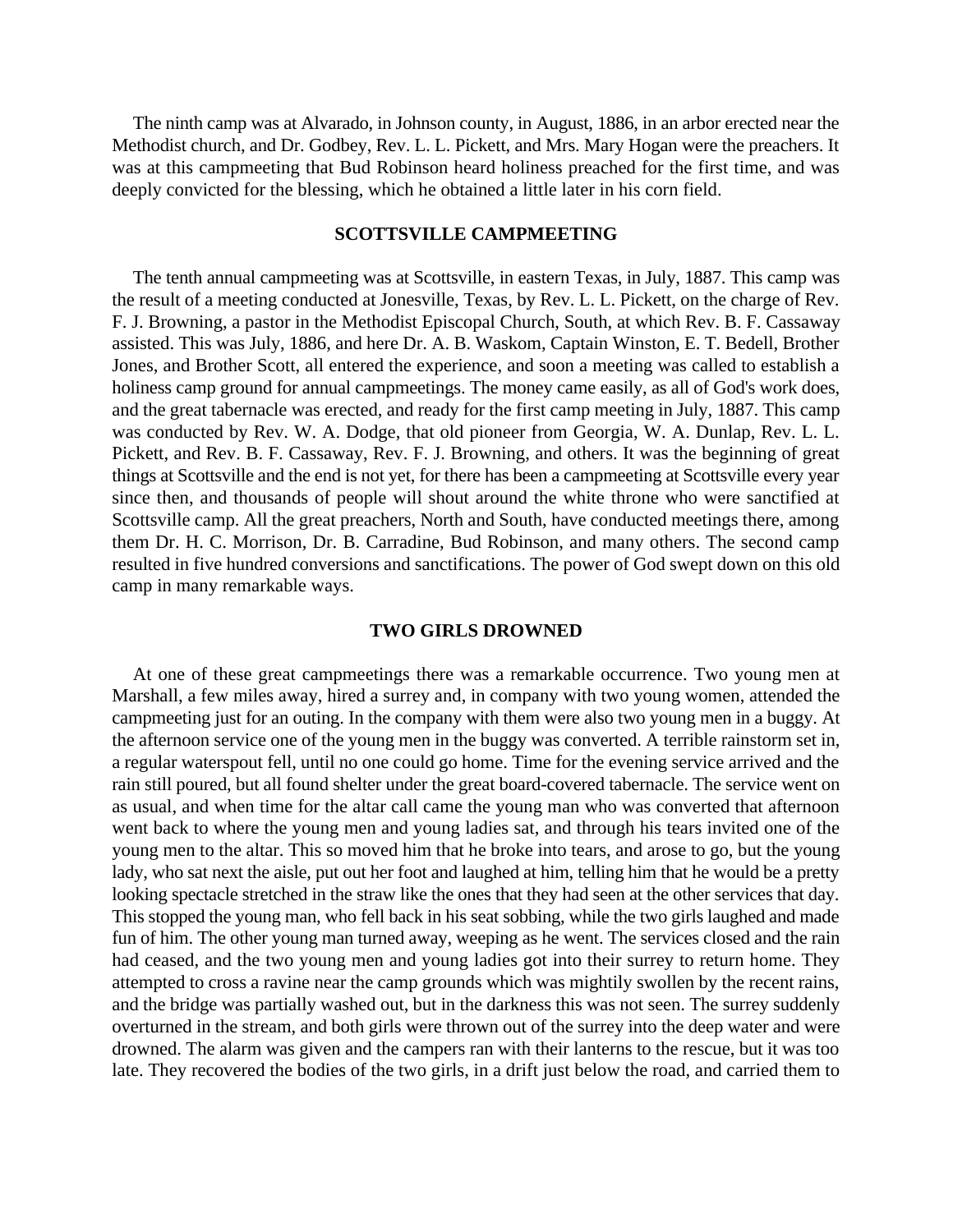the tabernacle and stretched their lifeless forms on the mourners' bench, that only a few hours before they had laughed at, and kept their young man friend away from.

From this time campmeetings sprang up too numerous to give all their history. The Waco camp, Greenville, Noonday, Hughes Springs, Bates, Poetry, and many others, where literally thousands of people went and camped each year, while no less than a hundred people were saved or sanctified at any one of these camps annually. These were days of great power, when people took time to be religious. Oh, for those good old days to return, when people will take time to camp the full time, and pray as in days of yore.

"See and ask for the old paths . . . and ye shall find rest for your souls."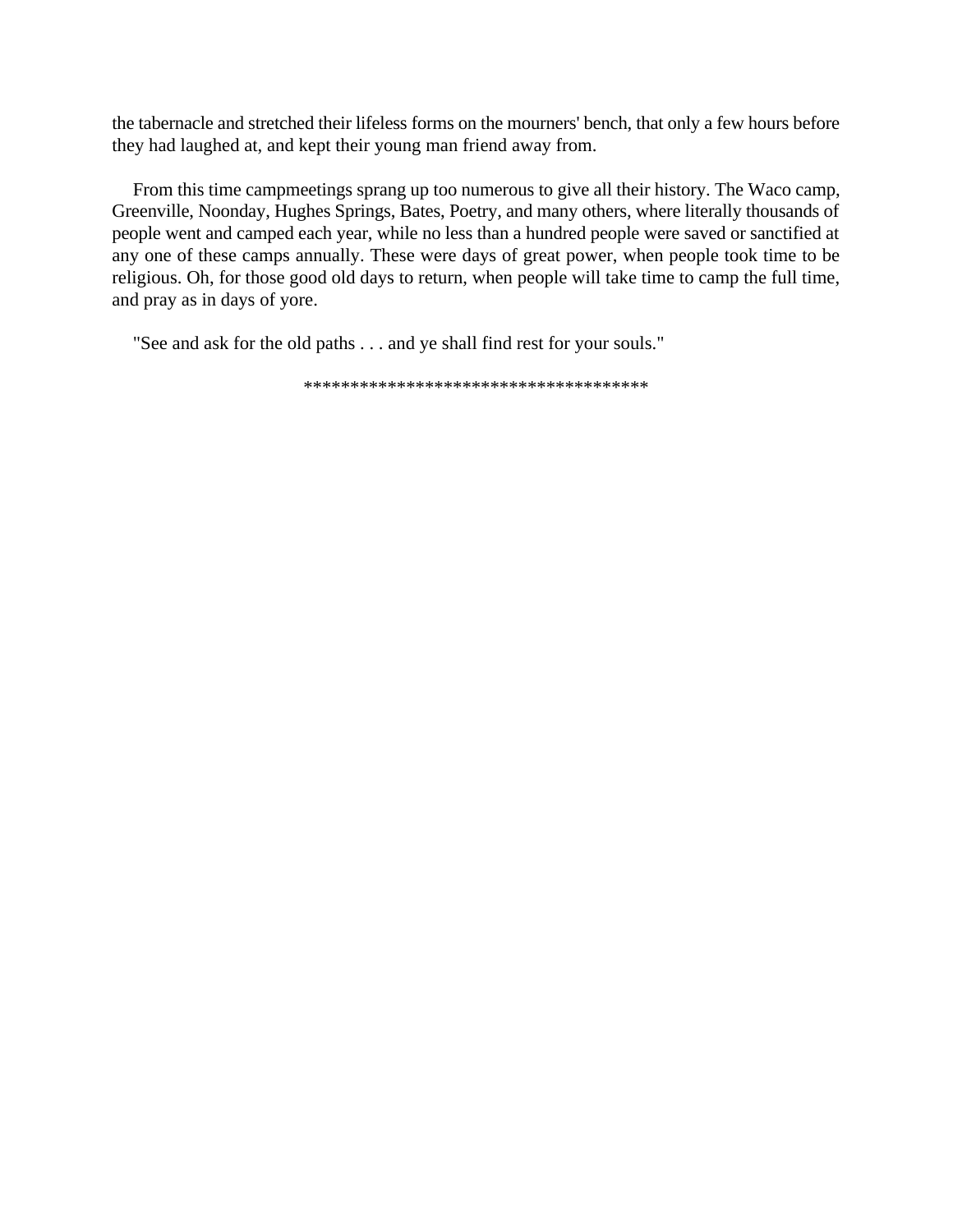By **Charles Brougher Jernigan**

# **Chapter 4 EARLY DAYS IN GEORGIA**

<span id="page-20-0"></span>Dr. Lovic Pierce was known as the apostle of holiness in the days immediately following the Civil war; in fact, he preached the doctrine before the war, and when too old to attend the annual conference of the Methodist Episcopal Church, South, of which he was a member, he was asked to preach a sermon on entire sanctification, but being too feeble he wrote it, and it was read at the conference, and afterward it was published for years in book form by the publishing house of his church, and read by thousands of Methodists, who were led into the experience by it.

Just following this great apostle of holiness in Georgia, came Dr. W. A. Dodge, who was converted at the age of fourteen, and licensed to exhort on his sixteenth birthday, and licensed to preach on his seventeenth birthday, and entered the Civil war in 1862 as a chaplain in the Confederate army, where he remained during the war. During his entire life he preached holiness of heart and life, and became the acknowledged leader of holiness in Georgia, and throughout the southern states in his day. He traveled largely, preaching at many of the great holiness campmeetings in the South, and establishing campmeetings where there were none.

He was gloriously sanctified in the study of his own church in the city of Atlanta, where he was pastor. He launched the first distinctively holiness paper in the South in March, 1882, called The League of Fire, was afterward called The Way of Life, and later sold to Rev. H. C. Morrison and the name changed to The Methodist, or rather it was merged into The Methodist, in 1895, a paper then published in Louisville, Ky., by Rev. H. C. Morrison, which was afterward changed again and called The Pentecostal Herald, which is still published under that name.

Below we reproduce from "The Life of Rev. W. A. Dodge," written by Mrs. W. A. Garbutt, the article of consecration drawn up and signed by himself.

# **REV. W. A. DODGE'S CONSECRATION IN 1876 Atlanta, Ga., April 15, 1876**

I this day make a full consecration of all I have to God; Now, henceforth, forever. Myself, my body, eyes, tongue, hands, feet, mind, and heart.

My wife, Mary Dodge, my boy, Wesley Atticus Dodge, and my little daughter, Mae Belle Dodge, my books, clothes, money, all I now have, and all I ever expect to have. Yes. all my means are, and shall be Thine. My time, and if there is anything else that appertains to me, that I have not mentioned, I lay it on the altar to stay there forever.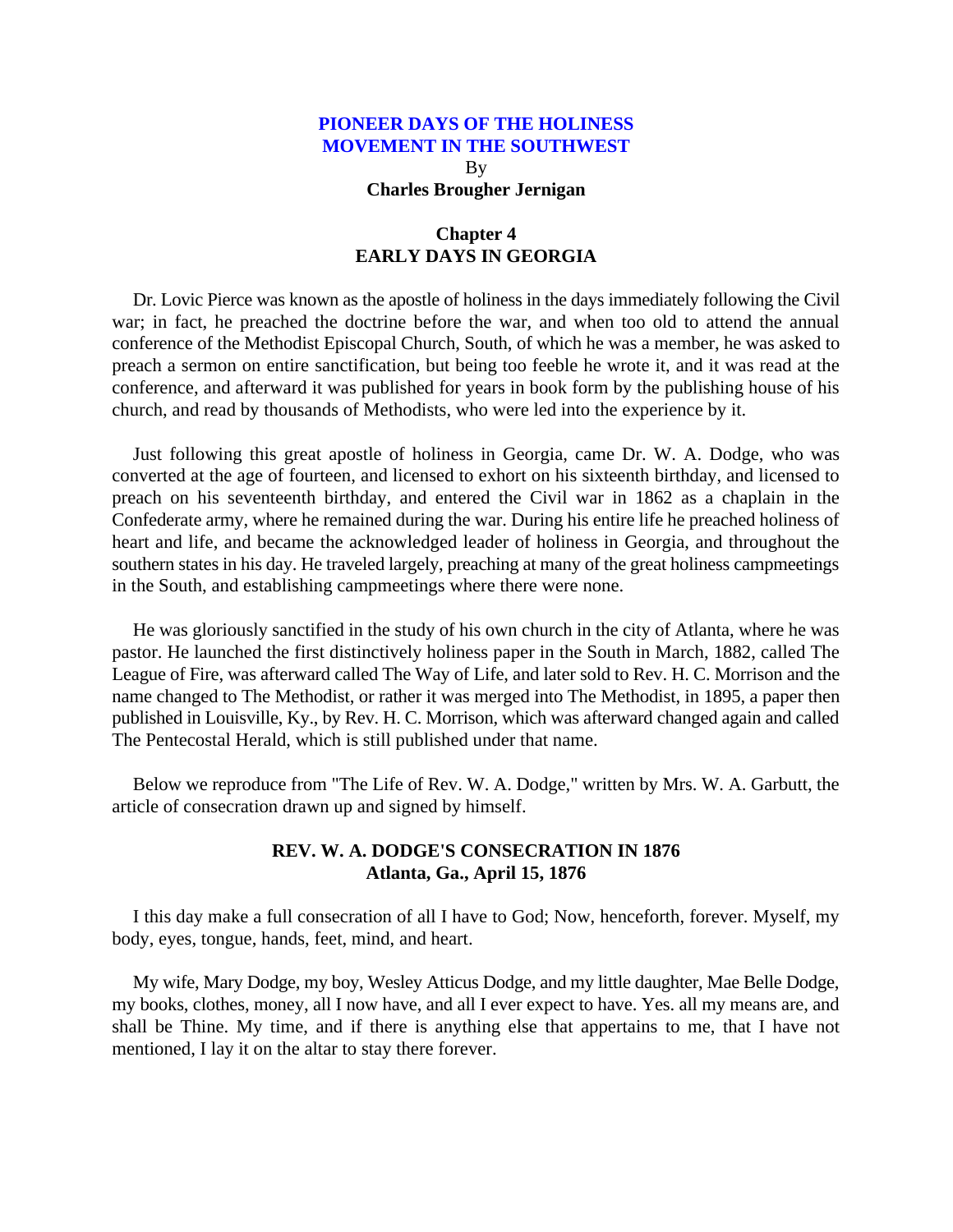I do this from a conviction of duty that all I have belongs by right to Him. Not as a compromise, but from a sense of duty, simply asking that I may be aided by Him to keep it there.

Signed, sealed, and delivered in the study of St. Paul Church Atlanta, Ga., April 15, 1876, in the presence of Him who sees all things.

(Signed), W. A. Dodge

Several months after Brother Dodge went to the good world. The above consecration was found written on a sheet of paper, in an old trunk in which he kept valuable papers.

On the envelope enclosing it, after it had been sealed, he wrote the following instructions:

"This is to stay sealed during my natural life, being the instrument of my 'consecration' to God.

"(Signed), W. A. Dodge."

Dr. Dodge lived up to his profession for thirty years without wavering from his position on the second work of grace, entire sanctification, as a clear and definite experience received instantaneously by faith in Jesus. He fully believed the gospel he preached and expected sinners to get converted and believers to get sanctified under his ministry, and as a result thousands of people were led into the experience in his meetings. He was one of the purest and sweetest men in all Methodism. He put his soul into his work and yet never ignored his church, nor abused it, but, on the contrary cooperated with all her institutions. He was for years the treasurer of the board of church extension and held that office when he died.

Dr. Dodge organized the Georgia Holiness Association. Again we copy from "The Life of Rev. W. A. Dodge":

# **ORGANIZATION OF THE GEORGIA HOLINESS ASSOCIATION IN 1883**

The holiness convention held its business meeting at the house of Rev. A. J. Jarrell, in Gainsville, Ga., May 17, 1883.

President A. J. Jarrell was called to the chair.

W. A. Dodge was elected secretary pro tem.

Present: C. A. Jamison, Milton Harris, Miller Willis, W. O. Butler, B. E. L. Timmons, J. H. Little, S. D. Evans, William Pennington, E. G. Murrah, Brother Mealy, W. C. Dunlap, W. C. Davis, A. J. Jarrell, W. A. Dodge, George D. Watson.

Opened with prayer by W. C. Dunlap for divine guidance.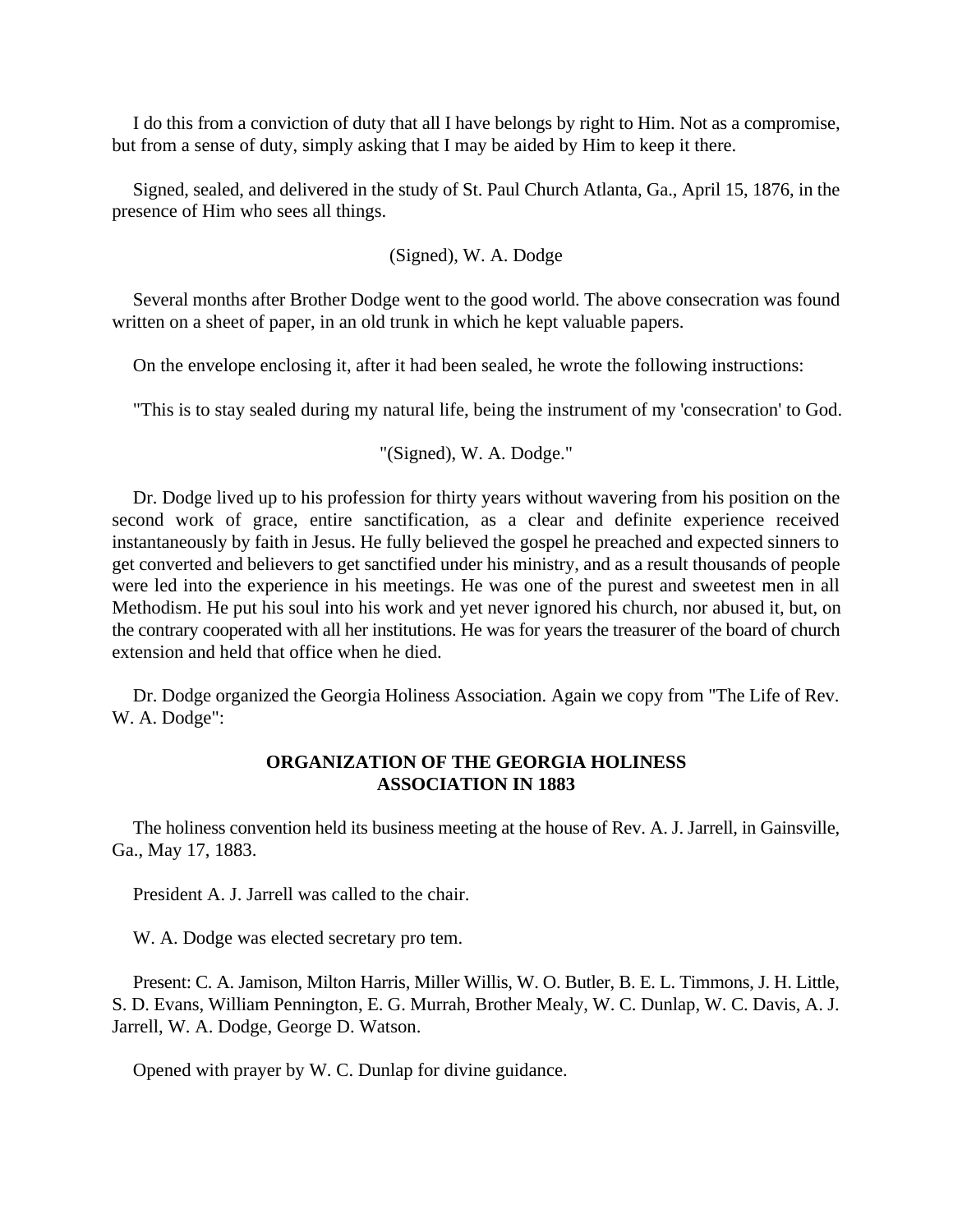After prayer, Rev. George D. Watson, of Newport, Ky., gave an account of similar organizations over the land. They were associations of brethren and sisters in the enjoyment of the blessing (without constitution or by-laws), banded together to spread the doctrine and experience of holiness throughout the churches in the land. The roll is annually corrected.

#### **FIRST RESOLUTION**

Resolved, That we, the friends of Scriptural holiness organize ourselves into an association, to be known as the "Georgia Holiness Association," for the spread of scriptural holiness throughout the churches of our state, and that we cordially invite all persons in the enjoyment, and all those who are thirsting for the experience, to unite with us in the work, and to enroll their names as such, and to pray for each other.

This was carried unanimously.

The following names were enrolled. (See list.)

[The list shows 181 names, among them were forty preachers.]

# **SECOND RESOLUTION**

Resolved, That the officers of the association or convention consist of a president, two vice-presidents, secretary and treasurer, the last two to be combined in the same person.

The convention then went into the election of officers.

A. J. Jarrell, president, Gainesville, Ga.

B. F. Farris, first vice-president, West Point, Ga.

G. H. Patillo, second vice-president, Griffin, Ga.

W. A. Dodge, secretary and treasurer, Atlanta, Ga.

These to hold for one year, or until their successors are elected.

# **THIRD RESOLUTION**

Resolved, That the convention elect annually an executive committee of five, consisting of the officers of the association, and one additional. Adopted.

# **EXECUTIVE COMMITTEE**

Rev. A. J. Jarrell, Gainesville, Ga., chairman; Rev. B. F. Farris, West Point, Ga.; Rev. G. H. Patillo, Griffin, Ga.; Rev. W. A. Dodge, Atlanta, Ga.; Rev. W. C. Davis, Macon, Ga.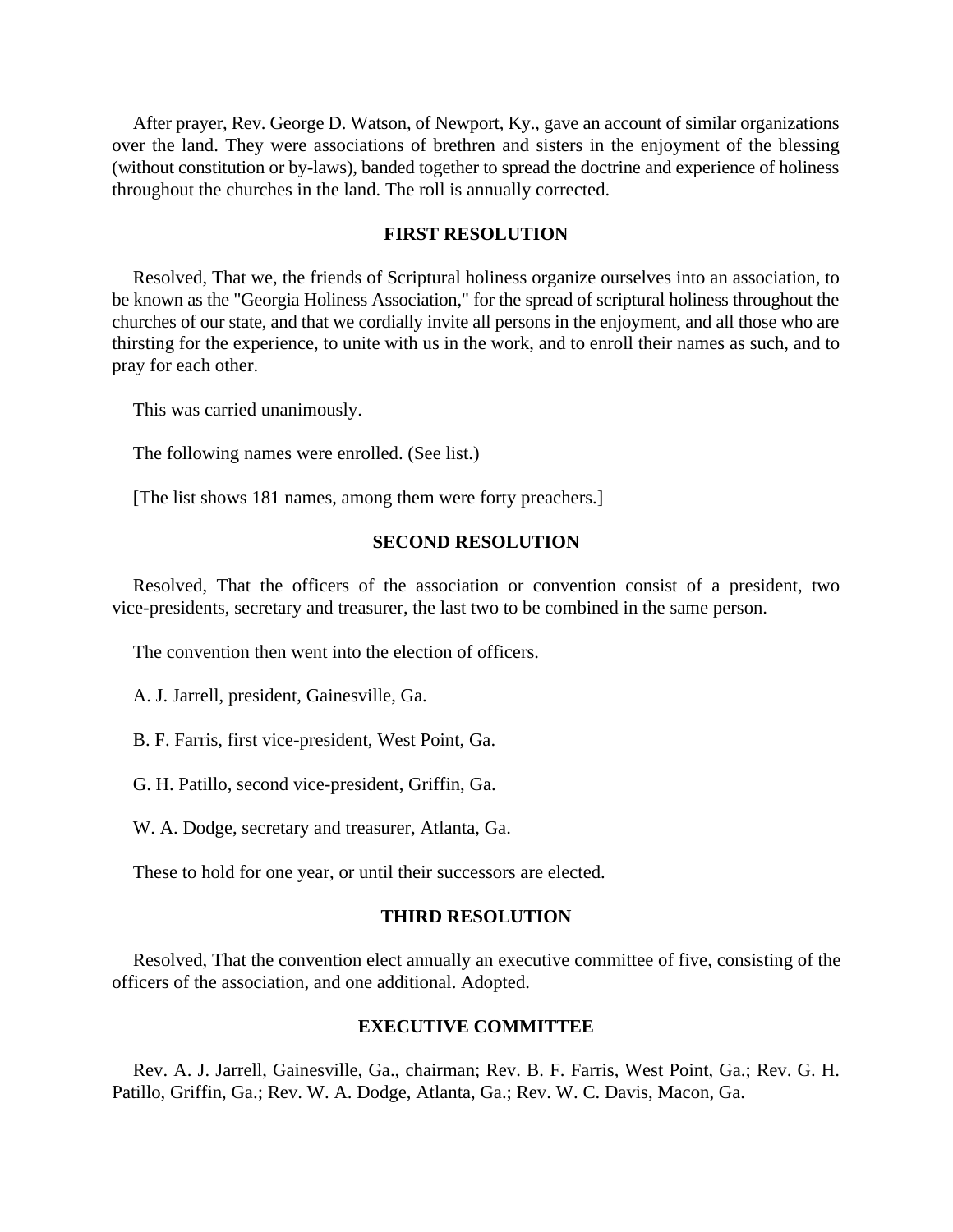#### **FOURTH RESOLUTION**

Resolved, That the convention adopt The Way of Life, edited and published in Atlanta, Ga., by Rev. W. A. Dodge, as the organ of the association, and that we work for it. Carried.

#### **FIFTH RESOLUTION**

Resolved, That we hold in autumn of this year another holiness convention or campmeeting. Time and place to be arranged by the executive committee. Carried.

The convention then adjourned *sine die*.

A. J. Jarrell, President. W. A. Dodge, Secretary

At the fall meeting of the association, in 1889, the thought of a great central campmeeting was conceived by Dr. Dodge, and the matter discussed, and a committee appointed to locate such a camp. This committee, W. A. Dodge, H. A. Hodges, J. H. Curry, and G. W. Mathews, located the camp at Indian Springs, and the first meeting was held under a tent and was conducted by Dr. Dodge and other Georgia Methodist preachers.

Thus was the great Indian Springs campmeeting born, and it has become possibly the most largely attended, and best appointed camp in the South, where all of the greatest preachers and workers of the movement have been called from time to time to hold the meetings.

In later years, through the instrumentality of Mrs. Lonie Shingler and her husband, T. J. Shingler, the Pentecostal Nazarene church has been organized in Georgia. It was first an independent holiness church at Donalsonville, organized in 1902, and in 1903 united with the Holiness Church of Christ, at Pilot Point, Texas, and in 1907 went into the Pentecostal Nazarene church at the union of the Pentecostal church and the Nazarene church at Chicago. There are now about a dozen churches in Georgia. Mrs. Lonie Shingler, a woman filled with the Holy Ghost, passed away to her eternal reward in 1911, but because of her burden and zeal for a holiness school in the South, she had started plans for the splendid school building, and this was erected at Donalsonville, principally by her husband, after her translation. It was named the Southeastern Nazarene College, and In the fall of 1918 united with Trevecca College, of Nashville, Tenn., for the purpose of making a strong institution for the church in the South and located at Nashville.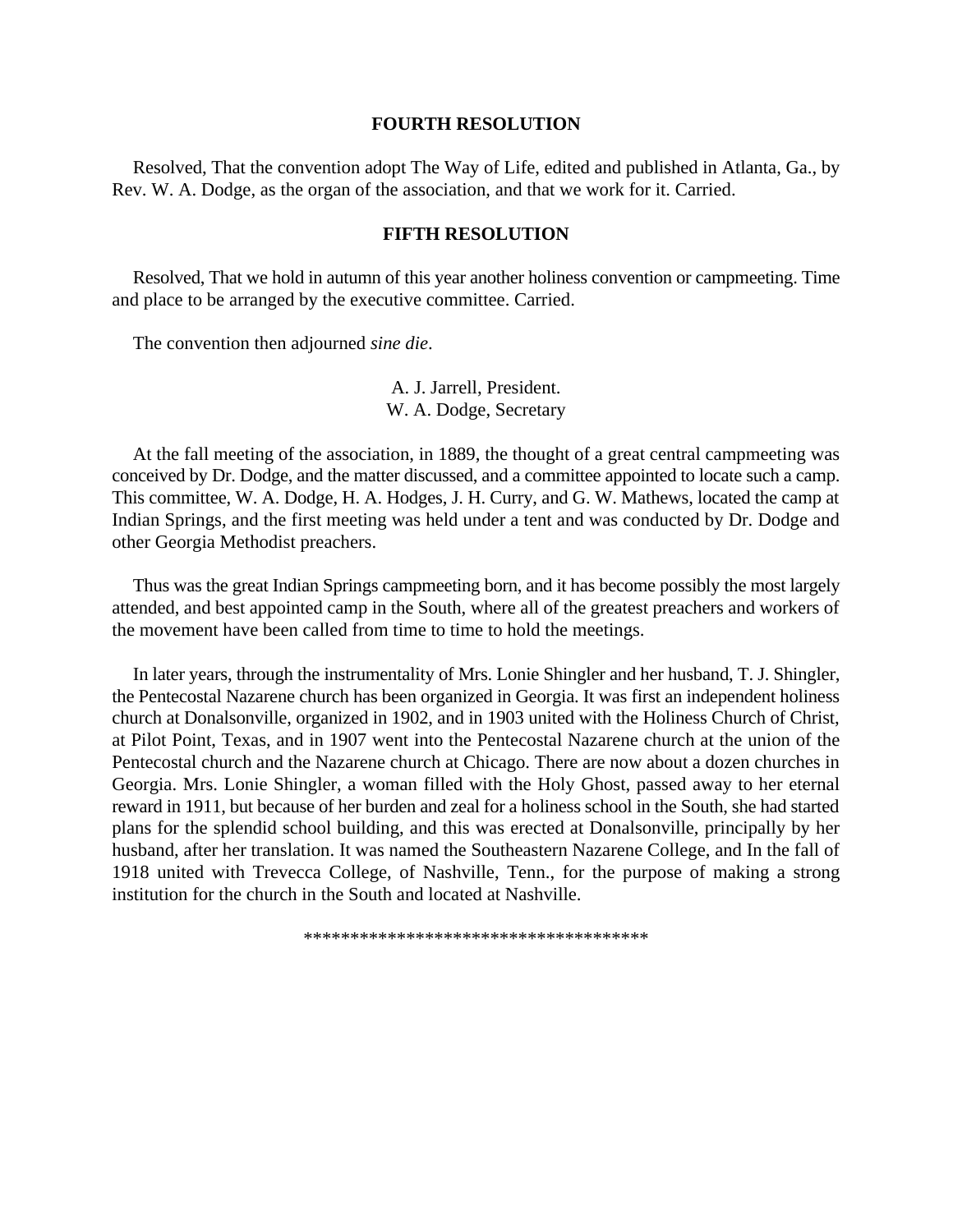By **Charles Brougher Jernigan**

# **Chapter 5 EARLY MOVEMENT IN LOUISIANA**

<span id="page-24-0"></span>On Friday before the fourth Sunday in August, 1885, J. S. Sanders, then a young man and member of the Methodist Episcopal Church, South, was in a spirit of prayer for a mighty outpouring of the Holy Spirit upon himself, as he felt his deep need of such a baptism. He had been converted and joined the church, but now felt his need of a deeper work being wrought in his heart as a power for service for the Master, when suddenly the heavens opened and a mighty baptism with the Holy Ghost fell on him and surging billows of Pentecostal glory swept through his soul until he felt that he would die if the Lord did not stay His hand. This mighty baptism with the Spirit came in direct answer to his prayer, which so completely changed him that he has not been the same man since that day. With this baptism came a definite call to preach, and he, like Paul, "was not disobedient to the heavenly vision."

Up to this time he had never seen a person that claimed to be sanctified, nor heard the doctrine of holiness preached, nor did he know that there was a holiness movement, but he was in it good and plenty now, and began to preach this glorious gospel of full salvation. December 2d of the same year he was licensed to preach by his quarterly conference, and on the 14th day of the same month was assigned the Mooringsport circuit, Shreveport district, Louisiana conference, Methodist Episcopal Church, South, where he was an itinerant preacher for many years, never missing a roll call at his conference.

His preaching was so different from the Methodist preachers who had preceded him that his people were astonished at his doctrine and the marvelous power that God gave him in the pulpit, while tidal waves of salvation swept over his entire charge, and scores of people were swept into the kingdom. He never tired of preaching repentance to sinners, and urging church members to pray for a mighty outpouring of the Spirit, and yet he had not seen a holiness person until he met Rev. L. L. Pickett, that mighty exponent of the doctrine of entire sanctification, early in the year 1887. There he for the first time heard a sermon on holiness, and you can imagine how his very soul leaped for joy while this mighty man of God poured out the gospel truth, which so bountifully fed his soul. At this meeting Rev. E. B. Galloway, who was then a pastor, got the blessing of holiness and began to preach it, and held a great campmeeting at Downsville, La., where scores of people were saved and many were sanctified. While this campmeeting was in progress, Rev. E. L. Pike, of Columbia, S. C., came by and preached one sermon on holiness, the altar was filled with seekers for holiness, many prayed through, and the whole camp was a blaze of glory.

This same year Rev. L. L. Pickett held a meeting at Farmersville, La., where there were great numbers saved and some sanctified. This was the beginning of the great wave of holiness that swept Louisiana from the Arkansas line to the Gulf of Mexico, out of which came many holiness preachers,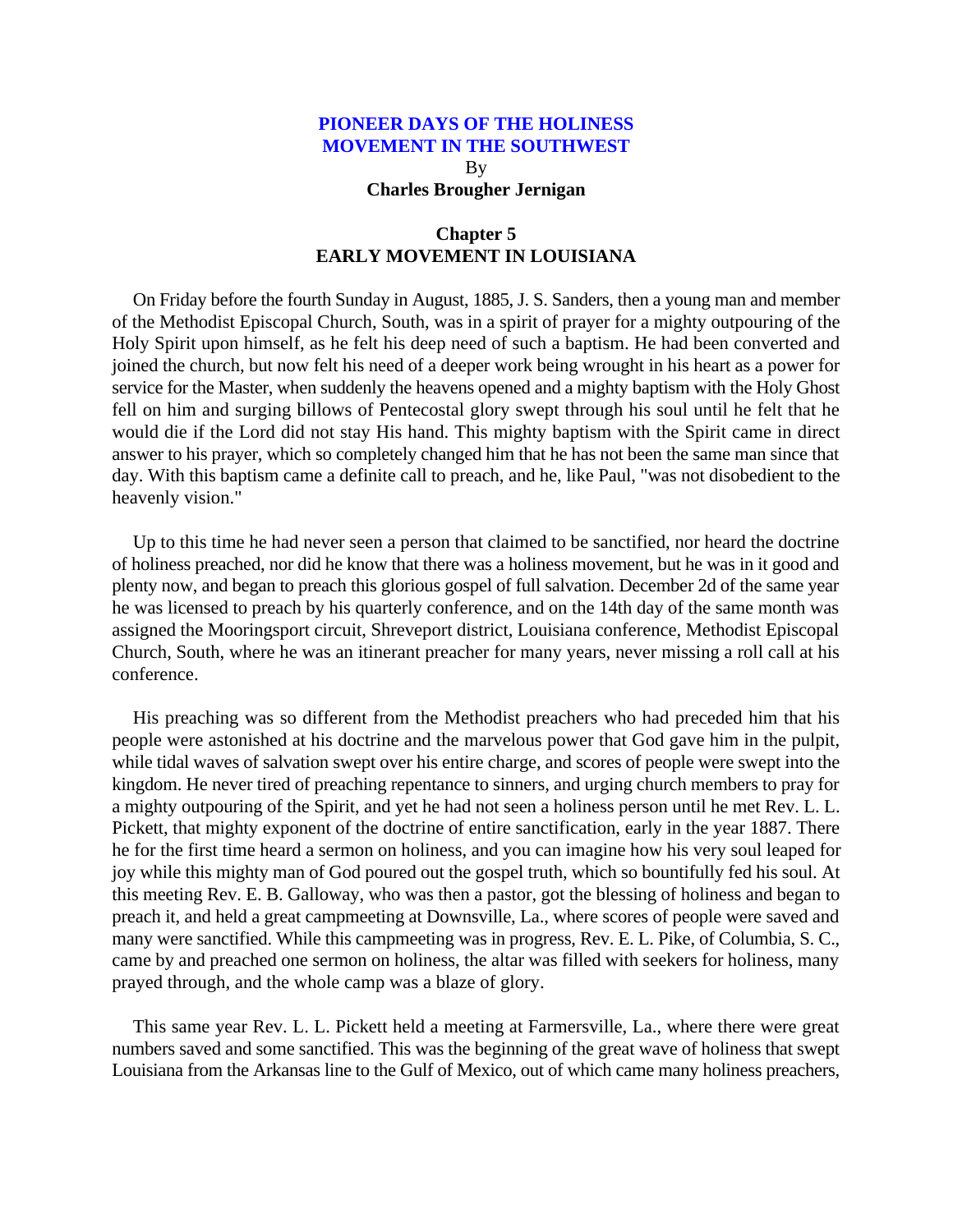and the great campmeetings in Louisiana at Lake Arthur, Ebenezer (Montgomery), the Martha camp, and the holiness school at Hudson, La.

The year of 1888 was a year of mighty victory and power all over Mooringsport circuit, where Rev. J. S. Sanders was pastor. He engaged Rev. J. F. Browning to assist him in some meetings and God gave them a great revival at Mount Zion Church, about twenty miles from Scottsville, Texas, where many were saved and sanctified. In August of the same year they held some meetings in northern Louisiana near the Arkansas line, and a mighty tidal wave of holiness swept over that part of the state.

In October, 1888, Rev. J. F. Browning and Rev. E. G. Musser, of Georgia, assisted Pastor Sanders in some meetings on his charge, and hundreds of souls swept into the kingdom and many were sanctified wholly. Great power attended these meetings, and many people fell under the power of God and lay unconscious for hours, to come through shouting the praises of God, and go out after others. These were days of mighty power and victory, and a wave of holiness like a cyclone swept through the state, and hundreds of people were saved and sanctified, and many preachers got the blessing and began to preach it, and the holy fire spread in their churches. This raised a stubborn opposition among unsanctified preachers and a hot fight broke out; presiding elders and bishops combined to stamp holiness out, but "the more they oppressed them the more they grew and multiplied," until the whole state was a scene of battle for holiness.

In 1890, Rev. J. S. Sanders was sent to North Bossier circuit, and again God was with him and poured out His Spirit on him and his work, until the entire circuit was a flame of revival fire. He was assisted this time by Rev. W. W. Tucker, of Scottsville, Texas. Mrs. J. S. Sanders, the wife of the pastor, and Rev. W. W. Tucker held a great meeting that year at Farmersville and established holiness there. In 1901, and in 1902 they had another great meeting with Rev. C. W. Staples, the pastor of the Methodist Episcopal Church, South, at Jonesboro on the Mississippi river. Such a revival was seldom seen in that country, and people still talk of the revival of 1902. The same year Rev. J. S. Sanders conducted another great holiness meeting at Delhi, which was also in the swamps of the Mississippi, that surpassed anything that had been in former years, and the results of it remain to this day.

In 1894, Rev. J. L. Morrill, an evangelist from Cartersville, Ga., came to Louisiana at the invitation of the people, and held meetings which swept the country for holiness. In these meetings Rev. W. T. Curry, a pastor in the Methodist church, was sanctified, also Rev. R. P. Howell, another Methodist pastor, and Rev. W. C. Mann. The same year Rev. R. P. Howell called Rev. J. L. Morrill for a meeting and they established the Lake Arthur campmeeting, which is still holding annual campmeetings, where thousands of souls have been blessed.

In 1895 the Ebenezer (Montgomery) camp was established by Rev. W. T. Curry, pastor, Rev. J. L. Morrill, and Dr. W. B. Godbey. These great camps became the centers of attraction for miles in every direction as holiness centers; even in other states they were heard of as such, and hundreds of people were saved and sanctified in these great camps, where the greatest preachers in the movement have led the hosts to victory.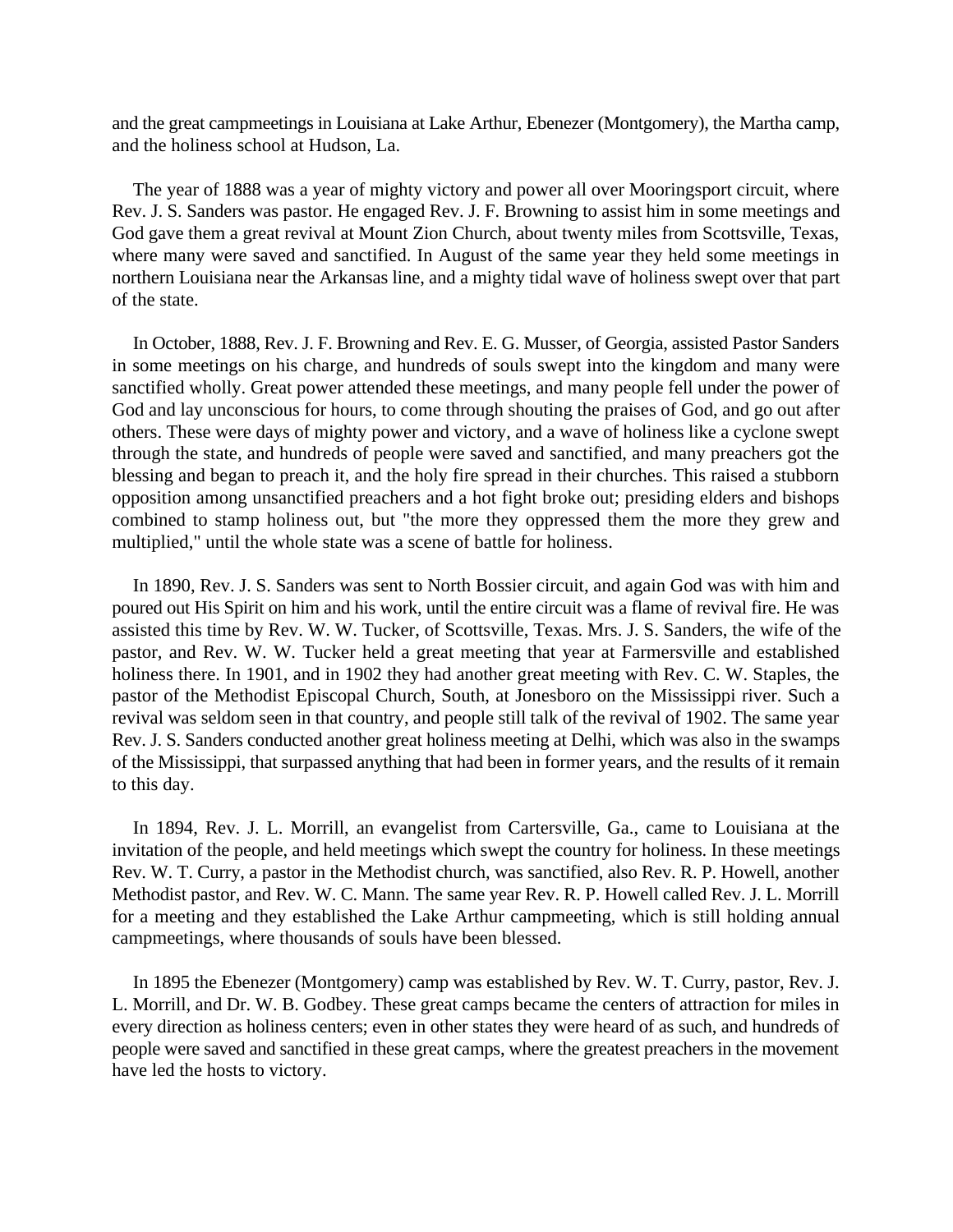In the Ebenezer camp Mrs. M. Z. Walker was sanctified and invited Rev. J. L. Morrill to hold a meeting in the courthouse in Homer, La., her home town. This was a hard fought battle, but God gave the victory and many found God. The Spring Lake camp was established in 1895 as a result of the Homer meeting; and their first campmeeting was conducted by Rev. J. S. Sanders, Mrs. E. J. Rutherford (now Mrs. E. J. Malone), Dr. Godbey, and Rev. J. L. Morrill. From these great camps holiness meetings sprang up in every direction and many preachers were sanctified and others called to the ministry of full salvation.

In 1894 Rev. J. S. Sanders was sent to the Opelousa country, populated with French, who have been there since the country was settled by the French before it became a part of the United States. He was sent there by his conference to cool his ardor as a holiness preacher. This was the way they had of starving holiness preachers out, or effecting a compromise. But this would not work on Rev. J. S. Sanders, although he preached a whole year before he saw his first soul saved, but he was rewarded by a veritable landslide of salvation before the four years that he stayed was out, and hundreds were converted and many sanctified. People who could not speak one word of English, nor understand a sentence that the holiness preacher said, would run to the altar and pray through in French, and then get up and testify in the same language while their own people would break down and rush to the altar. They would clap their hands and shout just like all the rest, and the work abides there today.

In 1895 Rev. J. S. Sanders held the first holiness meeting in Crowley, La., where God broke through in a different way from what the people there were used to, for they had never heard anyone shout, and when they did pray through and shout the victory, the town people were terribly excited and supposed that they had lost their minds.

These were indeed great days of victory and power, and we would see the same now if the people would pay the price in fasting and prayer, as they did then, and were not afraid of just a little persecution.

While Rev. J. S. Sanders was pastor at Many, La., he engaged Rev. J. L. Merrill and a singer for a meeting, and the indignation among holiness fighters ran so high that the sheriff went home with the preachers to keep them from being mobbed. They were threatened in many ways, and much talk of mobs and stale eggs was heard, but our God broke in at last, and the fire fell, and many of those composing the mobs were convicted and confessed out, and begged pardon, and ran to the altar and got saved. Greater work was never known than was then in progress in Louisiana.

This work began in Many, the parish seat, and spread out all over the entire parish, until hundreds were saved and sanctified.

Out of this work came Rev. Roy T. Williams, who afterward became the president of the Texas Holiness University at Peniel, Texas, now one of the General Superintendents of the Pentecostal Nazarene church, and his sister, Miss Florence Williams, who for years has been a holiness missionary to India.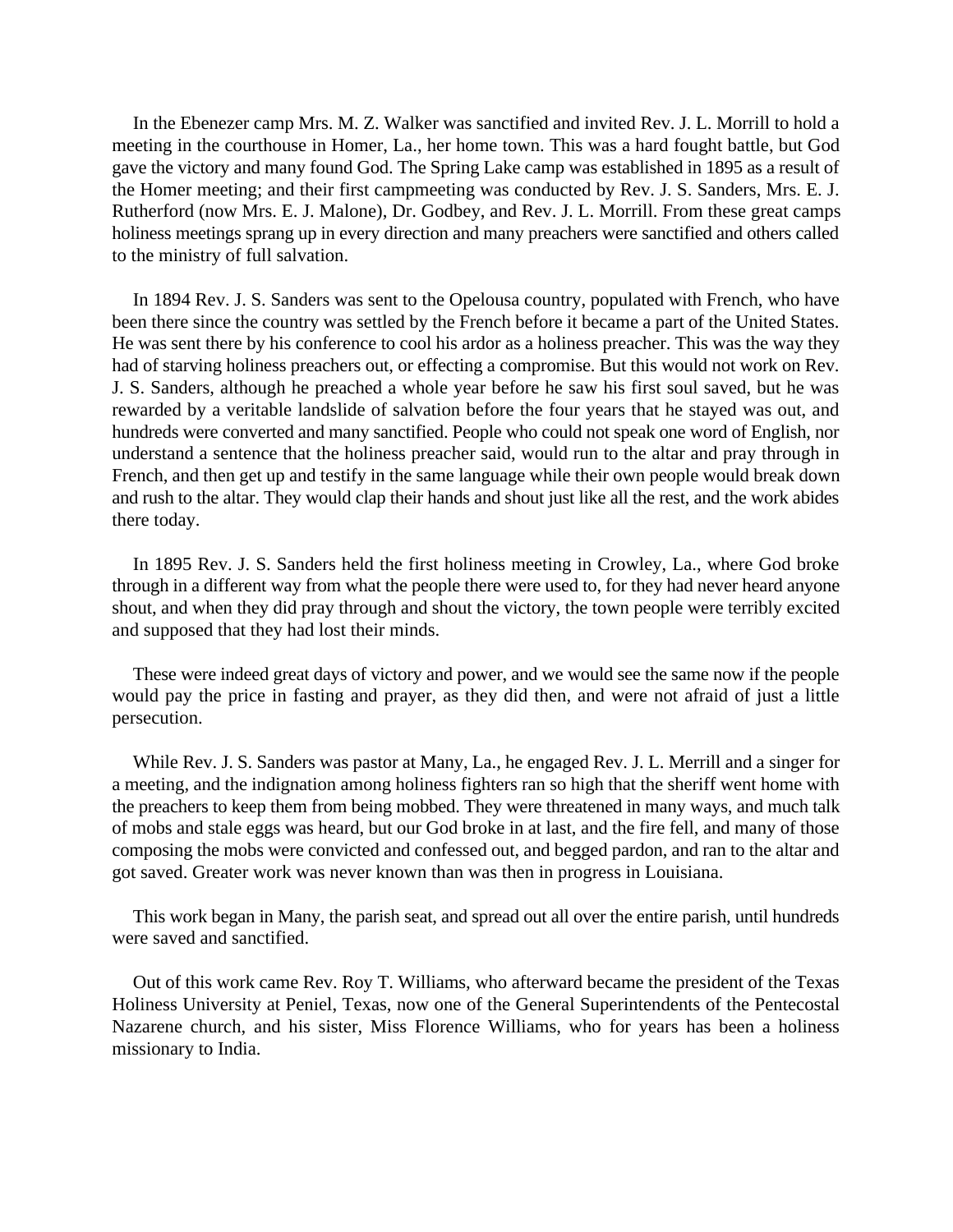In 1896 the Marthaville camp was established, the first meetings being held by Rev. R. L. Averill, Rev. Ben Hines, and Rev. Mr. McKnight.

For many years the holiness movement in Louisiana was Independent, and scattered in several of the churches, but many of the people found homes in the Methodist Protestant church, where most of the preachers in the Louisiana conference were sanctified men.

Early in 1911 some preachers of the Pentecostal Church of the Nazarene were holding meetings among the Methodist Protestant people in Louisiana, and overtures were made for a union of all of the Methodist Protestant churches in that conference with the Pentecostal Church of the Nazarene, and a commission was appointed by the Methodist Protestant people consisting of Rev. J. W. Leckle, Rev. Mr. Gaar, and another whose name I do not recall.

The Pentecostal Nazarene church appointed Rev. W. F. Dallas, Rev. C. B. Jernigan, C. A. McConnell, and Rev. Roy T. Williams as a like commission to meet at the General Assembly of the Pentecostal Church of the Nazarene at Nashville, Tenn. Here they met and discussed matters for several days but no agreement was entered into as to the union of the Methodist Protestant conference in a body, but they came in as individuals in many instances, until there are now ten Pentecostal Nazarene churches in the Louisiana District.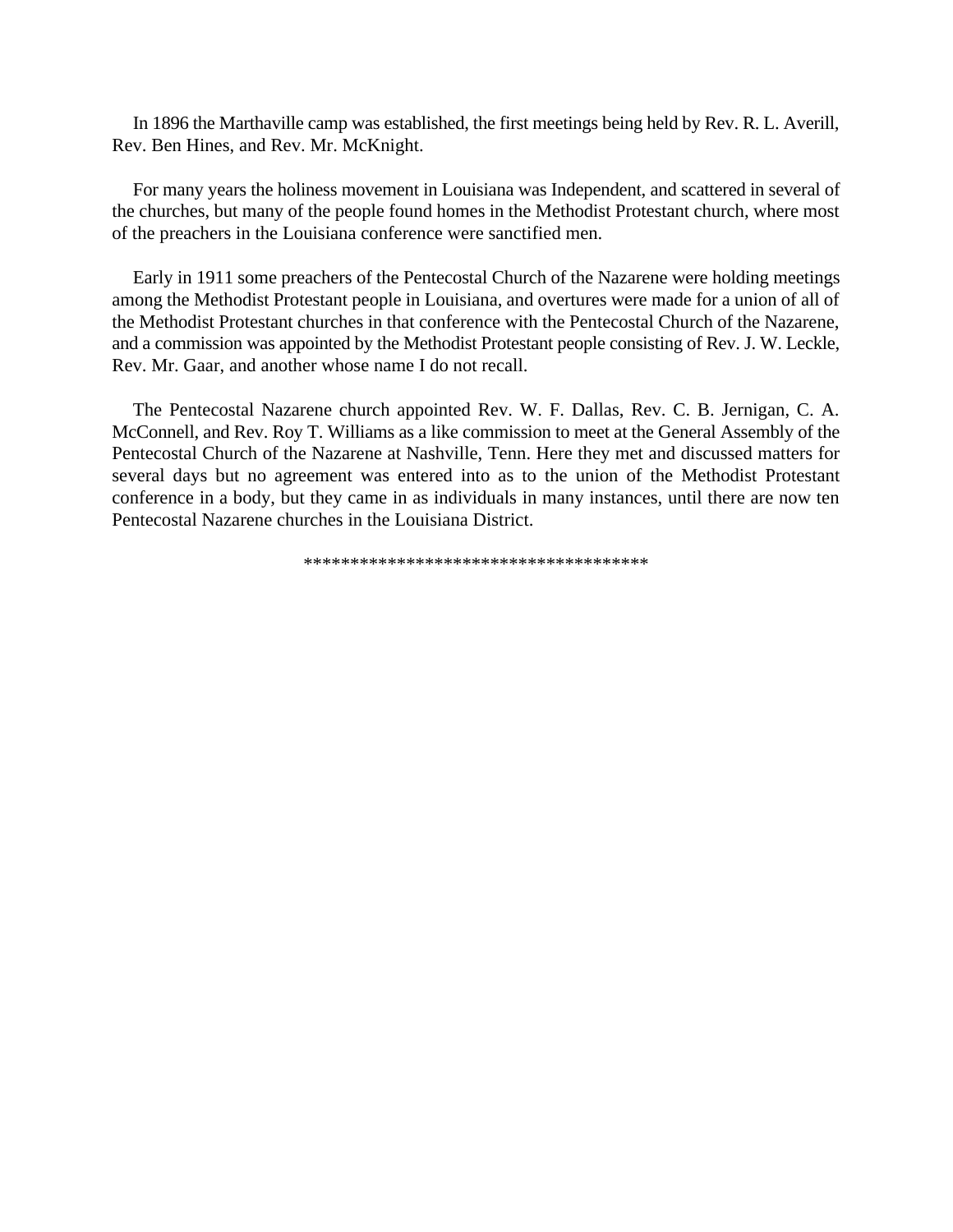By **Charles Brougher Jernigan**

# **Chapter 6 THE HOLINESS MOVEMENT IN ARKANSAS**

<span id="page-28-0"></span>Among the pioneer preachers in the state of Arkansas was Mrs. Amanda Coulson, whose work laid mostly in northern Arkansas, in the days that holiness and women preachers were scarce, and there was much prejudice against women preachers.

She was sanctified March 8, 1886, and was called to preach at once, but did little active preaching until July, 1890. When she told her father of her call to preach he became infuriated, and would from that day have nothing to do with her. He said that a woman preacher in his home would bring disgrace on the whole family, and ruin the church. But the call was on her, and it was preach or backslide and lose her soul, so she chose to disobey her father and answer the call to preach. Her first meeting was at Batavia, Ark., near Harrison. Here God gave her a great meeting, but persecution most terrific broke out against her, and it was commonly reported that she had murdered her husband, and deserted her children, and other stories too dark to be mentioned, but in the midst of all this a mighty revival broke out and many souls were converted, and some sanctified. Holiness was a new doctrine in that country, and preachers and people were mightily stirred up. She conducted meetings at Black Oak, Zions Hill, Green Forest, Carrollton, and Harrison.

She had never seen a book on theology, but God gave her power, and people were saved by hundreds, and many sanctified under her ministry. At Belifonte God was giving a glorious revival, when a certain pastor preached a sermon in defense of innocent infants, declaring that the preaching of holiness and the doctrine of carnality would damn every infant in America if it were true, and that the woman preacher ought to be drummed out of the country; so one night the march was started, and an egg shower was promptly administered to the woman preacher, but the power of God prevailed and scores fell into the altar and prayed through, and some fell under the power and laid for hours, to come through shouting the praises of God. The power was so great that it was told on her that she carried a bottle of "holy water," and that one drop of that would knock ordinary people flat.

From one place to another she went preaching holiness and God blessed her labors mightily, but she soon was awakened to the fact that her young converts were not cared for, but on the contrary were abused, and spoken against by pastors in charge, so at Valley Springs a holiness church was built and dedicated to the holiness people, as no church organization was effected, and that church stands today to represent that work. For thirty years she and her husband, Rev. D. M. Coulson, have stood nobly by the cause of holiness, and were among the very first to feel the necessity of organization to conserve the work.

Together they have worked in the Master's vineyard and preached in Missouri, Arkansas, Texas, New Mexico, Arizona, and California, much of the time in pastoral work.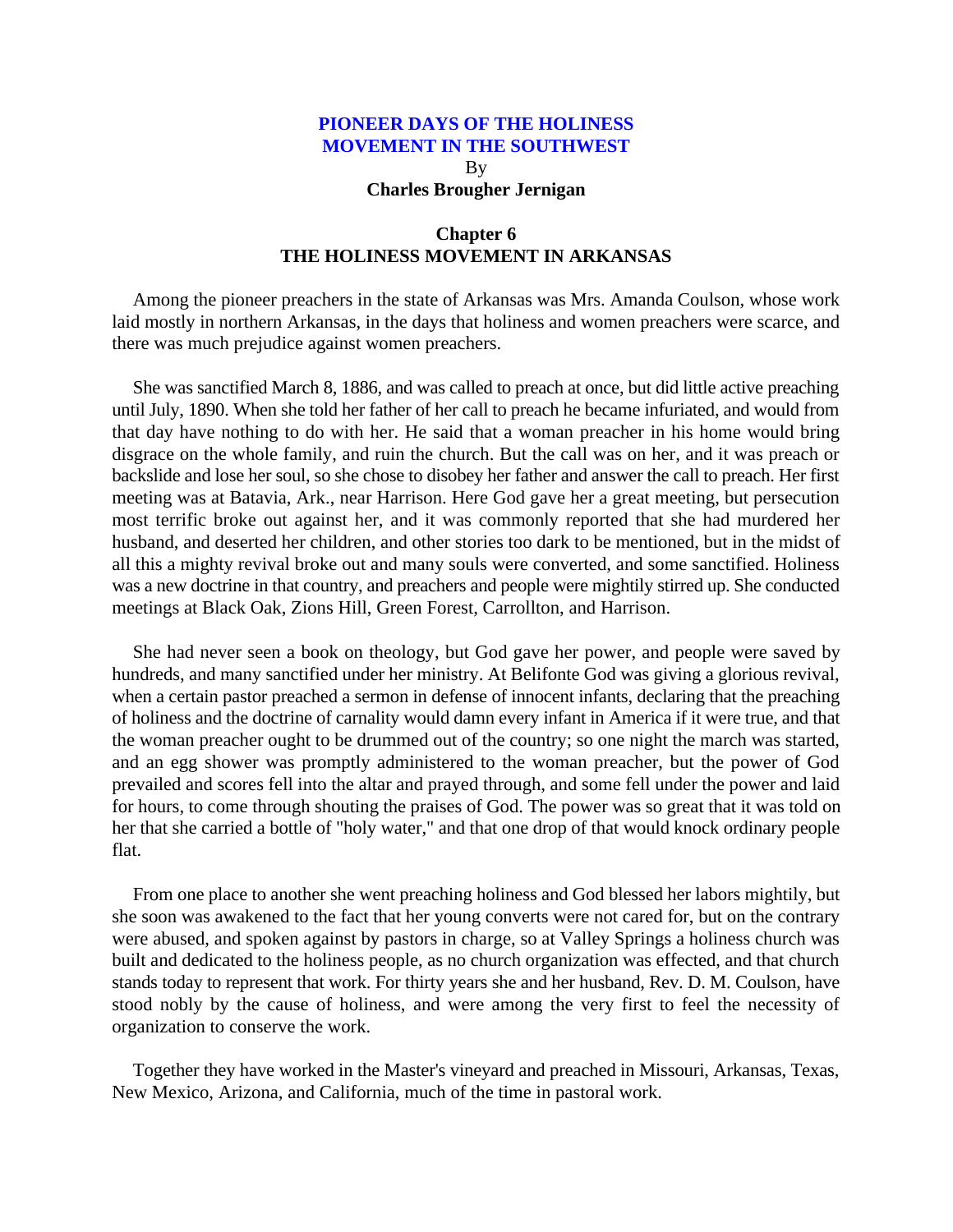In 1895 holiness was preached in southern Arkansas by Rev. Will Scott, a Methodist Protestant minister. These meetings were in Prescott and vicinity. He was assisted by Rev. Daniel Aurey. In 1893 Rev. David Holmes, pastor on the Emmet circuit, preached holiness and the people called him "that crazy preacher." He secured the assistance of Dr. W. A. Dodge, of Atlanta, Ga., for a meeting which resulted in a great revival and many were sanctified, among them Brother Dean, B. F. Steele, and Mrs. Duke.

In 1896 a mass meeting of the holiness people was called and the old Main Springs campmeeting was established, with a Holiness Campmeeting Association formed for its promotion, and the following trustees were elected: B. F. Steele, president; George Terry, secretary; R. R. Garland, J. B. Hannah, J. T. Coulter, William Moore, John Loudermilk, James Loudermilk, and Wilborne Honea.

This camp secured Mrs. E. J. Rutherford and Rev. Sam Franks as the preachers for the first camp, Mrs. Rutherford going back each year for ten years, with other evangelists. This has been one of the noted camps of the South.

In the early days, Rev. W. J. Walthall, a Baptist preacher, was gloriously sanctified, and began at once to preach holiness, to the utter contusion of his own people. He was invited to Piney Grove church, seven miles from Prescott, to assist Pastor Kelley in a revival. In this meeting Rev. Mr. Kelley and two-thirds of his members were sanctified, and Kelley began to conduct regular holiness meetings in his church. This stirred those who did not get the blessing, and the opposers to holiness declared that Rev. Mr. Kelley was no longer a Baptist and asked him not to preach in the church any more. He gave no heed, but went on with his revivals. They cited him to trial, and when the vote was taken two-thirds of the church voted to retain Kelley in the church. They then brought in a minority report, declaring that all holiness professors were not Baptists, and ordered them not to use the house any more. When the next Sunday came they found the house securely nailed up, and properly posted against the use of the house by the holiness people. Rev. Mr. Kelley proceeded to pry the door open and the crowd went in and he preached and the altar was full of seekers. The next Sunday the house was nailed again by the anti-holiness crowd, and an injunction filed in the district court against them using the house any more, and a suit for possession of the house was instituted, and a lawyer employed.

Judge J. O. A. Bush offered his services as an attorney free to the holiness people. He was not a Christian then. He bought some standard holiness books, to learn what the doctrine of holiness was, and read himself under conviction, and in the meantime attended a Methodist revival and was converted. He also bought some book on Baptist theology, to learn the doctrine of the Baptist church. Pendleton's "Manual of Baptist Churches" was introduced, and when the jury returned the verdict, they gave the holiness people the use of the church, declaring them the lawful Baptists, according to their own theology.

This so enraged the anti-holiness Baptists that they went out and built another church close by. Rev. W. J. Walthall organized the holiness people into the Holiness Baptist church. This is the church that refused to go into the church union at Rising Star, Texas, when the Church of Christ and the Independent Holiness church united.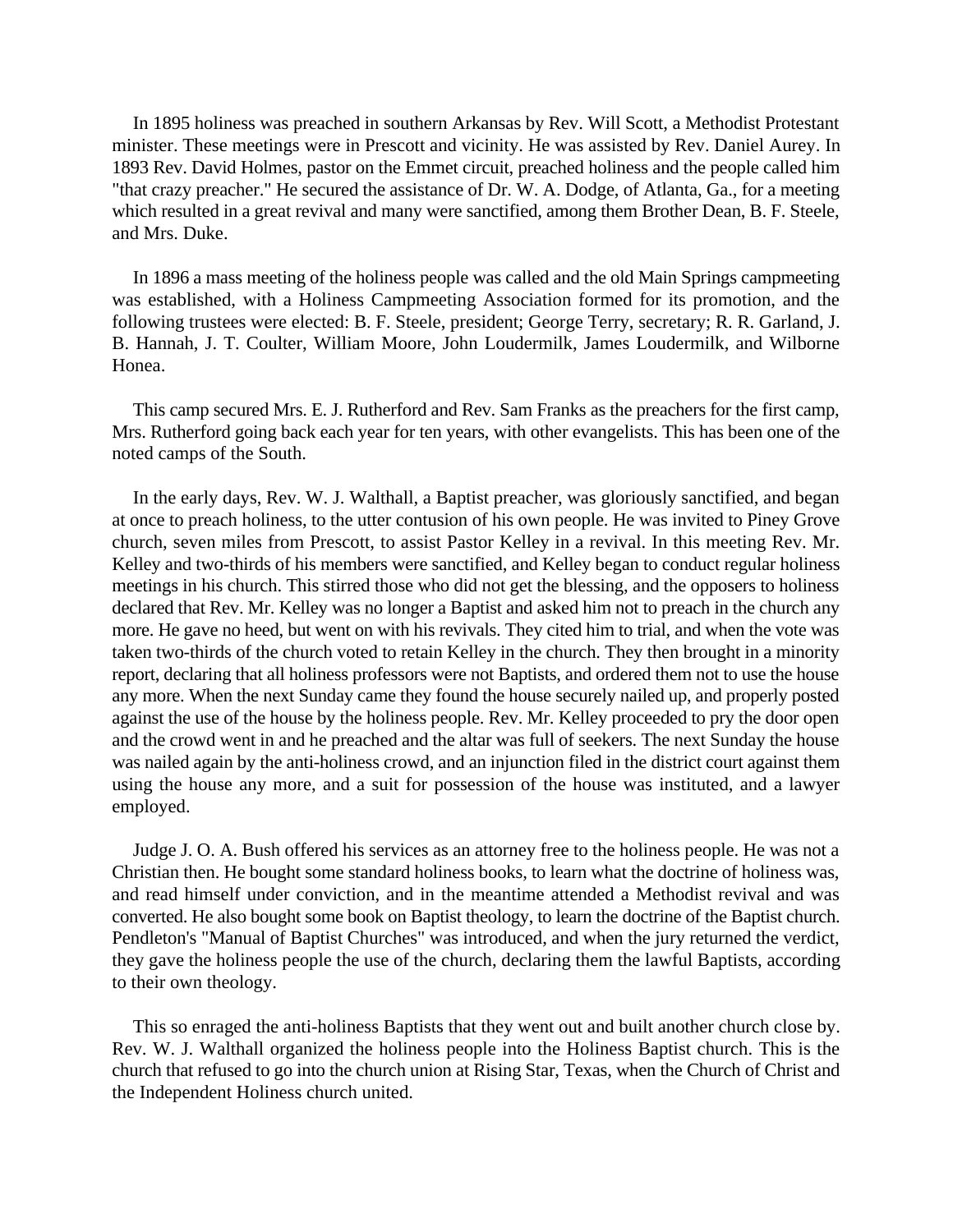While conducting a campmeeting at Main Springs, the writer was called to hold a meeting about sixteen miles from Prescott, at a church usually known as Cold Corner, on account of the lack of spiritual fire. The meeting was set for the month of January, and the weather was clear and cold. The preacher was met at Prescott. The church had been swept, and a big lot of pine knots hauled for fuel, and oil bought and the lamps well filled, and all went to supper nearby, but on returning to the church they found it locked, and all windows securely nailed down, and a great placard tacked on the door bearing this inscription, "No Denomination Allowed the Use of This House Other Than its Owner. Signed, Preacher in Charge."

About two hundred people had gathered for the first meeting that night and no place for the services. The preacher said, "I am spoiling to preach, and if I knew how far their land went, I would get just outside and preach, anyhow. A big-hearted Arkansawyer stepped up and said, "Parson, that is my land just over the road, preach all you want to. The invitation was accepted, lanterns were hung in trees, a big circle of pine knot fires surrounded the company, the service went on, and at the altar call four members of that church kneeled at a pine log and got wonderfully sanctified. That big Arkansawyer came up at the close and said, "Parson, I am building a new house just across the field, and can easily take out the partition and make a room 16 x 32 feet, and if you will, you may have it for a meeting house." Again his offer was accepted, and the revival went on ten days, which resulted in over fifty saved or sanctified. On the last day the same big Arkansawyer stepped up front and said, "I want a holiness church here in my neighborhood, and I have plenty of big pine trees for the lumber, that I will donate." Another arose and said, "I will cut the saw stocks." Another said, "I will haul them to the mill." Another said, "Bring them to my mill and I will saw them free." In a short time they had the church up, and it stands today as a monument of faith and works. The church that was nailed up soon was abandoned, and no preaching nor prayermeetings were held there, while there stands a nice little white Pentecostal Nazarene church today, lust across the road, where that first night's service was held, and at this writing Rev. Albert Lambert is pastor.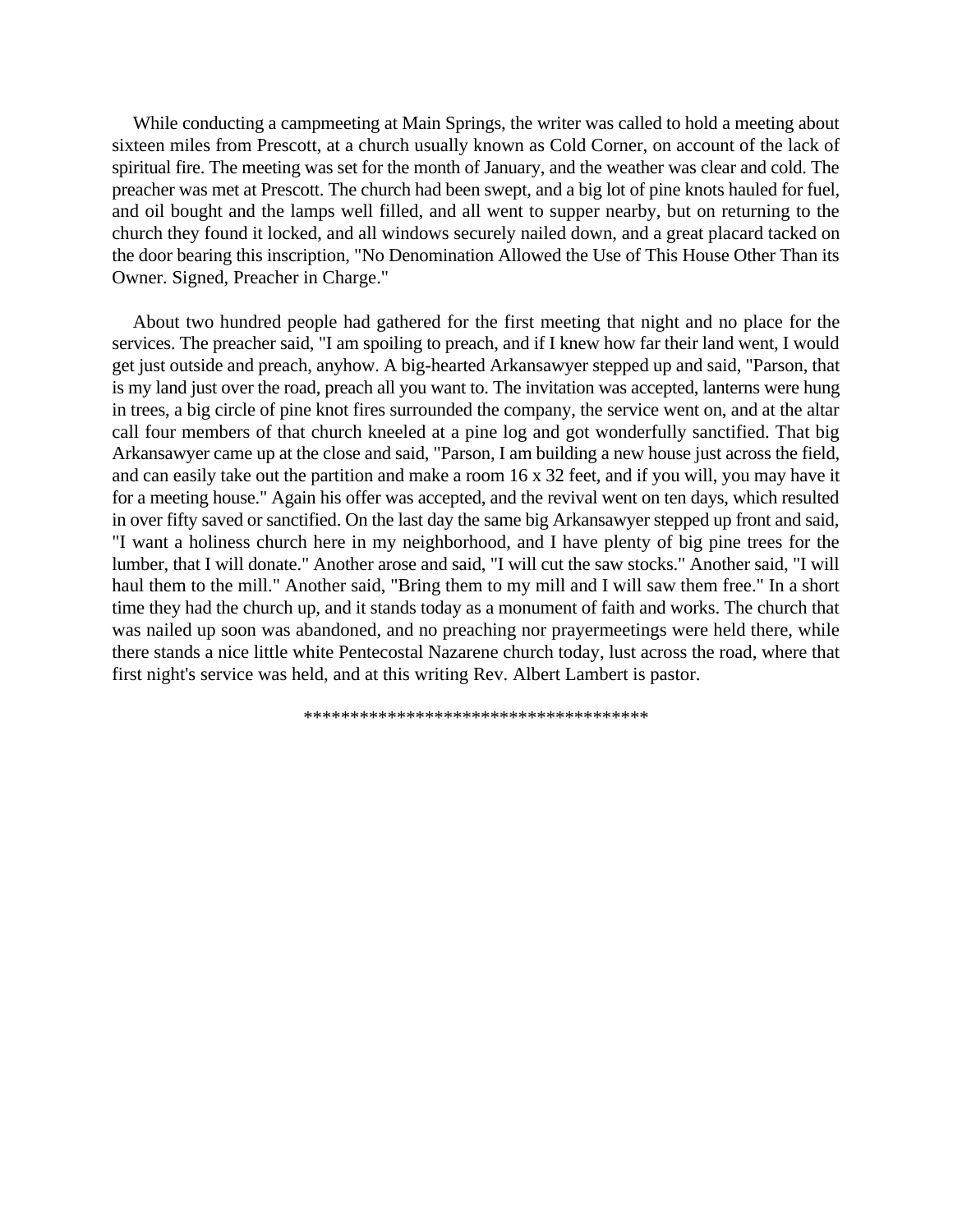By **Charles Brougher Jernigan**

# **Chapter 7 BANDS OF WORKERS — HUDSON BAND**

<span id="page-31-0"></span>In the ministry of Jesus He sent out His disciples two and two, also He sent out the seventy the same way, two and two. In the Acts of the Apostles we also find the same method of gospel work, Paul and Barnabas, Paul and Silas. At another time it was Paul, Barnabas, John Mark, and Silas and they soon divided into two bands. Much the same conditions prevailed in the early days of the holiness movement. Bands of workers were formed, sometimes two, sometimes many more. These bands usually bought a gospel tent, and often sufficient camp tents for the whole company to live in, and traveled from one neighborhood to another. There would usually be one strong preacher, and a number of young preachers, singers, and workers in general. They would go to a community and erect their gospel tent and stay until something would happen. No ten days' meeting for them: they always went in for victory, if it took six weeks. They went to plant holiness, and they would stay until their job was completed.

They went to places where they could not find a home, and nobody wanted them, and stayed until the community thought that they could not get along without them. Strange stories followed them, and even went ahead of them, told by the "sons of Belial," often by tobacco-soaked holiness fighting preachers, who preached a sinning religion, to be repeated by worldly church members. Prominent among these bands of workers, in the early days in Texas, were the Hudson Band, the Roberts Boys, the Brown Boys, the Jeffries-Hartline Band, the Irick Boys, the DeJernett-Jernigan Band, and the Katy Gospel Crew.

Sometimes these bands would double up at great centers, such as campmeetings and in hard places, then such praying and preaching you seldom hear.

Among the very first bands to organize was the Hudson Band, composed of Mother Hudson, Bob and Bluford, her sons, and Oscar Hudson, and his wife, Nettle, (not related to the other Hudsons). This was one of the strongest holiness bands of these early days. These did not always work together, sometimes only the Hudson Band; at others they would be joined by Lonnie Rogers, Luny Ward, John Friar (called Stammering John), or Beecher Airhart. They conducted meetings at Leonard, Bonham, Henrietta, Sunset, Crafton, Chico, Alvord, Paradise, Honey Grove, Paris, Charleston, and many other places; where they had great revivals, sometimes staying as long as eight weeks in one place.

The first campmeeting that they ever attended was at Bates Camp, in Denton county, conducted by Rev. H. L. Averill. This was a treat to them to be in a real, old-time campmeeting. This so fired their hearts that they were determined to preach holiness or die.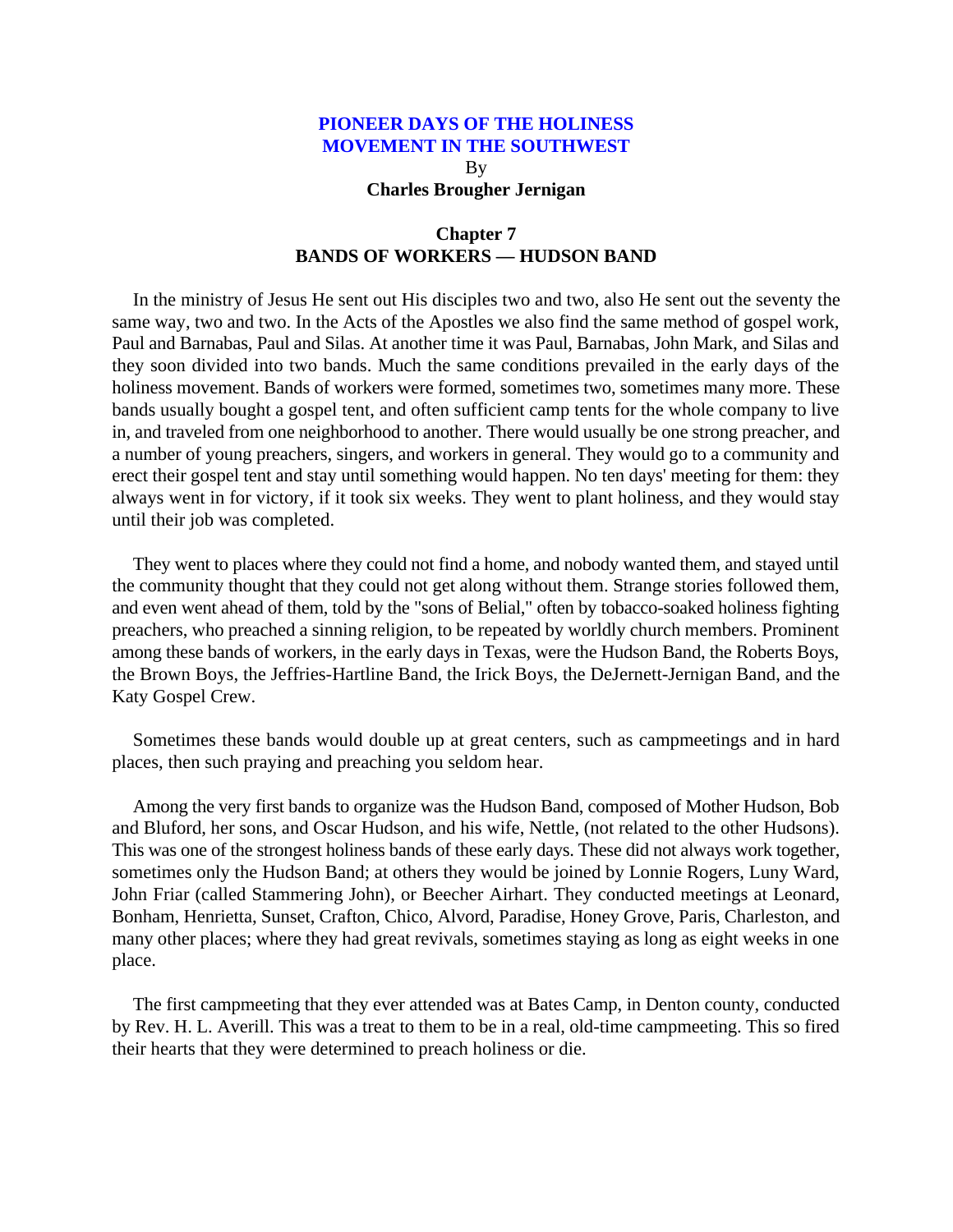In the fall of 1897 they opened a campaign in northwestern Texas that ran on through the winter, spring, and the next summer. Their first meeting was at Paradise, then at Henrietta, and from there they joined Rev. R. L. Averill at Sunset. Here every church door in the town was closed against them, and the preachers opposed them with all their might, but they found a vacant building, and on December 6th they opened the meeting, Rev. R. L. Averill doing the preaching for the first ten days, and then had to go to another meeting, but the Hudson Band continued the meeting, assisted by Rev. L. L. Isaacs. This proved to be the greatest and most lasting meeting of their ministry.

In this meeting more than 150 people were converted or sanctified, among them was Rev. John Stanfield, a Cumberland Presbyterian pastor, who afterward became the first holiness circuit rider in that country; also C. A. McConnell, who was at that time editor of the Sunset Signal, a secular paper printed in Sunset, who afterward became editor of the Texas Holiness Advocate, and later office editor of the Herald of Holiness, and at this writing is Dean of Theology at Peniel College. Also Dr. Harvey, a physician in the town, who became editor of The Texas Holiness Banner, published at Sunset, and the organ of the Northwest Texas Holiness Association. Also Miss Nettle Bellows, who is now the wife of Rev. Oscar Hudson.

During the testimony service, which usually preceded the sermon, while many prominent members of the different churches were telling how they at first opposed the holiness meeting, but now were convinced of the truth, and best of all were now enjoying the fullness of the blessing, shouts of victory rang all through the great warehouse where the meeting was being held. The pastor of the Methodist church, who had refused to allow the holiness meeting in his church, was in attendance that night for the first time. When he saw his most prominent members testifying among the rest, he, like the Pharisees of old, thought, "Perceive ye how we prevail nothing? Behold, the world has gone after them." He arose and asked permission to speak. He told the people that he also believed in holiness, and that it was a Methodist doctrine, and that he himself was sanctified, but "like a certain bishop in our church, I obtained the experience when I was converted. No matter how we get it. You remember that I preached a sermon on holiness not long ago in my church. Now this old warehouse is no place for a revival, and we are going to move the meeting to the church were it ought to be."

At this moment the man groaned and swayed backward and fell in a heap on the floor. Pandemonium prevailed for awhile, his wife became frantic, and a young doctor in the congregation was at once called and a hasty examination made, after which he said, "His heart's action and respiration are normal: I should call it a case of hypnotic catalepsy."

The preachers understood the matter, as it was nothing but the power of God that had laid him out as it had others in the same meeting. He was stretched out on the floor and the meeting proceeded. After awhile he came to himself and was taken home, and the next day left town until the meeting closed.

Their next meeting was at Park Springs, where a Baptist preacher, whose members had gotten sanctified in the Sunset meeting, stirred up the community by circulating some very damaging reports on the holiness preachers, telling the people how they would hypnotize the people, and preach free-loveism, and that they had broken up families. This made the people of Park Springs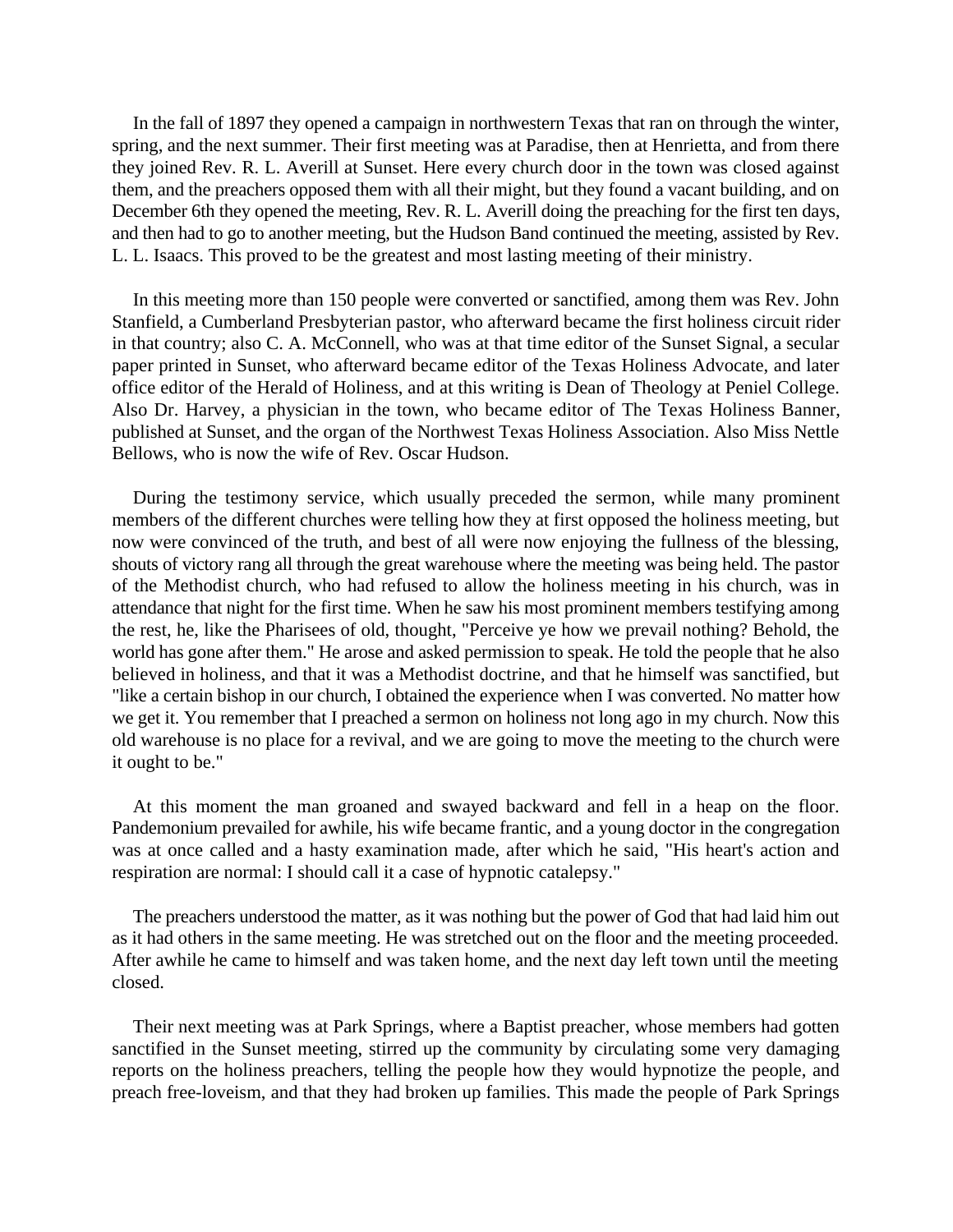afraid of them and they had great difficulty in getting a place to erect their tent. At the close of the first meeting that night the people with one accord left the tent and workers all alone, with nowhere to go and nothing to eat. After awhile an old lady came back to the tent, and said that she could take Mother Hudson home with her. A little later a man came driving back to the tent and said that he could take two of the men with him. When the preachers got into the wagon, the owner of the wagon jumped out and walked home for fear of being hypnotized. This left Oscar and Bluford to sleep in the straw under the tent. And no breakfast until 3 p. m. the next day. This sort of consecration to the work of the Lord brought great results, and that meeting ran four weeks, and resulted in more than one hundred professions.

The great Sunset holiness campmeeting was established as a result of these meetings, and the Northwest Texas Holiness Association, which was merged into the Holiness Association of Texas, then into the Holiness Church of Christ, and later a Pentecostal Nazarene church.

At this writing Rev. Oscar Hudson is pastor of the Pentecostal Nazarene church at Peniel, Texas. Thousands will shout around the throne as a result of these meetings, for which these pioneer preachers suffered and endured hardness. It pays a thousand times, it pays. Oh, for a band in this day who will go out under the stars and plant a vine that will never die.

This band held a meeting at Monkstown with Rev. R. L. Averill, where the preaching provoked such opposition that a mob with shot-guns undertook to break up the meeting and run the preacher out of the country. This resulted in a bodyguard for Rev. R. L. Averill, as no one would allow him to stay at his home without a guard, and a real pitched battle ensued where about seventy-five shots were fired, and one horse was killed, but no one hurt. But in spite of all this God gave them a great revival and many of the opposers were converted, and made confession.

At Lamasco there was another mighty revival, at which Revs. Allie and Solomon Irick were sanctified and called into the ministry. Allie was one of the number who went around the world with Dr. Godbey and the Roberts Boys. Thousands of people were sanctified under their ministry, and scores of people called into the ministry.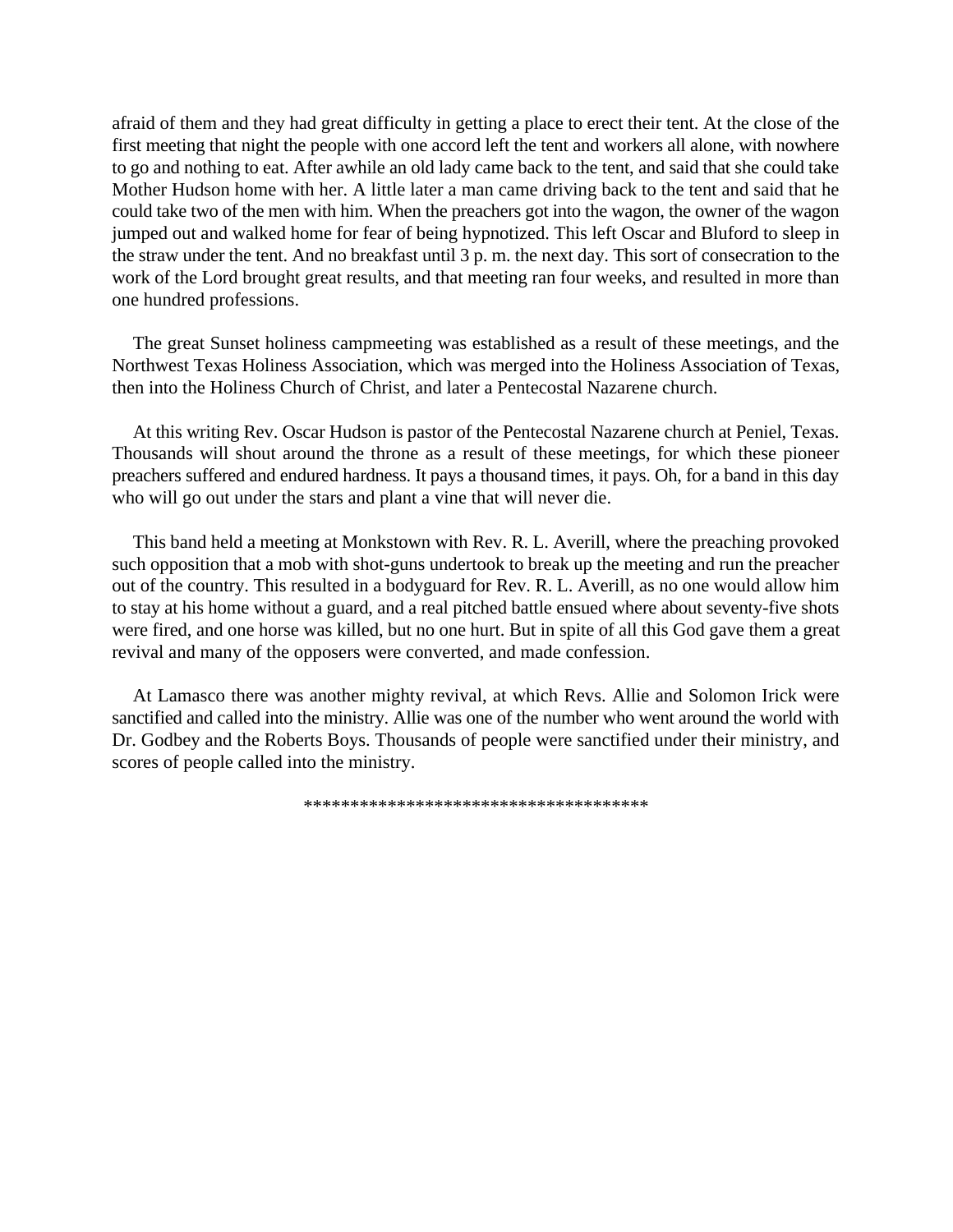By **Charles Brougher Jernigan**

# **Chapter 8 CLUCK-FARMER BAND**

<span id="page-34-0"></span>Among the most efficient workers of the early days of the holiness movement in Texas was a band composed of Rev. C. C. Cluck, Rev. I. D. Farmer, and Cass and Flora Walker. Cass Walker and wife were not preachers, but humble laymen who sold out their earthly possessions and purchased a big gospel tent and secured Cluck and Farmer, two young men, and Mrs. Mary Cluck, as organist, and began a campaign in eastern Texas.

At a meeting near Lamasco, Texas, in 1899, held by Rev. A. G. Jeffries, C. C. Cluck was gloriously sanctified, and the next year began preaching in these tent meetings with Brother and Sister Walker. In 1900 they opened a meeting in New Boston, which was a great success. At this meeting I. D. Farmer was sanctified and called to preach. He was a splendid singer and altar worker, and at once joined the band, afterward known as the Cluck-Farmer Band, and for six months these all worked together, and God gave them four hundred souls converted or sanctified. About this time Cluck and Farmer bought them a gospel tent, and Brother and Sister Walker returned west with their tent. This left the band composed of Rev. C. C. Cluck and wife (Mrs. Mary Cluck), and Rev. I. D. Farmer, and whatever help they could secure as other workers were sanctified and called.

None of these was a licensed preacher, as they got the blessing when nearly all the old-line churches were fighting the second blessing with all their might, and would not have granted them license if they had applied. But the call of God was on them, as will be seen. Neither of these had a common school education. Brother Cluck could not read his lesson in good English, but God had His hand on him and he preached like a bishop, and "spake as one having authority." He wept and cried over lost men until the long altar bench was filled each night with hungry-hearted seekers who wept their way to Calvary, and came through shouting the praises of God. Ofttimes they would fill the altar twice in one night's service. No preachers in eastern Texas ever had greater results than the Cluck-Farmer Band.

After securing the new tent they held meetings winter and summer. There was an abundance of wood, with which the people freely supplied them, and two big heating stoves were secured and pipes ran out at the sides of the tent, while the curtains were well staked down. This made it quite comfortable under the tent, even when there was snow on the ground.

In the two years' work in eastern Texas there were 1,800 professions of conversion, reclamation, or sanctification. A veritable Pentecost swept through the country as they went from one neighborhood to another, while the new converts from one meeting would follow them to the next, rendering great service with their testimonies to holiness, and their victorious singing and prayers.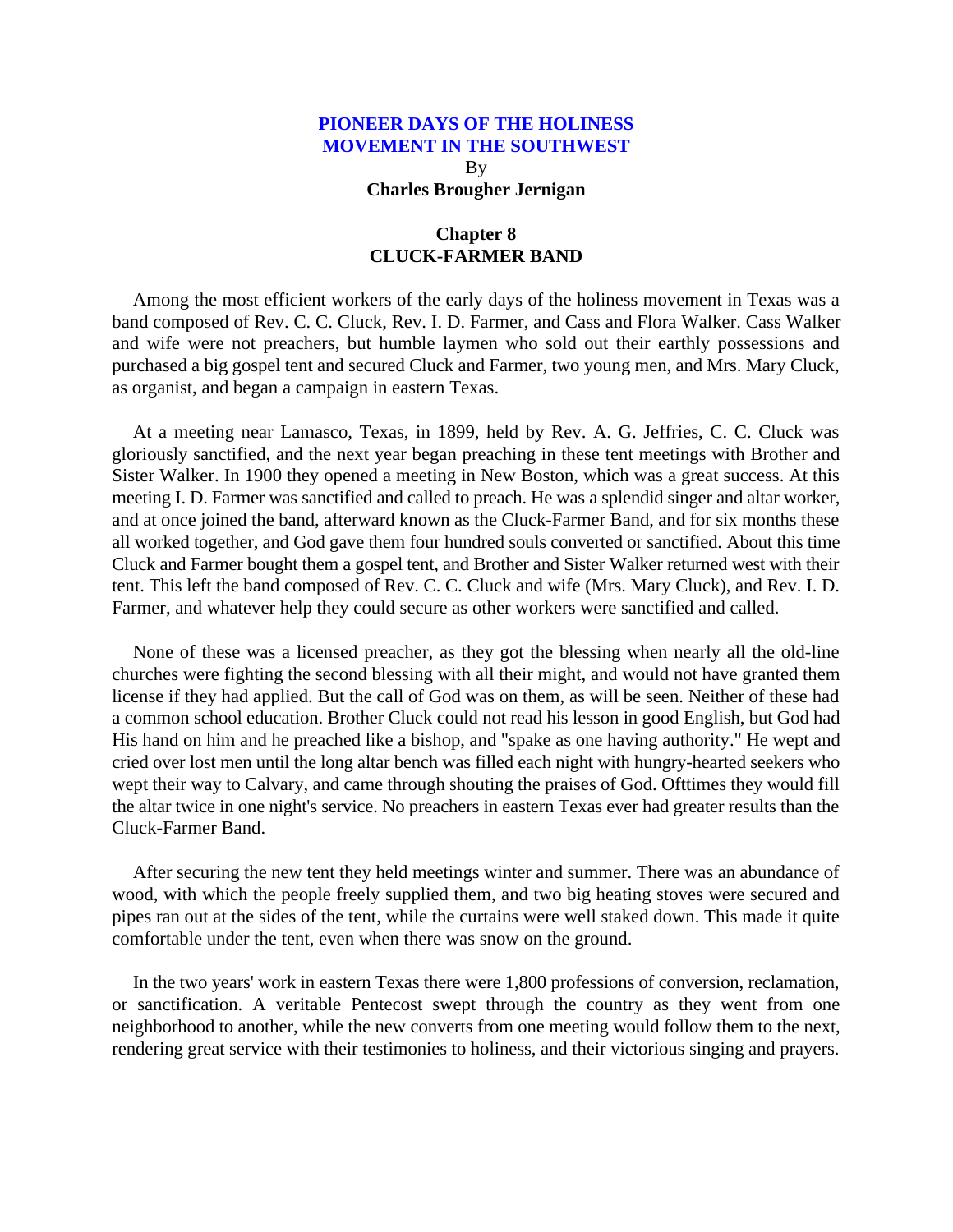Great crowds would attend these meetings. People would work hard all day and go to meeting at night to hear them sing and shout. Great power was upon the people, and ofttimes while the preacher was preaching people would take the jerks, or fall off their seats into the straw, screaming for mercy, and when the altar call was made they would run to the altar, weeping as they went, and such praying around the altar you seldom hear.

Out of these meetings fifteen preachers were called into the ministry, many of whom are pastors in the Pentecostal Nazarene church today. This kind of work stirred the Devil as it did at Pentecost, and all hell, combined with backslidden preachers in all denominations, was arrayed against these young preachers and their work, and a wild persecution broke out against them, many strange stories being told on them. Some said, "They use hypnotism," others they have compounded a strange oil that knocks the life out of people. But the more they persecuted them "the more they multiplied and grew."

# **A PREACHER PRAYED TO DEATH**

The above was the big headline in the Paris Daily Advocate when the death of a certain Campbellite preacher was announced, who suddenly died after publicly denouncing these "second blessing fanatics." This preacher was a Greek scholar and a college graduate, and was the pastor of a strong church near where one of these mighty meetings was held. Many of his members were gloriously converted and sanctified. This enraged the pastor and he would attend these meetings and publicly call down these young preachers while they were preaching. He would take advantage of the free testimony services and quote Scripture, and ridicule these ignorant boys for preaching this second blessing heresy. He would tell the people that he was a college graduate, and that he had read the Bible through thirty-six times, and that he had never seen the second blessing even hinted at.

One Sunday afternoon, at one of these testimony services, he was especially enraged, and upbraided these ignorant boys for deluding the people with hypnotism and the black art, and while on his feet announced that on the next Sunday at 11 o'clock he would preach a sermon on Bible holiness at his church, and show from the Scriptures that these boys were heretics and fanatics, and that the second blessing was all a delusion of the Devil.

Sister Walker called the people to prayer, and a spirit of prayer fell on the saints of God, who groaned out their hearts for God to spare them from the hands of this boasting Goliath, and to save the cause of holiness that was so blessing the country. A prayer some what like that in Acts 4:29: "Now Lord, behold their threatenings: and grant unto thy servants, that they may with all boldness speak thy word, by stretching forth thine hand to heal; and that signs and wonders may be done in the name of thy holy child Jesus."

And while they prayed the power of God fell on them, and the preacher arose and left the tent in a rage, charging them with blasphemy. On his way home he was taken very sick and grew worse until Friday night he died, and on Sunday at 11 a. m., the very hour that he was to have preached his sermon on scriptural holiness, his funeral was conducted in his church. A great concourse of people attended his funeral with sad countenances and bowed heads. Among them was Rev. F. W. Johnson, now District Superintendent of the Tennessee District.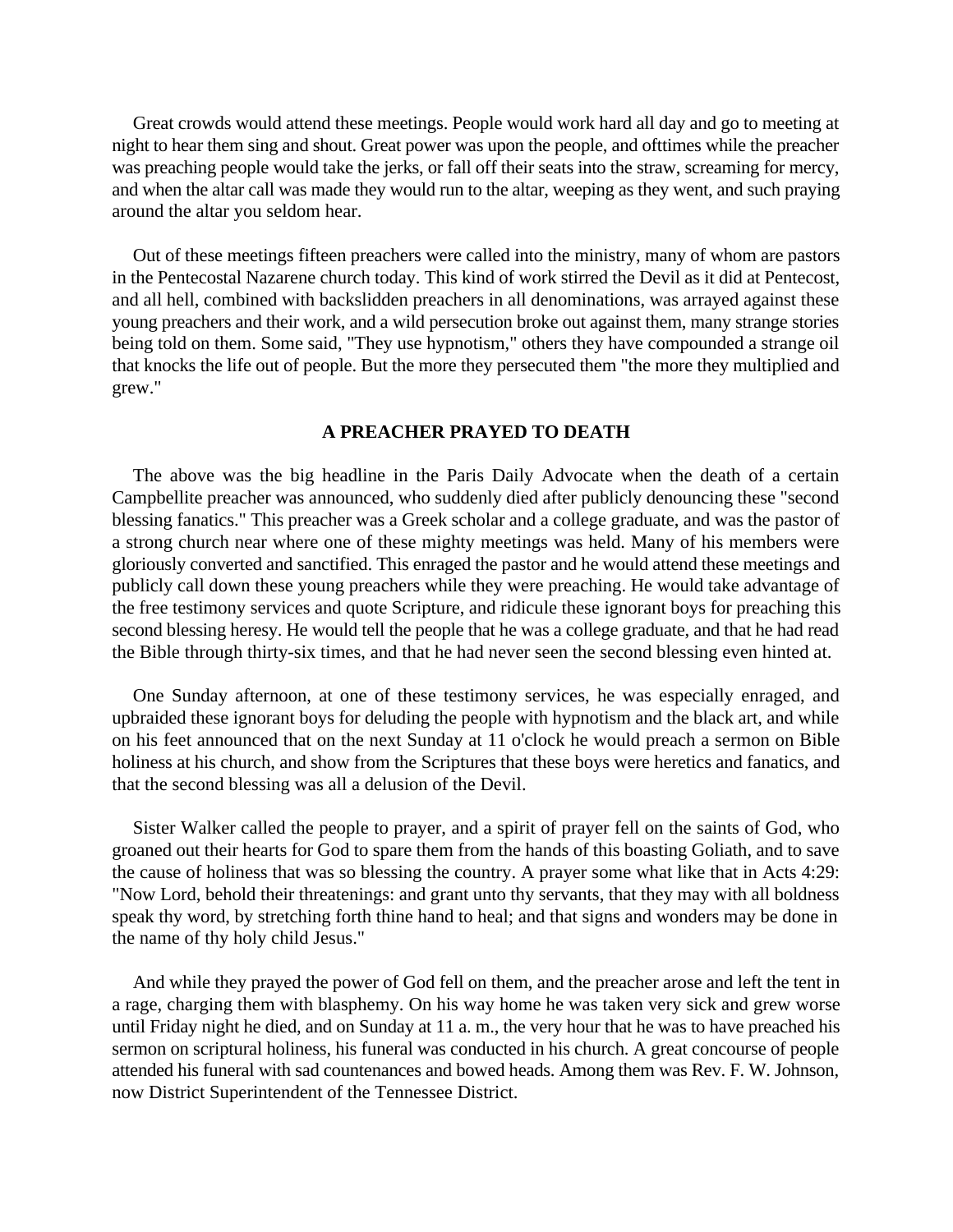"Great fear fell on all the people," and not a dog moved his tongue against the holiness movement for many days. When crowds would congregate around the towns in that section, and any one even seemed to mock holiness, some sinner would at once remonstrate, "Better look out, remember that Campbellite preacher." All Red River and Bowie counties were mightily stirred by these great revivals, and thousands of people attended these meetings. Meetings were held at Dalby Springs, Hubbards Chapel, Coleman Springs, Dekalb, New Boston, Cuthand, Box Elder, Clarksville, and many other places during these two years.

### **PEOPLE FELL LIKE DEAD MEN**

Great power was on the people all these two years and many fell, prostrated under the power of God, and lay unconscious for hours, to come through shouting the praises of God, much like the early days of Methodism in Kentucky, and the great Cumberland Presbyterian revival reported in William McDonald's history of the Cumberland Presbyterian church.

At one of these meetings a young married woman came to the altar under deep conviction for holiness. Her people were Baptists and much opposed to this new "heresy," as they called it, but her heart was so hungry, in spite of all their persuasion, that she sprang to her feet and ran to the altar. No sooner than she went her young husband ran to her mother who promptly took her by the hand and literally dragged her away from the altar. The next night she was at the altar again, praying with all her might that she might be sanctified. This time her husband went into the altar and took her by the hand, and tried to pull her away, but the power of God struck her and she fell lifeless at his feet, unable to move a finger. This so frightened him that he broke down and wept, yet all the time trying to pull her away from the altar, and telling her not to play the fool here in public. In a moment more he was struck by the same power and fell as lifeless as she by her side in the sawdust, there to lie for more than an hour, completely unconscious. Hundreds of people looked on the scene, and a doctor was hurriedly sent in to examine the couple, but he went away shaking his head. The people were amazed and filled with wonder. Soon the young woman came through shouting at the top of her voice, and her husband was soon able to pray and beg God for mercy, which was given him in such abundance that he became an ardent worker in these meetings and led many into the experience of holiness.

# **"HYPNOTISM, "SANCTIFICATION-OIL," WAS THE CRY**

The cry was raised everywhere that these young preachers were hypnotizing the people. Others said, "Not so, but they have compounded a secret chemical," which they chose to call "sanctification oil," and it was said that one drop of this falling on your head would knock you senseless, or even the scent of it would cause people to fall under its power. Wild stories filled the air in the neighborhood of these meetings, and people drove for miles to attend them and see the strange phenomenon. The songs caught them, while the sermons drove the truth home, and the testimonies of their friends sealed conviction on hundreds of them who swept into the kingdom of God.

This, of course, enraged the Devil and all his backslidden church allies, and strange stories of "sanctification oil" filled the air. One night just before service the young preachers were filling their gasoline torches for the night service, and the tent curtains were all down, as it was a damp evening.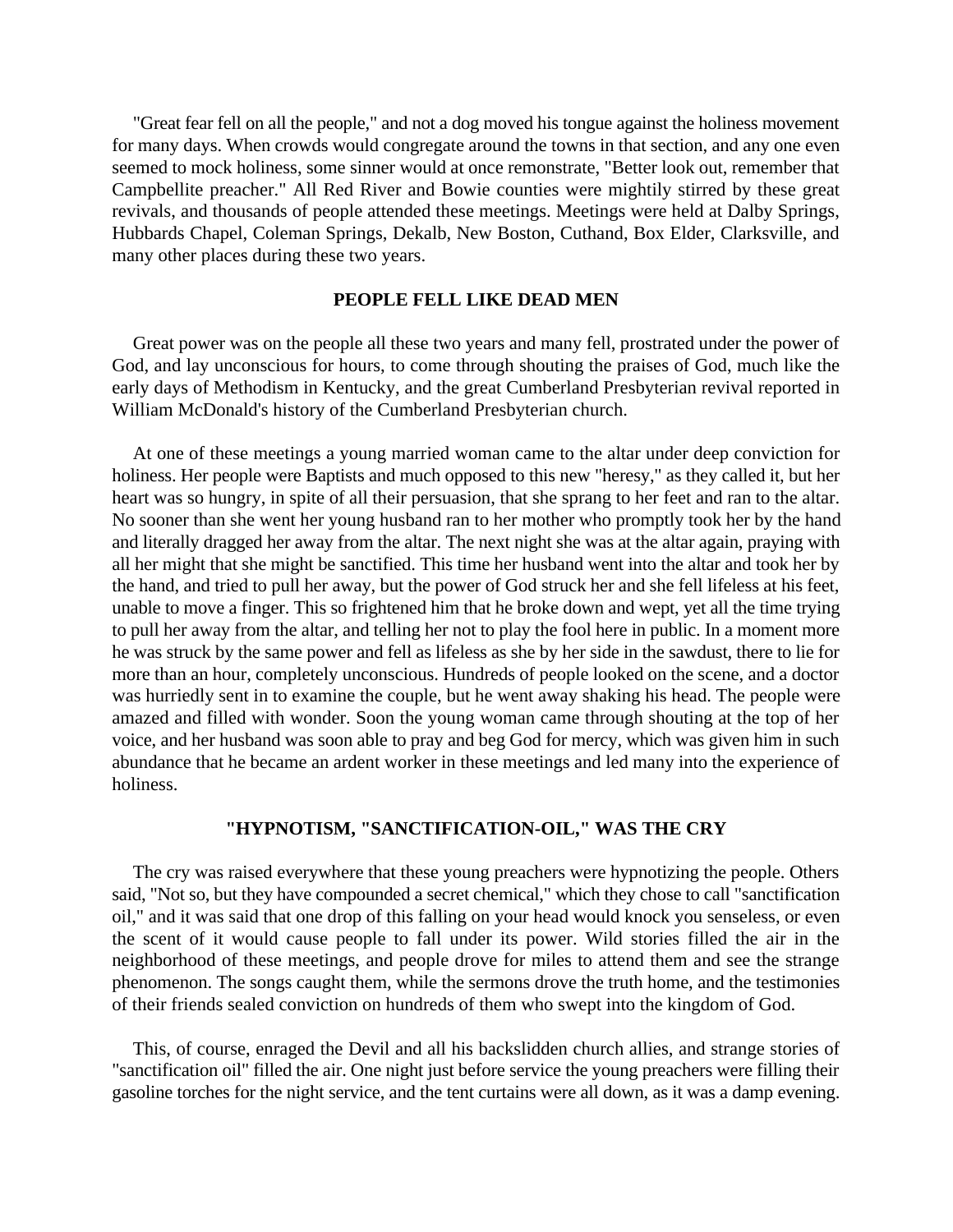A family drove up at this juncture, and while the husband tied the team the wife and mother with seven children proceeded to lift the curtain and go into the big gospel tent, which was filled with the fumes of gasoline. The excited mother, smelling the gasoline for the first time, made sure that she had caught the preachers compounding that strange oil. She jerked off her big sunbonnet and fanned the air vigorously, while the screamed at the top of her voice, "Run, children, for your life, run — Sanctification Oil! (Sniff, sniff.) Don't you smell it?" Like scared partridges, she and the children beat a hasty retreat under the canvas, and out into the open air, where they bounded into the wagon, calling on the husband to drive for his life! Many people were afraid to shake hands with these strange preachers, lest they be struck down, but God used all these strange stories to bring people to these meetings for miles in all directions, who heard the Word and got the blessing.

At the Noonday camp in eastern Texas in the year 1898, while Rev. Bud Robinson was in charge of the camp, a young man fell into a trance on Monday and lay in this condition for forty-eight hours. He was seen by hundreds of people, and examined by many physicians, while in this unconscious state. He stuttered until he could be scarcely understood before this, but when he came out of the trance, he preached to the great crowds that thronged him for more than an hour without stuttering one time. He told of his visit to both heaven and hell while in this condition, and of the angel that guided him through. He told of meeting many people who had long ago died in that neighborhood, some he met in heaven, others in hell. He told of a noted holiness fighting preacher, who had recently died in that country, whom he knew well. How he was in the most awful flames in hell, begging for help. He pleaded with this young man to warn his friends not to fight holiness.

The above story was published in full detail in the Texas Holiness Advocate and vouched for by Bud Robinson. This is but a few of the scenes that were witnessed in those pioneer days, when preachers put their whole soul into the work of holiness, regardless of what people would say or do. It reads like the days of the Acts of the Apostles, and if people would go whole-souled into the work of the Lord today as then they would see the same results. Oh, for a modern Pentecost!

Rev. C. C. Cluck is now known in many states as an evangelist, and carries with him the same old-time power and victory, while Rev. I. D. Farmer has served as District Superintendent of the Mississippi District, and is at this writing a pastor in that state.

\*\*\*\*\*\*\*\*\*\*\*\*\*\*\*\*\*\*\*\*\*\*\*\*\*\*\*\*\*\*\*\*\*\*\*\*\*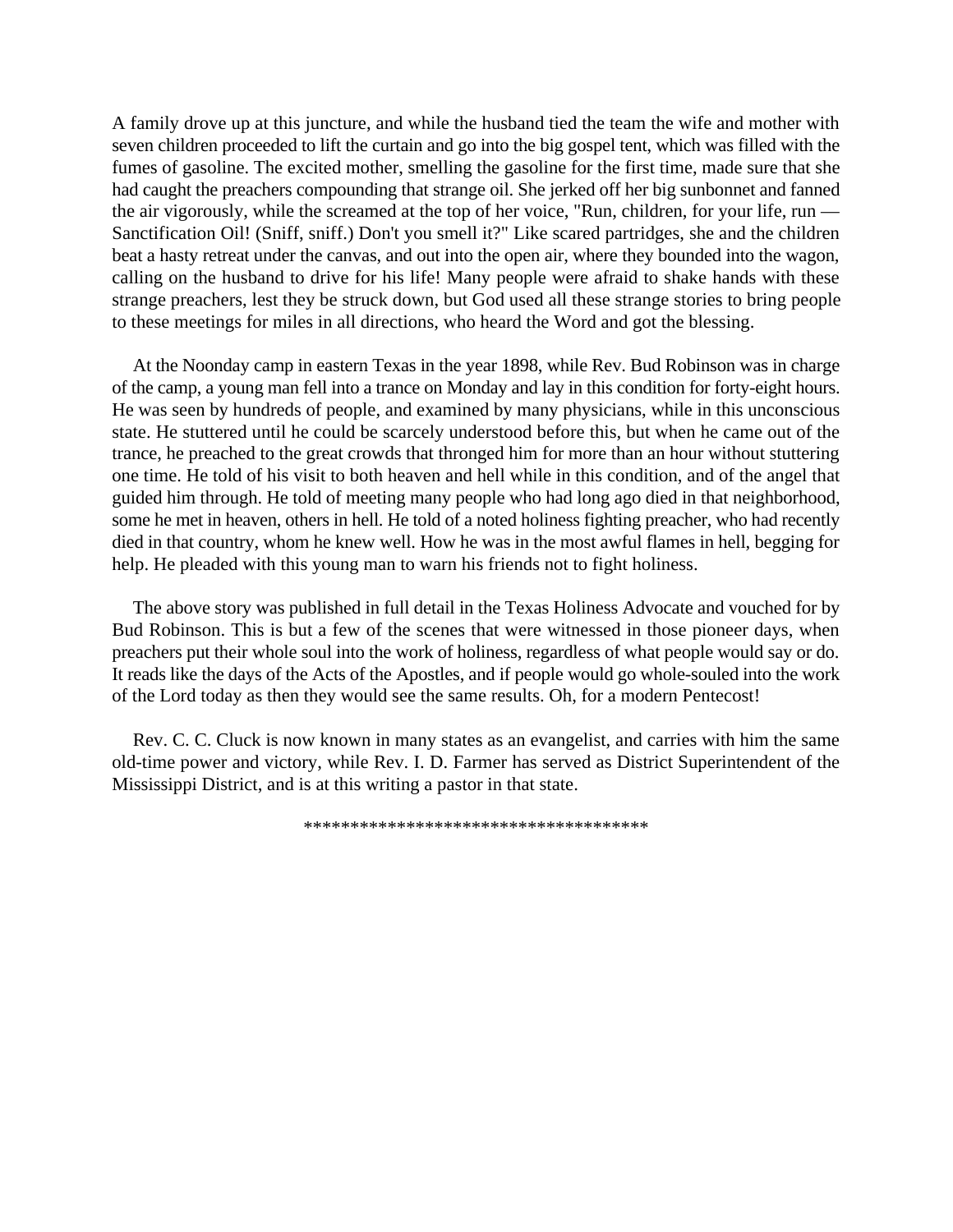By **Charles Brougher Jernigan**

# **Chapter 9 JEFFRIES-HARTLINE BAND**

No preacher or band of workers ever stirred the country more than the Jeffries-Hartline Band, composed of Rev. A. G. Jeffries and Rev. Sam Hartline. These two men were bound together like Jonathan and David, and throughout Fannin, Hunt, and Lamar counties they conducted some of the most remarkable meetings that were ever held in Texas. Jeffries was a man of some culture, while Hartline had a limited education. These preachers procured a big gospel tent and began the work of evangelizing their own county, moving their tent from one community to another, carrying with them their own living tents in which they and their families lived, camping on the grounds near the gospel tent. The people brought in provisions and they prepared it in their own tents. In fact, it was a portable campmeeting.

Great revivals followed this mode of evangelizing. Hundreds and hundreds were harvested into the kingdom of God. Not only were hundreds saved and sanctified, but dozens and dozens were healed of diseases pronounced by physicians incurable. Truly, the gift of healing was bestowed on Rev. A. G. Jeffries, and he was called to the bedside of many suffering souls and they found truly that "He took our infirmities and bore our sicknesses" (Matt. 8:17).

In 1896 Brother Jeffries was a steward in the Methodist Episcopal Church, South, but was totally devoid of saving grace. In August of that year he attended a revival at McCraw's Chapel near Honey Grove, Texas, conducted by Revs. Thomas and Lula Rogers, assisted by the famous Hudson Band, and was powerfully reclaimed. Two months later he was wholly sanctified in the city of Bonham, Texas, in a revival conducted by the godly R. L. Averill and Lonnie Rogers, assisted by the Hudson Band. Rev. Mr. Jeffries was then called to the ministry and soon met Rev. S. A. Hartline, who had been recently sanctified at Greenville, Texas, with whom he associated himself for the great work of soul-saving. Thousands on earth today, and thousands in heaven, have reason to thank God for this coalescence. Their first meeting was held under a tent near a schoolhouse known as Lone Elm. This was a wonderful revival. One hundred and twenty-five souls were saved or sanctified. The power of God was so great one night that every soul who did not run from under the tent, fell like they were shot. Sixteen souls, all grown people, lay for hours, and some until daylight the next morning, but all arose shouting. One woman with a baby in her arms started under the tent, staggered and ran back and said to another woman, "You can't stand up under that tent." The power of God was so great that people fell in their homes a mile away from the tent.

Their next meeting was held at Dodd City, Texas. Here one hundred souls were saved or sanctified. In those days the people assembled early. Often the tent was full by sunset. In this meeting, one evening about twilight, a man was taken with a congestive chill. His wife was frantic with fear. The man was soon seized with convulsions, whereupon Brother Jeffries cleared the crowd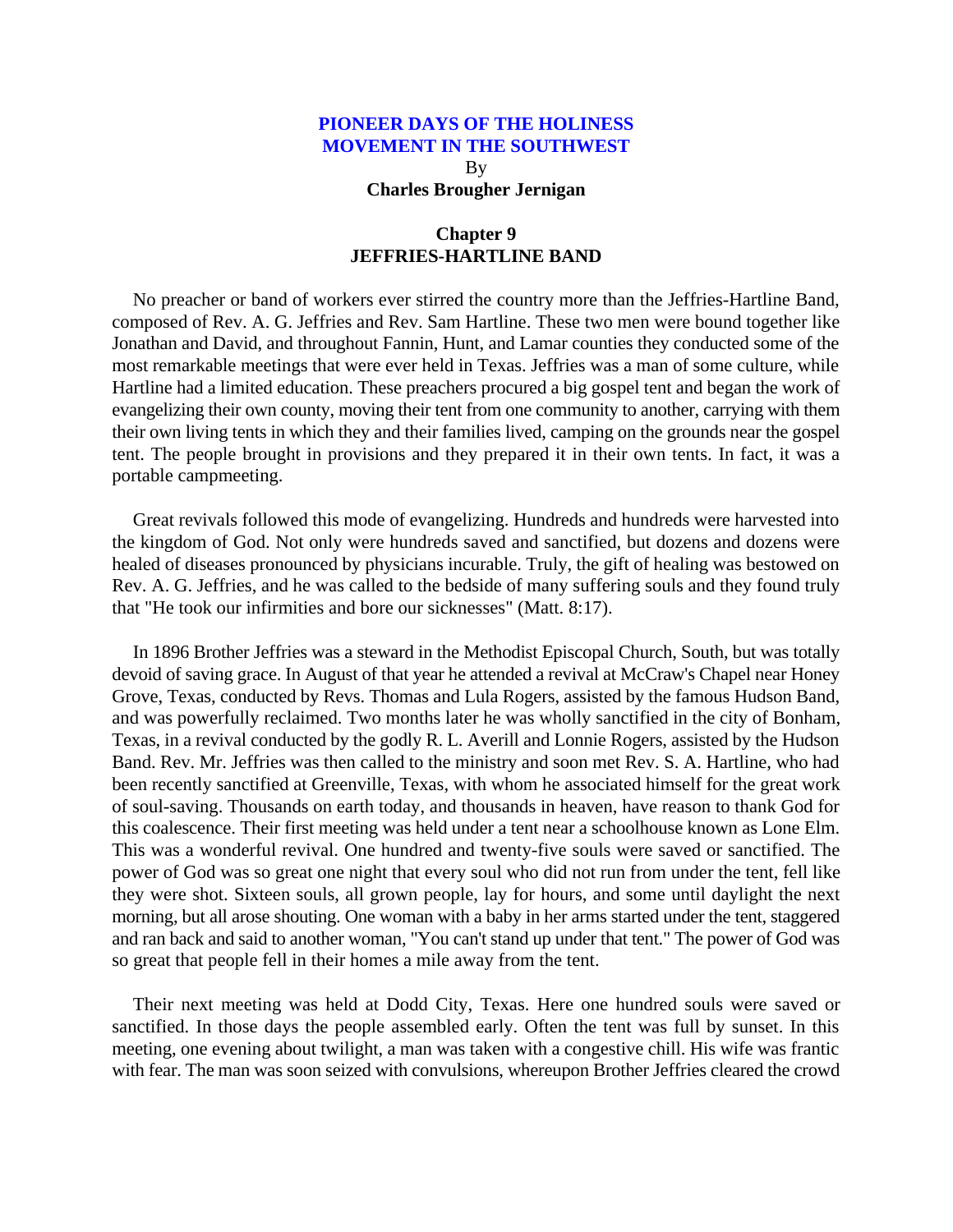of curious people who had surrounded the man, called the saints to prayer. Brother Jeffries laid his hands on the man and he was instantly healed, leaped to his feet, giving God the glory.

At Hail there was a mighty revival, and ofttimes, while Rev. A. G. Jeffries was preaching, people would fall off their seats, screaming for mercy, especially one night while he was preaching on "The Unpardonable Sin." The scene was much like that when Jonathan Edwards preached that memorable sermon, "Sinners in the Hands of an Angry God," when it is recorded that five hundred people were converted as the result of that one sermon. The early days of the holiness movement had many such results and similar scenes. If the power of God could unhorse Saul of Tarsus in the Damascus road, and he fall and lie trembling crying, "What wilt thou have me do?" why not some scenes like that now? Has God changed, or have we lost the divine power?

This scene mightily enraged the pastor of the Christian (Campbellite) church, who had an organization at the schoolhouse near where the tent was pitched, as many of his members were attending the holiness meeting and some had gone to the mourners' bench and been saved. It came his day to preach at the schoolhouse, and Rev. Mr. Jeffries offered him the tent for his services, which he refused, going into the schoolhouse and preaching a sermon against "This modern heresy of the second blessing," in which he ridiculed the preacher and called him all sorts of ugly names. This only advertised the meeting the more, and more than 125 people were either saved or sanctified in that meeting.

At St. Joe, Texas, they had a great meeting and a few people were instantly healed. In the town there lived a woman, a Mrs. Offitt, who had suffered with rheumatism for fifty-four years and her arms and hands were so drawn that she had been unable to feed herself for years. She sent for the preachers to come and pray for her healing. They gathered around her and as they prayed and Rev. A. G. Jeffries laid his hands on her and God gave "the prayer of faith," instantly the power of God came on her and the glory filled the house and she sprang out of her invalid chair, leaping and shouting the praises of God. This caused a mighty stir and hundreds attended the meeting to see the healed woman and to hear the testimony from her own lips. This story was published in The Texas Holiness Advocate, a paper published by Keith and McConnell at Greenville, Texas, at that time, and read by thousands of people.

At Bowie, Texas, a young girl, the daughter of a Mrs. Galloway, was totally deaf, and in answer to the prayer of Rev. Mr. Jeffries was instantly healed and lives today to testify to the healing power of God.

Other meetings followed. Onstodt's pasture, where Rev. C. C. Cluck was sanctified; Bailey, Oakland, Lamasco, Ivanhoe, Valley Creek, Trenton, and Bonham; at all these places great revivals were held.

The Lord separated Rev. A. G. Jeffries and Rev. Sam Hartline at Trenton, Texas, and called them to work far apart. This was one of the hardest trials of their lives. Their lives were so interwoven and blended together that it was almost like death for them to separate.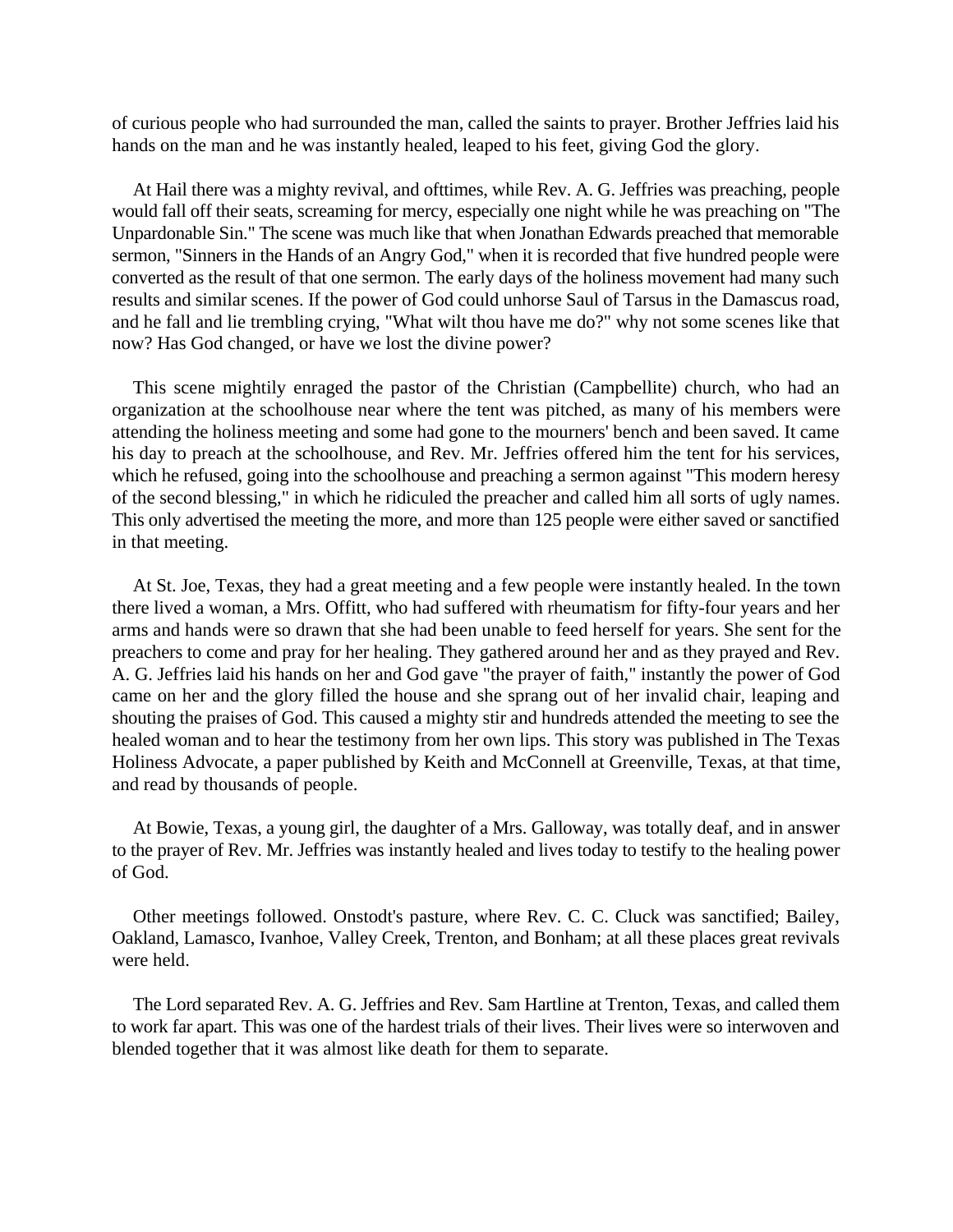Rev. Mr. Hartline went to New Mexico and labored there until 1917, when he was called higher. He died at Artesia, New Mexico, in the triumphs of a living faith.

Rev. A. G. Jeffries held a meeting in 1902 at Bowie, Texas, where 250 souls were saved or sanctified. The Pentecostal Nazarene church now has a lady missionary in India who was saved in this meeting. Several preachers came out of this meeting.

At Comanche, Okla., while Rev. A. G. Jeffries was preaching one Sunday night to a large congregation on "The Unpardonable Sin," the people began to scream to such an extent that it was impossible for the preacher to be heard, whereupon, the preacher pointed to the altar, which was filled at once, and many found the Lord.

At Eldorado, Okla., one night Rev. Mr. Jeffries was preaching to a sea of faces, the people began falling in the altar until the altar was packed and the aisles were filled with prostrate souls, begging for mercy. There were no altar workers, it being a new place, so Brother Edgar Burkart, the song evangelist, kept the music going while Rev. Mr. Jeffries stood on the altar and cried, "Pray, pray, pray, with all your might." Twenty-eight souls prayed through without an altar worker.

And what shall I more say of the tens of thousands who have been saved and sanctified, the hundreds who have been healed, the confessions that have been made, of the money that has been restored, the husbands and wives who have been reunited, the children who have been made obedient, and homes that have been blessed? Time would fail me.

Kingdoms fall and dynasties fail, islands rise and mountains sink, fortunes change and fame vanishes, but influence lives on forever.

Rev. A. G. Jeffries now lives at Peniel, Texas, and, though getting old, is still as actively in evangelistic work as he was twenty years ago. He has just finished a year (1918) of great revival work.

\*\*\*\*\*\*\*\*\*\*\*\*\*\*\*\*\*\*\*\*\*\*\*\*\*\*\*\*\*\*\*\*\*\*\*\*\*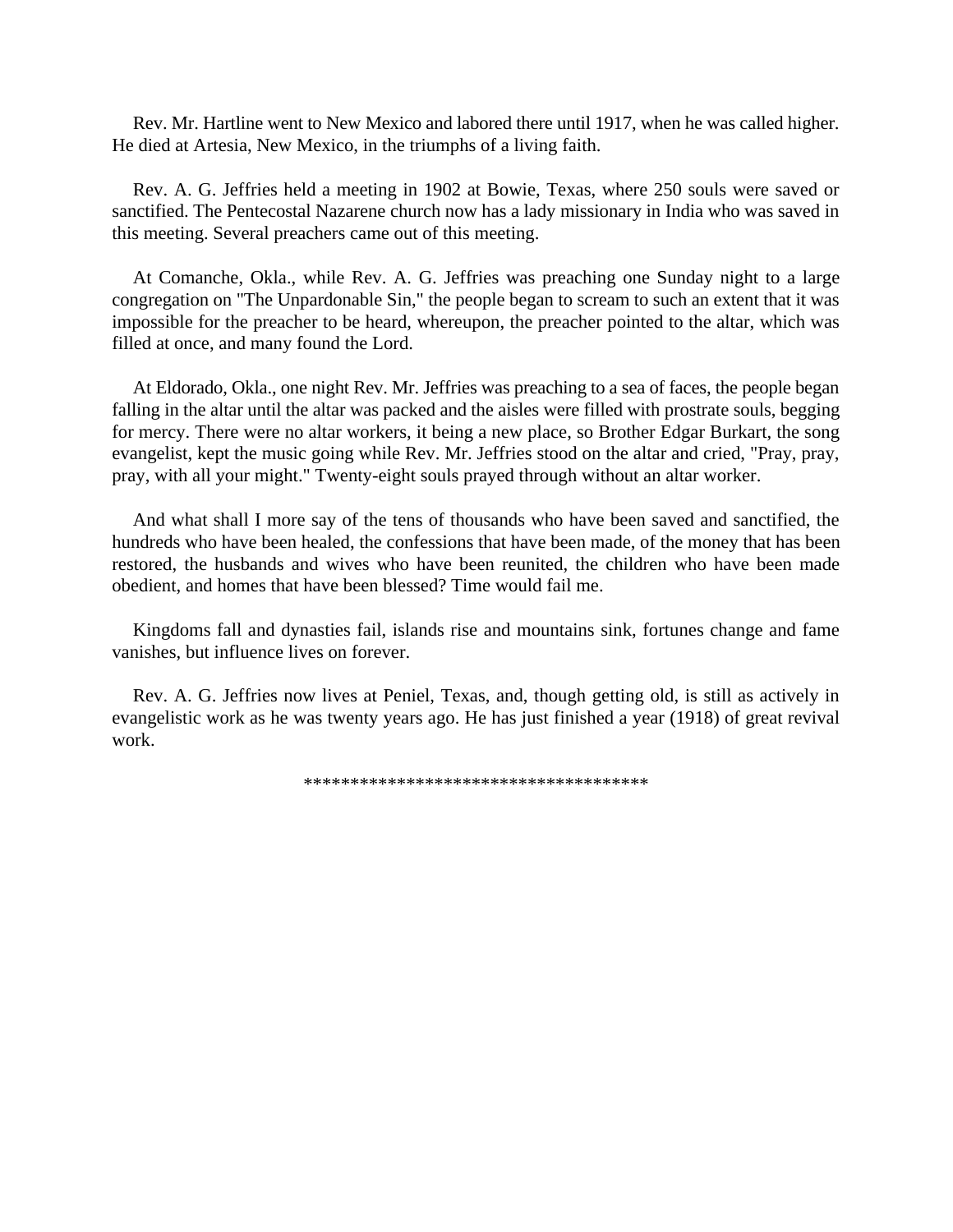By **Charles Brougher Jernigan**

## **Chapter 10 DEJERNETT-JERNIGAN BAND**

Among the bands of workers formed for the preaching of holiness was that of Rev. E. C. DeJernett, who was for eight years a member in full connection with the North Texas conference, Methodist Episcopal Church, South, and most of that time he was secretary of the conference, and C. B. Jernigan, then a lay preacher, and his wife, Mrs. Johnny Jernigan, they having just begun the work of the ministry, but neither of them licensed to preach, as they were Methodists, and the Methodists did not license women to preach; and as the fight was on in real earnest against the second blessing, the Methodist Episcopal Church, South, would not at that time license any one to preach who espoused that doctrine.

These three traveled together for two years, until Rev. E. C. DeJernett was called home to found the Texas Holiness University. Rev. B. A. Cordell traveled with them for a short time and added much to the success of the band as an altar worker. Cordell was then a young lay preacher.

This hand began work in 1897, at Cooper, Texas, where they had a most wonderful meeting in which about one hundred souls were saved. One remarkable occurrence in the meeting was the sanctification of a splendid company of young people in the choir of the Methodist Protestant church where the meeting was held. The organist had been to a holiness campmeeting and was sanctified; and one night got happy and began to shout; all of the choir left the platform in a hurry, and never came back until one by one they all were sanctified; then they came back to sing and shout in a way that put conviction on the whole house.

One man got under awful conviction, and was at the altar for several nights, saying that he wanted to be sanctified. He was a very prominent member of one of the leading churches. Every time he tried to pray he could hear some Texas yearlings bawling, and looking at him. He could not sleep. One night after he had prayed very earnestly in the altar he went home, but sleep had left him. He awakened his wife and told her that he had to go to the penitentiary for two years; and that there was no way out of it, as he had violated the law of the state, and the lowest term would be two years, even if he pleaded guilty; and he said, "I must do it or be damned."

So, early the next morning, he went to his brother and told him what he intended to do, saying, "You will remember when I had that trouble, and bribed the grand jury to keep them from finding a true bill against me." He had given the foreman of the grand jury three Texas yearling calves to keep him from finding the bill against him. He kissed his wife and children good-by; not expecting to see them again until he came back from the penitentiary.

He told his brother to look after his family until his return, two years later; and mounted his horse and rode off to the county seat to surrender to the officers of the law. He walked into the county attorney's office and told him the story, saying, "I am here to surrender and take the consequences,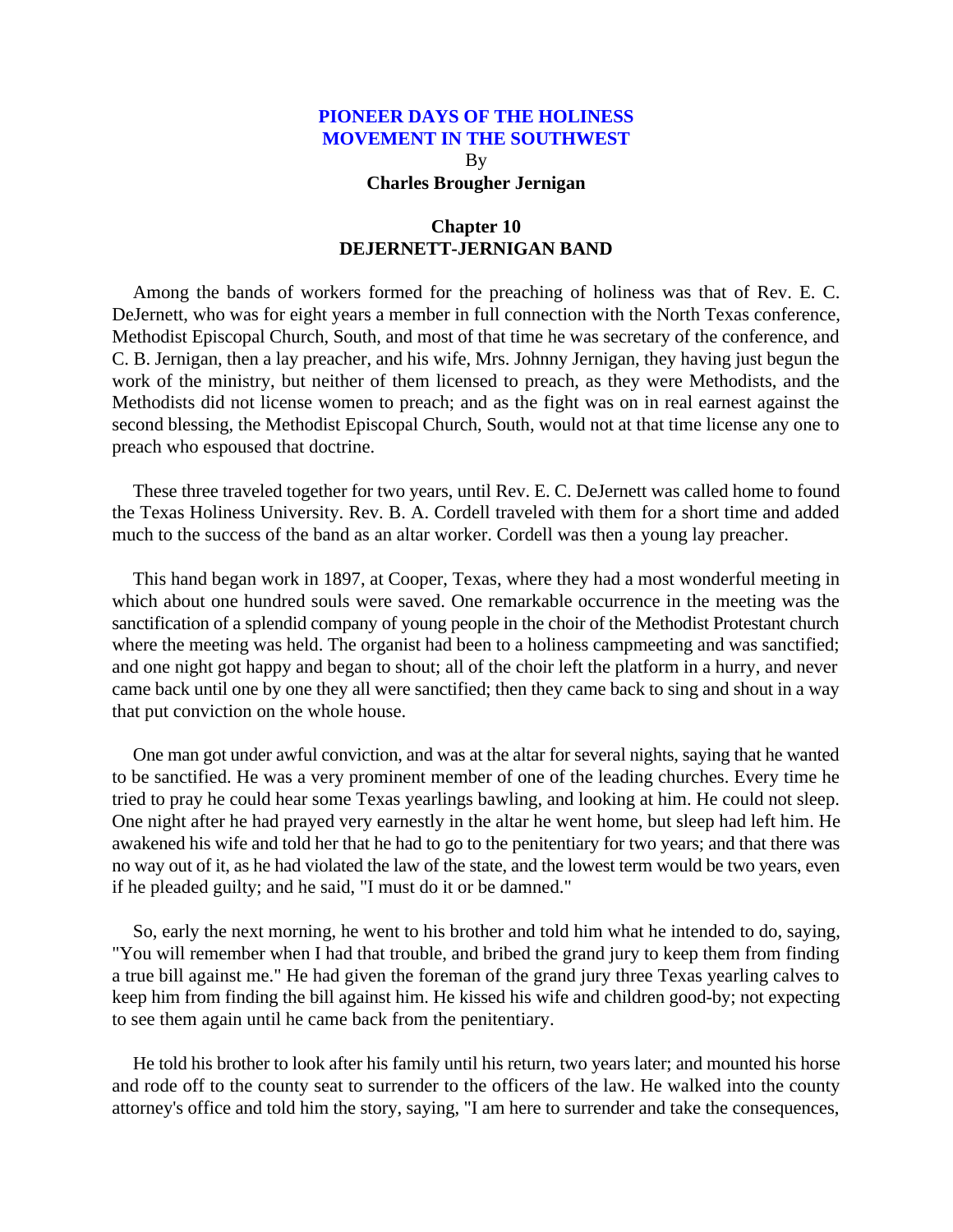but please, for the sake of my wife and children, make the sentence as short as possible." The prosecuting attorney asked him how long since the crime had been committed. The penitent man said seven years last spring, whereupon the attorney replied, "The statute of limitation makes you free." The law of Texas was that such crimes were out of date after five years, and no prosecution could follow after that time had expired.

The penitent man said, "But I want to meet the demands of the law. What shall I do?"

The lawyer said, "Go home and keep out of trouble. You are a free man."

Well, he went down the steps from lawyer's office two steps at a time, shouting at the top of his voice the praises of God. He galloped away home singing a new song. His wife saw him coming in a gallop, and, fearing the worst, ran out to meet him, weeping as she ran. But when he told the story, they had a jubilee all their own at home, and were soon on their way to the revival, reaching there just as the testimony service started that morning. He took that meeting in; the preacher had to stand aside while he told what God had done for him. Today he is a very prominent business man, and a leader in the Pentecostal Church of the Nazarene.

This band held meetings at all of the towns in Hunt county, where they lived, except one, believing that they ought to begin at Jerusalem first. Then they went to eastern Texas and held meetings in Mount Pleasant. One Sunday afternoon Mrs. Johnny Jernigan was preaching to women only, when a very wealthy lady arose and told her that if she did really believe that fallen women could be saved, she knew of one of the worst characters in the country, and said, "Now go and try your hand on her."

The reply was, "Come on, and we will go now."

She answered, "No, I am a respectable woman and never go to such places."

A band of workers went and the poor, lost girl was saved, joined the Salvation Army, married, and is now a Pentecostal Nazarene preacher, leading hundreds to Christ.

They held meetings at Hughes Springs, Jefferson, Linden, Atlanta, and Daingerfield, and had about four hundred professions in these meetings. When they arrived at Linden, they went to the courthouse yard for a street meeting, as was their custom. On arriving there they found a large sign tacked on the corner of the courthouse which read as follows: "YELLOW FEVER IS IN LOUISIANA. HOLINESS IS COMING TO LINDEN. GOVERN YOURSELVES ACCORDINGLY."

That night they held the first service under an arbor built of pine brush, and there were twelve people under the arbor, and they sat on the very back seats. There were twelve or more who stood behind a great oak tree about one hundred yards away. About the same number stood in a cow-pen across the street and looked on. They were really afraid of catching holiness. This meeting ran three full weeks and there were 125 people either saved or sanctified.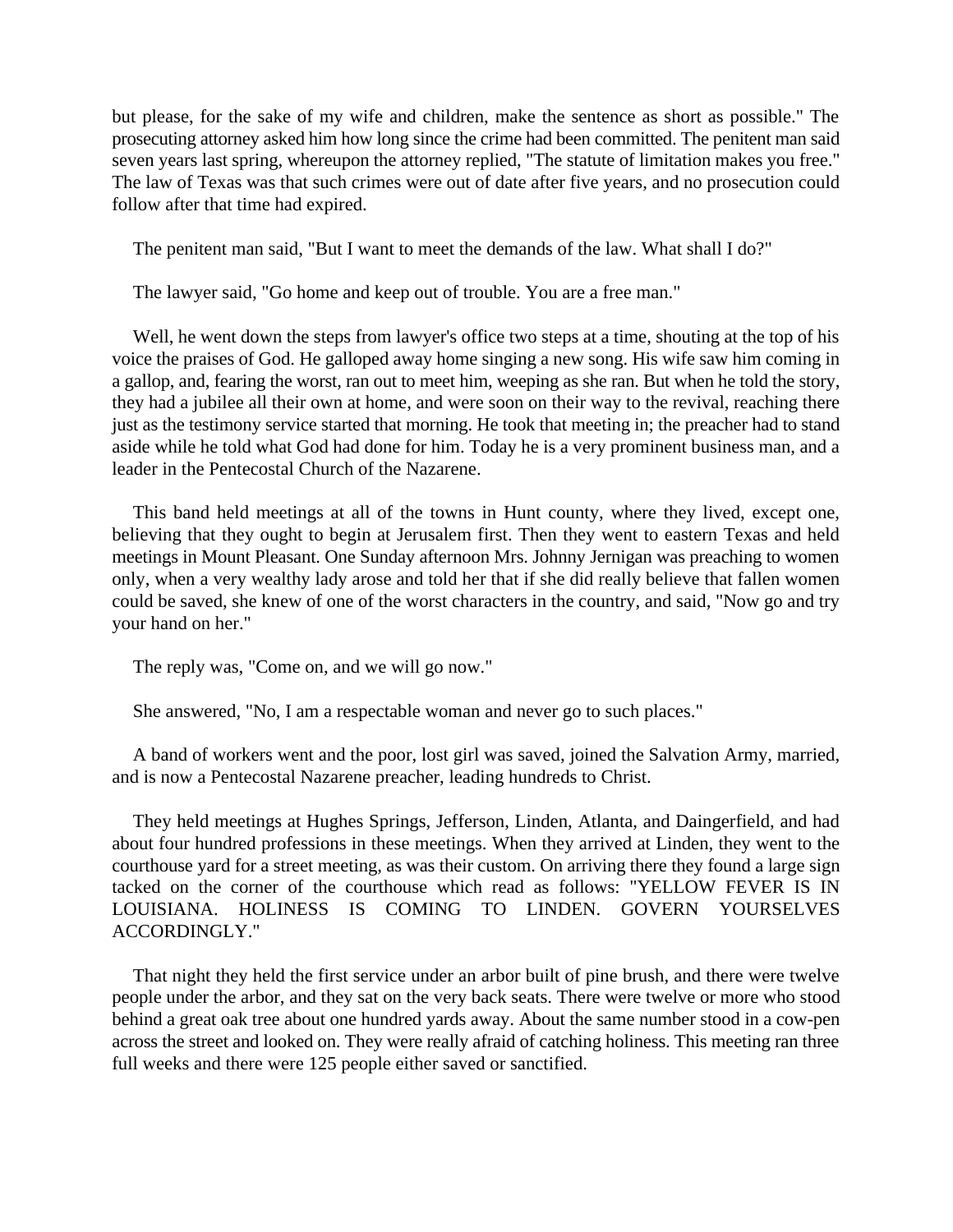The next meeting was at Atlanta, Texas. Here God gave a great meeting and over one hundred souls were blessed. Here they met their Waterloo; the whole band had their characters arrested and were charged with "contumacious conduct" because they would not stop the meeting at the call of the pastor and three other preachers who formed a committee and demanded that the meetings close. The full story of their expulsion from the church will be found in the chapter, "Expulsion From the Church."

Another noteworthy incident occurred in this meeting. A Mrs. Couch, who was a good Christian lady, who lived at Bivins, ten miles south of Atlanta, came to the meetings to get sanctified. Her husband, a drunken log-hauler who worked at a sawmill, came along to see the fun that was incident to a holiness meeting. The first service found Mrs. Couch in the altar, crying to God to be sanctified; soon the "fire fell," and she arose shouting with all her might. She had on a pair of new kid gloves; when she quit shouting she only had a bit of kid around each wrist; she had clapped her hands until the gloves were split all to pieces.

While she shouted, her husband came to the altar weeping for mercy; he did not pray long until God saved him. A few nights later he was gloriously sanctified. The whiskey was never wanted again, nor the tobacco. He went home, and the hired men that he had employed marveled that he did not swear, drink whiskey, nor chew tobacco. They could not understand all of this. He announced a prayermeeting at his home for Thursday night, when he got up and, through his tears, told what God had done for him. There were three churches in town and not one of them had a pastor. There was not even a prayermeeting in town until this one was started. One of his hired men got saved the first night, then it was decided to have another the next night, and two more men got saved. Then it was decided to send to Atlanta and get a wagon load of holiness people and run on over Sunday, as there were no other services in town. This prayermeeting ran on for three weeks every night; and not a preacher in the crowd. There were ninety persons saved in this prayermeeting. Out of this meeting grew the great Bivins campmeeting. They have had sixteen campmeetings since. They bought an old planing mill shed for a tabernacle, and today there is a good Pentecostal Nazarene church there.

While the meeting in Atlanta was in progress, the band of workers were visited by Grandmother McReynolds, an old lady who from her youth had been a member of the Cumberland Presbyterian church with all of her family. Her children had all been sanctified in a previous meeting and had been expelled from the church on that account; but this dear old soul had not yet entered the promised land, and was not excluded from the church with her children, but was still a member in good standing. This terribly affected her, and she sought the band of workers to tell her troubles. She wept with a broken heart as she told how they had all been turned out of the church for getting sanctified; then she wailed out, "And to think I was not good enough to be turned out with them!" She afterward got the blessing and they let her go, too.

In February, 1898, they had a most wonderful meeting in the Baptist church at Blossom, Texas, where Rev. E. C. DeJernett had formerly been pastor. The Methodist church could not be secured for their former pastor, but the Baptist people were more liberal, and the meeting was conducted in their house. This meeting ran five weeks and resulted in two hundred professions. There was much restitution made in this meeting. Some carried home hat ornaments, others tons of hay, others hogs, while others paid their outlawed debts.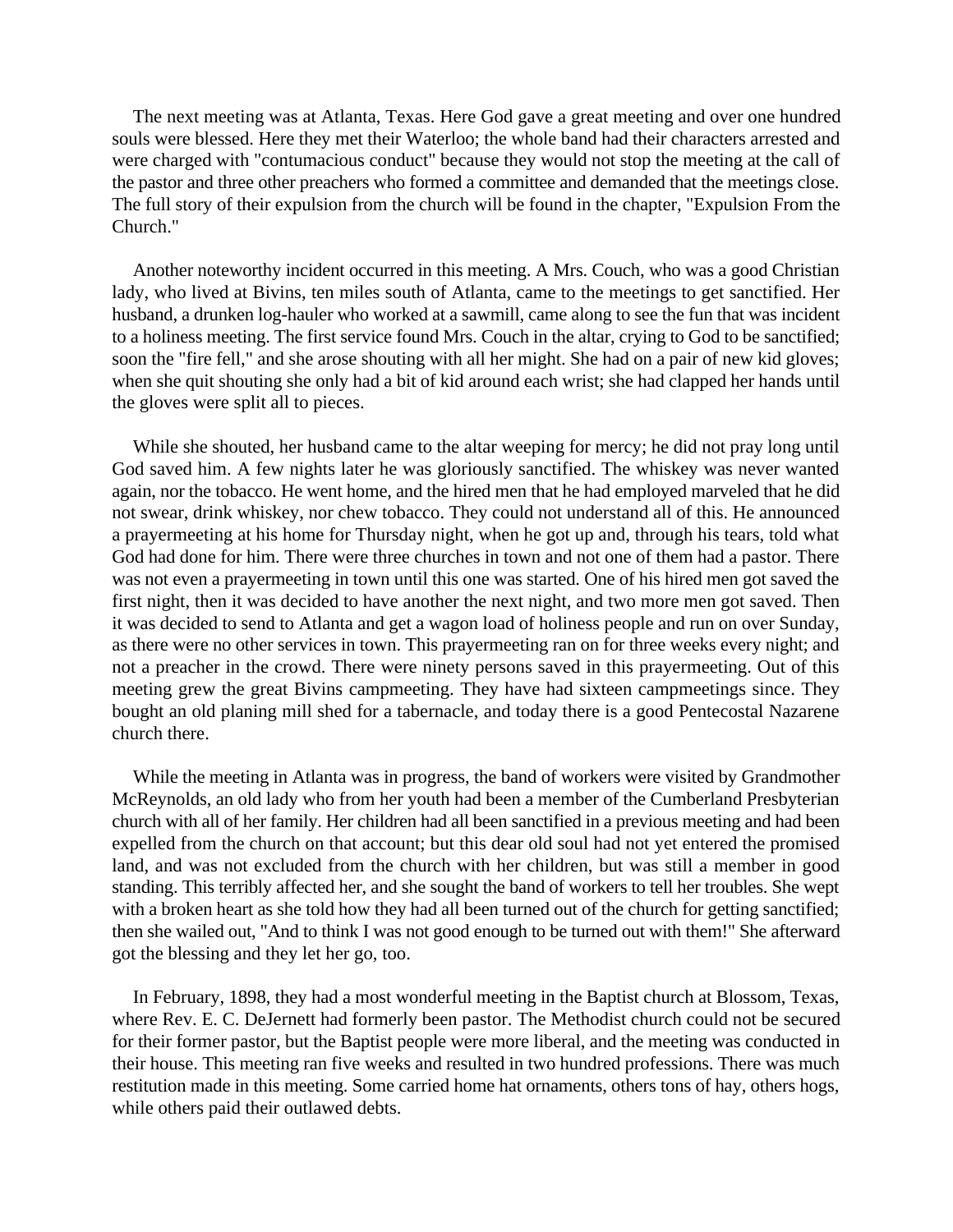Rev. E. C. DeJernett gave up the evangelistic work, and for years was the dean of the faculty of the Texas Holiness University; and is at present superintendent of the Peniel Orphanage, and editor of The Loveletter, published at Peniel; while Rev. C. B. Jernigan continued the evangelistic work for some years, and organized the first Independent Holiness church, out of which grew the union of the Holiness Church of Christ with the Pentecostal Church of the Nazarene. He was appointed District Superintendent of Oklahoma and Kansas District, that covered both states.

\*\*\*\*\*\*\*\*\*\*\*\*\*\*\*\*\*\*\*\*\*\*\*\*\*\*\*\*\*\*\*\*\*\*\*\*\*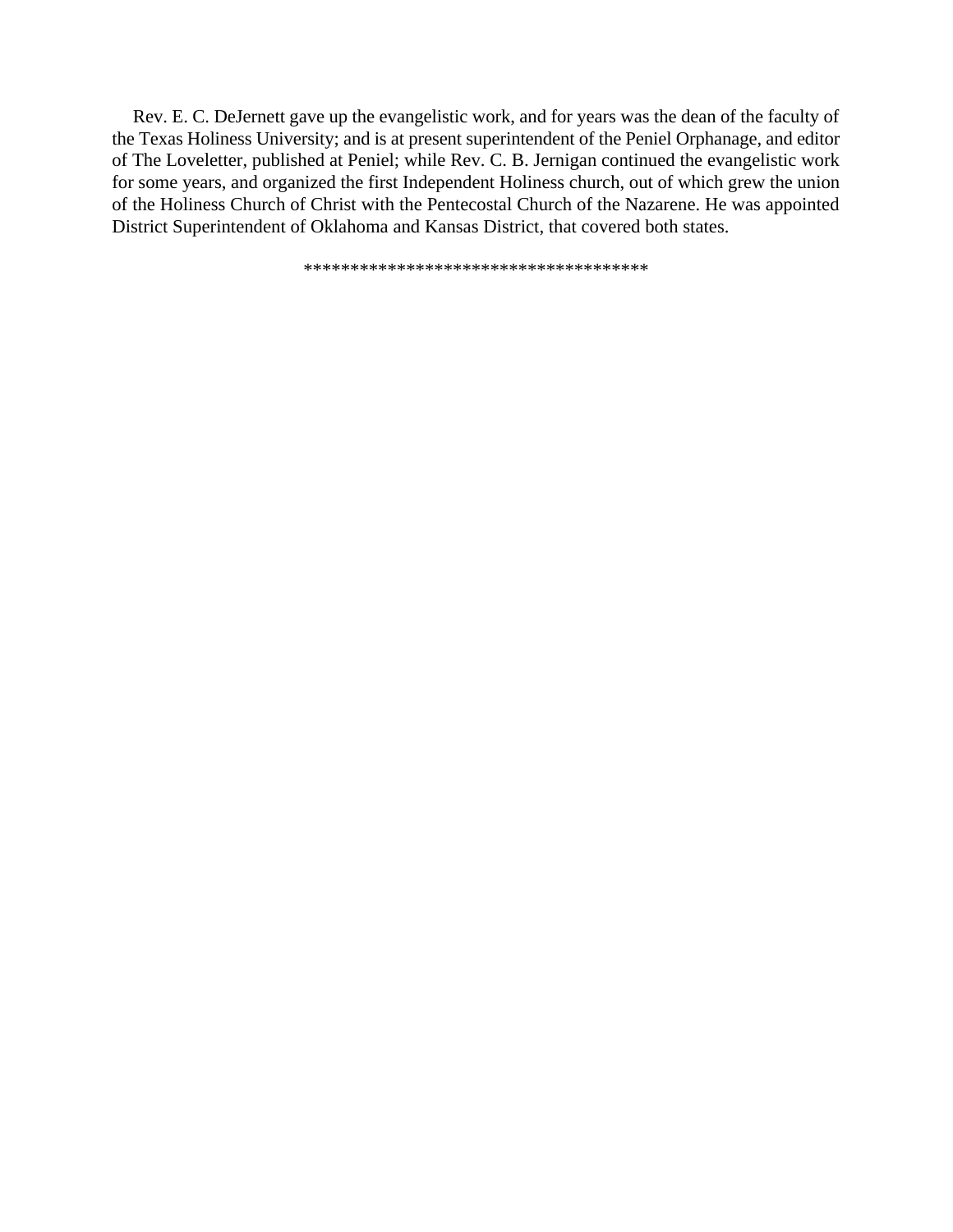By **Charles Brougher Jernigan**

# **Chapter 11 THE ROBERTS BOYS AND ALLIE IRICK**

In the early days of Texas there lived a man by the name of John F. Roberts, and there were born unto him seven sons and three daughters. This man located in Wise county. In 1897 Mrs. Peppers and Mrs. Hogan began the first holiness meeting that this family had ever attended. Some of the boys were sanctified in this meeting, and one by one they swept into the experience, until the seven boys were all sanctified and called to preach. Two of them have gone around the world preaching, while some are pastors, some evangelists, and one is superintendent of a rescue home.

They afterward moved to the Indian Territory (now Oklahoma), which was then owned, but unallotted by the Indians, and was leased mostly to cattle men, while in the rich valleys farmers had claims; that is, they took leases for farming purposes. They lived in dugouts and log cabins with dirt floors. The inhabitants were Indians, cowboys, and many desperate characters who had gone there to escape the law in other states.

To this pioneer country God had led this father with his seven sons. They located near Simon, which is now in the very heart of the great Healdton oil fields. The people spent their Sundays in drinking "chock," a native beer manufactured by the Choctaw Indians, and in gambling and carousing in general. Like all truly sanctified people, the hearts of the Roberts boys burned within them to start something for God, and a cottage prayermeeting was started and carried from house to house, until the interest became so great that they had a protracted prayermeeting, which began in the home of an infidel, and lasted eight days; winding up at the home of an old Indian. The service was held on the porch, as not half the people could get into the house, and the yard was full of anxious people hungry for God. After a few fervent prayers and some soul-stirring songs, these old toughs, cowboys, and farmers began to tell what wonders God had done for them, and how the joy of salvation flooded their souls. Their neighbors broke into tears, while the power of God melted the crowd, and many literally fell off their chairs on to the floor, screaming and begging for mercy. The people in the yard fell to their knees in prayer, and such groaning and praying you never hear except at a holiness meeting. Then the very air was rent with the shouts of victory as more than a dozen people prayed through that night.

These prayermeetings paved the way for a mighty revival that soon followed, led by Rev. Lonnie Rogers and Rev. John Friar, under a great gospel tent, erected near a schoolhouse where the Baptists had a church organized and regular preaching services.

In this meeting scores of people were converted and sanctified, and among them many members of the Baptist church were gloriously sanctified. This enraged the orthodox Baptists and charges of heresy were preferred against these holiness professing Baptists, and at a regular church meeting in the schoolhouse near the gospel tent, while the revival was still in progress, they were expelled from the communion of the Baptist church.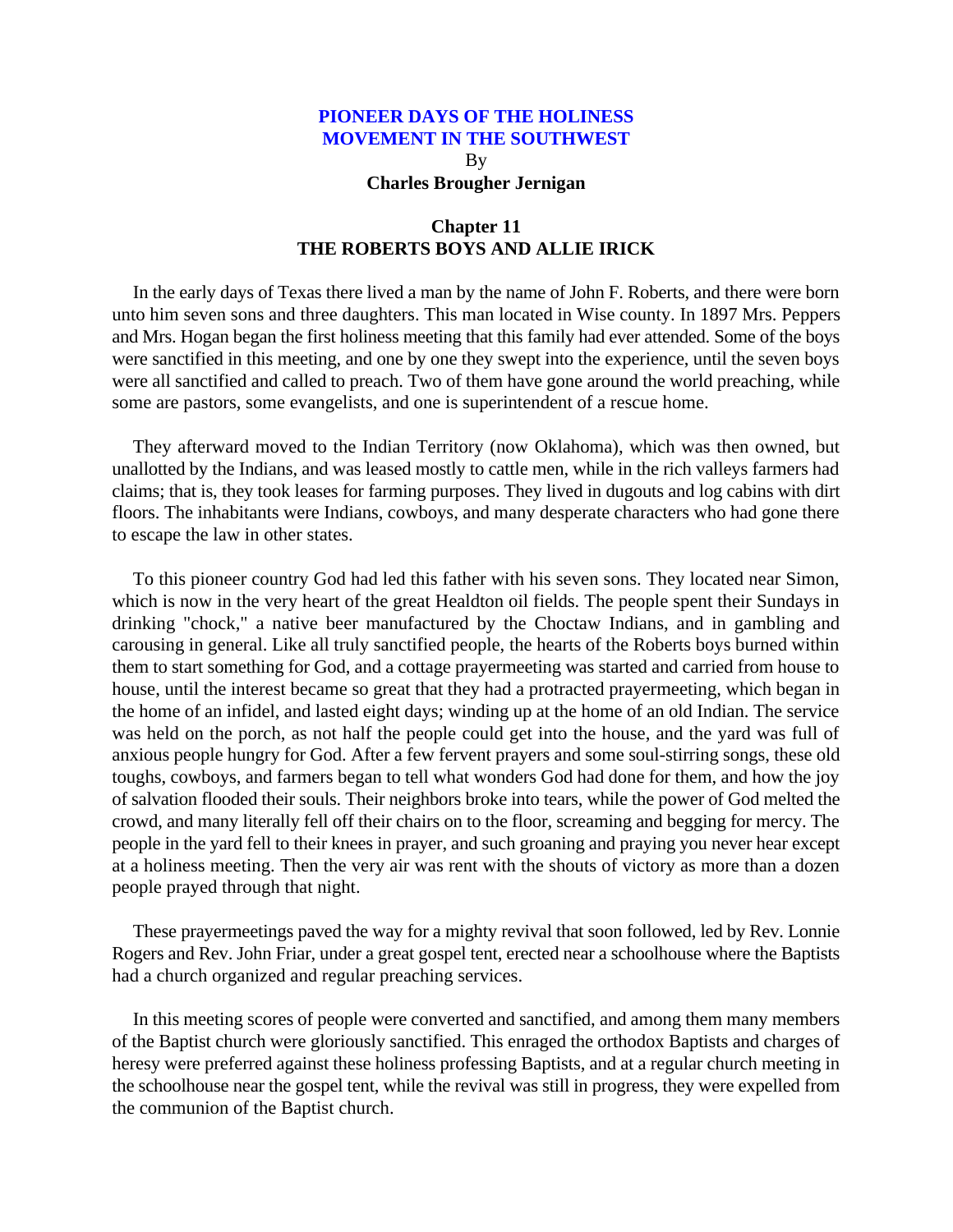They left the schoolhouse shouting the praises of God and came to the tent that night to testify and leap for joy, which put awful conviction on their neighbors and brought them to the altar for prayer.

The next day was the regular day for the Baptists to preach at the schoolhouse, and the tent was turned over to them for their services. While the people gathered, a song and praise service was started which ended in an altar call as usual, and when the time arrived for preaching it could not be stopped, for there were twenty-five at the altar praying at the top of their voices to be sanctified.

This enraged the Baptist preachers yet the more and they called their crowd to the schoolhouse and started a service. The pastor called on a brother to pray to God to stop this heresy or smite the leaders of the holiness meeting. Their first song was, "How tedious and tasteless the hour, when Jesus no longer I see." The preacher arose and announced his text and fainted and fell lifeless to the floor and was carried out into the yard and water poured on him until he revived.

There was no preaching, either at the schoolhouse or the tent, as the altar service continued unabated until eighteen prayed through at that one service and the woods rang with the shouts all day long. Other meetings were held with equal results and great persecution broke out. The opposers to holiness got a family to rent a dugout near the home of J. P. Roberts, in order to watch him and see if he did not get mad at his team while plowing in the stumps. They went to a revival nearby where the wife got under such conviction for holiness that the power of God struck her on the way home and she was helpless. This so frightened her holiness fighting husband that he called for Brother Roberts to come over and help him. Brother Roberts knew what the trouble was and assisted in getting her into the house and began to pray for her. As he prayed his voice rang out on the night air until his brothers ran over to see what was the matter, and they, too, joined in the prayer until God sanctified her. The man then asked for prayers for himself, and was soon shouting the victory, and afterward was called to preach.

Other meetings were conducted by these boys all over that country and hundreds of old hardened sinners were saved and sanctified. Such great power was on the people that strong men fell off their seats and lay like dead for hours, while throngs of anxious people looked on. Calls for such meetings came in from all over the country, and great campmeetings sprang up in many places. At one of these camps a man fell under the power of God and lay for hours, frothing at the mouth like the demoniac of old. Finally he began to pray and begged the people not to let the Devil drag him into hell. He declared that he could see the Devil after him with pitchforks, trying to pitch him into hell, but at last he prayed through, and his testimony brought twenty-seven people to the altar screaming for mercy.

At Buckhorn, I. T., the Hudson Band joined in with the Roberts Boys and a meeting ran thirty-four days in which every home in the country was touched and more than one hundred people were saved or sanctified and several men were called to preach out of these meetings. While these meetings were going on a wealthy farmer by the name of Lorance fought the holiness meetings with all of his might, and finally, in order to get away from the meeting, hitched up his team to the buggy and drove over to Tishomingo to visit his people, but when he arrived there, another big gospel tent was up and a holiness meeting going on over there. He immediately returned home and went to the altar and God saved him. Then he confessed that he was a backslider, and was only fighting conviction when he ran away. A number of his friends had joined in prayer for him as he drove away that God would follow him and strike him down, and show him his own heart.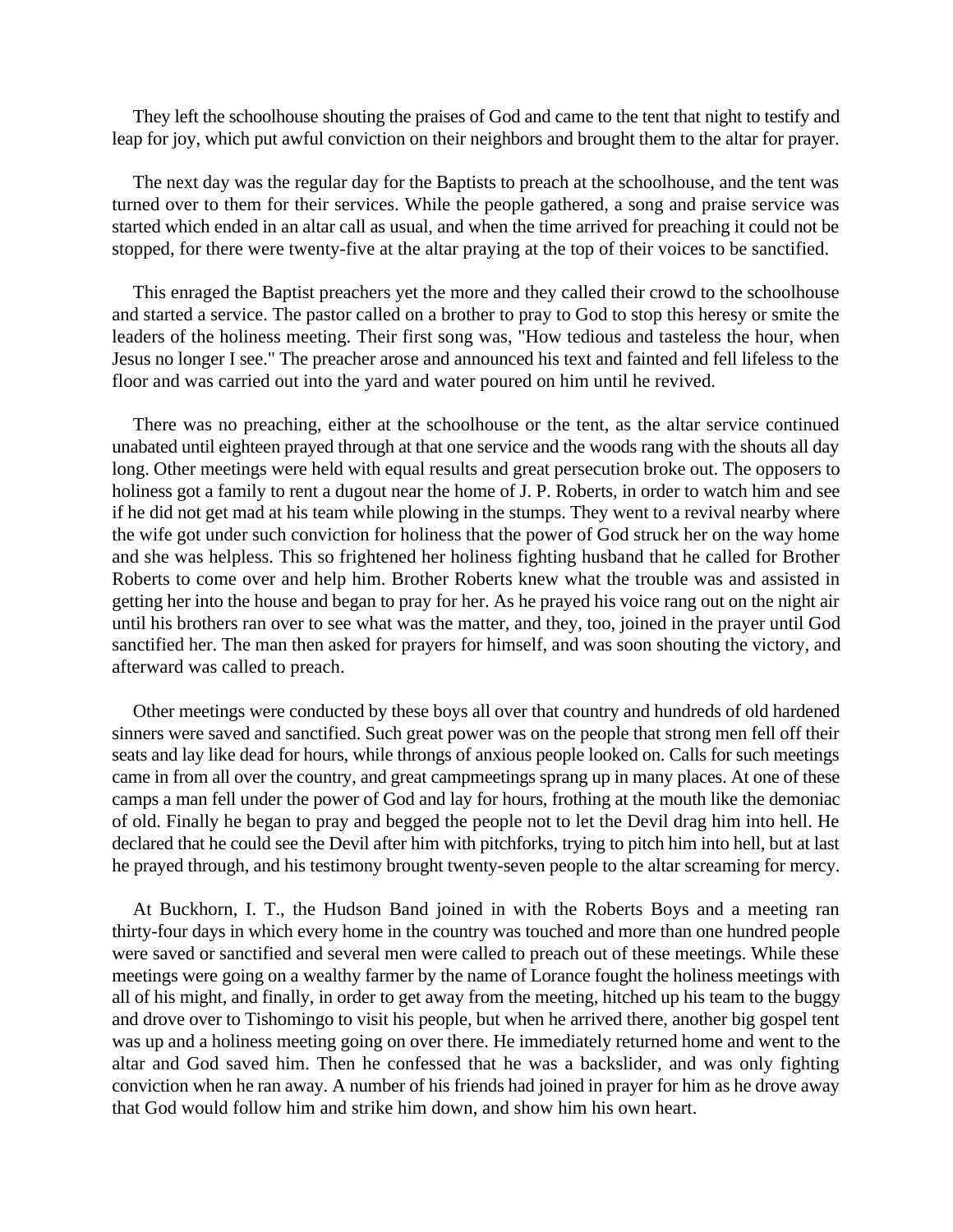At one of these meetings there was a man who had not walked a step without crutches for seven years. When he heard of the great power of God to sanctify and to heal he came and asked that he be anointed and prayed with, and as they prayed for him the healing power came and he threw away his crutches and leaped and shouted like the man at the beautiful gate, in Acts 3:8. This brought great crowds to the meeting, to see the man who was healed. After all these years he has never needed his crutches again.

In 1902 they went to Pottawatomie county, Oklahoma, and continued in revival work, where great meetings were held and hundreds of people swept into the kingdom. In this country the wife of J. P. Roberts got a call to rescue work, soon after which they went to Oklahoma City to attend the annual convention of holiness workers, where Rev. Seth C. Rees preached a great sermon on "The Power of the Gospel in the Slums." This stirred J. P. Roberts, and God laid His hand on him as well as his wife, and called him also to rescue work.

In a short time he moved to Pilot Point, Texas, where the Hudson Band had an orphanage started. While there in the home of Rev. Lonnie Rogers, after three days of fasting and prayer, he fell into a trance and there appeared to him in a vision some ten girls from the slums, kneeling just outside the door of the building that he was in and begging him to help them out of their old life of sin, and give them another chance in life.

At a public service the next day he told of his call to rescue work, and waves of glory swept over the congregation, while people shouted aloud for joy. A beautiful piece of property adjoining the college lot, containing six acres of land and a splendid large residence, was for sale for \$3,250. This was a large sum for these poor holiness people, but on Friday, while the power of God was on the service, the matter of this property was mentioned. The assembly was small, but God was present and a lady came to the altar weeping and said, "I have no money, but here is my watch that God wants me to give to start the fund to buy the property." A young man said, "I have no money, but I will give a house and lot." Another gave his farm, a lady gave a feather bed, and Lonnie Rogers gave a house and lot, while another watch and some bills were laid on the table. When the amount was summed up, it was found to be equal to \$2,250. Just then another lady arose and assumed the last thousand dollars. The property was purchased and Rest Cottage was established, and now, after fifteen years, the records show that 750 fallen girls have found their way to Rest Cottage, and we are told that fully 80 per cent of them have been redeemed and gone out to live different lives and to bless the world; and from that a great work was started in Pilot Point, Texas, out of which grew the first holiness church school in the South and a church paper. The General Assembly of the Pentecostal Church of the Nazarene, at which the holiness churches in the South united, met there.

### **CHURCH PAPER AND BIBLE SCHOOL**

In the summer of 1904, in a tent on the Sunset camp grounds, a company of people composed of Rev. J. P. Roberts and wife, Rev. B. M. Kilgore and wife, Rev. C. B. Jernigan and wife, met for the purpose of discussing the advisability of starting a distinctively church paper, as a means of communication between the Independent Holiness churches, and for the advancement of rescue work. After a season of prayer, they decided to launch such a paper, to be published at Pilot Point, Texas, with Rev. C. B. Jernigan, editor, and D. C. Ball, publisher. This paper was called Highways and Hedges, and its publication continued under that name until the union of the Independent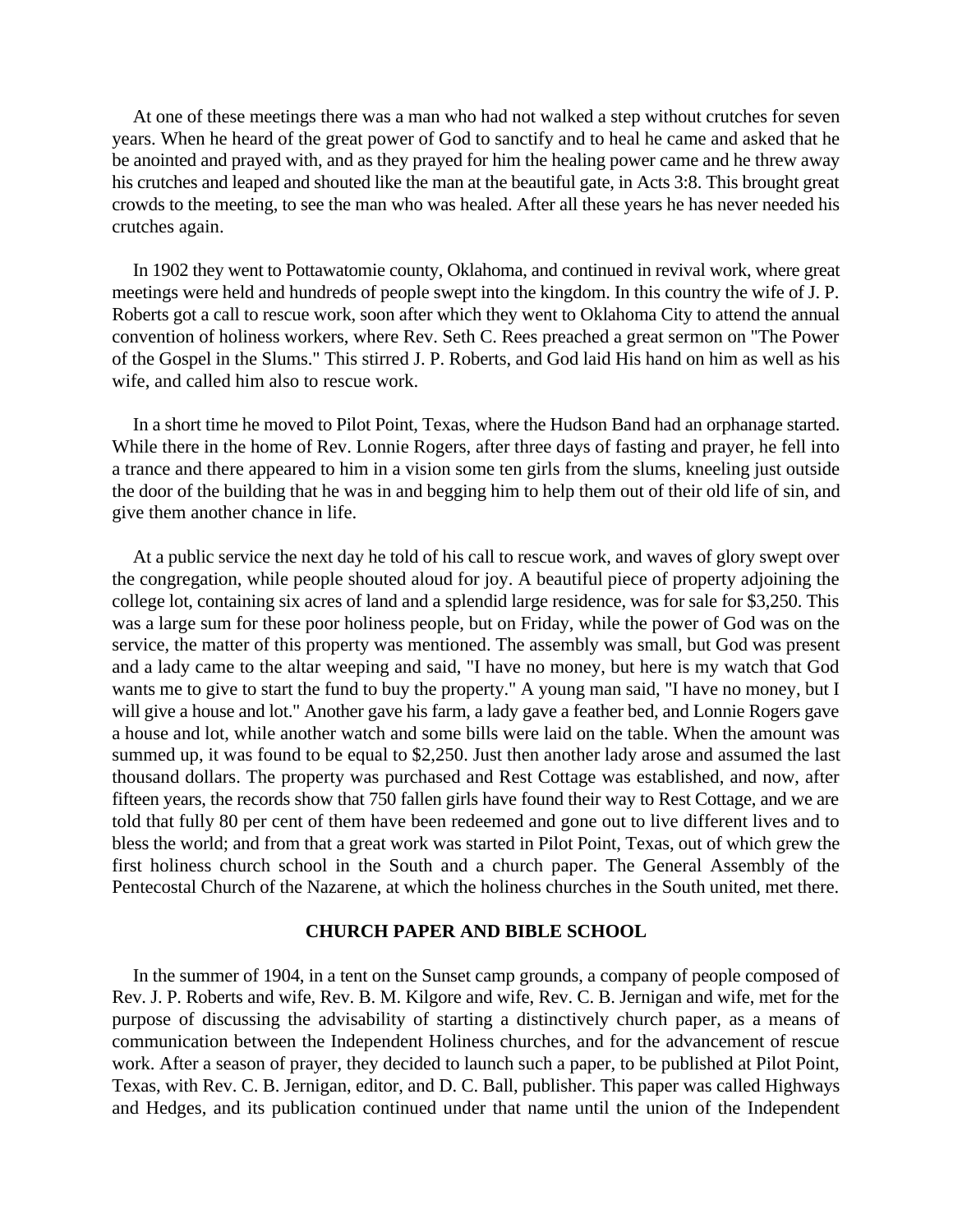Holiness church, and the Church of Christ. At the first General Council after the union, at Texarkana, the name was changed to The Holiness Evangel, and Rev. C. B. Jernigan and Rev. J. D. Scott were elected editors. This paper ran as a bold advocate of organized holiness, and distinctive church work, which was not at all popular when the paper was launched, as most of the holiness work was undenominational.

When the General Assembly convened at Pilot Point, Texas, they had a splendid equipment, consisting of a good cylinder press, a good building, and all other necessary fixtures. This paper about a year later was united with The Pentecostal Advocate at Peniel, Texas, which paper was merged into the Herald of Holiness at the General Assembly at Nashville, Tenn., in 1911.

Here also the church had a splendid Bible and training school, with Rev. H. M. Guy, Bible teacher at first. Afterward, Rev. J. D. Scott became president, with a corps of competent teachers, and a fine student body. Many of our church preachers and missionaries received their training there, as the undenominational schools were not very favorable to church work.

This work at Pilot Point grew out of a work started by the Hudson Band, who established an orphanage there in the early days. The opposition was so great that Oscar and Nettle Hudson were arrested and carried to Denton, the county seat, and lodged in jail charged with lunacy. When they appeared before the judge, Mrs. Nettie Hudson pleaded her own case, and the judge declared that she was perfectly sane, and that it was only a case of persecution, and sent them home.

At a meeting previous to this, conducted by Rev. H. L. Averill and Rev. Bert Freeland, the opposition grew so great that one night after the service while a man was sleeping under the tent, some one threw gasoline all over the tent and set it on fire. When the man asleep under the tent awoke, the tent was ready to fall, and he only had time to drag the organ off the platform and get it out from under the tent.

Several times after the opening of the rescue home by Brother Roberts threats were made to burn the home down, but after some years the people of the town became fast friends to the home and its workers.

### **EVANGELIST ALLIE IRICK**

Among the many pioneers in the early days of Texas, were Solomon and Allie Irick, the sons of an old-time Methodist circuit rider of the John Wesley type who contended earnestly for the supernatural in religion, as all the old-time Methodists did. It is a good thing to get the right kind of a start. Allie was converted at an old-fashioned brush arbor meeting when in his twentieth year, and, like Charles Wesley, thought that the moon was under his feet. His conversion was very bright, but he soon made the discovery that all do, sooner or later, that there was another spirit warring within. At a holiness meeting, conducted by the Hudson Band under a big gospel tent near his father's home, he was gloriously sanctified, September 19, 1898, and called to the ministry. Like Paul, he did not confer with flesh and blood, kinfolk, nor committees, but started out to find a place to preach and to tell the world what God could do for a poor boy reared on the farm, with very meager educational advantages.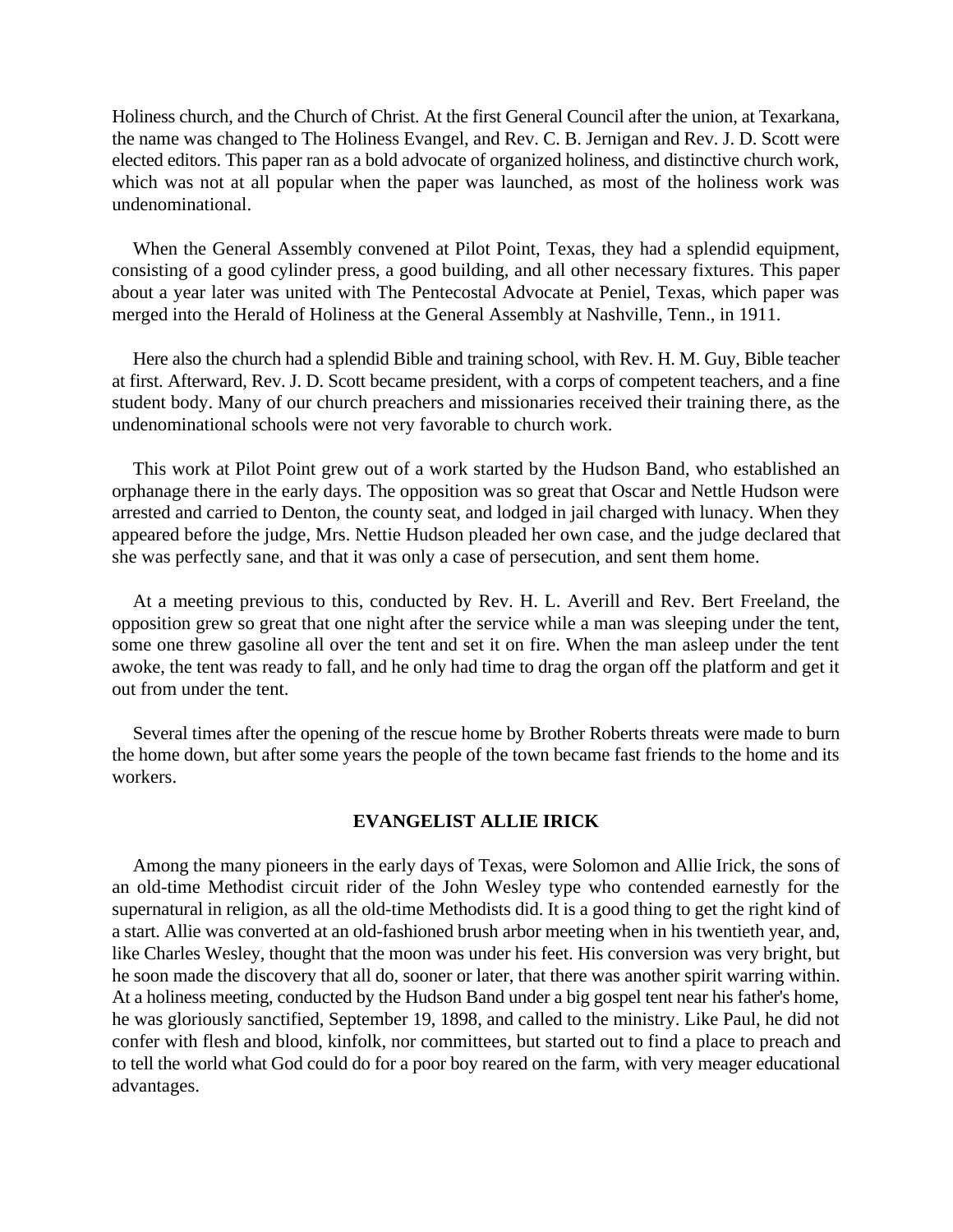#### **THREE BOYS START A REVIVAL**

Allie and Solomon Irick, in company with Andy Fritzlan (now our missionary in India), started out to find a place to hold a holiness meeting. This was their first attempt at revival work. Brother Fritzlan had a buggy pulled by a mule, but the buggy was too frail and the mule too poor to pull the three, so the Irick boys walked.

These boys hunted up the school trustees and secured permission to use the schoolhouse for the revival, bought their own oil for lighting purposes, furnished the wood for fuel, swept the house, rang the bell, and walked the country and invited the people out. They invited themselves home with people for entertainment. They were really in earnest about their call to preach, and "preach or burn" was the spirit that impelled them. This sort of consecration will always bring a real revival. They had the pioneer spirit indeed. This will tell you why Texas was the hot-bed and battle ground for holiness for a number of years. "They went everywhere preaching the word." "These men who turned the world upside down" went there also. This was so out of the ordinary that it provoked great opposition and persecution from the formal church of that day.

At Hail, Texas, in 1899, they opened fire on the Enemy, ably assisted by Rev. Lonnie Rogers and the Hudson Band. Here they met stubborn opposition. The toughs and backslidden church people gave them a shower of overripe eggs. Hen eggs, turkey eggs, and goose eggs were used, the fragrance of which was lasting. The windows were large and opened wide, as it was summer; and the eggs fairly rained in for a few moments, from windows in all directions, but not one of the workers was touched by an egg. Their aim was bad. When the service ended the mob followed the preachers away down the road hurling stones at them from the darkness, and firing off their revolvers into the air to frighten them, but not a stone touched one of them.

The next day there was an instrument of writing posted up in four public places, warning the holiness preachers to leave town in six hours, or worse things were to follow. Also, all people were warned not to attend these meetings any more lest they receive bodily harm by accident. The meetings went on with increasing interest, as all these things only served to advertise the meeting. Great crowds came to see what all this meant and were convicted by the meek way in which the preachers received the insults, without any effort at resentment, but sang and prayed and shouted with liberty. Scores were saved at this meeting, and at the close they were presented with a petition, signed by more than fifty of the leading citizens of the community, to return for another meeting.

#### **A TENT OILED AND BURNED**

In a meeting in central Texas the same band of workers were conducting a meeting, and God was pouring out His Spirit in an extraordinary way, which mightily stirred the Devil and his allies. The meetings had run on for several days when one night after midnight the near neighbors were awakened by a very bright light, and on closer investigation it was found that the big gospel tent was on fire. Some parties had thrown gasoline all over the tent and set it on fire. The gasoline had been taken from the can near the tent, which was used for lighting the tent. Before service time the next morning the people met at the grounds and had a nice brush arbor built, and the meeting went on.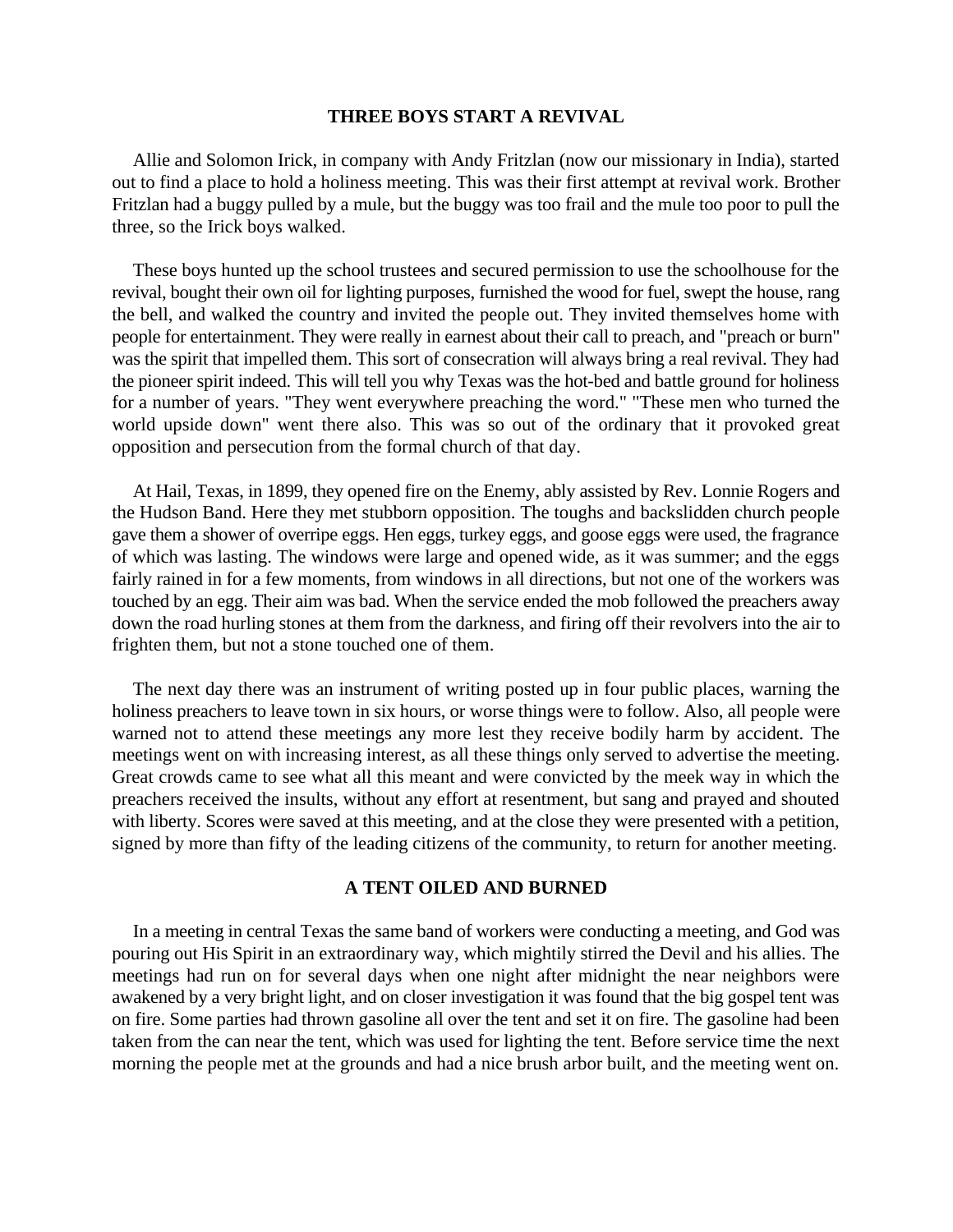In a meeting in Manitoba, Canada, in which Ed and John Roberts were engaged, the boys were having rather a hard pull, as the people up there did not attend the meetings very freely. One night John Roberts began to pray in his characteristic way for "the fire to fall." "O Lord, send the fire," was the cry that fell from his lips. Just at this juncture some mischievous boys lighted a giant firecracker and threw it into the altar, right among the workers in the meeting. The report was deafening, and the altar services closed without any formal amen, and people scattered in all directions. The city papers gave the holiness meeting and the falling fire considerable space the next morning, and this advertisement brought great crowds and a lively interest, and many were saved.

In 1905 Dr. Godbey, the Roberts Boys (Ed and John), and Allie Irick made a tour around the world, preaching full salvation, and saw thousands kneel for prayer among the heathen in the orient, and hundreds of them really prayed through to victory.

Rev. Allie Irick and his wife, Emma, have preached in most of the states and organized Pentecostal Nazarene churches, and today are engaged in evangelistic work.

\*\*\*\*\*\*\*\*\*\*\*\*\*\*\*\*\*\*\*\*\*\*\*\*\*\*\*\*\*\*\*\*\*\*\*\*\*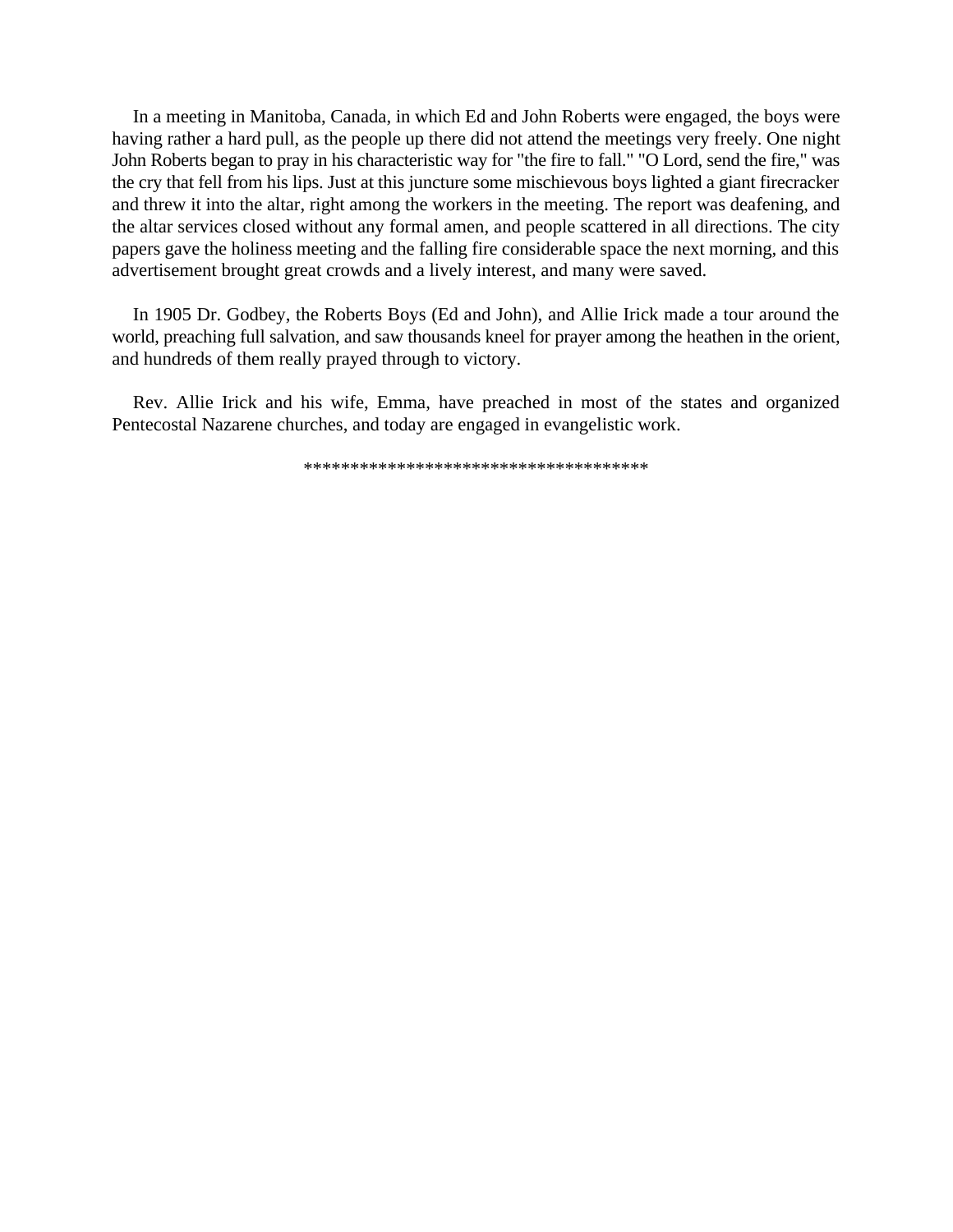By **Charles Brougher Jernigan**

## **Chapter 12 AN INDIAN TERRITORY-ARKANSAS PIONEER**

Men who blazed their way through the trackless forests of America in the days of our fathers and gave us this land of liberty and spiritual freedom were not city-bred chaps, nor hothouse plants, by any means. They were of that rugged caste whose hearts burned for freedom, and had a purpose born of a conviction that we must be a free people.

In the same manner, holiness pioneers who blazed the way for true religion on the frontiers of Texas, and the Indian Territory, and the mountains of Arkansas, must be the same sturdy type of men as those in the early days of our country. Among these pioneers, there was none more daring nor who endured greater hardships than Rev. J. D. Scott. Born on the frontier of Texas, and with meager educational advantages, but with a determination to preach holiness or die, he entered unexplored fields along religious lines, and planted holiness in the Indian Territory, which afterward became Oklahoma, and no state in the Union was more suddenly transformed from "rowdyism" to strong Pentecostal Nazarene churches than this state. There is a reason. Fearless preachers planted gospel seed into hearts of desperate characters, who instantly became as desperate to tell the world what God had done for them.

Rev. J. D. Scott was converted down in the straw, at an old-time mourners' bench, when there was no thought of telling a fellow to "take it by faith," but they were supposed to pray till something happened. As soon as he was converted he was called to preach, and at once began the study of the Bible, and his zeal was so great that many of his friends feared that he would go crazy.

He soon discovered a something remaining within that gave him serious trouble, but was told that he must endure it through life. But, in answer to fervent prayer, one day as he drove along the public road "the fire fell," and he shouted until his buggy pony ran away with him. He had never heard a sermon on holiness, but God had sanctified him. Soon after that he met Rev. H. L. Averill and heard him preach, and knew that God had given him that same blessing. About this time he met James Hunton, another rugged pioneer of holiness. Soon after this he went to Fort Worth, and began gospel work in Bethel Mission, where he soon ran out of money, and sent his wife back to his father's, while he kept "batch" and continued the work. His wife returned to him in the spring and they traveled together, preaching holiness, and the first year received \$4.50 for their work. At this mission, and training school in the Bethel Mission he received his first training for gospel work.

They went on an extended preaching tour through the Indian Territory, picking cotton between meetings to get money to go to the next place, and to buy their clothing.

They met Dr. Hobbs, who was conducting a holiness mission in Ardmore, I. T., and joined him for awhile. Dr. Hobbs bought a tent and Brother Scott went to Wynnewood in the early spring of 1896, put up the tent, but a snowstorm struck town, blowing the tent down. Here he was, away from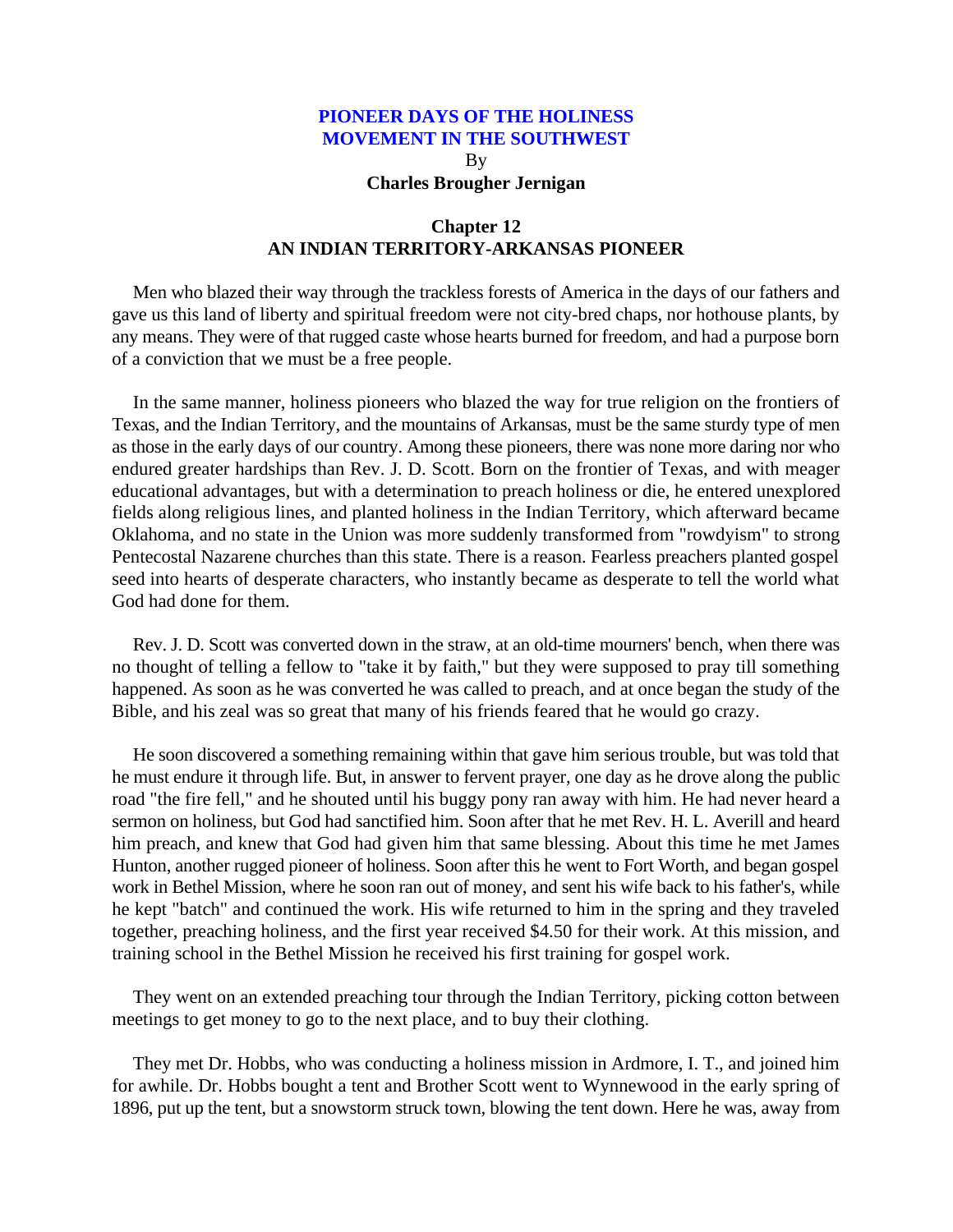home and friends, and the weather was cold and rainy all spring and no money. He walked six miles out into the country, and found a schoolhouse, hunted up the trustees and got permission to start a revival meeting. The rain had put the people behind with their crops, and they said, "No time for a meeting now," but you can try it. He sent to Wynnewood for his wife, while he walked the country, advertising the meeting. People came out of curiosity, to hear a holiness preacher, who had never conducted a meeting alone.

Great power came on the people, and the schoolhouse was crowded every night. The meeting ran two weeks with great interest. The preacher had only five sermons, but he put in good time in testifying, and telling what God had done for him. This was enough for these simple-minded people. They filled the altar and prayed through by the score. From this first meeting there was a call for others, one after another, until thirteen meetings were held within a radius of twenty miles. Most of them were in schoolhouses, with split logs for benches with no backs. The first collection at the close of the meeting amounted to 10 cents.

One of these meetings was held in the little village of Seven Shooter, sometimes called Poker Sandy; and the preacher and wife were entertained in the home of a Mr. Dalton, a cousin of the famous "Dalton gang," so notorious in the reconstruction days after the Civil war. Cowboys would attend these meetings wearing great spurs, with chime bells hanging on them which would jingle as they walked. After the services at night they would start home shooting off their revolvers, until the darkness would blaze and the woods roar with the reports of their guns. The boys liked the preacher and a gospel that would make a man quit sin, so they devised a plan to pay him. They met and played cards all night with some other boys, and put all they won in the collection, which was a good sum for those days.

At this place the people became so interested in their missionary work that they bought them a horse and buggy. Nearby was another village that they called "Robber's Roost." This was in what was then known as the Choctaw Nation, among the Choctaw Indians and white people who leased land for farming purposes from the Indians, most of them living in log cabins with dirt floors. The parlor, living room, dining room, and kitchen were often all in one room.

Great revivals broke out among these rugged pioneers, and people fell off their seats like dead men, and often lay for hours unconscious, to come through shouting the praises of God. People shouted holiness, testified to holiness, threw away their tobacco, paid their outlawed debts, and fixed up old grudges that had stood for years. This stirred the tobacco-chewing preachers and cold professors, and great persecution broke out against these holiness preachers. They were called Mormons, bandits, church splitters, and it was even told that J. D. Scott had robbed a bank down in Texas, and that he was over in the Indian Territory to evade the law. They said that there was a \$1,000 reward for him. This report reached his father down in Texas, and he wrote for him to come home and clear the matter up. He could not leave the meeting, so he left the matter in the hands of the Lord and went on preaching.

All churches were closed against him, and he had to build brush arbors, and hold meetings in schoolhouses. This sort of thing kept up for two years, which gave plenty of free advertising to the meetings. During this time there were hundreds of people saved and sanctified in that part of the Chickasaw Nation.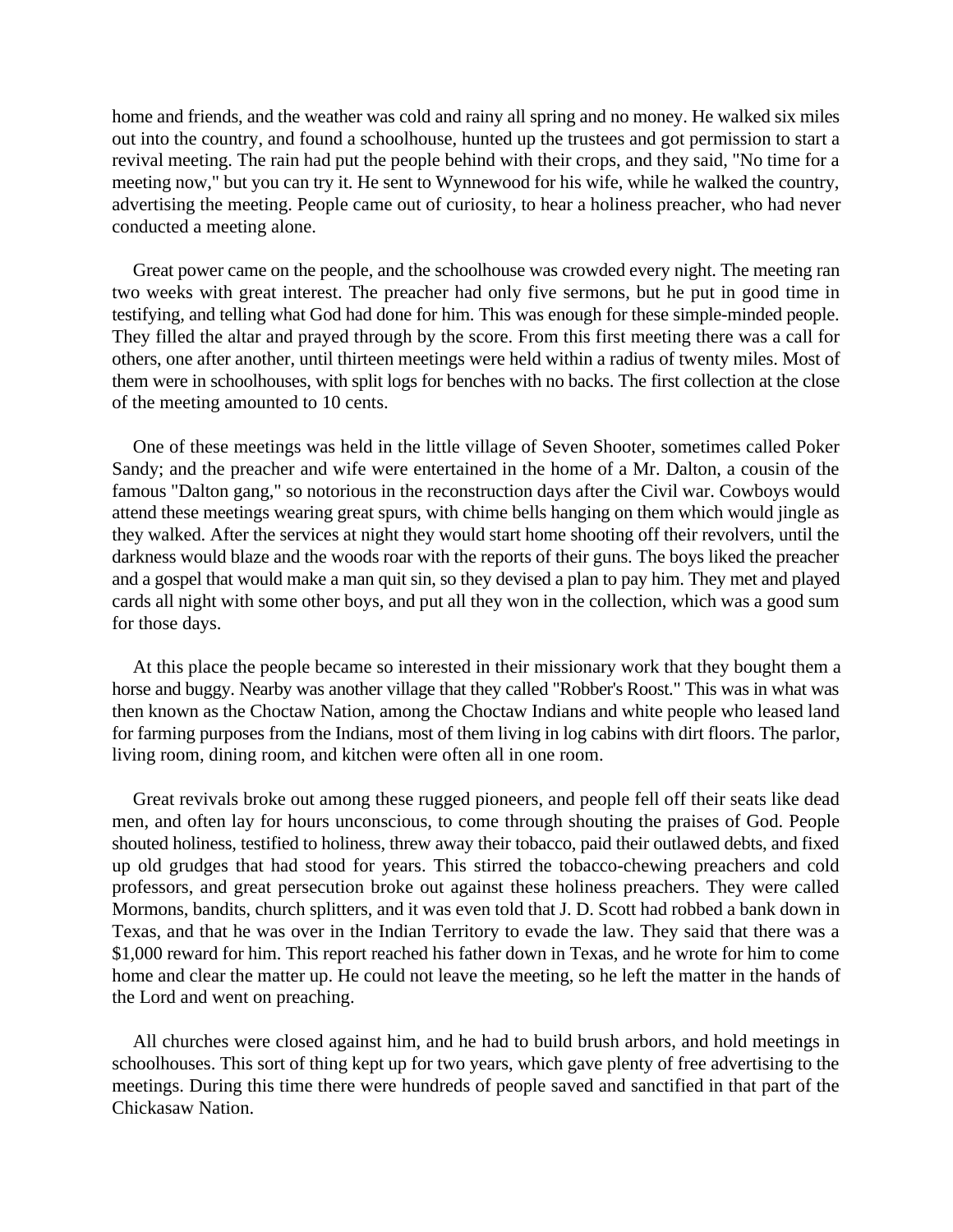In 1897 he was engaged to teach an Indian school, connected with an orphanage that was being built at a little village called Bee, twenty miles west of Durant. This was in a rich country, and the people were a different class of citizens. A revival was started, Rev. Beecher Airhart, Noah Cooley, and C. B. Jernigan conducting the services. The meeting was a great success. Here Bud Taylor and his wife were sanctified, who have done much for the holiness movement since. Just before the meeting began Brother Scott's baby was taken very sick of pneumonia, and no doctor was called, but prayer was made to God. It came very near dying, and the people were enraged, a rope was bought and a hangman's knot was tied ready to hang Scott if the baby died. But God heard prayer and the baby was suddenly healed. Rev. J. D. Scott remained there two years as head of the school, then went to Peniel, Texas, and entered the Texas Holiness University, where he took a theological course under Dr. A. M. Hills. He and his wife would go to school until cotton picking time, then pick cotton for money to take him through another term.

He, with Rev. George Constable, Rev. Allie Irick, and Rev. Noah Cooley, all young students in school, deciding to make their debut in the world, planned a big evangelistic tour through the North. They expected great results. They stopped off at Little Rock, Ark., and worked awhile in the Door of Hope Mission, that was then run by Rev. Mrs. E. J. Sheeks. From there they went to Jonesboro, Ark., where for the first time they met with the Church of Christ, their first real holiness church. Scott and Irick both joined and were ordained the same night, as that was the way of doing then. They went on to Memphis, Tenn., and then to Milan, Tenn., to visit the first Church of Christ, that was organized by Rev. R. L. Harris in 1894. They got as far as Kentucky, and all went financially broke, and had to write back for money to get home on.

On returning home, Will Nelson, a sanctified brick mason, bought a gospel tent for Brother Scott, and he organized a band of eight workers. After holding two meetings in Texas they went to the mountains in southeastern Arkansas and opened up a work that continues till this day.

Their first meeting was at Giliham, Ark., where they had to put up the tent and do all the advertising of the meeting themselves. Here they had a fine meeting, then they went to Lockesburg and pitched the tent in the courthouse yard. Great glory and power attended this meeting and many people were saved and the country stirred for miles. One man was called to preach, who went at it with a vim.

From Lockesburg they went to Grannis, being hauled across the mountains in log wagons. Here there was much opposition, and the workers had to live on canned goods and sleep under the gospel tent for days before there was a home opened to them. The meeting ran on for days, and many of the hardest cases in the country were saved. On the last night of the meeting there were forty or fifty people clearly saved, and not less than three hundred people shouting at one time. The good people bought a home and presented it to Rev. J. D. Scott and family to have them locate there, while he continued to push his evangelistic work. Here he organized the first holiness church in southwestern Arkansas.

The following winter he opened a Bible school at Old Cove, where another holiness church was organized. A goodly number of holiness people located there and a literary school was opened in connection with the Bible school, with Rev. L. A. Campbell, principal, and Rev. J. D. Scott, Bible teacher. Throughout the summer months he did evangelistic work across the mountains. It would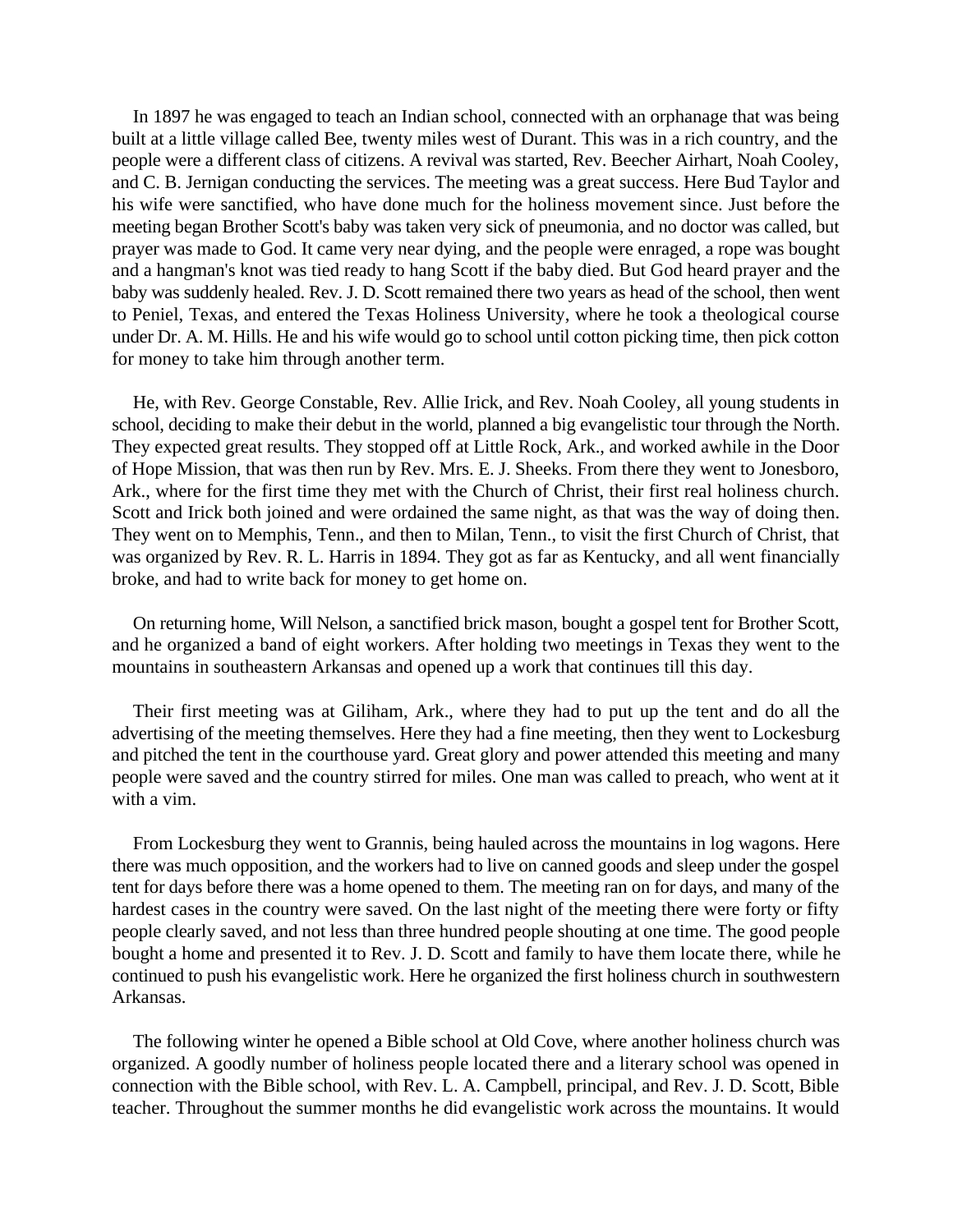take three wagons and teams to haul their big gospel tent and workers and their camp tents. God gave them hundreds of souls in that country and nearly a score of holiness churches. Brother Scott was an ardent believer in organizing his work as fast as he went, and established campmeetings and schools. In this country he invited Rev. C B. Jernigan to assist him in revival work and to organize as he went. They were fast friends, and Rev. J. D. Scott did not open a new work without inviting Jernigan to assist him in the work after he had opened the new field.

In this country he came in touch with Rev. W. F. Dallas, who also was a mighty pioneer, and was the District Superintendent of the Arkansas District for several years. Also with Rev. Bob Cook, Rev. Truman Adams, and Rev. Joseph N. Speakes.

A holiness association was formed in August, 1902, called the Southwestern Arkansas Holiness Association In July 1904 a state association was formed with Rev. J. N. Speakes president and Rev. J. D. Scott, secretary. In February 1906 the Bible school buildings at Old Cove burned and they moved to Vilonia Ark where Rev. J. D. Scott was elected president of the board of trustees of the Arkansas Holiness College and financial agent for the school. A church was soon organized at Little Rock and Rev. C. B. Jernigan engaged for a revival, after which Rev. C. B. Jernigan was engaged for a revival in the college at Vilonia, which resulted in the organization of a holiness church there.

The union of the Church of Christ with the Independent Holiness church was consummated during this time, and Rev. J. D. Scott was chosen as one of the editors of The Holiness Evangel, the official organ of the church, published at Pilot Point, Texas, with Rev. C. B. Jernigan as the other editor. This threw the two men very closely together, who had been fast friends for years.

Brother Scott's health failed, and he could no longer carry on evangelistic work. He moved to Pilot Point, Texas, and took the office and had charge of the paper work, while his colaborer, C. B. Jernigan, took his place in the field.

After his removal to Pilot Point, Texas, he was elected superintendent of the Bible Institute and Training School, the official church school of the Holiness Church of Christ, and was filling these places of trust when the General Assembly of the Pentecostal Church of the Nazarene convened there, at the time the great church union took place. He was the first Superintendent of the Dallas District after the union, afterward going to Mexico as missionary, and to edit a paper in Mexico for our mission stations; but the Mexican revolution broke out and he returned to the States, locating in California, taking the pastorate of the Pomona church, afterward he was Superintendent of the Missouri District, and is now managing editor of our great paper, the Herald of Holiness.

He was a pioneer to the manner born, and faithful to organized holiness.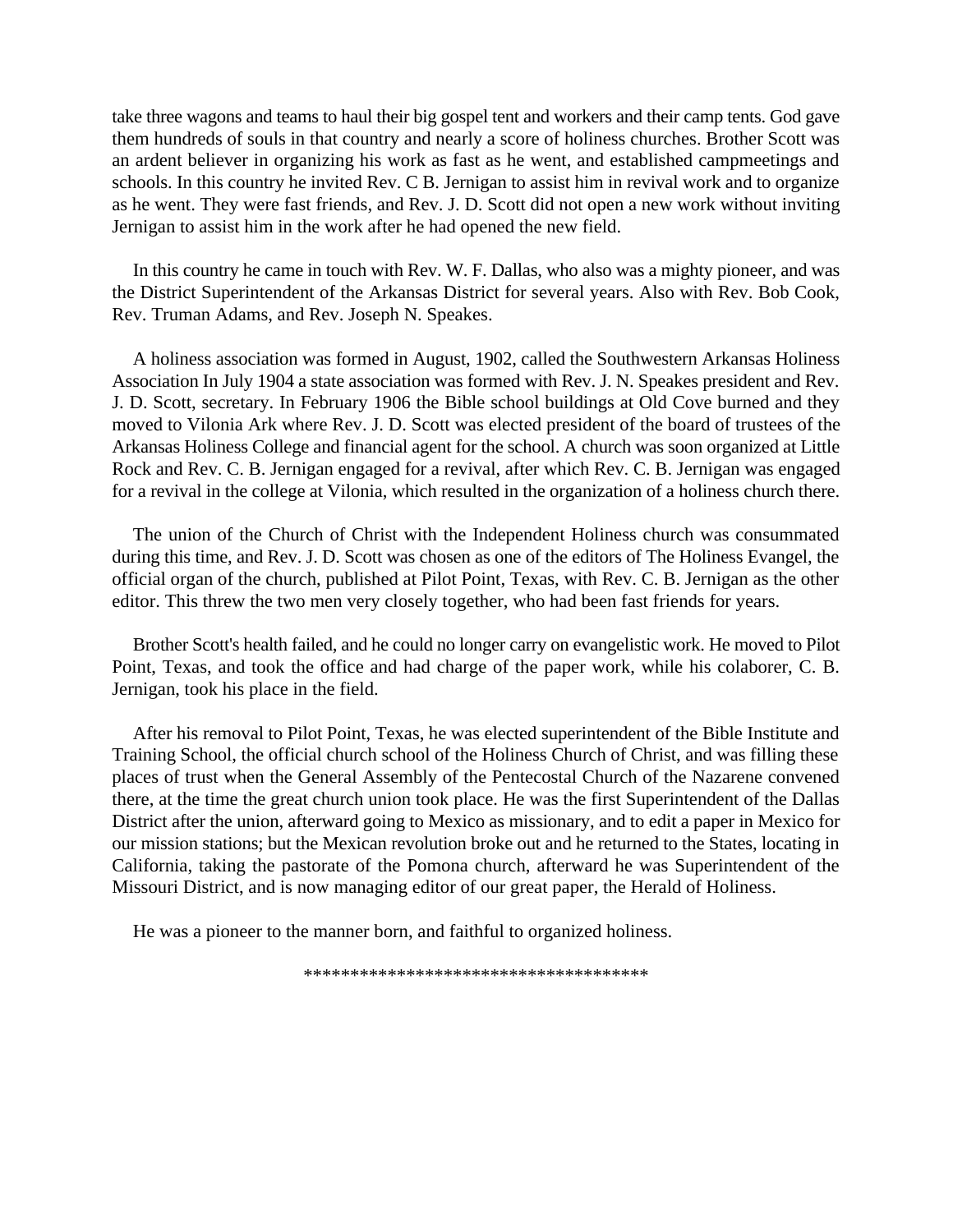By **Charles Brougher Jernigan**

# **Chapter 13 A REAL TEXAN-BUD ROBINSON**

Rev. Bud Robinson was truly one of the pioneers of holiness in Texas, was born and reared a pioneer, inured to the hardships that always came to the life of a pioneer holiness preacher. It seems that God had specially raised up a few men to stand in the front of the battle in the early days of the movement in the South. While all the guns of the Enemy were trained on them they did not flinch nor run. One of these men was Rev. Bud Robinson, who was born in a log cabin with a dirt floor in the Cumberland mountains, in White county, Tennessee. This one-room cabin with its dirt floor and mud chimney was the birthplace and home in childhood days of what was to be one of the greatest preachers in the holiness movement. He was born January 27, 1860, afterward moved to Texas, and became an all-around tough among the Texas cowboys, but on August 11, 1880, while attending a campmeeting at Bluff Springs, in Ellis county, Texas, conducted by Rev. A. G. Walkup, a Methodist pastor, he was gloriously converted.

He had worked for a Universalist until he was full of Universalist doctrine, but old-time conviction knocked all of that out of him and he ran to the altar screaming. At the time he had a pistol in one pocket and a deck of cards in another. He was dressed in a blue hickory shirt and dirty overalls, and was sitting by a redheaded dancing girl when conviction struck him. He said that the pistol felt to him to be as big as a mule, and the deck of cards like a bale of cotton while he was praying. As he prayed his whole life passed in panoramic view before him, and every sin of the past looked at him, but at midnight the glory struck him, and the next thing that he knew he was walking the benches, telling the boys what God had done for his poor soul.

As soon as the meeting broke up he ran out to a brush pile and threw away the old pistol, and went to the camp and put the cards into the campfire, and crawled under the wagon and laid his head on a stump and pulled his big hat over his face and tried to go to sleep, but sleep was gone. He lay there and laughed and cried and looked at the stars that seemed to rejoice with him, and there under the wagon with his head on that stump God called him to preach.

The next morning he went to the testimony meeting at 9 o'clock and heard others tell what God had done for them, and the first thing he knew he was up trying to do the same thing, but he never did get to tell it The glory struck him afresh and he shouted and jumped, and when he came to himself he was climbing one of the posts that supported the arbor, shouting at the top of his voice.

The next day he joined the Methodist Episcopal Church, South, and was baptized, and remained in that church until expelled for preaching the second blessing.

He was now twenty years old and could neither read nor write and had never attended a school a day in his life, nor had he ever attended a Sunday school, and seldom went to preaching. He began at once to attend a Sunday school and his teacher, a young lady, gave him a copy of the New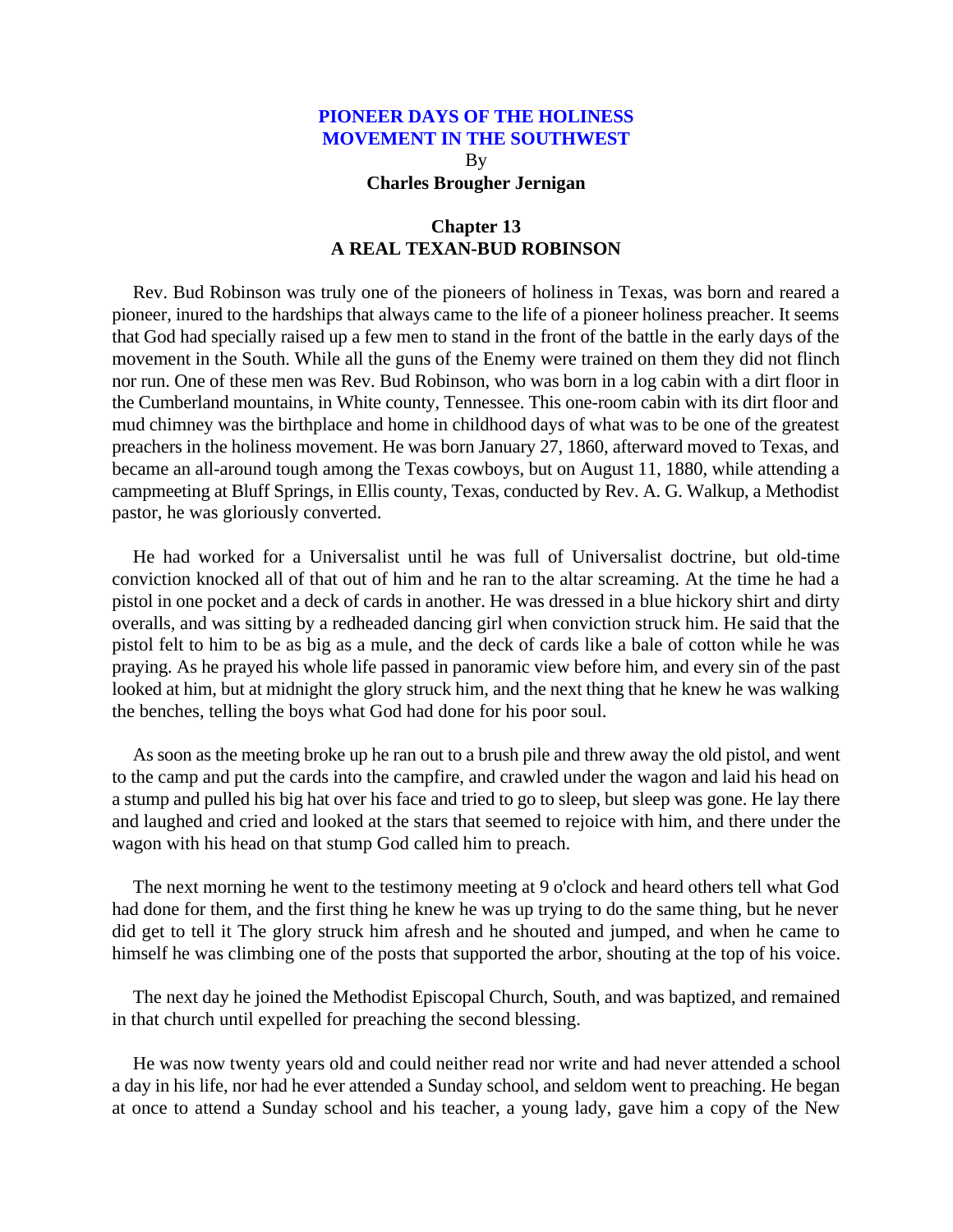Testament. He soon spelled out the Sermon on the Mount, and often read big print books by moonlight.

He now could no longer gamble, so he hired to a man to dig mesquite roots at 50 cents a day, while he lived on corn bread and sorghum molasses. At dinner time he would lean his back against a stump while he ate his frugal meal and read two or three chapters in his Testament.

Soon the call to preach settled down on him until he felt that he would die if he did not preach, so he bought some 5-cent calico and his mother made him a Sunday shirt, and he bought a 25-cent straw hat, a \$10 pony, and \$2 saddle, and a bridle with rope reins. This, with a pair of old saddle bags, with his Testament and a "Prayer and Praise" song book in it formed his equipment. He mounted his pony and went out to preach. The first year God gave him three hundred conversions. The first four years of his ministry he received \$16 for his services.

He stuttered until he could not tell people where he was going, but he could stop stuttering long enough to tell a sinner the way to God. Some of his best friends tried to stop him from trying to preach, but he went on. A steward in his church told him, "For God's sake, don't try to preach. You stutter so bad and you haven't got much sense, and it will bring reproach on the church." Bud went on preaching anyway. He met another friend whom he told of the call to preach; and he told him that he had better teach Sunday school, and lead prayermeetings, and not try to preach.

Finally, he met an old local preacher who told him to go on and he would pray for him; and that he would recommend him for license to preach to the quarterly conference, which was to meet in two weeks. That afternoon he recommended Bud to the church for license to preach and the whole church voted for him. Two weeks later he went to the quarterly conference and was examined by the presiding elder on grammar, church doctrine, and law. He could not answer a single question, but somehow the whole conference felt that God had called him. The presiding elder twisted his mustache and pushed back his hair and asked Bud to step out until the conference could discuss his case. He said that boy could not preach, and never would try, but he was little and ignorant and that it would do no harm to license him to exhort, so the license to exhort was granted.

The presiding elder told him that he must keep a record of all the sermons that he preached, every prayermeeting held, every house that he prayed in, and the number of people that were converted and bring the report back to the next quarterly conference and read it. When the next quarterly conference rolled around he had preached fifty times, held twenty-seven prayermeetings, prayed in ninety-seven homes, and had seen ninety people converted. He could not read the report for stuttering, so the preacher had to read it for him, but he broke down and began to cry and shout, until the whole conference was in tears. He preached two years as an exhorter, and then his district conference gave him license to preach.

He went one time twenty miles to a schoolhouse to hold a meeting and after preaching that night no one asked him to go home with them, so he staked out his pony on the grass, and slept on the school benches that night, and when the first man who came to meeting next morning said, "Well, Brother Bud, you got here early this morning," Bud said, "Yes, I got here yesterday." He said, "Well, where did you stay last night?" Bud told him that he stayed there all night. This settled conviction on that man and he got saved that day.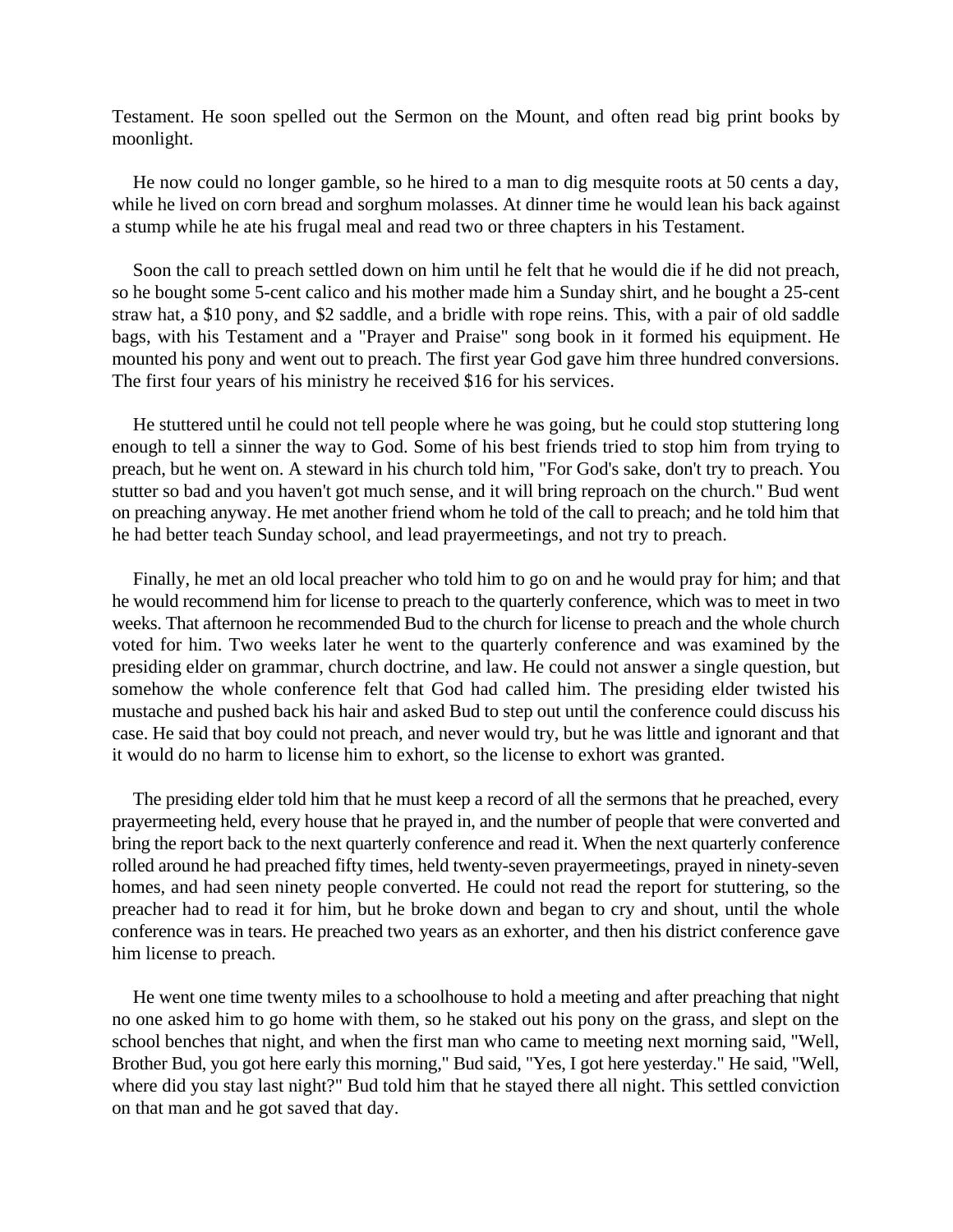Ten years Bud preached and struggled with the old man in his bosom. Dr. W. B. Godbey came to Alvarado, Texas, for a meeting in 1886, where Bud heard holiness preached for the first time. He did not get the blessing then, but the conviction of that meeting never got away from him. Then Rev. B. F. Gassaway became his pastor and preached and lived the same doctrine that Dr. Godbey preached, and it put Bud under such conviction that one day while thinning corn in his own field and praying, he threw down his hoe and the blessing came on him until he thought waves of grace rolled as high as the tassels on the corn. This was June 7, 1890. He thought, of course, everybody would want the blessing that had done so much for him. He talked to a steward in the church and asked him if he did not want the blessing. He told Bud that he had better go mighty slow about that sanctification business, but Bud was not of the kind that would slow up. The preachers who before this would meet him in town and talk to him by the hour, would now cross the street to keep from meeting him, and pass him by and say, "I'll see you later," and on they would go.

Soon after this his pastor, Rev. B. F. Gassaway, advised him to go to the Southwestern University, the Methodist school for the Southwest, located at Georgetown, Texas. He entered this school September 12, 1891, and continued there four years. As soon as he entered school he began trying to get the unsaved boys converted, and the young preachers sanctified. This raised a row in the school and war on the second blessing heresy followed and did not abate until Bud was expelled from the church.

He had not been in school long before he was preaching five times a week and from twenty to twenty-five times a month, and often would pray in thirty-five homes in one day. In April he put away his books and went out in the western part of the town and started a meeting for the poor people under some trees, as they had no house to worship in. They had no benches to sit on, nor pulpit on which to lay his Bible, but he stood on the ground and preached while the people sat on the grass. This attracted the attention of the rich people and they came out and sat in their carriages, but Bud told them that if they did not get out and sit on the ground with the poor folks that he would move the meeting out into a field and not allow the carriages to come in at all. After leaving school he traveled with the presiding elder three months, holding meetings under a big gospel tent. In no meeting were there less than 150 people saved. His health broke down and he had to go home. He was soon able to go out in meetings again and things ran at high tide for two years and hundreds of souls were saved and sanctified in every meeting and people shouted and testified to holiness everywhere, until tobacco-chewing and unsanctified preachers felt the sting of awful conviction but persistently refused to walk in the light. Opposition grew until soon a regular war broke out against "this second blessing heresy," and bishops and rich church members conspired together to stamp out the holiness movement from the church; but it was like fire in dry prairie grass; the more they fought it the more it spread, until great camps sprang up all over Texas. Thousands of people went and camped and preached and shouted holiness and thousands more sought and obtained the blessing. There was a demand for preachers who would preach holiness. This stirred the old tobacco soaks in the church and the popular pastors who fought holiness until a regular war on holiness as a second blessing followed in the Methodist Episcopal Church, South, and dozens of Methodist preachers were expelled from the church, or compelled to take a location, or to withdraw from the church entirely. Among these were Rev. Bud Robinson, Rev. C. E. Woodson, Rev. Julian Woodson, Rev. E. C. DeJernett, Rev. Dave Burns, Rev. Will Daugherty, Rev. Bob Graham, Rev. W. J. Wilson, Rev. John Appell, Rev. R. L. Averill, Rev. C. M. Keith, Rev. J. W. Lively, Rev. W. R. Manning, Rev. Jim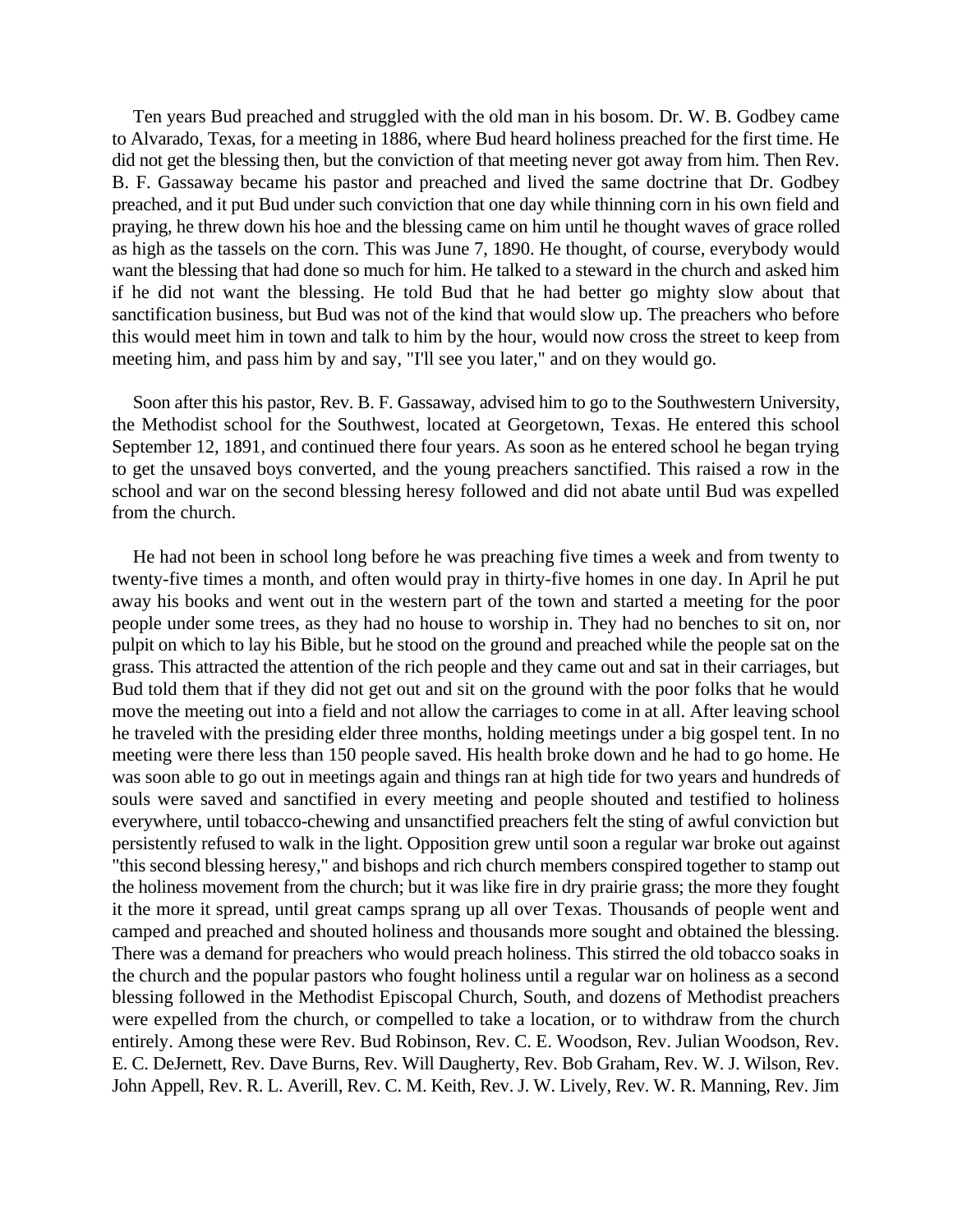Ragsdale, Rev. H. G. Scuddy, Rev. Ben Hines, Rev. T. L. Adams, Rev. J. H. Elliott, Rev. Will Adams, Rev. H. C. Morrison, and many laymen.

### **CHURCH TRIALS**

One night while Bud Robinson lived in Georgetown the presiding elder came for him to go with him to see a sick man, and when they had driven out about two miles in the cedar breaks to a place in a rocky cliff, he told Bud that he himself was the sick man and that he had come to the place where he had to get the blessing of sanctification, or go back on God. They got out of the buggy and prayed from 8 o'clock that night until 1:30. He was very prominent in his conference, and to get sanctified meant for him to lose his standing in the conference, and he told Bud that he could not, for he had to educate his children. It was too much for him, he could not bear the reproach, and they returned home, the presiding elder still without the blessing. A few months later the same presiding elder sat as chairman of the Church trial where Bud was being tried for "this second blessing heresy," and the trial lasted from 8 o'clock in the evening till 1:30 that night, the very same length of time that Bud had prayed for him in the cedar breaks one night before. He told Bud that he would have to give up his conscience on holiness, or give up his standing in the Methodist church. Bud replied that he had but one conscience, and there were many churches in which he might live and keep his conscience, therefore he preferred to keep his conscience if he had to lose the church.

During this trial Rev. J. H. McLean, regent of the Southwestern University, prosecuted the case, and Rev. P. C. Archer defended Bud. Rev. Samuel P. Wright was the presiding elder, and Rev. John R. Nelson was the pastor. The pastor told Bud that he could not hold meetings in Georgetown, while the presiding elder told him that he could not hold meetings out of Georgetown. They said that if they could get Bud and a few others out of the church that they could kill the holiness movement and stop the heresy. At midnight they allowed Bud to testify and this brought the whole conference to tears. At this the pastor said through his tears, "Bud, I don't want to do this, but they are pushing me."

At 1:30 o'clock the verdict was brought in, and Rev. Bud Robinson was expelled from the church and ministry. He then united with the Methodist Episcopal church, where he remained until he met the Pentecostal Nazarene church, where he found himself perfectly at home, where all the preachers preach and testify to holiness. Since then Bud Robinson has preached to more people than all of the preachers who had him on trial, and has seen more people get saved and sanctified than all of the holiness fighting preachers in all of the five Texas conferences of the Methodist Episcopal Church, South. He has traveled 600,000 miles, and has preached in all of the great cities in the United States, and to thousands of people at a time in great holiness campmeetings, in almost every state in the Union, and his name is a household word in religious circles everywhere, while some of the preachers who pushed the fight against Bud have gone down in disgrace, and do not now belong to any church. "it is hard to kick against the pricks."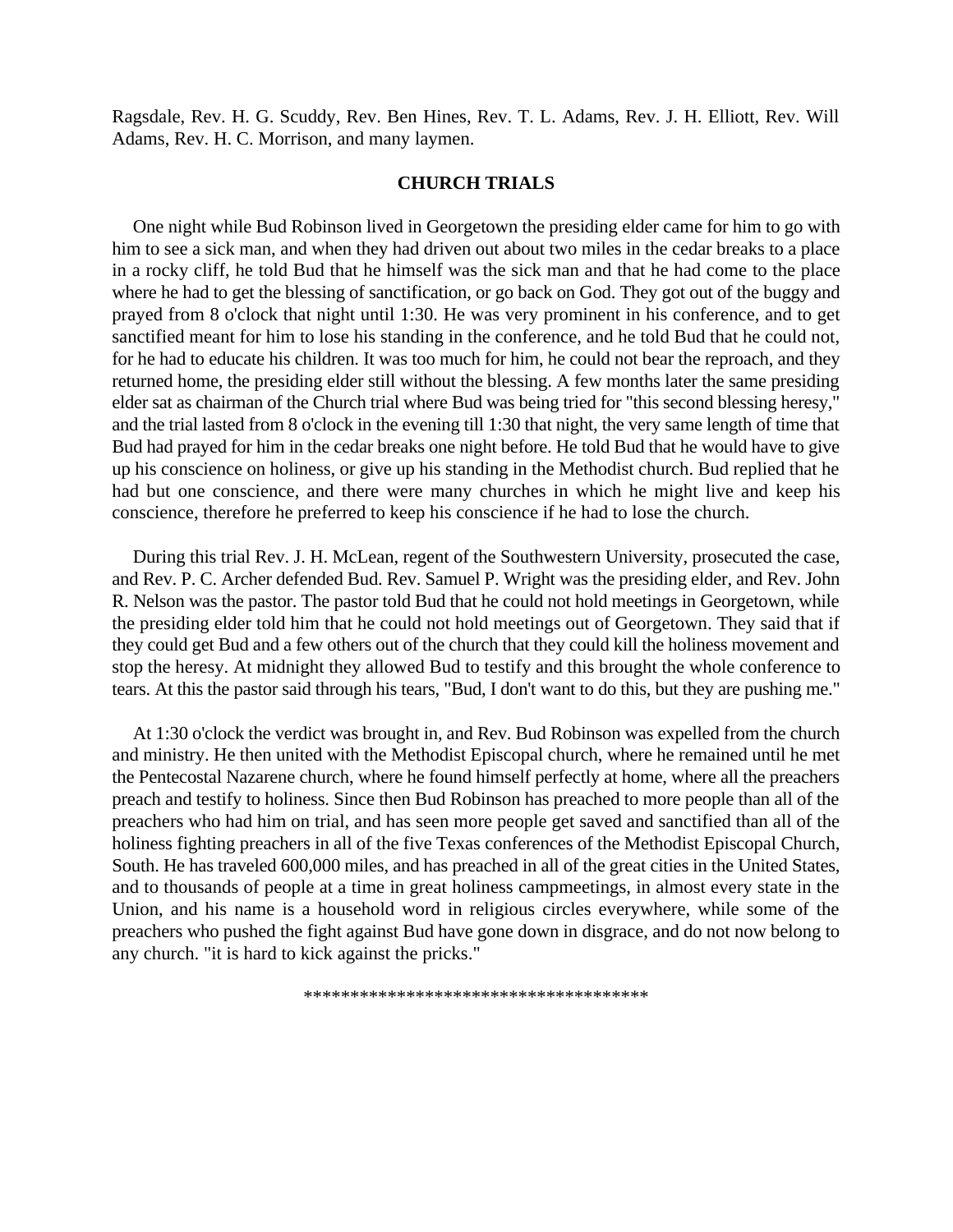By **Charles Brougher Jernigan**

## **Chapter 14 SOME PERSONAL EXPERIENCES BY THE AUTHOR**

## **— GOING OUT UNDER THE STARS —**

I was reared on the frontier of Texas, and have always been a pioneer to the manner born, and loved the thought of "going out under the stars" to do things. Martial music has always stirred me, and I love the front of the battle. I was converted in an old-fashioned Methodist campmeeting, in the early days of Texas; was the first man sanctified on Hunt county soil in Texas, and helped clear away the brush, and put up the tent for the first holiness campmeeting at Greenville.

I was called to preach when I was sanctified, and like the Apostle Paul, "I was not disobedient to the heavenly vision," nor did I confer with flesh and blood, but immediately began to preach the gospel of holiness.

Soon every door was shut against me, and there was no other place to preach save "out under the stars." We were glad indeed for a place to preach, whether it be in a church, a schoolhouse, a cloth tent, a brush arbor, or under the shade of some friendly oak. "They went everywhere preaching the word." In those days the preachers had to "turn the world upside down or quit. No one wanted us with our "second blessing" experience, and fire; so it was "blast our way through" or go home. Some blasted their way through and went on preaching, in spite of deriding men and devils, while others compromised, and have never been heard of since.

I well remember a holiness meeting at Blossom, Texas, where Billy White was gloriously sanctified, and in the act got his old sorrel horse, brown mule, and hack on the altar for service, and hauled preachers around, finding schoolhouses and other places for them to preach in. God will reward him. Billy had some kinsmen at Deport, an inland town some twenty miles from Blossom, and he wanted them to hear holiness preached, so he planned to get Dr. Jones, a druggist from Deport, to attend the Blossom meeting. There he became much enthused, and wanted a holiness meeting at Deport, and Billy agreed to bring the preacher over in his hack if Dr. Jones would arrange for a place to hold the meeting, and he, being a steward in the Methodist church, assured us that he could get the pastor's consent to hold the meeting in their church. The date set for the meeting was the last of December. But when Brother Jones asked for the church he was refused, and was told that they did not need a "second blessing" meeting in their town. This cooled the ardor of Brother Jones, and he forgot to notify us that there was no place for the meeting. But on the appointed date we went to Blossom, and were driven by Billy White out to Deport through the deep Texas black mud, while a drizzling rain was falling.

On reaching the town we were told that the church had been refused, and that the meeting was all off. This did not satisfy us, as we had prayed through, and had the assurance that God wanted a meeting in Deport. So we at once called on the Methodist pastor and pleaded for the use of his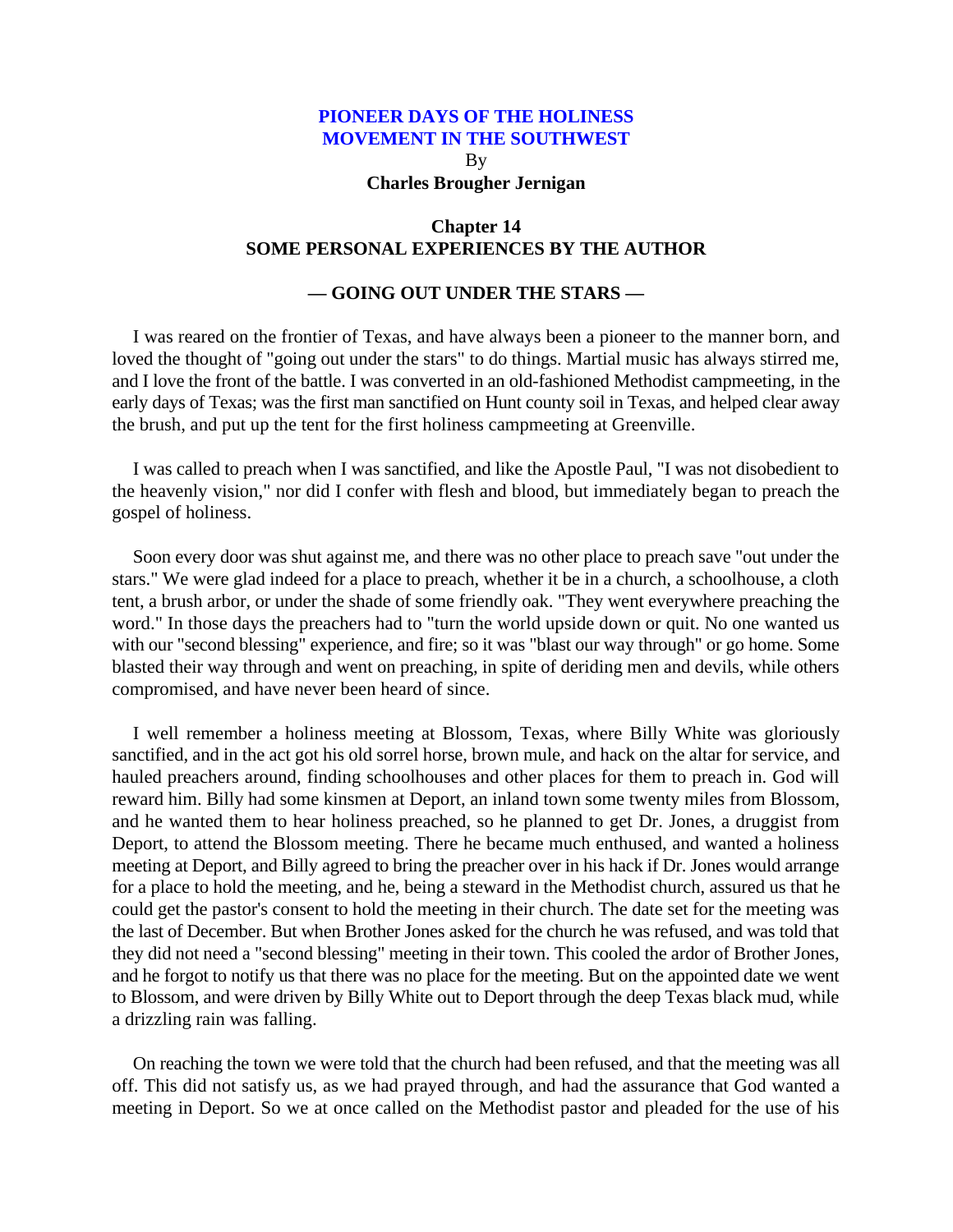church for the meeting. But he was firm, and told us that he would not allow a "second blessing" meeting in his church. We then hunted up the ruling elders in the Cumberland Presbyterian church, and applied for their building, but were promptly refused. We then turned to the deacons of the Baptist church for their house, and were as flatly turned down. There was only one chance left, and that was to apply for the public schoolhouse. It was Christmas time, and no school going on, but the trustees had entered into the trust, and they in turn did not want a "second blessing" meeting in town.

On our return to our company, Billy White was looking blue, and said, "Three churches and a schoolhouse in town, and turned down flat." Then he asked what I wanted to do. I told him that I was spoiling to preach, and that it was raining too hard for a street meeting, but if he would ask the merchant who owned the Blue Front store, for the use of his sidewalk under the awning, that I would preach at least one sermon before we left town. He went to see the merchant, who had learned that we had been refused the churches and schoolhouse for our meeting. He said, "I am not a Christian, but you tell that preacher to come on and stand on the counter in my store and preach if he wants to." We were soon in the midst of a rousing street meeting, and business was practically suspended for the time. Stores were closed, and mills and blacksmith shops deserted, while the crowds gathered to hear this man preach whom the churches did not want. They stood in the rain and listened attentively, and said, "We have never seen it on this fashion."

While we preached, and God gave the power, a man who lived five miles away came to Billy White and told him that he had never heard anything like this, and he had just killed hogs and had plenty to eat, and two beds in his home that were empty, and that he wanted a holiness meeting there, and that he would take care of the preachers. Just as the meeting was about to close, a Baptist preacher, who had sat on his horse in the rain to hear the sermon, asked to make an announcement. He said that there would be preaching at the Baptist church that night and over Sunday, and these preachers would be in charge. He would become personally responsible for the use of the church. We thanked him, and that night, while a December rain poured down, a good crowd gathered in the church, and we had a good service. The next day (Sunday) we had three services, with a crowded house, and a real revival broke out. Monday, Brother Cooley and his wife, and my wife, came down from Blossom to assist us. We went to the only hotel in the town and secured board for the four, as there was not a home in town where we could stay. We frankly told the hotel keeper that we had no money, but that if the people did not give us money enough to pay our board, that we would remain over after the meeting and cut wood until the bill was paid. He agreed.

The meeting ran through the first week with great victory, and many were blessed. While holding another street meeting, the next Saturday, we were accosted by a deacon in the church, who had not been consulted about the meeting, and were informed that we must close the meeting the next night (Sunday). We went to our room, and called the workers together, and agreed to tell no man, but prayed that God would open the way for the meeting to continue. The next morning we were informed by the board of elders of the Cumberland Presbyterian church, that we were welcome to the use of their church as long as we wanted it.

That day many were sanctified, and among them was the clerk of the Baptist church, and his wife, and two of his daughters. At the close of the afternoon meeting this church clerk arose and asked permission to speak. He explained that he was clerk of the church, and that Baptists did things by majority vote, and that he wanted the meeting to go on. He then asked how many Baptists there were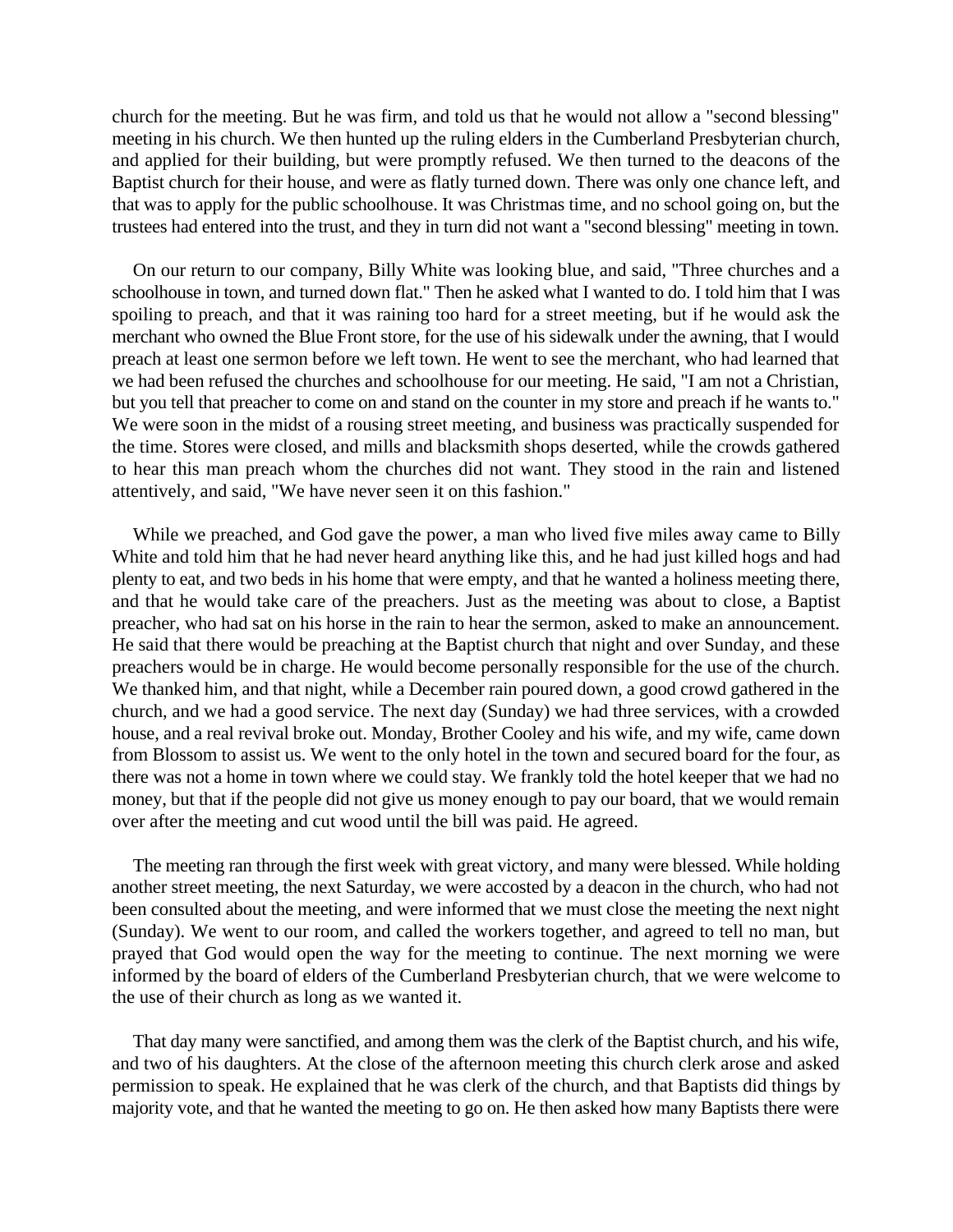present, and forty-eight stood up. Then he took the vote for the meeting to continue, and forty-seven stood this time. Then he turned to me and said, "The house is yours as long as you want it."

The meeting continued all the next week, and more than one hundred persons were either converted or sanctified. Out of that meeting Miss Gertrude Smith went as a missionary to Cuba, under the auspices of the Nashville Pentecostal Mission work, and three men were called to preach, who are preaching today. A Pentecostal Nazarene church has been organized. When the meeting was over, we were given \$100 by the people of the town. We offered to settle with the hotel keeper, but he refused to take a penny for board, and handed my wife \$5 for her personal use.

Oh, brother, let us return to pioneer days and ways, and go to places where they do not want us, and stay until they think they can not get along without us, and plant things for God. There is plenty of room "out under the stars." Do not wait for a call; God gave you that. If we had the men who have the real baptism with the Holy Ghost and fire, we could burn our way through anywhere, and plant Pentecostal Nazarene churches all over this country. All that we need is a man full of the Holy Ghost and faith.

### **REVIVAL AT PINHOOK SCHOOLHOUSE**

In the year of 1897 a pioneer preacher held many meetings in northern Texas, in Lamar and other counties. These meetings were mostly in schoolhouses and under brush arbors, going from one neighborhood to another, and staying till victory came. As a result scores of people swept into the experience of entire sanctification. During this period a meeting was held at Pinhook schoolhouse near Woodland in the northern part of Lamar county.

Woodland was an inland town, away from any railroad, and was composed of four stores, a cotton gin and corn mill, a blacksmith shop, a drug store, and a doctor's office. The meeting at Pinhook had not been well advertised, so the evangelist decided to go over to Woodland on Saturday and hold a street meeting. The farmer in whose home the preacher stayed drove him over to Woodland in the afternoon, and the wagon was stopped in the street with two stores on each side. The preacher threw off his hat and began a lively holiness song. This was something new for the backwoods town, for never had there been a street meeting held there. The cotton gin was shut down, and people left the blacksmith shop and ran to the singing with curiosity high.

As they gathered they began to guess what all this meant. One said, "Yes, I know him; he is a soap peddler. I saw him in Paris on the street selling soap." After a few lively songs and the crowd had all gathered, the preacher replied, "Yes, you have guessed it right, I have often been on the streets of Paris in the same business that called me here. You have guessed it right. I am representing the most wonderful soap that was ever made. You have often heard of the soap that would clean anything but a man's conscience? Well, I'll go you one better. I represent a soap that will actually cleanse the last spot from a man's conscience." Then he pulled his Bible out of his grip and read, "He is like refiner's fire, and like fullers' soap" (Malachi 3:2), and from that text preached to them the first holiness sermon that they had ever heard. They listened attentively, and that night the schoolhouse was packed with people, and a real revival broke out and dozens of people were converted and many sanctified. The power of God swept through the community and often people fell at the altar like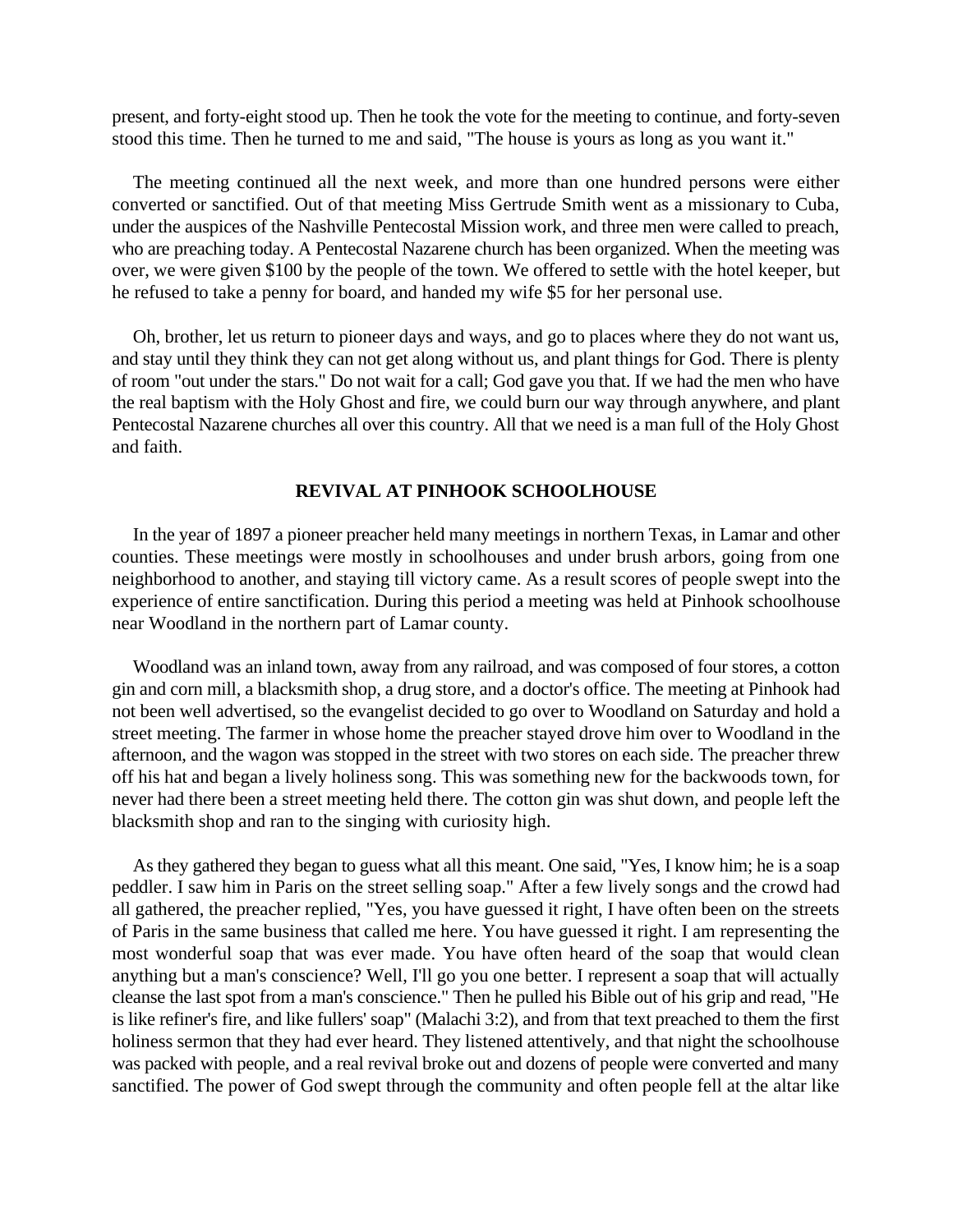dead, until the cry of hypnotism was heard long and loud. Many folks were actually afraid to so much as shake hands with the preacher lest they be hypnotized.

The meeting ran at high tide for three full weeks, and the coming Sunday was the regular day for the Baptist pastor to preach at 11 o'clock at this schoolhouse. He had a church organized there, and many of his members were getting sanctified, so he was on hand ready to save his people from this new heresy that was sweeping the country. He was introduced to the holiness preacher on his arrival, who said, "I suppose this is your day to preach." He replied, "Yes, I came here to preach." The holiness preacher said, "Take charge, and call on us for anything that you want, to preach, sing, or pray."

There was a folding organ on the platform that had been used in the meetings, and the Baptist preacher looked at it, and then at the evangelist, and said, "May I shut this thing up? I don't want Aaron's calf bawling around me." Permission was given, and the organ was promptly closed. Then he turned to the evangelist and said, "You said you would do anything that I asked; will you please sing 'Amazing Grace, how sweet the sound'?"

This same man was pastor of another Baptist church at Red Oak schoolhouse, about twelve miles away, where the same evangelist had recently held a meeting and many of his best members were gloriously sanctified. Just following this meeting, at his regular appointment at Red Oak, he called for a hymn book at the opening of his service, and a copy of "Tears and Triumphs, No. 2," was handed him. A deacon pulled his coat and told him that it was a second blessing song book. He promptly returned it to the owner, saying, "I have no use for this jig music. Will some brother please raise the tune to 'Amazing Grace, how sweet the sound'?"

Of course, all this had been told the evangelist, and when the call came for the same song, it came quickly into memory. The evangelist replied, "Sure we will. Thank God for that grand old hymn." Whereupon he arose and turned his back to the Baptist preacher and called out hymn number four, which was "Amazing Grace" to a new tune with a grand hallelujah chorus. The people had been singing it for three weeks during the revival, and all arose and such singing one seldom hears. It was truly God-inspired for the occasion. The chorus was often repeated, and the shouts of praise rang out often while the song was sung. The preacher stood with bowed head until the last strain had died away. Then he called to prayer and prayed a prayer so dry that one could almost knock dust out of it with a board. At the close of the prayer he took his seat, staring vacantly about the house. The evangelist asked, "Shall we sing another song?" He quickly replied, "No, that will do." Then he arose and announced his text, "For there is not a just man upon earth, that doeth good, and sinneth not" (Eccl. 7:20).

For exactly eighteen minutes he cleared his throat and repeated his text, pulled his hair and tried to find something to say. But God had confounded him in the presence of his enemies and he could not preach. Finally he said that his throat hurt him and he would have to close. So he sat down. A Brother Ferguson, in whose home the evangelist stayed, arose and asked his permission to take an offering for the evangelist, which was granted, and as he began to make his speech a man with a gruff voice away out in the congregation arose and said, "I drove ten miles this morning to hear a sermon on holiness. I never heard one in all my life. I can shake a bush and get a Baptist preacher any day, but I have brought my family to hear a sermon on holiness. I have some money to give, but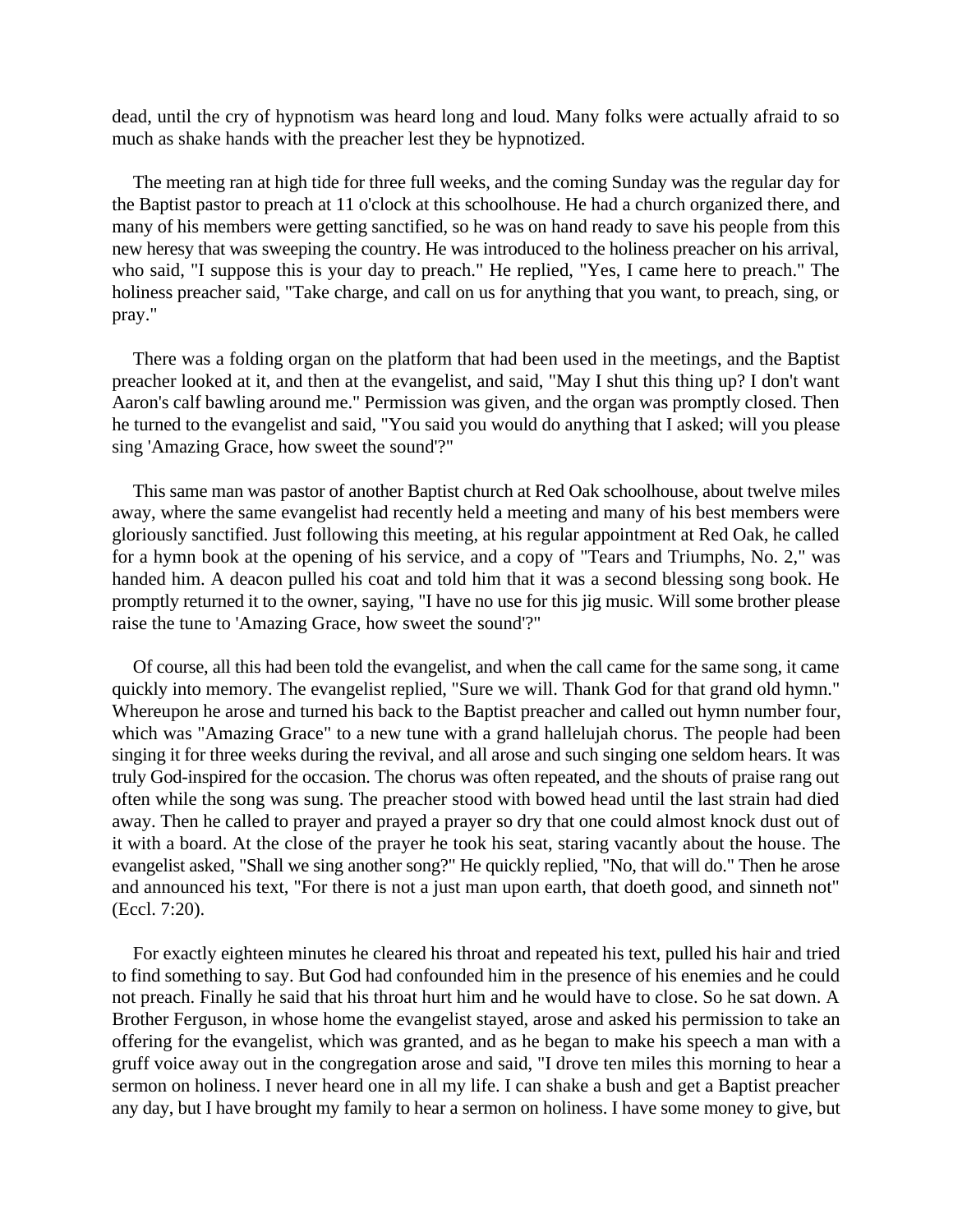not till I hear the sermon." One after another, like requests were made, whereupon the Baptist preacher said, "Well, preach if you want to."

No sooner was this said than the evangelist was on his feet and announced that the text could be found in 1 Peter 3:15, "But sanctify the Lord God in your hearts: and be ready always to give an answer to every man that asketh you a reason for the hope that is in you." God gave the message red-hot for forty-five minutes, and the usual altar call was made. Sixteen kneeled at the bench and such praying you have never heard, unless you have attended one of the old-fashioned holiness revivals. The Baptist preacher slipped out while they were praying, and never came to preach there again.

Oh, brother, be true to God and He will bring you out more than conqueror. He has said that when your enemies come against you one way that He will put them to confusion and scatter them seven ways. "One man of you shall chase a thousand." "Thanks be unto God that always causeth us to triumph."

#### **BEAT RELIGION INTO HIM**

While in a revival in Collin county, Texas, staying in the home of Bud Gleaves, one of the pioneers of holiness, we were informed that a crowd of wicked boys, whose parents were much opposed to holiness, had conspired to annoy the preachers that night by one at a time coming up and giving their hands for prayer during the altar call, but none of them were to kneel at the altar.

Bud told the preacher that they would beat them at their own game, and if he would catch the first boy by the hand and hold him and get him on his knees, that he would fall on his knees behind him and begin to pray with all his might, and beat the boy in the back until he would not want to annoy another preacher. It was agreed; and sure enough at the first call here came a tall fellow with cowboy spurs on his boots, and a big white cowboy hat in his hands. The other boys began to laugh as he walked down the aisle with his spur bells jingling. Bud Gleaves saw him coming and he walked over to where he was, and stood on one side of him; while Sister Jernigan stood on the other side. The preacher took him by the hand, telling him that they had been praying for him, and that they expected him to come that night, and "Thank God you are here." At the same time pulling him down on his knees, with Gleaves on one side and Sister Jernigan on the other, all pulling him down. He reluctantly knelt, the people looked on in amazement to see that fellow at the altar. As he kneeled, Bud Gleaves fell in behind him praying at the top of his voice, for God to save this man, all the while beating him in the back with all his might with both fists. This was too much for the young man, the preacher holding him, while the saints all gathered round and all praying, not knowing what had been planned. He soon pulled loose from the preacher and made his way through the throng, out into the darkness, while his companions followed him laughing. The rebuff of his sinful companions stung his very nature, and that night he did not sleep, but came the next night to the altar and was really saved.

#### **A PAINFUL SILENCE**

At a campmeeting held at Dalby Springs, by Rev. C. C. Cluck, Rev. C. B. Jernigan, and Rev. I. D. Farmer, some things occurred out of the ordinary, that are worthy of recording. This was in the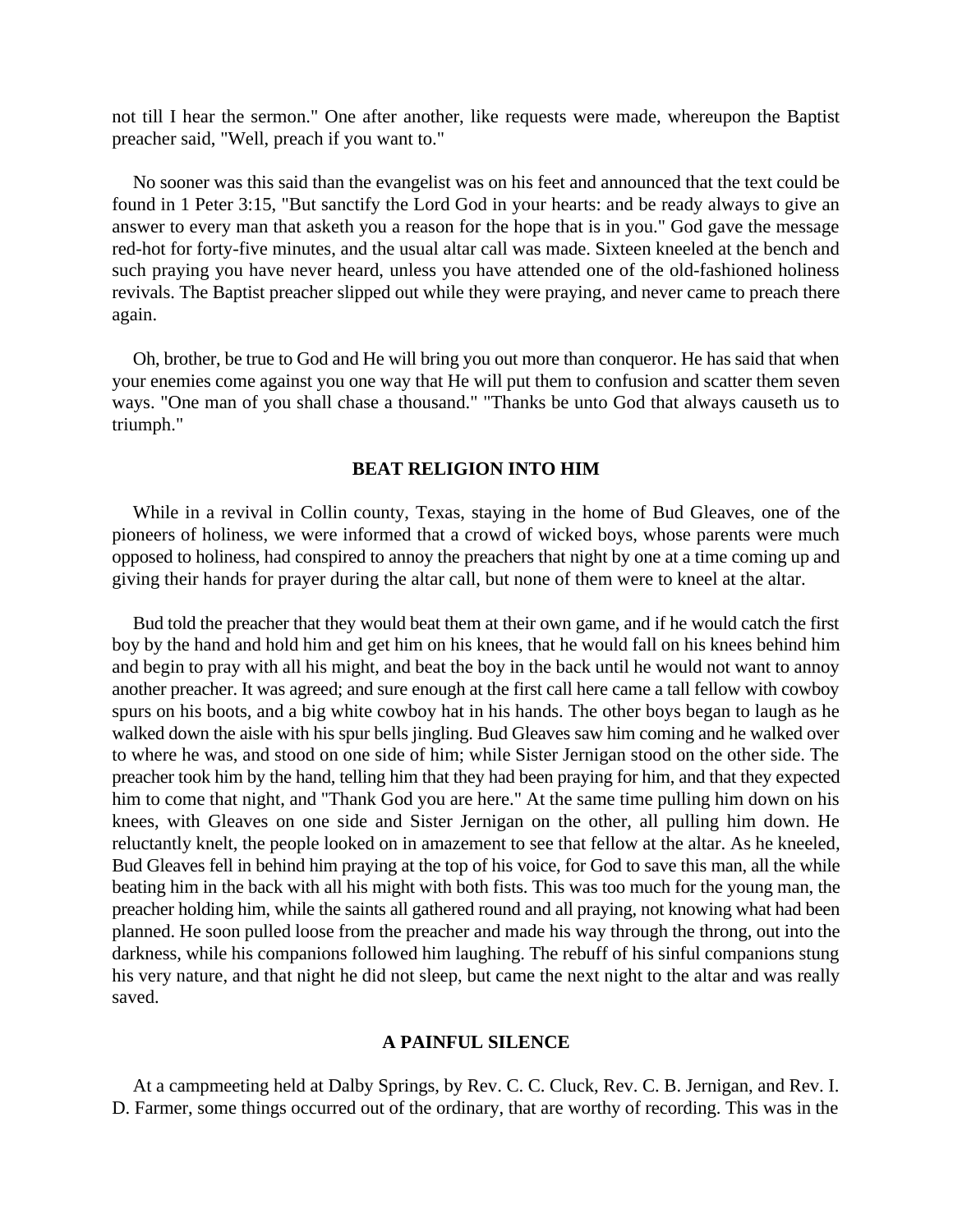region where Cluck and Farmer had held some most wonderful revivals. The power of God came in a marvelous way on a Sunday night service that will never be forgotten by those present. It had been a day of special prayer and fasting. At the grove meetings there was great victory, and several saved, both at the men's service and at the service held for the women. Without taking time for supper, they all with one accord came just before sundown to the gospel tent for night service. Such shouting and singing as filled the air was refreshing. The testimony service ran a long time with great power and glory. When time for preaching had arrived, the tent was overflowing, and hundreds of people had to stand outside the tent. The preacher of the evening read a Scripture lesson on "The Great Day of Judgment," and called to prayer, and such a prayer as fell from the lips of Sister Jernigan was surely God-breathed. You could hear sobs all over the congregation. When prayer ended Cornelius Spell (the song leader) was standing on the long altar bench singing, "When the books are opened by the Savior's hand." Such silence as prevailed was awful. At the close of the song the preacher announced his text, "The judgment was set, and the books were opened." Then he stood looking into the congregation in absolute silence for several minutes. Words were gone. He could think of nothing to say. You could have heard a pin drop during that time, the silence became painful, but still no one moved. That great congregation of two thousand people stood and sat in perfect silence, and not a hand moved, nor a sound was heard. When all of a sudden a woman who had been professing holiness shrieked and fell from her chair into the straw, declaring that she was not ready for the judgment, and in less time than it takes to write this, people fell into the altar without a song, sermon, or a call, until there was no more room at the altar, and scores kneeled at their seats praying at the very top of their voices. The scene beggars all description. The writer has never witnessed anything like it in all his ministry. Praying and shouting continued till far into the morning and there were fifty-seven who testified to being saved in that one service.

While this camp was in progress there was much rain, and the gospel tent had to be moved to higher ground. While they were taking down and resetting the tent, they were invited to hold services in the Methodist church nearby. Rev. Sam Hartline was the preacher of the hour. He was a small man, and very enthusiastic. His collections that summer had been small, and his clothes, especially his trousers, were about four numbers too large for him, and while he preached and the fire was burning, he leaped for joy, and, lo, his suspenders broke, and his trousers began to slip down. He saw his predicament, he backed up to Brother Cluck, who was sitting in the pulpit behind him, holding his trousers up and said, "Fix my breeches, I haven't got time." The suspenders were fixed and the service proceeded.

\*\*\*\*\*\*\*\*\*\*\*\*\*\*\*\*\*\*\*\*\*\*\*\*\*\*\*\*\*\*\*\*\*\*\*\*\*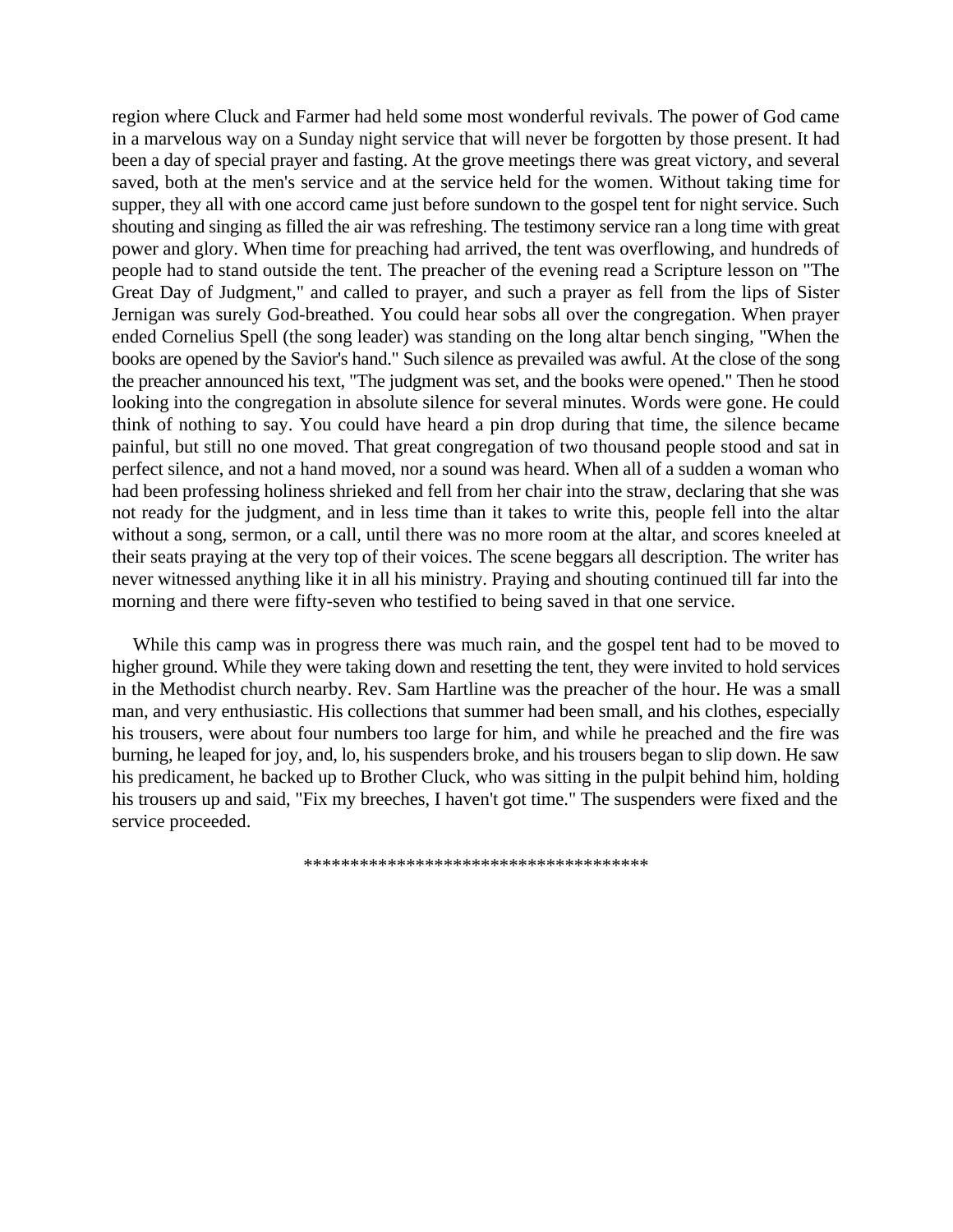By **Charles Brougher Jernigan**

## **Chapter 15 CHURCH TRIALS IN TEXAS**

On one occasion a great holiness meeting was held by Revs. Dennis Rogers and Tom Rogers in Collin county, Texas, in a Baptist neighborhood and seventeen members of that church were arraigned before the church on the charge of "heresy," for professing to be sanctified and living without sin. A committee was appointed to wait on these and labor with them for their error, and try to get them restored to the faith of the church. This committee found that one of the number did not profess to be sanctified, but on the contrary, told them that he was not even regenerated, and that if he should die as he was then that he would go to hell an unsaved man. The other sixteen refused to retract, but stoutly professed holiness. The committee in their report recommended that the one who did not profess holiness be retained in the church, and that the church withdraw fellowship from those who professed to be sanctified, one of whom was a brother of the pastor who acted as moderator in the trial. This man was called to preach, and for years preached holiness all over northern Texas and hundreds were saved and sanctified under his ministry. These sixteen were expelled from the church while the unsaved man was retained.

On another occasion two men were arraigned before the church in an adjoining neighborhood, one for getting drunk, the other for professing to be sanctified. The man who got drunk confessed his guilt and begged pardon of the church and promised to do so no more, while the man who professed to be sanctified also pleaded guilty, but would not promise "to do so no more," and he was excommunicated. In Oklahoma a man and his wife and son, a sixteen-year-old boy, were members of the Baptist church. The father and mother got into a holiness meeting and were gloriously sanctified and testified to it on all proper occasions, but the son did not get the blessing. In the same neighborhood was a member of the same church who got drunk, and the three were labored with by a committee; two for professing holiness and one for getting drunk. When the committee came to see the man and wife, the son, who did not get sanctified, got mad and cursed the committee for trying to interfere with the religion of his parents. They reported his case also to the church and recommended that the church withdraw fellowship from all four. The vote carried, and when the verdict was rendered by the moderator, the young man asked permission to speak, which was granted. He said that he wanted to know how much religion it took to make a good Baptist. They turned his father and mother out for getting sanctified, and him for cursing, and his neighbor for getting drunk.

On another occasion a man in Clay county, Texas, was sanctified and at the prayermeeting the next week testified that he went to the holiness meeting and was sanctified, and was now in a place where he could live without sin and keep the commandments of God, and quoted Ezekiel 16:27, "And I will put my Spirit within you, and cause you to walk in my statutes, and ye shall keep my judgments and do them." He got happy and shouted to know that he had the causing power put in him to enable him to keep the commandments of God.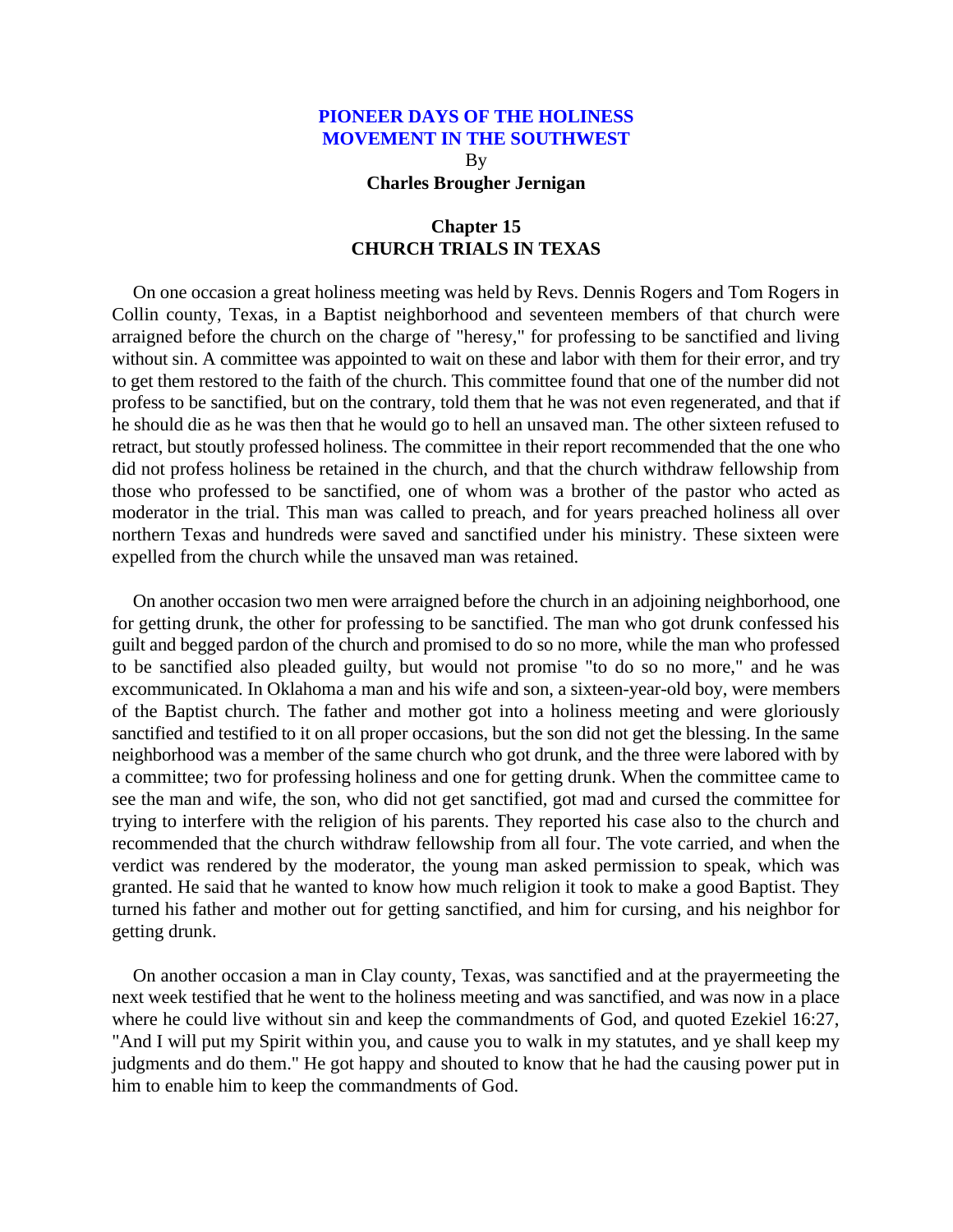He was immediately charged with heresy for professing to live without sin and keeping the commandments. A committee waited on and labored with him, but to no avail, as he kept on professing holiness. The day of trial came and the church was packed, as he was a very prominent man in the community, and when the moderator stated the case and it was discussed pro and con, he turned to the heretic and asked if he wanted to make any statement before the vote was taken. He replied that he only wanted to ask two questions and read one verse of Scripture. The moderator told him to go ahead, as they could answer any question that he could ask, and that they believed the whole Bible.

He arose and stated that he was on trial for professing to keep the commandments and living without sin. He then asked all who were members of that church who could say that they knew God to stand to their feet. The whole church arose. He asked them to sit down, then he asked that all who could put the hands on their heart and testify that they were keeping the commandments of God to stand. Whereupon only one woman stood. The rest who were trying him for keeping the commandments kept their seats. He then opened his Bible at 1 John 2:4, and read, "He that saith I know him, and keepeth not his commandments, is a liar and the truth is not in him." They took the vote and withdrew fellowship from him.

Many other instances similar to these took place in those days when they preached holiness without fear or favor, and awful persecution, like Pentecostal days, followed, but the Word of God mightily grew and prospered.

### **EXPULSION OF E. C. DEJERNETT**

In September, 1897, Rev. E. C. DeJernett, assisted by C. B. Jernigan and wife and Ben Cordell, held a meeting in the public school building in Jefferson, Texas. This was the birthplace of Rev. E. C. DeJernett, the place where he had been converted and in later years was licensed to preach in the Methodist Episcopal Church, South, and now, as he was preaching holiness, many of his old friends invited him to hold a meeting there.

When Rev. Ellis Smith, who was at that time pastor of the Methodist Episcopal Church, South, at Jefferson, heard of the coming meeting, he entered a protest by sending a telegram to Rev. Mr. DeJernett, while he was yet in a meeting at Mount Pleasant, Texas, that he was not wanted by the Methodists of Jefferson for a meeting. This did not stop the meeting, but it went on just the same. Rev. Mr. Smith was one of the preachers that was assisting the bishop to "stamp holiness out of the church in five years." God gave a good meeting in Jefferson in spite of the vigorous protest.

From Jefferson this band of workers went to Linden, Texas, and held a meeting under a pine brush arbor. From Linden they went to Atlanta, Texas, where they were invited by the Methodist Episcopal people for a meeting in their little hall that they were using for a church. The meeting ran several days and the crowds came in spite of vigorous protests from the pastor of the Methodist Episcopal Church, South, as all of these preachers were members of the latter church. While engaged in a street meeting the following Saturday, three preachers, all pastors in the Methodist Episcopal Church, South, accosted Rev. E. C. DeJernett and took him to one side and "read the riot act" to him. They told him that he could take his choice: close the meeting now in progress in Atlanta, withdraw from the church, or meet a charge at the coming quarterly conference. He promptly told them that the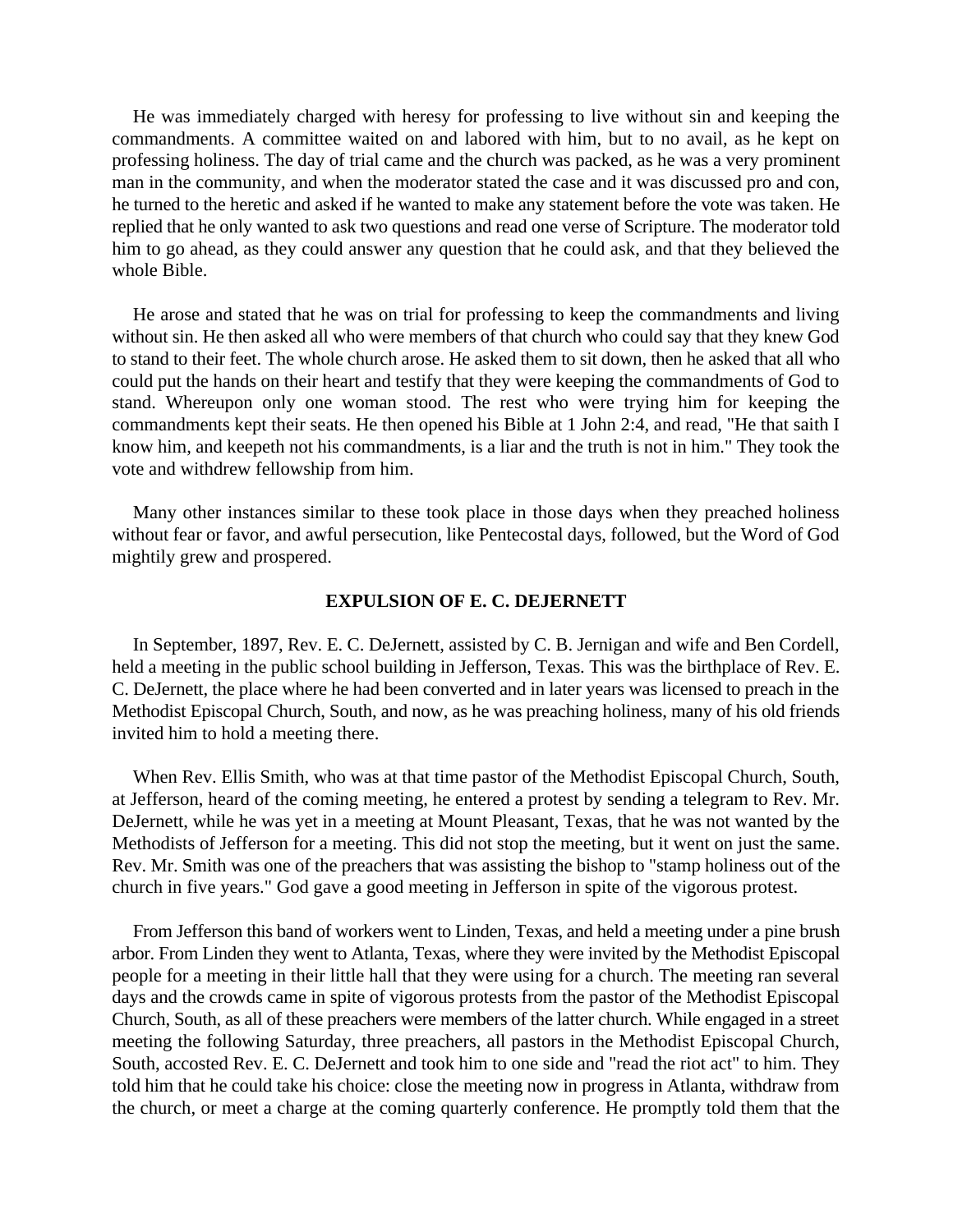meeting would go on, and that he did not care to withdraw from the church, and that they could do as they liked about preferring charges against him. Just at this very moment, while C. B. Jernigan was preaching on the street and the preachers were "holding up" DeJernett, a photographer who knew nothing of what was going on adjusted his camera and made a picture of the street meeting, thinking that he had a very salable picture of these fanatics.

The meetings continued with renewed interest, as all of this only served as an advertisement for the holiness meeting. The preachers who served on this committee to stop DeJernett were: A. A. Wagnon, pastor at Atlanta, F. A. Rosser, the pastor of DeJernett at Greenville, and Stuart Nelson, a nearby pastor.

In a few days they had to move the meeting to larger quarters and they secured a large planing mill shed that served for a church. People came for miles to see the sights and hear this new doctrine that was responsible for such a stir in the Methodist Episcopal Church, South, and were "cut to the heart." Many fell at the altar, and over one hundred people were either converted or sanctified in this meeting. The next Monday Rev. Mr. Wagnon met C. B. Jernigan in the post office and told him that charges had been preferred against the whole band and that they would be turned out of the Methodist Episcopal Church, South, for disloyalty and fanaticism, as they were not Methodists, anyway. The charges against C. B. Jernigan never appeared, as he was not at that time a licensed preacher, but a layman preaching without license; and there was no law then in the discipline against a layman holding religious services. The next general conference, however, put in such a law.

After the meeting closed Rev. Mr. DeJernett was cited to trial at his own quarterly conference, as the Methodist Episcopal Church, South, tried its preachers then before the quarterly conference. At the appointed time the presiding elder was in his chair and all members of the conference were in their places, and the house was packed with spectators to witness this novel church trial of a preacher "on whose escutcheon was not a stain, and whose moral character was above reproach" (the exact words of the presiding elder in the opening of the trial).

The presiding elder had laid aside his cigar as he came into the door of the church, and called the house to order and had the secretary read the charges: contumacious conduct. Specifications: holding a meeting in the town of Atlanta, Texas, over the protest of the preacher in charge. Then he asked if the defense was ready for trial. Whereupon Rev. E. C. DeJernett arose and said, "I think myself happy, presiding elder, because I shall answer for myself this day before thee touching all things whereof I am accused: especially because I know thee to be an expert in all customs and questions which are among the Methodists: wherefore, I beseech thee to hear me patiently. My manner of life from my youth, which has ever been among the Methodists, mine own people, know all these people assembled here tonight, for after the straitest sect of our religion 1 lived a Methodist, which I hope to prove by these authorities;" pointing to a pile of Methodist books on the table nearby.

He was promptly stopped, and informed that he was not being tried for false doctrine; but a question of law; that he had violated paragraph 103 in the Discipline of the Methodist Episcopal Church, South, and for this alone he must answer. Then after much discussion among the conference, DeJernett was excused and the conference brought in a verdict of guilty, and the penalty was expulsion from the church and ministry, and his credentials were demanded.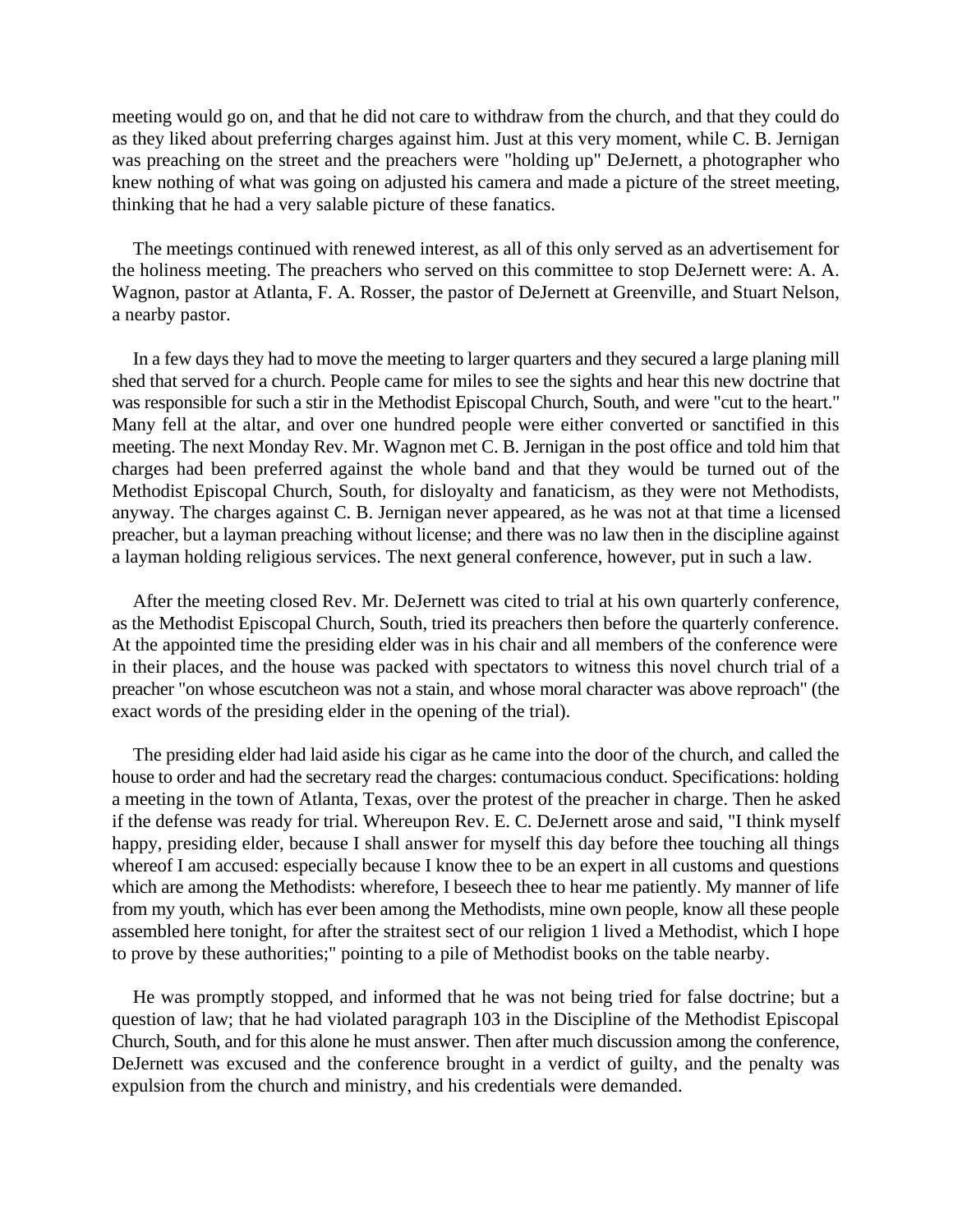The presiding elder who sat as chairman in this trial and ruled with an iron hand was some time after this caught in a gross sin, refused to meet the charges at the annual conference, surrendered his credentials, and when last heard from he was not in any church, but was selling groceries for a living in a small country village. Every time that he goes to the wholesale house for supplies, he drives right in front of the Texas Holiness University, which DeJernett prayed into existence after he was expelled from the church. In this institution DeJernett was dean of the faculty for years, and hundreds of preachers who are now preaching holiness obtained their education here. This institution could not have existed had DeJernett not been expelled from the church.

The presiding elder who put his hand on the ark went down in disgrace, while God has made the wrath of man to praise Him. Oppression has ever been the one thing that made holiness to prosper, and when we fail to arouse the Devil and his gang in battle array against us, we will be too far gone to send for a doctor. "But the more they afflicted them, the more they multiplied and grew."

### **WILL NOT SUPPORT THIS SECOND BLESSING PASTOR**

About this time Rev. C. M. Keith, who was pastor of the Weston circuit, Methodist Episcopal Church, South, attended the great Greenville holiness campmeeting and was gloriously sanctified, and returned to his church and began to preach holiness to his people. One Sunday he preached at Honey Creek church on the text, "Without holiness no man shall see the Lord." While he was in the midst of the sermon one of his stewards became aroused against this "second blessing heresy" and as he sat near a window, he jumped out of the window and called to his family to come on and go home. Others left also while he was preaching.

Soon their presiding elder was notified that they would not support this second blessing pastor, and that he must be removed. So he was transferred to the Kingston circuit, and a holiness fighting preacher installed in his place. Honey Creek was at one time an old Methodist camp ground, where hundreds of people had been converted, and they had some great meetings, but the Spirit of God was grieved at this action of that church and in a few short years that church was without a pastor. Some years later the writer was talking with B. M. Fowler, who was a member of that church at that time, but since was sanctified, who told him that he had recently visited that old church and that they had not had a pastor for years; that the old church was not now used, and that not a Sunday school nor a prayermeeting was held there. He wanted to go into the old church once more, so he and his son entered the church where the glory of God once shined from beneath the wings of the cherubims, but now filled with dust and cobwebs, with its closed doors and hushed organ. They went to the pulpit, and as they walked up on the platform saw a hole in the organ lid, and turning it back saw an owl's nest on the keyboard and it contained two little hungry owlets that stretched their necks and opened their mouths for food. Then he thought of the prophecy against Babylon: "And the owl shall dwell there, and the wild beasts of the islands shall cry in their desolate houses."

Rev. C. M. Keith soon retired from the itinerancy and started the Texas Holiness Advocate, the leading paper of the holiness movement then, and for years the official organ of the Holiness Association of Texas, which was afterward called The Pentecostal Advocate, and was transferred to Rev. B. W. Huckabee and C. A. McConnell, editors.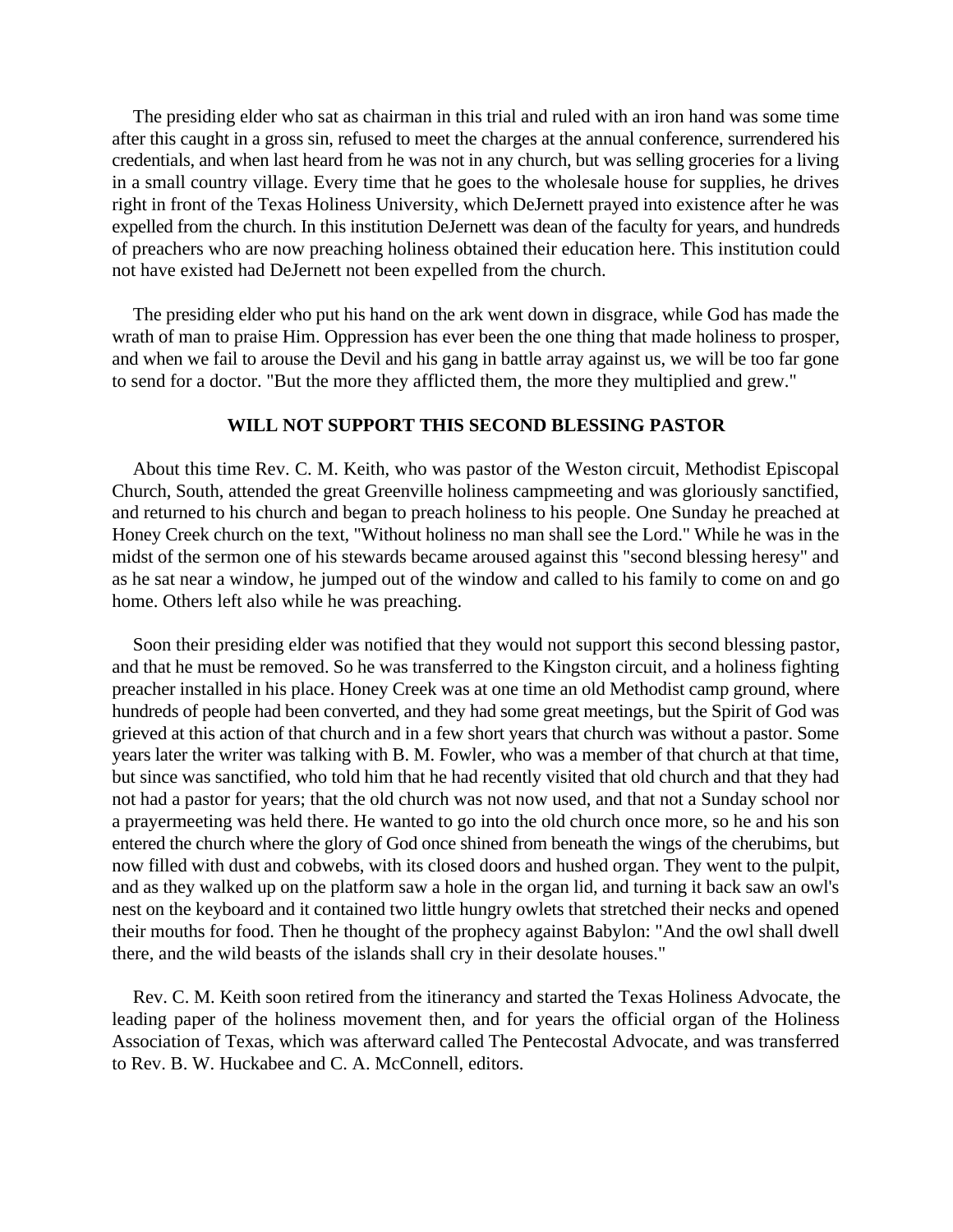As editor of the Texas Holiness Advocate, C. M. Keith pushed the doctrine of holiness as a second blessing and opposed the lodges, with which he was formerly associated, until he was no more an acceptable member of the Methodist Episcopal Church, South, and soon had to withdraw to have his freedom.

These were critical times in the holiness movement, when to preach the doctrine clearly meant to lose your standing in the popular churches. About this time Rev. H. C. Morrison began to publish a series of articles in his paper, The Pentecostal Herald, asking what could be done to conserve the movement. It was evident that they had reached a crisis in the movement among the churches, when they no longer were allowed to preach full salvation without hindrance, and the dawning of a new era was in sight.

\*\*\*\*\*\*\*\*\*\*\*\*\*\*\*\*\*\*\*\*\*\*\*\*\*\*\*\*\*\*\*\*\*\*\*\*\*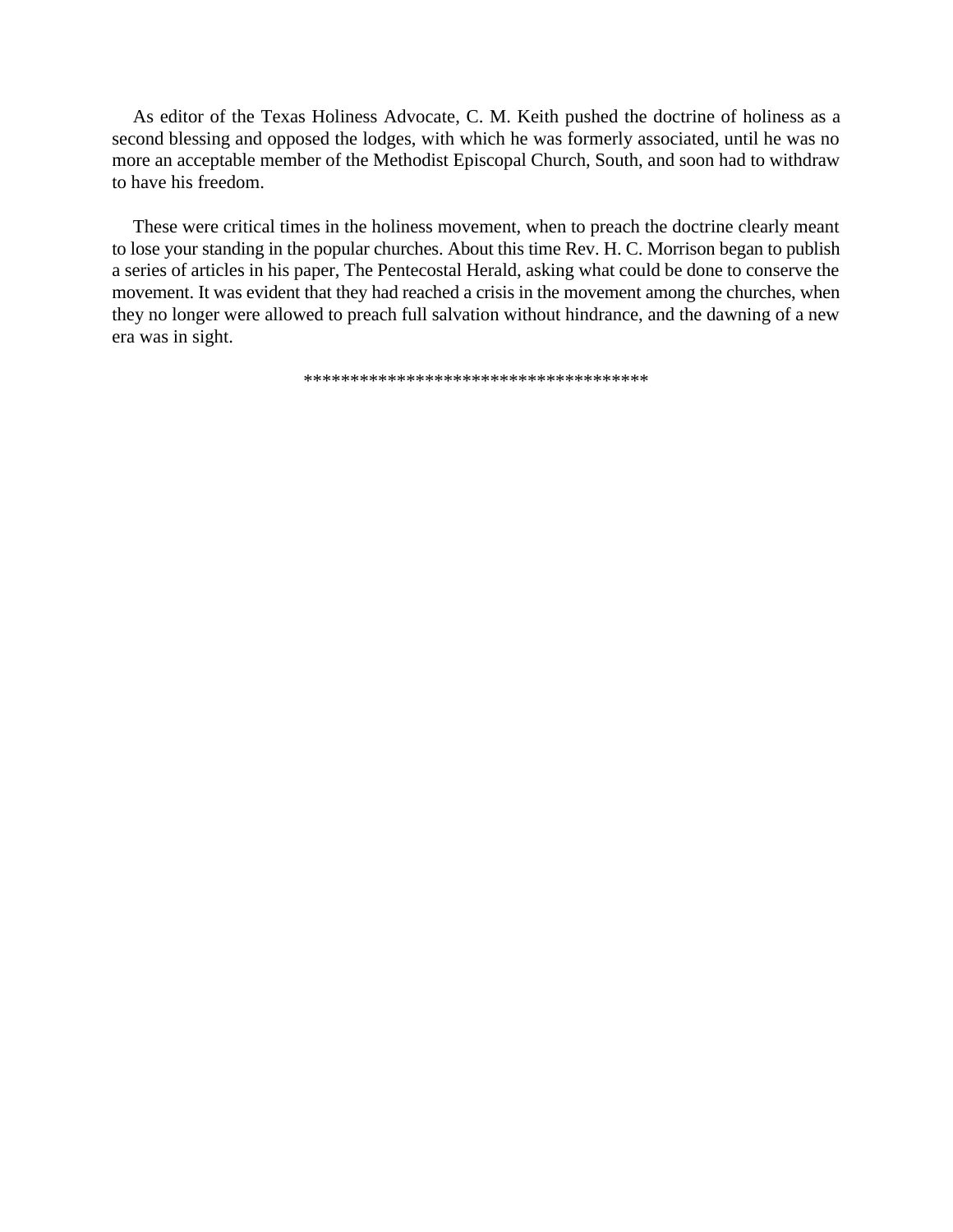By **Charles Brougher Jernigan**

# **Chapter 16 ORGANIZATION — FREE METHODIST CHURCH**

The Free Methodist church has been an important factor in conserving the work of holiness in the Southwest, as it was the first church on the field that stood out clearly for the doctrine of holiness as a second definite work of grace. They began the organization of Free Methodist churches in the very beginning of the great holiness revival in Texas. Just two years after the first holiness meeting in Texas there was a Free Methodist church organized.

The door of opportunity was thrown wide open to her, since she was on the ground floor, with all of the necessary organization and church machinery, from the office of a bishop down to the humblest layman, who had equal representation in all of her legislative, as well as in her executive bodies.

In fact, it is a well organized church whose doctrines are pure and wholesome. The lives of her people are clean and holy. Her preachers are a set of the most self-sacrificing men and women that we know; they are zealous and pushing in their work; and to a man they preach the doctrine of entire sanctification without fear or fanaticism. Her doctrines are in perfect keeping with the great holiness movement, and her teachings are safe, and she was originally intended for the church home for the oppressed and despised holiness people, who were not welcomed in other churches on account of the "second blessing" for which they stood; and had it not been for their strenuous objections to instrumental music in public worship, and a few other things of minor importance, the great holiness movement would have found a shelter in her folds by the thousands, but after thirty-five years there are less than that number of Free Methodist churches in Texas.

Among her ministry are to be found some as great men as God has ever raised up in these last days. Among them are Rev. George McCulloch, that master preacher, and father in Israel, who has stood like a stone wall for holiness all of these thirty-five years, and whose integrity and piety have won for him the office of district elder most of these years; Rev. R. A. Thompson, that mighty preacher and organizer, who for thirty-two years has not missed a roll call in his conference; Rev. W. C. Rose, who joined the conference about the same time, and has been one of the untiring workers in that church; and Rev. H. A. Hanson, who united with the church in the start and has remained at his post of duty. Among her laymen are Cyrus Hogan, Father Rose, and Father Hickey, who are real fathers in Israel and always found in their places. Among her noble women preachers were Mrs. Mary Hogan, Mrs. Peppers, and Miss Lily Snow.

The first Free Methodist church in the Southwest was organized by Rev. G. R. Harvey at Lawrence, Kaufman county, Texas, in 1879. Rev. Mr. Harvey was an Englishman and a member of the Susquehanna conference, who had come to eastern Texas for his health. On arriving at his new home he found that there were no Free Methodists in the country, but found that the president of the Methodist Protestant church was a holiness man, so he united with that church and took work with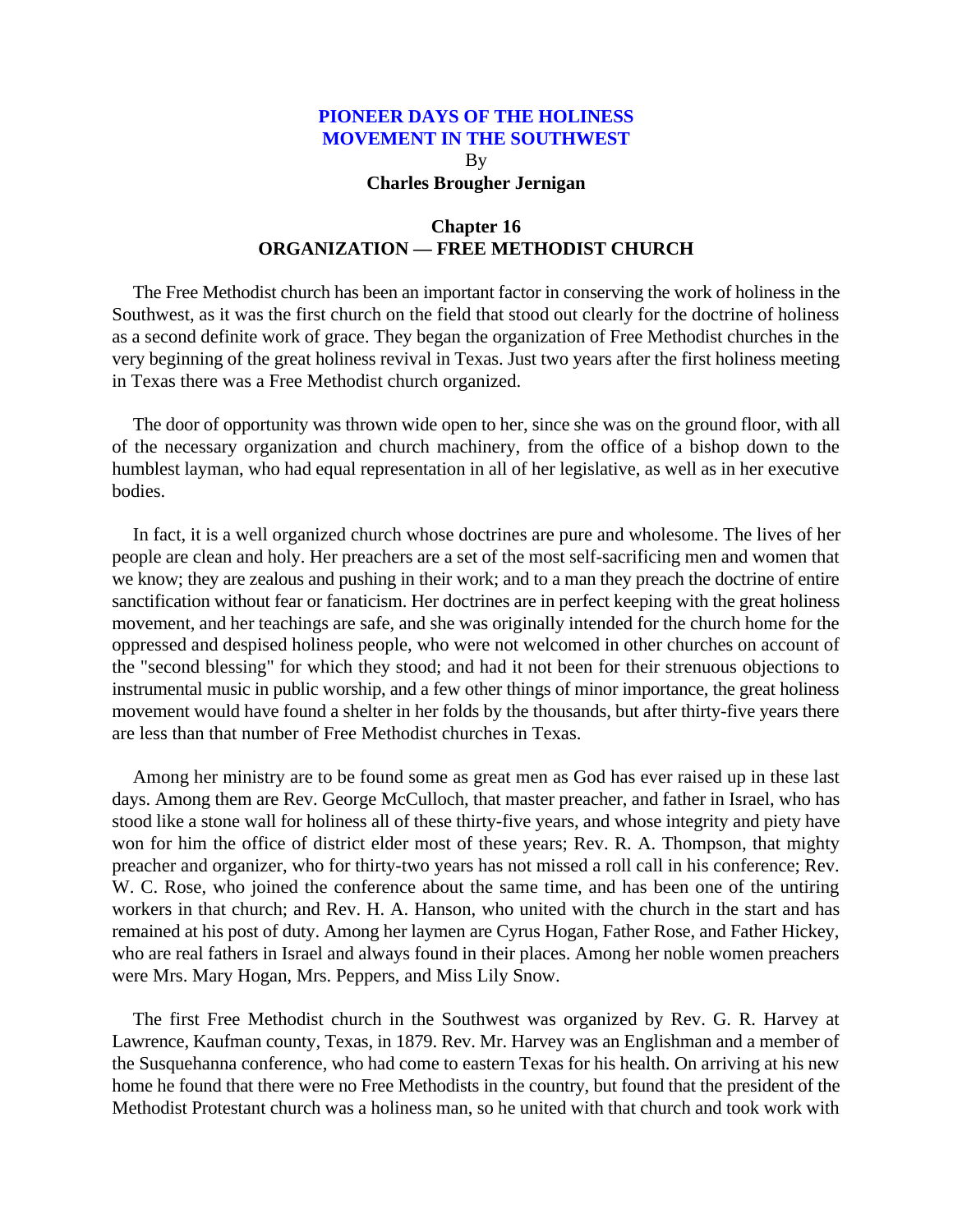them; but on arriving at his new charge and preaching a few sermons on holiness, as was his custom, his parishioners were so disturbed that they rejected him and refused to support him unless he would modify his preaching. This he would not do; so he at once withdrew from the church and went back to his former church home, the Free Methodists. Soon he learned of a band of holiness people at Lawrence, Kaufman county, Texas, and in 1879 he went there and preached among them for some time, and there he organized the first Free Methodist church in the Southwest, the only church at that time that stood out clearly for the doctrine and experience of holiness. Rev. R. A. Thompson united with this church in 1888.

In the fall of 1879 Rev. G. H. Harvey went to Ennis, Texas, where there had just been a rousing holiness meeting, held by Rev. Hardin Wallace and wife and Rev. Mr. Ellis, all of whom were members of the Methodist Episcopal Church, South, but were formerly members of the Methodist Episcopal church, joining the former church when they had decided to locate in the South.

In Ennis Rev. G. R. Harvey found quite a number of holiness people in the various churches, all of whom felt that they should cast their lot together in one church and thus conserve the work of holiness and better spread this glorious doctrine, so on the arrival of Rev. G. H. Harvey they came together and he read to them the general rules of the Free Methodist church, which were in perfect accord with the doctrine and experience of holiness, and he then organized the second Free Methodist church in Texas, at Ennis, and soon they had a neat church building erected, which was the first Free Methodist church building in Texas.

This formed a sort of nucleus, around which to work on holiness lines, and Ennis soon became a holiness center, and a Free Methodist stronghold; whereupon Rev. G. R. Harvey moved to Ennis and became their pastor.

Rev. Mr. Harvey wrote to Bishop B. T. Roberts, of the Free Methodist church, telling him what he had done, and the bishop formed the Texas-Louisiana district of the Missouri-Kansas conference of the Free Methodist church, and appointed Rev. G. R. Harvey, district elder. This gave Rev. Mr. Harvey greater power and new courage and he pushed the work of organization vigorously, and soon had things ready for the organization of the Texas conference.

In 1879 the great holiness revival broke out in Corsicana, Texas, under the leadership of Dr. Bush, a presiding elder in the Methodist Episcopal church, assisted by Rev. G. R. Harvey, the Free Methodist district elder, and a host of others, both preachers and laymen. This meeting ran six weeks, and resulted in the conversion or sanctification of more than six hundred people. This made a wide open field for the organization of another Free Methodist church, which was soon effected by Rev. Mr. Harvey.

On the eighth day of July, 1881, the Texas conference of the Free Methodist church was organized in a grove in west Corsicana by Bishop B. T. Roberts with two elders, two laymen, and four licensed preachers, and a total membership of fifty-eight. The elders were Rev. G. R. Harvey and Rev. Phillip Allen. The licentiates were Rev. H. A. Hanson, Rev. S. H. Sherlock, Rev. Warren Parker, and Rev. H. V. Haslem. The lay delegates were Cyrus Hogan and John P. Yates.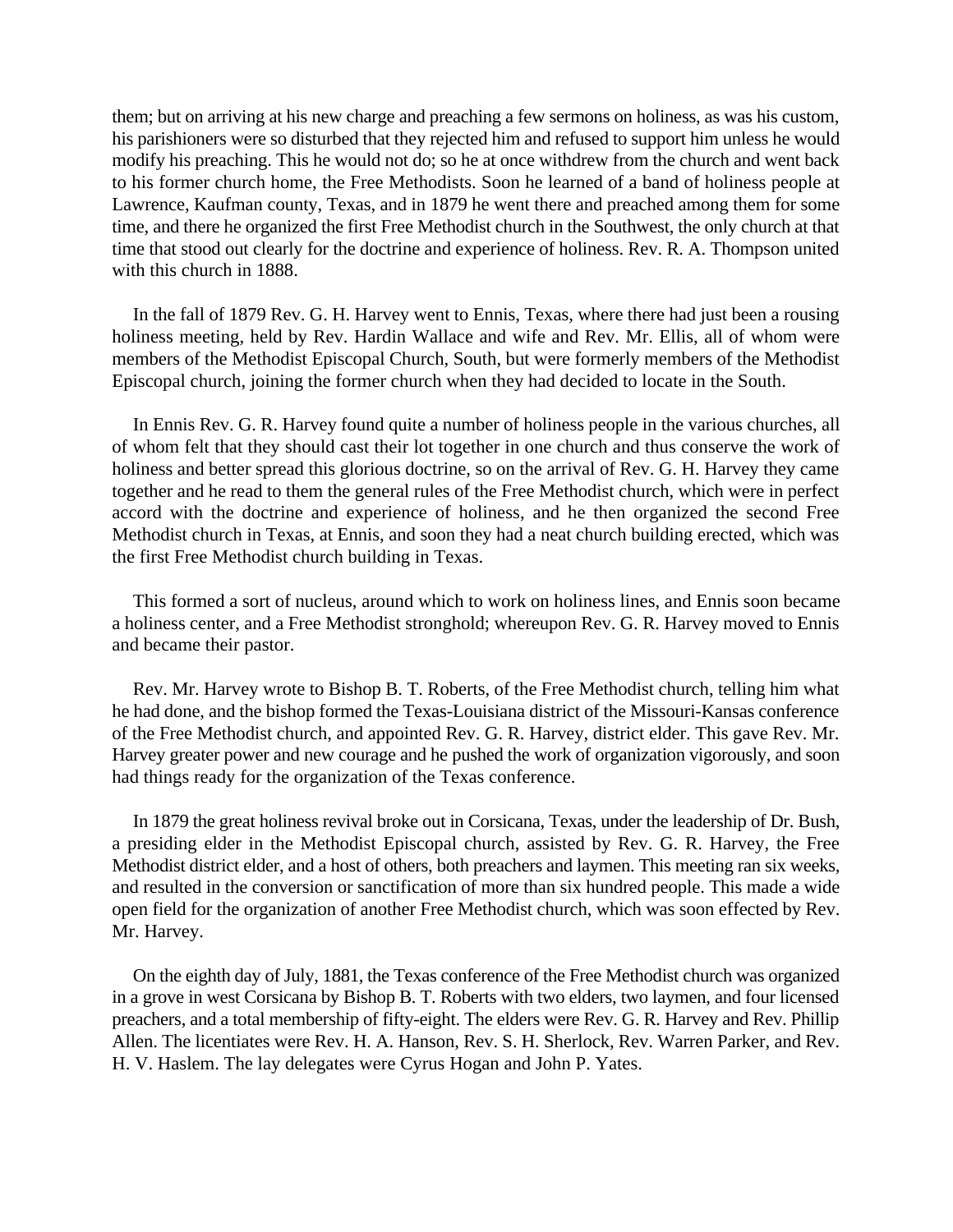The four preachers above were received into the conference on trial. This was a small beginning, but with holy zeal and courage this band of holiness people dared to erect the flag pole of full salvation, and fly in the breezes the banner of "Holiness unto the Lord," and open a home for the poor, despised second blessing people whose cause they had espoused.

The second Texas conference was held at Mount Pleasant, in Titus county, August 23, 1882, with Bishop E. P. Hart in the chair. At this conference the Louisiana conference of the Union Episcopal Methodist church (a small body of holiness people) united with the Free Methodist church in a body.

The third conference was held in the new Free Methodist church in Corsicana, November, 1883, with a total membership of 179, seventeen preachers taking work with this conference, Bishop E. P. Hart presiding. At this conference Rev. George McCulloch came into the Free Methodist church as an ordained elder from the Methodist Protestant church.

The fourth annual conference convened in Ennis, with Bishop B. T. Roberts presiding, October 23, 1884. At this time there were ninety-eight names on the roll, with eight preachers and three delegates present. During the last year the Louisiana conference had been formed, and much of the former Texas conference went with them, thus reducing the membership.

At this conference Rev. Phillip Allen was re-elected district elder, and began his conference year with flattering prospects before him. He was a strong preacher, and an able exponent of the Word. About this time there came a woman preacher from Ohio to Ennis, who posed as a holiness preacher and a prison evangelist. She possessed great personal magnetism and soon had a strong hold on the holiness people around Ennis, and Rev. Phillip Allen allowed her to preach among the Free Methodists, and he himself soon became a convert to her come-out doctrine. She called all churches Babylon, and vigorously opposed any sort of church organization and soon had the Free Methodists mightily scattered, and Rev. Phillip Allen withdrew from the church and, in order to defend his position, began to vilify the church, and oppose all law and order. He got revelations direct from heaven, and was led by a spirit to leave his wife and go to Kansas, where the spirit told him that he was to marry a certain woman whom he had not so much as seen, but had heard about her, and on his arrival there he told the woman that God had sent him there to marry her; whereupon she told him that it was passing strange that God would send him so far, and to leave his own wife and to marry her, and that the spirit had not said a word to her about the matter. He insisted that they marry, until she was compelled to drive him from her home.

The last that was heard of this poor, deluded man he was selling penny papers on the streets of St. Louis, Mo., in poverty, shame, and rags. Reader, beware of fanaticism; it has wrecked thousands.

The fifth annual session of the Free Methodist conference was held at Kosse, Texas, November 4, 1885. In the absence of a bishop, Rev. A. F. Ferris was elected president, pro tem. It was at this conference that Rev. R. L. Averill and Rev. H. L. Harris were admitted on trial. Rev. R. L. Harris afterward went to Africa, and established a missionary station, the first Free Methodist station in Africa. He returned to America and raised \$2,000 to plant and equip this station. He soon withdrew from the church and began the organization of a new church which was known as the New Testament Church of Christ, which soon had a few churches scattered over western Texas, Arkansas, and Tennessee.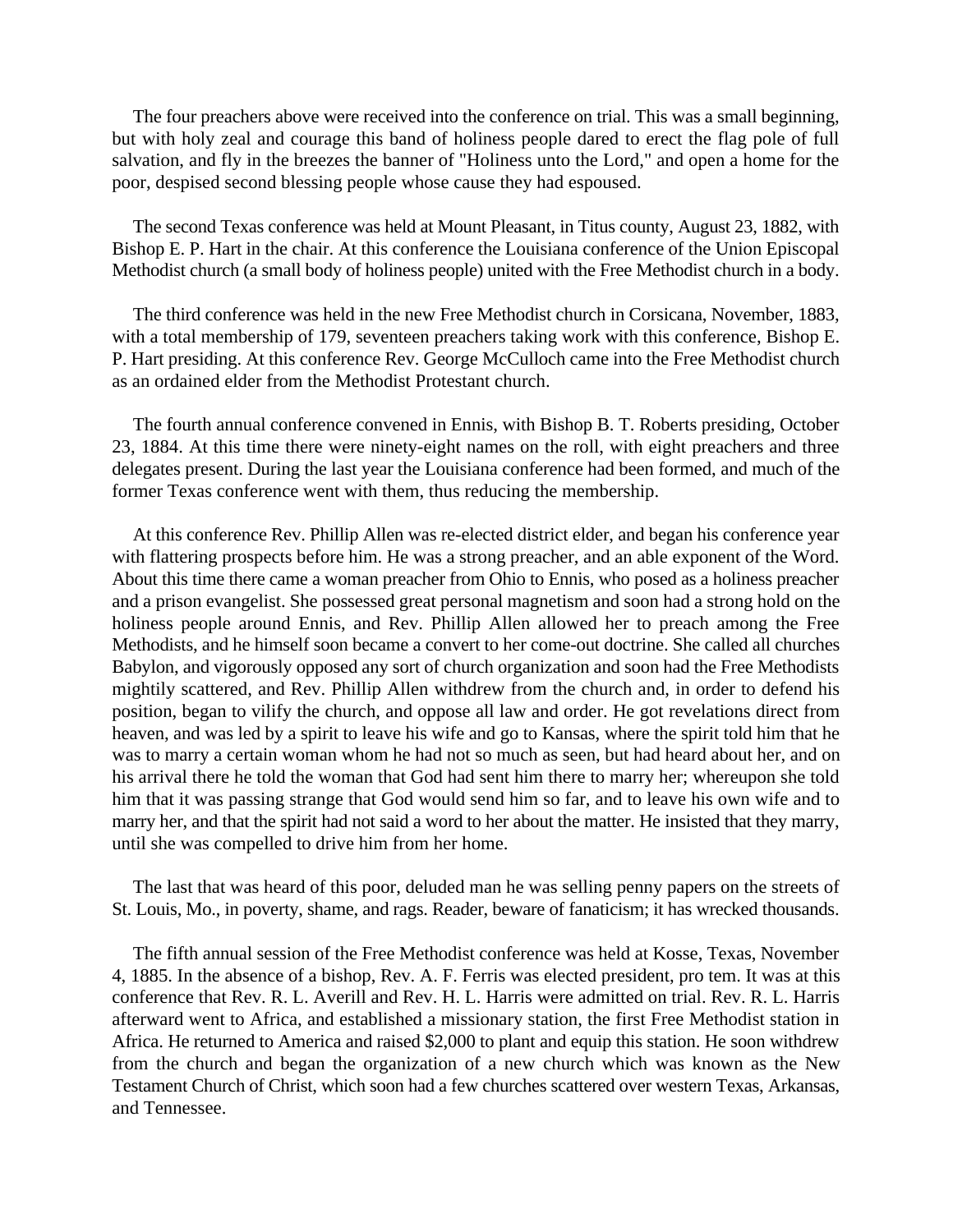The sixth annual conference convened at Corsicana, Texas, February 18, 1886. At this conference Rev. R. A. Thompson was admitted on trial. This conference was composed of 104 members.

In January, 1885, the first holiness paper was published at Aquilla, Texas, with Rev. J. H. Padgett, a Free Methodist preacher, as editor. It was launched in the interest of holiness in general, and the Free Methodist church in particular. It was a good paper, but for same cause there was only one copy printed. It was called Salvation News. In February, the same year, the name was changed to Salvation Telephone, with Rev. J. H. Padgett and Rev. S. H. Sherlock as editors. It was at this time made a twenty-four-page monthly journal and only three issues were published. In September, the same year, Rev. J. H. Padgett launched another paper, which was called The Gospel Flame. This paper was published several years with gratifying results and was a blessing to the cause of holiness.

At this writing the Free Methodist church has a good school at Campbell, Texas, and a church paper called The Free Methodist, edited by J. T. Logan. They have twenty-nine churches now in Texas with a membership of 700. This church has stood all these years a clean, uncompromising church for holiness of heart and life, and has ably defended the second blessing doctrine of heart purity.

\*\*\*\*\*\*\*\*\*\*\*\*\*\*\*\*\*\*\*\*\*\*\*\*\*\*\*\*\*\*\*\*\*\*\*\*\*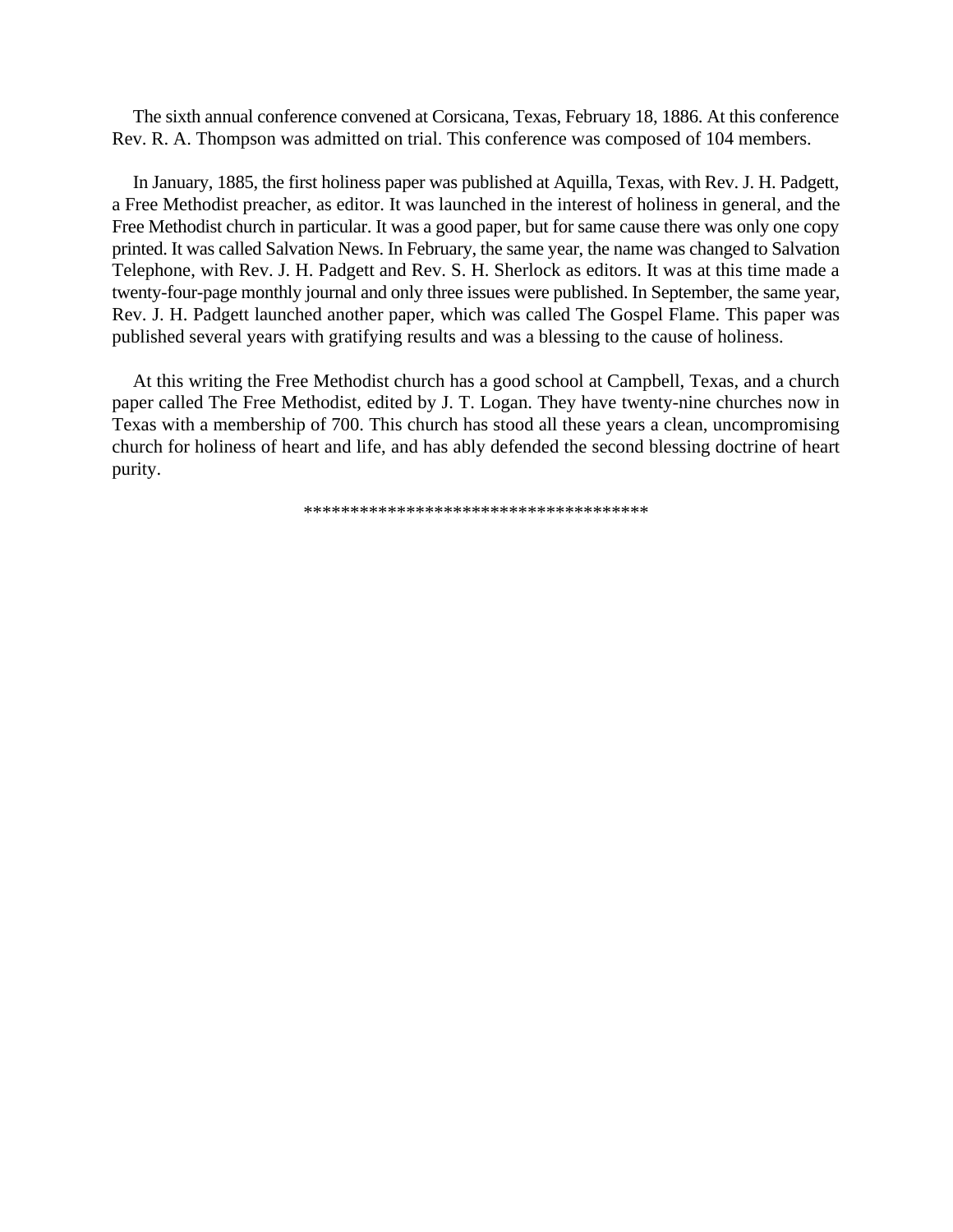#### **PIONEER DAYS OF THE HOLINESS MOVEMENT IN THE SOUTHWEST**

By **Charles Brougher Jernigan**

## **Chapter 17 HOLINESS CHURCH WORK IN TEXAS**

About 1886 Revs. Dennis Rogers and George Teel came from California to Collin county, Texas, and conducted some great revivals. In these meetings they preached holiness of heart and life, and taught that people were converted and after that sanctified wholly as a second definite work of grace. Their meetings were so free and the power of God so manifest that great crowds attended, and hundreds of people were converted and sanctified.

Their first meeting was held at Howard schoolhouse, not far from where Frisco, Texas, is now located. At this meeting the old man Howard, for whom the schoolhouse was named, who was a confirmed infidel, was gloriously converted; and Ed James, a notorious drunkard, was converted and sanctified. This aroused the whole country, and great crowds attended these meetings. Sin of every kind was uncovered, and no quarter was allowed sinning religion preachers nor people. Tobacco chewers, lodge men, and backslidden church folks felt the sting of this rugged, old-time preaching, and great persecution broke out against these holiness preachers. At this meeting the power was on and people ran screaming to the altar to come away shouting. Here a mob of about thirty masked men, armed with shotguns, came at night to take these preachers out and whip them. They were met by a Mr. W. B. Giles, who had recently been converted from an awful life of drunkenness, fighting, and other public sins. Giles went out into the road when he heard of their coming, and all alone met this mob and passed among them, for they were his neighbors. He shamed them good for coming armed to take two unarmed holiness preachers. When they saw that he knew them they slipped off in the dark and disappeared, to be seen no more.

Preachers from the old-line churches began an outspoken war on these second blessing people. This opened the way for the organization of holiness churches, which they soon began to organize.

The first church was organized at Rock Hill, in 1888, and Rev. Dennis Rogers was called to be their pastor. Soon after that other churches were organized at Whites Chapel, Valdasta, McKinney, and Gainesville. At each of these places there was a good church house built. The McKinney church was moved to Holiness Park camp ground, seven miles north. Other churches were organized in schoolhouses at Uz and Evergreen in Montague county, west of Collin county, and other places.

A paper was started at McKinney called True Holiness, edited by Rev. Dennis Rogers, which was the official organ of the church. It was, five years later, consolidated with the Texas Holiness Advocate. This church had an annual association composed of twelve churches, twenty ordained elders, and thirty licensed preachers.

In these pioneer meetings literally hundreds of people were saved and sanctified, and many called to preach who are still preaching or have gone on to their reward. A wave was set in motion that still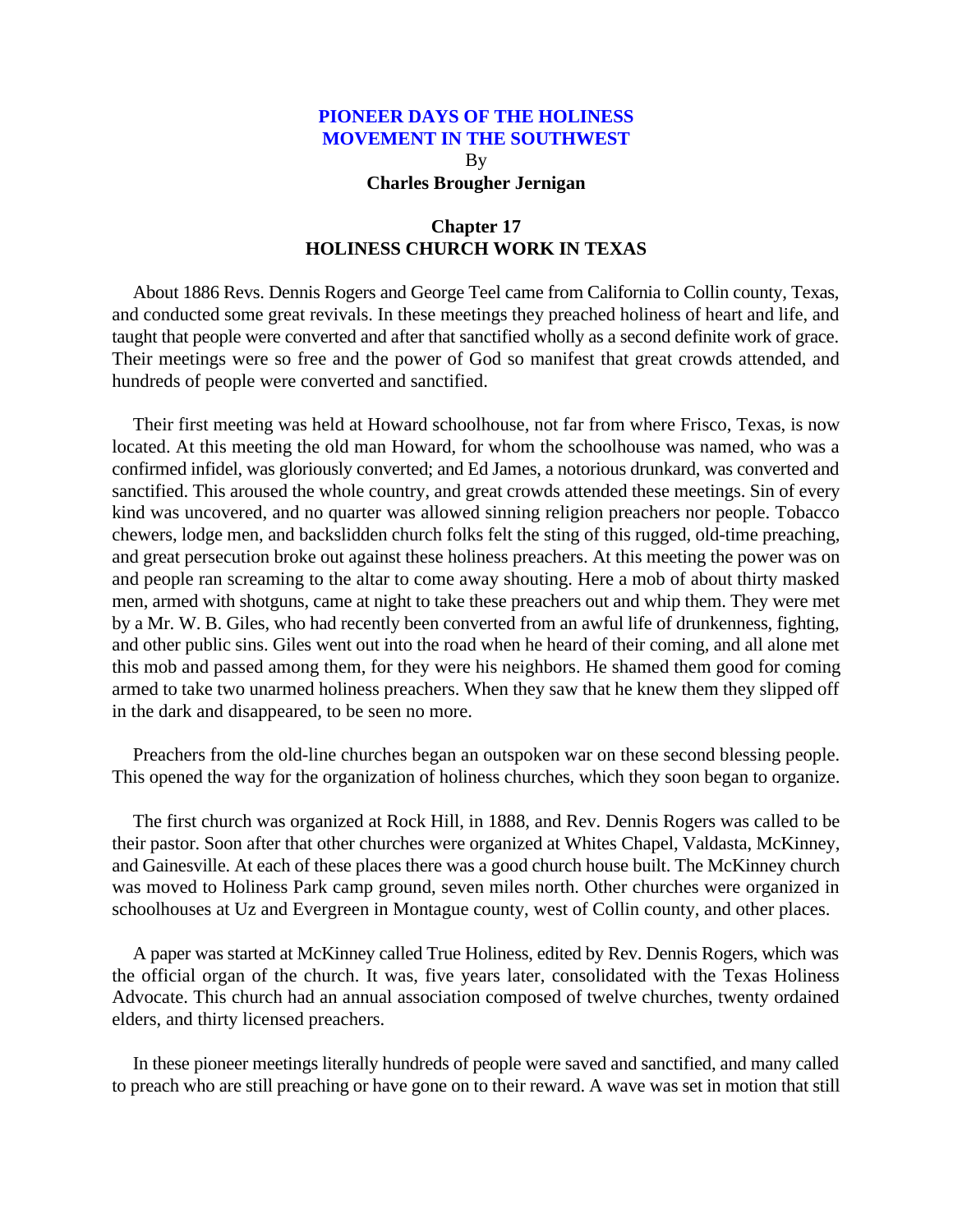rolls on, and in after years great revivals swept through that country, out of which came the Holiness Church of Christ, soon to become a part of the great Pentecostal Church of the Nazarene.

These people had the missionary spirit, and when the weather was too cold for tent work they went to the large towns and conducted city missions through the winter. Such missions were conducted at McKinney, Greenville, and Gainesville, Texas.

While the mission was in progress in McKinney, a certain saloon keeper went to the meetings to laugh and make sport with the boys, and to see the people leap and shout as they did in those days. He became very much interested and was convinced that the religion that they preached was the only thing that would save a saloon keeper. He got him a Bible and as the preacher read, night after night, he would turn with him and mark the texts that taught holiness and a sinless life and condemned sin. He soon became an expert with his Bible, and could prove the doctrine of a sinless life from the Bible almost as well as the holiness preacher. He would lay his Bible on the bar in his saloon and when old backsliders and drinking church members came in he would argue holiness until they would get mad. One day out on the street he fell into an argument with a crowd of sinning church members. He argued holiness, while they argued that no man could live without sin, and that the Bible says, "He that saith he liveth and sinneth not is a liar and the truth is not in him." While the argument was at white heat, a sinning religion preacher, who had been preaching against holiness, came along and stopped for a moment to listen, then took a hand against the doctrine of holiness. He told the man with the Bible in his hands, whom he supposed to be a holiness preacher, that he was himself the pastor of a church with eighty members and that he sinned every day of his life, and that he had no respect for a man who claimed to be so good that he had quit sinning. The argument waxed exceedingly warm, and a great crowd gathered. Soon the preacher had to go on, and as he turned to leave, shook hands with the saloon keeper who had the Bible in his hand, and said, "Good-by, I suppose that you are a preacher." Whereupon the saloon keeper replied, "No, I am a sinner just like you. You say that you sin every day, and so do I. The only difference is that I draw a salary for selling whiskey, while you draw one for preaching sin." I am a sinner, and you are a hypocrite.

The Holiness church at its last annual association held at Holiness Park, in Collin county, April 3, 1900, voted to consolidate with the Holiness Association of Texas, and Rev. Dennis Rogers, the acknowledged leader of the church, became one of the leaders in the Independent Holiness church, and is now a staunch Nazarene. He was one of the agitators at the convention held at Terrell, Texas, where little was done, and he was one of the men who was not satisfied until a safe home was obtained for the holiness people. It is safe to say that the entire membership of the Holiness church were satisfied with the movement for consolidation.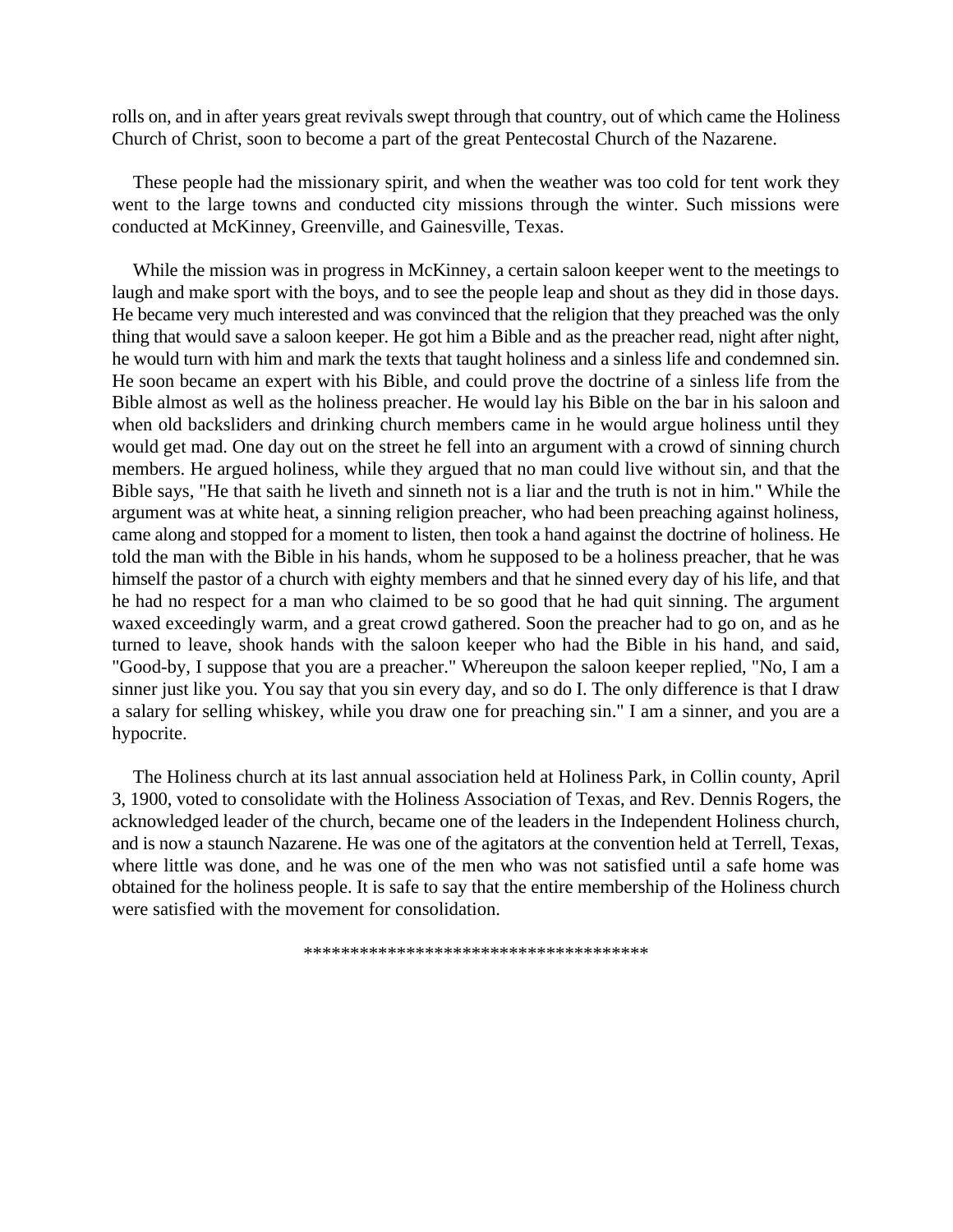# **MOVEMENT IN THE SOUTHWEST** By **Charles Brougher Jernigan**

## **Chapter 18 NORTHWEST TEXAS HOLINESS ASSOCIATION**

On the 16th day of January, 1898, Rev. John Stanfield, an ordained minister in the Cumberland Presbyterian church, was sanctified in the meeting held by Rev. R. L. Averill and the Hudson Band in Sunset, Texas. He at once began to preach holiness as a work subsequent to regeneration. This stirred his brethren in the Cumberland Presbyterian church and they preferred charges against him in the Gregory presbytery, which convened at Bridgeport, Texas, April, 1898. After much discussion a motion prevailed to suspend him from the church for preaching the second blessing. He, like many others in that day on whom the Holy Ghost had fallen with power, gave no heed to the orders from his church, but "went everywhere preaching the Word"; and great crowds would come to hear this suspended preacher tell of his new experience, and fall into the altar and get the same blessing. The Presbyterians no longer wanted him; but he had calls more than he could fill to preach to the holiness people who had so recently gotten into the experience in the meetings held by the Hudson Band; at Sunset where he received the blessing in his own church while pastor there; at Chico, his home town; at Alvord, Crafton, Park Springs, and other places.

Seeing the need of pastoral oversight, and hearing the call to feed the sheep, he began to organize them into holiness bands, and to give them his entire time as pastor. He formed these bands into a holiness circuit with nine preaching points on it. From this grew other holiness bands in different parts of northwestern Texas. Then came the thought that there ought to be an association of these bands into one body, to keep the unity of the Spirit and to preserve clearness of doctrine. A call was made in the spring of 1899 by Rev. John Stanfield, the pastor of some of these bands, for a general meeting for this purpose in connection with the first campmeeting at Sunset, Texas. Here the first organization among the holiness people as a distinctive body was perfected, with Rev. John Stanfield, president, Rev. A. B. Jones, vice-president, Dr. J. W. Harvey, secretary.

Here we insert the minutes of this association in full as they appear in the first year book of that association:

### **MINUTES OF THE NORTHWEST TEXAS HOLINESS ASSOCIATION**

Held at the holiness camp ground, Sunset, Texas, August 9, 1899.

Some time last spring the Sunset holiness band, through its pastor. Rev. J. T. Stanfield, made a call for all local holiness bands and unions to meet during the August Sunset campmeeting, for the purpose of organizing an association.

Pursuant to said call the following local bands: Sunset, Pella, Crafton, Chico, Duxbury, and representatives from Forestburg, Nocona, Prospect, Alvord, Park Springs, Newport, Sandflat, and Evergreen met at the Sunset camp ground at 2 p. m., August 9, 1899. The following persons were present: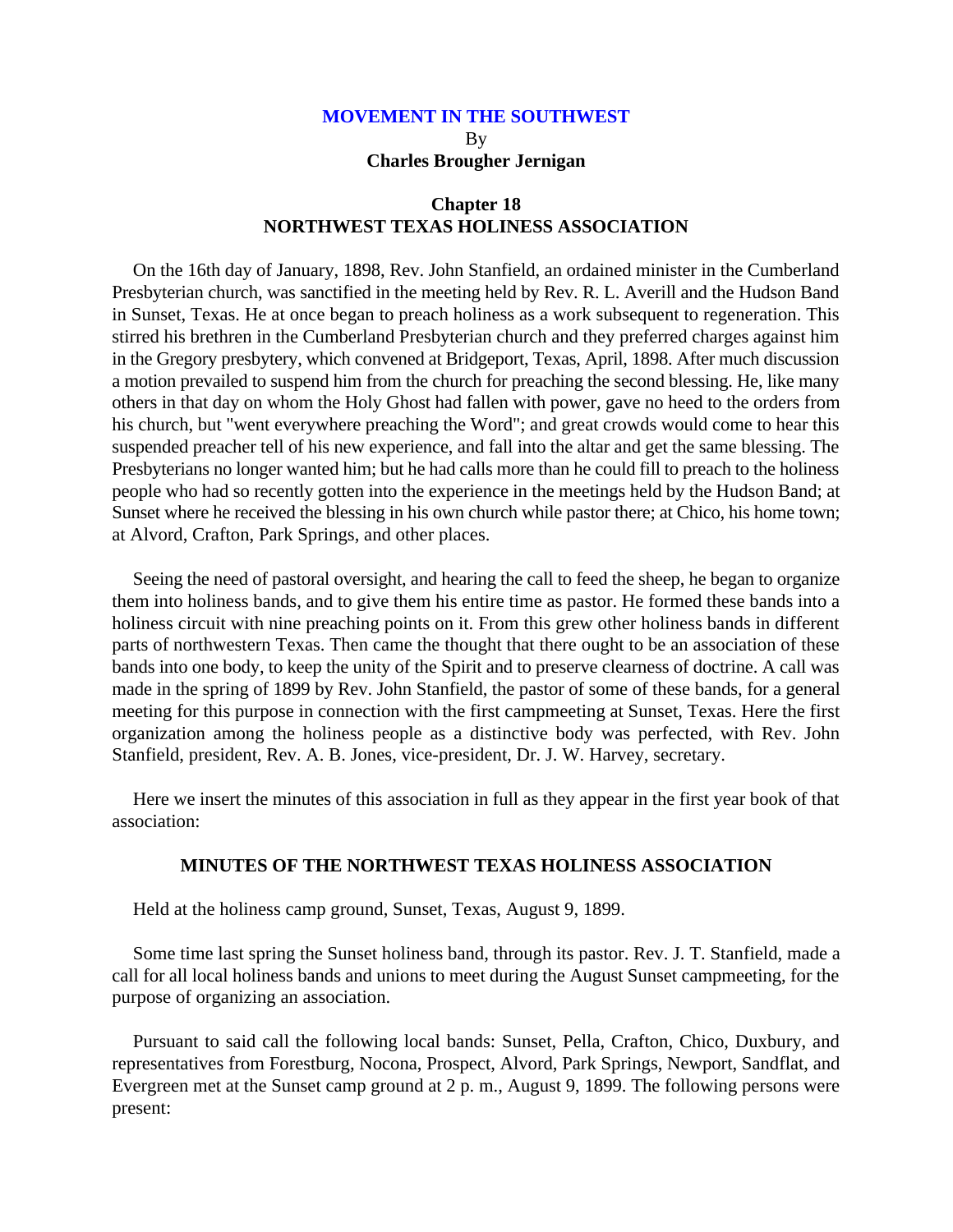Rev. J. T. Stanfield, G. W. Williams, C. A. McConnell, Dr. C. H. Hobbs, A. W. Hurdt, W. A. Golman, Rev. A. B. Jones, J. W. Bowers, S. W. Myers, T. L. Erwin, R. W. Dickinson, W. B. Hill, B. P. Hull, G. W. Powell, L. O. Johnson, N. J. Kelso, J. T. Brown, E. T. Turner, Dr. A. M. Hills, Rev. O. H. Brown, Edgar Burkart, D. Boone, N. B. Evans, H. H. Wells, J. H. Kelley, North Morgan, Brother Simmons, Thomas McConnell, Dr. J. W. Harvey, Rev. L. L. Issacs, J. W. Hull, J. Hall, S. M. Smith, W. J. Chiddix, W. W. Bates, G. H. King.

It was unanimously decided to organize a holiness association embracing northwestern Texas, Indian Territory and Oklahoma said association to be known as the Northwest Texas Holiness Association.

The following officers were elected: Rev. J. T. Stanfield, president; Rev. A. B. Jones, vice-president; Dr. J. W. Harvey, secretary-treasurer

It was decided that the Northwest Texas Holiness Association meet annually and semiannually, the annual meeting to be held at Sunset camp ground each year, during the campmeeting, the date of meeting to be announced by the president. The semiannual meeting to be held at such time and place as the officers of the association may select from time to time.

### **LOCAL ORGANIZATIONS**

Dear Brethren: Below will be found our plan for organizing into local holiness hands or unions, as adopted by the Northwest Texas Holiness Association. While it is short and Simple, we believe it covers all the ground necessary for an Organization, and at the same time grants to each individual the fullest religious freedom.

Respectfully Submitted,

Rev. A. B. Jones G. W. Williams J. W. Harvey Committee

#### **TO THE HOLINESS PEOPLE**

"Elect, according to the foreknowledge of God the Father, through sanctification of the spirit" (1 Peter 1:2). Greeting:

Dear Saints: it is a well known fact that the holiness movement in the South has been largely of an evangelistic character, and we praise the Lord for so many able evangelists in the field, and that their labors are being so wonderfully blessed in getting people saved and sanctified throughout our fair land.

Nevertheless, we feel that their labors are not as effectual and abiding, in many instances as might be. For instance, a traveling evangelist comes into a community and holds a ten days' or two weeks' meeting. Many profess holiness. Doubtless many belong to churches whose pastors fight or oppose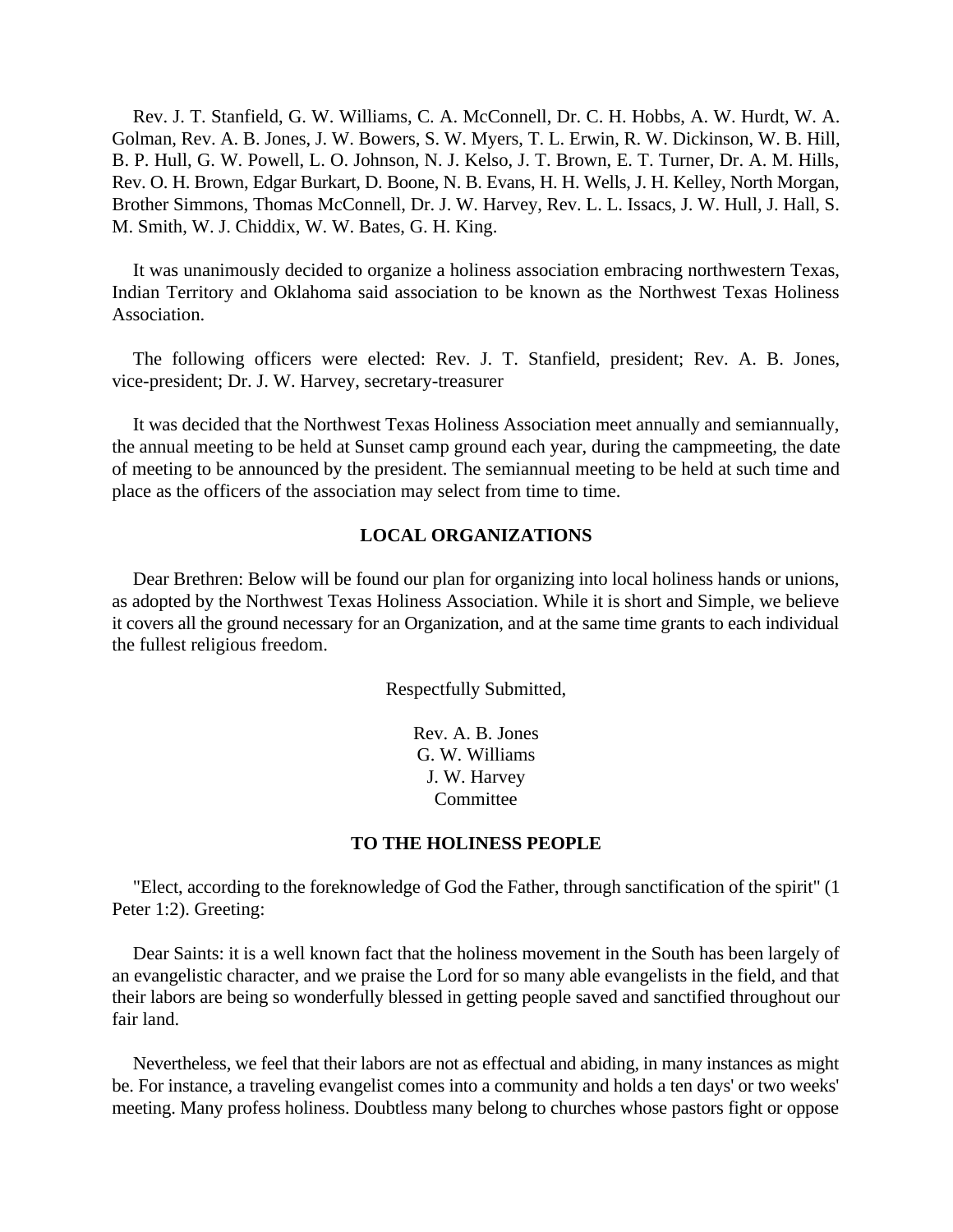holiness. The result is they soon become lukewarm and discouraged, and some lose their experience altogether. These are truths which every one should consider. We believe it is just as essential to keep people saved as it is to get them saved.

We believe the time has now come in the history of the holiness movement that in order to prevent this falling off, and to hold the holiness people together, some kind of organization is useful. So we would recommend that holiness people everywhere form themselves into local holiness organizations.

Many local ministers of all denominations are getting into the experience of sanctification, are anxious to preach a full salvation, and would make excellent pastors.

## **PLAN OF ORGANIZATION**

All true Christians who profess holiness and believe in sanctification as a second work of grace, are eligible to membership, and may become members by enrolling their names upon the roll of members.

### **OFFICERS**

Each local organization shall elect from among its members a president, vice-president, and secretary-treasurer, who shall constitute the executive board of the organization, have charge of all its business affairs, control all property of the organization. Said officers to be elected annually, and must be faithful in the discharge of their duties. Two or more stewards may be appointed by each local organization to look after the finances.

This organization was simple, yet full enough to hold the holiness people together and have an annual and a semiannual meeting, which was a great blessing to the people. It held its functions, and did a good work in establishing some camps, and starting a holiness paper, The Holiness Banner, which did much to strengthen the association. This association had representatives at the convention that met at Greenville, Texas, and there it was merged into the Holiness Association of Texas.

These holiness circuits afterward formed Pentecostal Nazarene churches, and many of them still exist, and out of the men who composed the first Northwest Texas Holiness Association, have come some of the most prominent workers that we have today; pastors, evangelists, missionaries, editors, and song evangelists.

We have observed that where the work was well organized it was so well conserved that it strengthened the local work as well as spreading it into other fields, and has left landmarks that will last in history. But where the work was not so fostered, and not organized, it has fallen to pieces, and few men of note have come from such work.

Texas was an open field, with some choice spirits in it that had rather die than prove untrue to the trust that God had committed to them. It caused a great commotion with the old-time churches, when these men took an aggressive stand for organized holiness. They were at first called come-outers, and when they saw that there would be an organization, then the opposition said, "There is not brains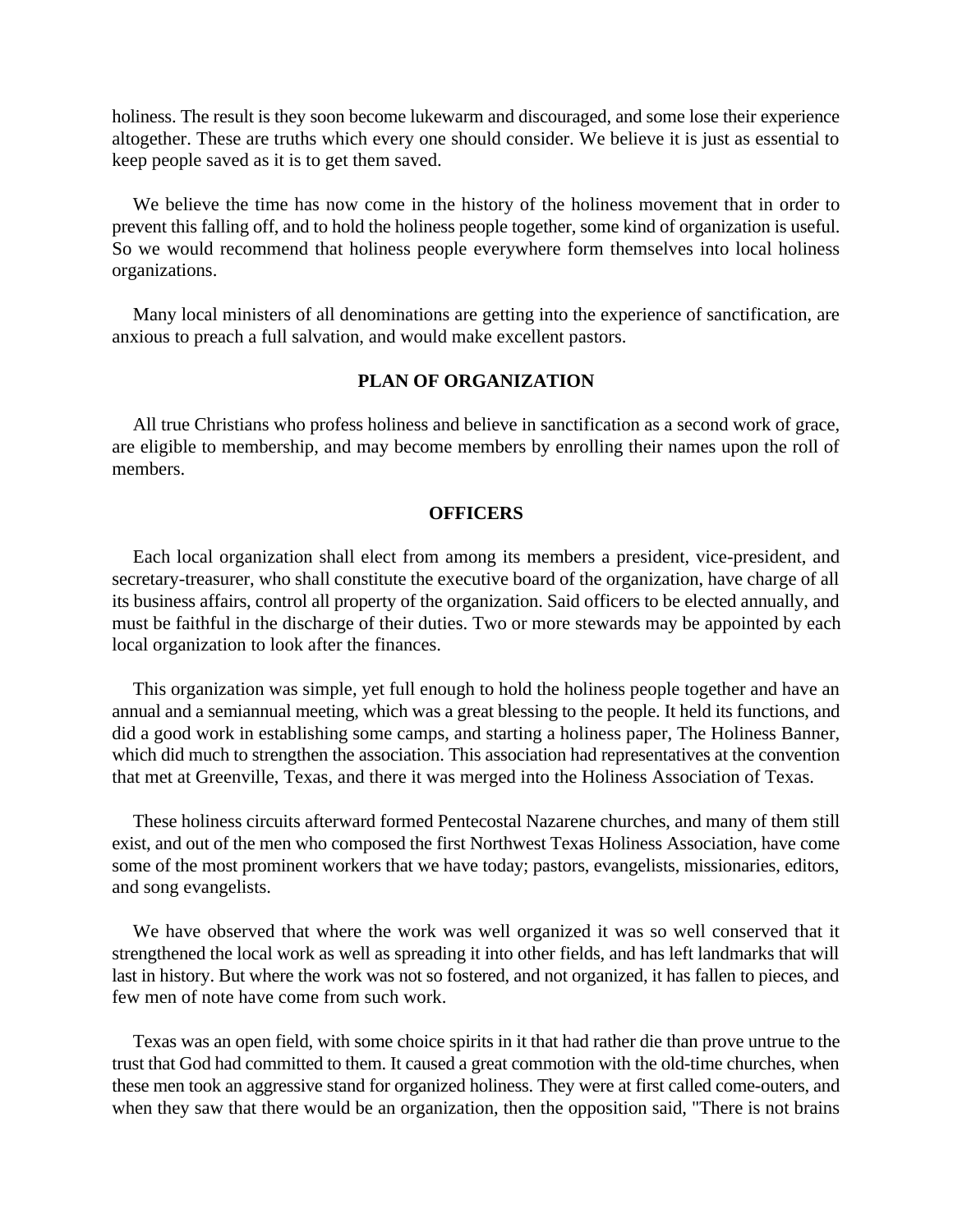enough in the bunch to frame a church government that will stand"; but when it was proved that the church was a success, they took off their hats and said, "They have come to stay."

\*\*\*\*\*\*\*\*\*\*\*\*\*\*\*\*\*\*\*\*\*\*\*\*\*\*\*\*\*\*\*\*\*\*\*\*\*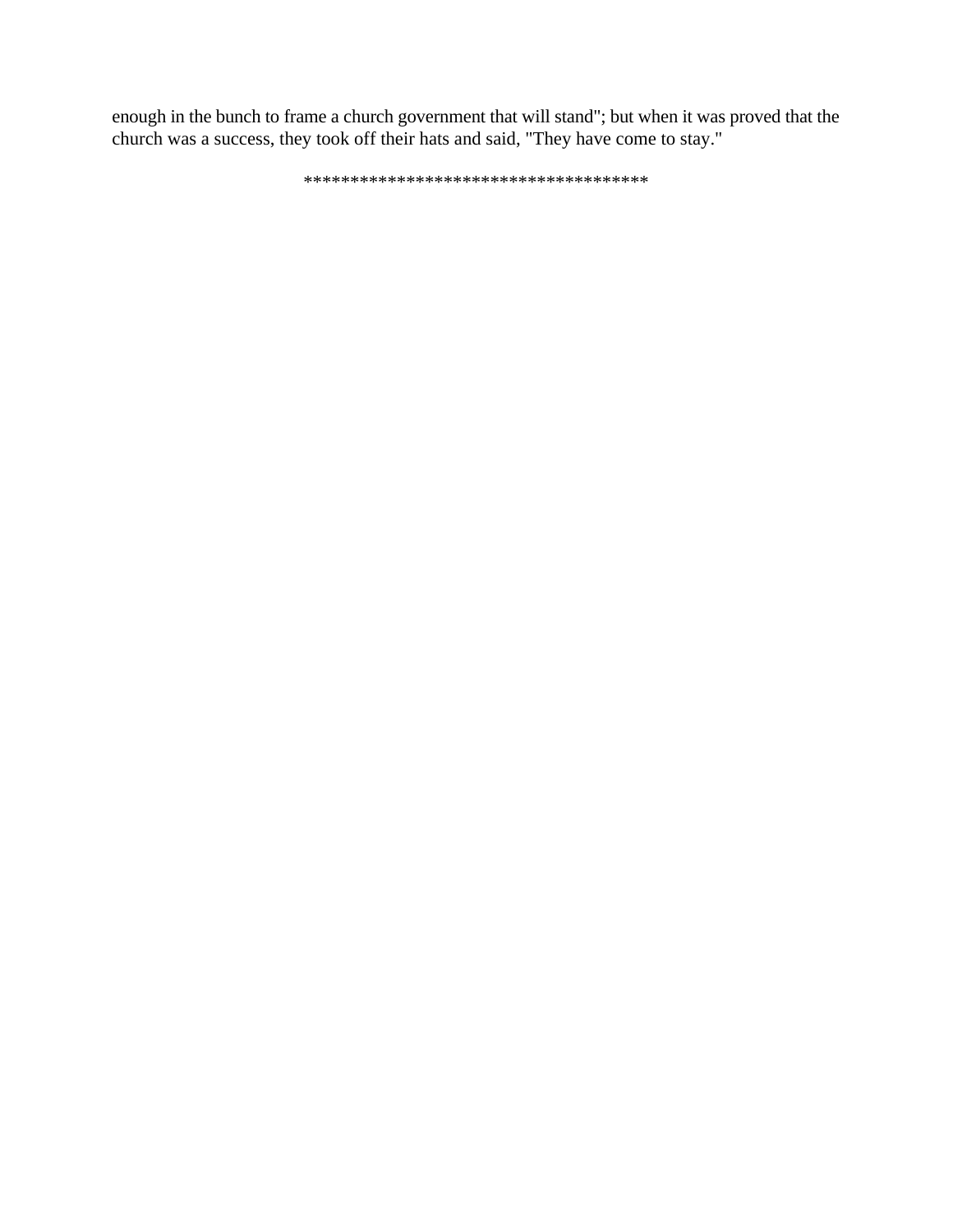# **MOVEMENT IN THE SOUTHWEST** By **Charles Brougher Jernigan**

## **Chapter 19 HOLINESS ASSOCIATION OF TEXAS**

A general convention of all holiness people was called to meet in Terrell, Texas, in August, 1898, in connection with a campmeeting that was being conducted by Rev. H. C. Morrison, of Louisville, Ky., and Rev. Bud Robinson, of Georgetown, Texas. This call was prompted by the outspoken opposition to holiness among all churches. Many ministers and laymen had been expelled from the communion of many of the old-line churches for professing, or preaching holiness as a second blessing. Prominent among these was Rev. H. C. Morrison, who had been tried and expelled from the Methodist Episcopal Church, South, for conducting a great revival at Dublin, Texas, over the protest of the preacher in charge. More than one hundred people swept into the experience of perfect love at this meeting. Dr. Morrison's home conference afterward restored him and he was at this time again threatened by the Texas Methodists, and he carried his church letter with him.

Rev. Bud Robinson and Rev. E. C. DeJernett had also been expelled from the same church for the same reason. Also Rev. C. M. Keith, Rev. J. W. Lively, Rev. Julian Woodson, Rev. Ben Hines, and many others had withdrawn from the same church for the same reason, and it seemed evident that something must be done, and that the time had come for some sort of an organization. Rev. A. W. Rodgers, and Rev. John Stanfield and others had been expelled from the Cumberland Presbyterian church, while hundreds of the laity and many ministers were turned out of the Baptist churches for professing or preaching holiness.

Great holiness campmeetings were springing up all over the South, owned, and controlled by these holiness people, and thousands of people were attending these camps. This so enraged the preachers in all the old churches that there was great opposition, but the more they oppressed them, the more they grew. Among these great camps were Scottsville, Waco, Greenville, Noonday, Hughes Springs, Terrell, Bates, and Poetry, Texas; Main Springs, Calamine, Cave City, and Beebe, Ark.; Martha's Lake, Lake Arthur, and Hudson, La.; and a great camp at Indian Springs, Ga., and many others too numerous to mention, many of which are still running at this writing.

A bishop in one of the Texas Methodist conferences stated on the floor that they would stamp the "second blessing heresy" out of their church if it took five years. They did succeed, and out of the eighteen preachers in that conference that preached holiness not one was left; they either changed church relationship or compromised and quit preaching holiness.

It was during this condition of things that this convention was called to meet in Terrell, Texas, in some sort of way to provide a home for the homeless holiness people of the South; or at least to organize them into an association for mutual protection, for the spread of scriptural holiness.

Those who had been excluded from their churches and had not found a congenial home, were denominated 'come-enters" by many holiness preachers who were called from a distance to lead the great camps in the Southwest; while in heart they were not come-outers in any sense, but put-outers,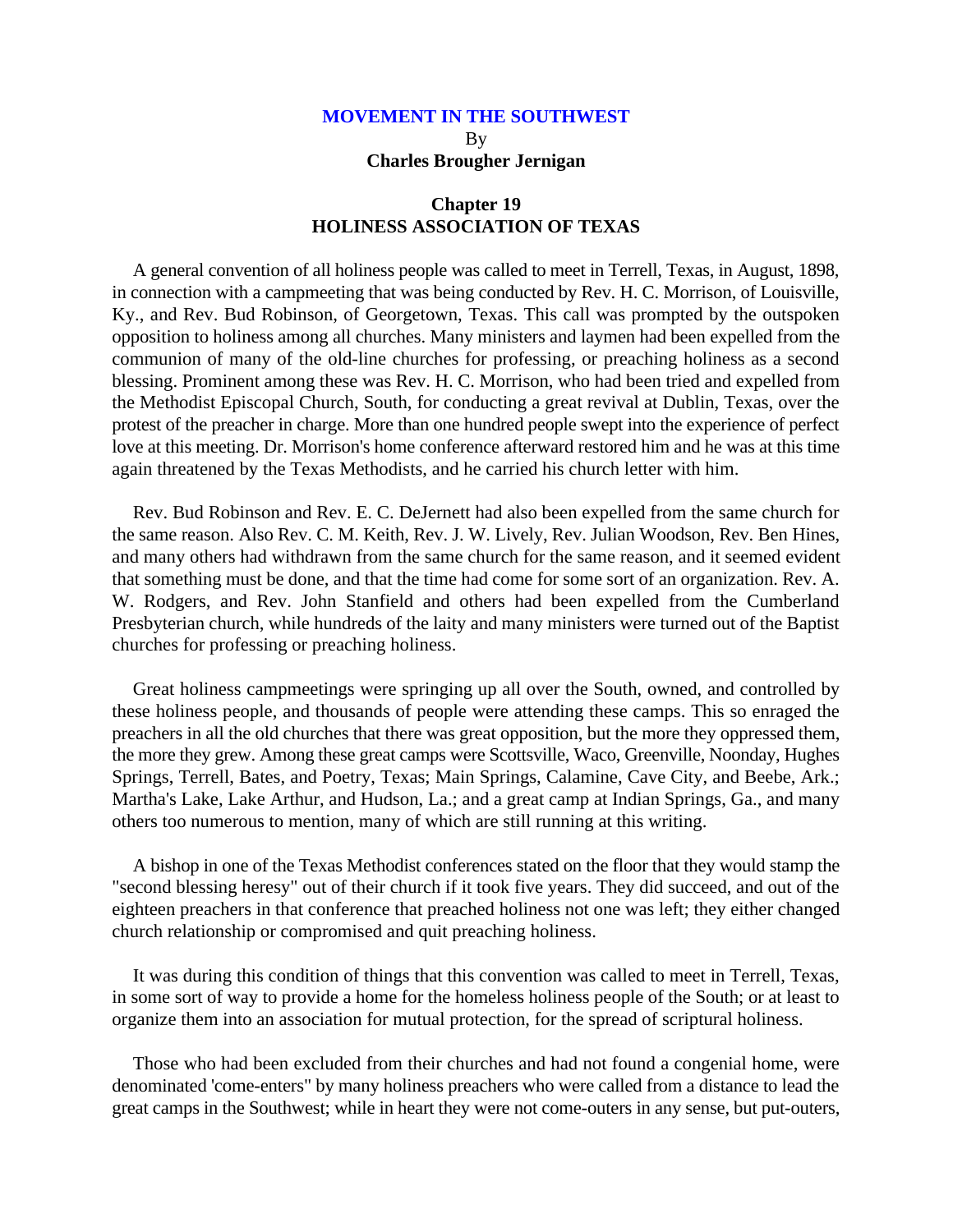by force. They wanted a church home, her communion, her baptism, and her friendship, therefore this call for the convention at Terrell.

This call was prepared by Rev. E. C. DeJernett, and urged by C. B. Jernigan, who was not yet a licensed preacher, as he had left the church when his colaborer, DeJernett, was excluded; and was signed by a host of holiness people all over the Southwest.

At this convention representative men from the Holiness church that had been brought from California by Revs. Dennis Rogers, Tom Rogers, and Rev. George Ted, and from the Free Methodist church, and Methodist Episcopal church; all of them hoping to become the asylum for the homeless holiness people.

Many questions were discussed, and many propositions offered. Among the questions discussed were the following:

"What are our people to do for a church home who have been turned out of the various churches for professing holiness, or who have withdrawn from, or who no longer find agreeable fellowship in the various churches to which they have belonged or of which they are now members?"

"What are we to do with the new converts who have been brought to pardon by the revival meetings held by our evangelists? For they are not, as a rule, welcomed into the churches; nor do the new converts themselves desire to seek fellowship in the church with those members, or put themselves under the pastoral oversight of those pastors who stayed away or ignored or ridiculed the meeting which furnished the means of grace that secured their salvation."

"What shall be done to give official recognition and appointment to those of our people who feel called to preach the gospel? Many can get no ministerial license, ordination, or appointment at the hands of those churches of which they are members."

"What is the holiness movement to do in order to protect itself against false professors and false preachers? it has no organization from which to exclude them if false, or recommend them if praiseworthy."

In order to remove some of the above mentioned troubles that seemed to stand in the way of progress of the cause of God and holiness, some in this convention thought the holiness people of Texas should now organize themselves into a new church; others thought, as there were so many churches already, it would be best for our people to go en masse into some already existing church which might be favorable to the doctrine for which they stood. But after several days of deliberation the following conclusions were arrived at, and recommendations made:

"That the holiness people who were members of the various churches should continue to maintain their present church relationship, attending upon the ordinances and supporting its institutions, but to testify publicly and privately as occasion offered to what the Lord had done for their souls; in the meanwhile living the experience of perfect love before a gainsaying church and a mocking world, enduring patiently the slights or open persecutions of their fellow members and their pastors."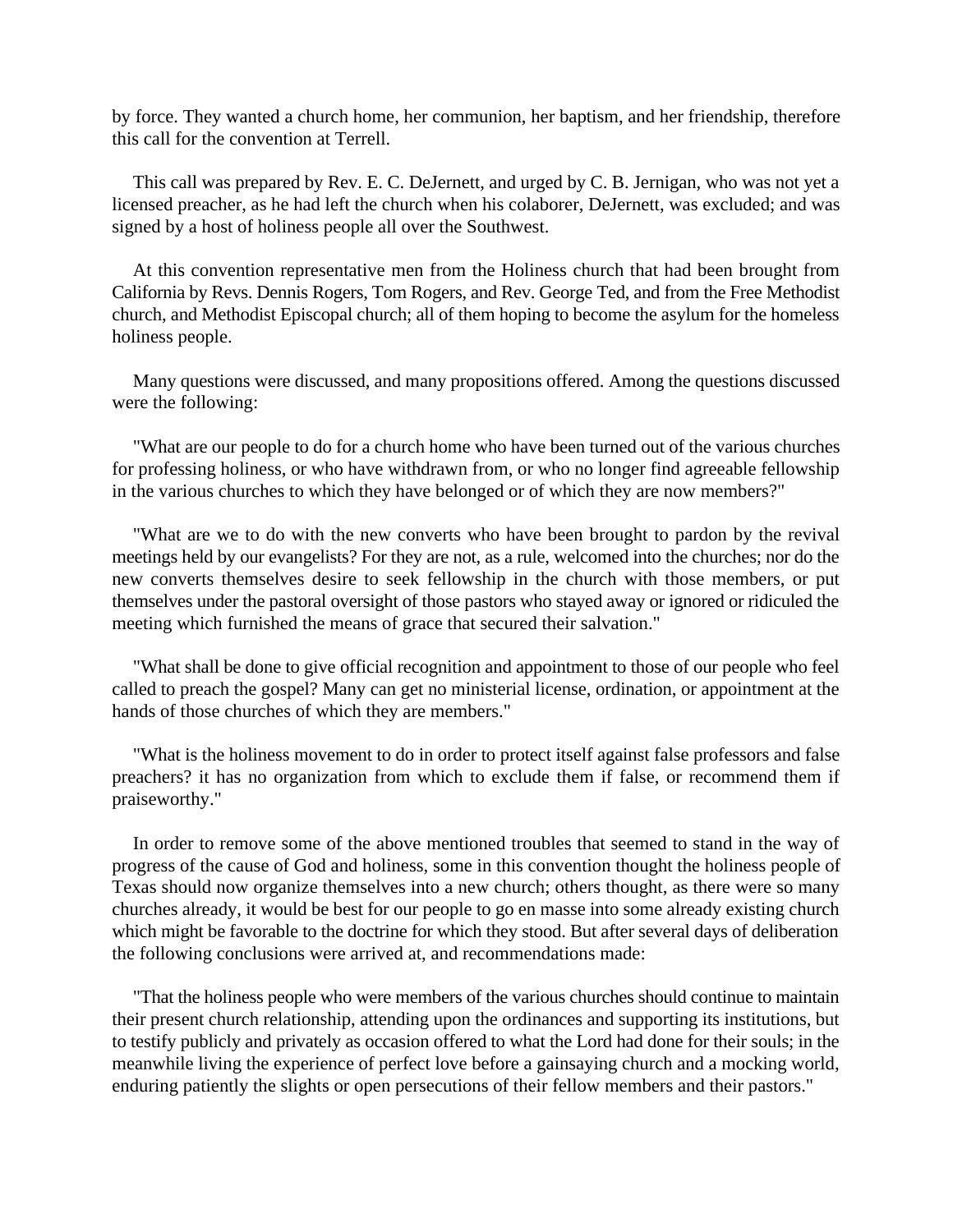The meeting advised those who had withdrawn from the churches, or had been turned out, or had never yet joined any church to seek some congenial church home and enter.

With the exception of the five or six holiness churches organized in Collin county by Dennis and Thomas Rogers, and about the same number of New Testament Churches of Christ planted in western Texas by Brother Lee Harris, and one Baptist Emmanuel church at Denton, organized by Dr. and Jennie Bland Beauchamp, there were no other churches in Texas at that time which favored the second blessing doctrine of holiness except two: The Free Methodist church and the Methodist Episcopal church. According to the above-named recommendation of the convention a few, but only a few, of the unchurched holiness people joined any of the above mentioned churches. The reasons why they did not at that time join the Free Methodist church are several:

First, that church would not permit the use of any instrumental music to lead or accompany the song service in public worship. Many evangelists had found in their evangelistic labors that on the streets and in the churches they derived much aid from the instruments.

Second, in those days (perhaps not quite so much as now) a too large share of their preaching and testifying was devoted to talking against cravats, rag roses, and other externals; not that we favored the putting on of these things, but this was emphasized to the neglect of weightier matters.

Third, for some reason either their matter or manner of preaching or something else seemed to have formed a barrier to their ministry reaching the masses for their salvation.

Fourth, they found in the conventions of holiness people the Free Methodists (with few exceptions) were conspicuously absent and seemed to have little or no sympathy or patience with anything which was not distinctively Free Methodist.

Some preachers who had been refused a pastoral appointment by the Methodist Episcopal Church, South, joined the Methodist Episcopal church and took pastorates, partly supported by missionary appropriations, and there they found freedom to profess and preach second blessing holiness. These excluded preachers had been refused pastorates on the ground of "inefficiency," when the facts were that these same pastors reported annually more converted under their ministry than three-fourth of the other pastors who were deemed efficient; they also maintained the same comparatively high standard when it came to raising the collections of funds ordered by the conferences. Others were turned out of the ministry of the same church on the charge of "contumacious conduct," which charge meant that the offenders would not obey another preacher who forbade them holding a revival meeting in his circuit, station, or district, whether in a schoolhouse, tent, or on the street or under a brush arbor, notwithstanding the offending preacher felt clearly the lead of God to hold such a meeting. A number of communities of holiness people were induced by these preachers to form congregations in the Methodist Episcopal church. These churches flourished for awhile or until the southern raised holiness boys were replaced by pastors of a different political faith and who also opposed the doctrine. After this the majority of these churches began to wane and most of them are now dead or are barely alive, except in the larger cities, where there is a large northern population, they have a measure of prosperity. But you would have to employ a remarkable magnifying glass to discover in these same city churches one grain of second blessing holiness.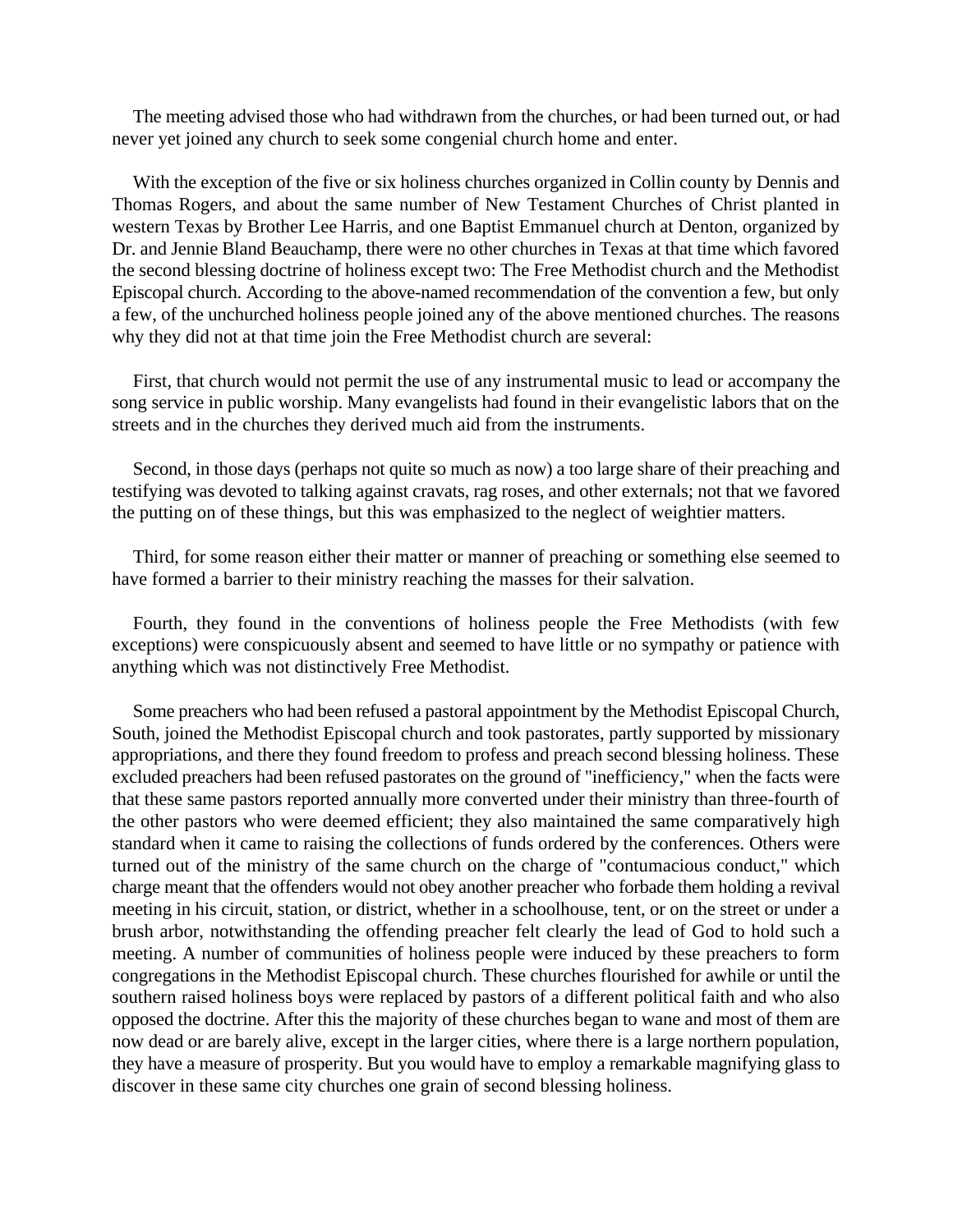Several good men among us thought that the Methodist Episcopal church was the very door of opportunity for the holiness people of Texas to find a congenial and efficient church home, but it has proved otherwise.

So the Terrell convention did not provide any church home for the unchurched, but said to them, "Go and join some church and we will organize ourselves into a State Holiness Union, and auxiliary to this the counties may organize county unions, and the communities may organize local unions, and there we can meet for fellowship, conference, and evangelistic meetings.

No one could become a member of these unions unless he had a church membership somewhere or a "reasonable excuse" for not being a church member. Many went away from this meeting feeling that they had been prevailed upon by the very conservative leaders to leave undone the thing that should have been done, viz., to either organize a church or an association or to select a church; said association to perform some of the functions of a church (namely, licensing preachers and so forth), which was done the following year. This organization fell so far short of the wants and needs of the people that not a half dozen local unions were organized under its constitution, and it did not have life enough to have a second annual meeting.

When it was seen that the organization formed at Terrell was a failure on account of its requiring people first to unite with some already existing church, or to have a reasonable excuse, there was a clamor for another convention to provide a home for the homeless holiness people, since the Terrell organization did not have a second meeting.

A call was made as before, signed by quite a number of holiness people, even more than the first call, as the interest had increased in organized work. This call, like the first one, was drawn up by Rev. E. C. DeJernett and vigorously pushed by C. B. Jernigan, who was an enthusiast for some sort of an organization for the holiness people, as he, like many others, was not content to unite with the Free Methodists, nor was he willing to unite with the then existing Holiness church, as it had the same difficulties in the way that the Free Methodists had, viz., opposition to church organs, and public collections. This convention met in a mission hall in Greenville, Texas, November, 1S99, and matters concerning organization were discussed at length. The second day it met in the large dining room of the Texas Holiness University, at Peniel, the site of the college, two miles north of Greenville. There a heated discussion was carried on all day. Many views as to what ought to be done were advanced. The presiding elder of the Methodist Episcopal church; Rev. J. W. Lively, who had been compelled to leave the Methodist Episcopal Church, South, for preaching holiness, and who was now doing a good work along this line, made a vigorous plea for all of the holiness people to come to the Methodist Episcopal church, as they could obtain the needed help from its great mission funds, and the preachers could be trained in its universities and colleges, and money could be procured to assist in building churches from its church extension funds. He closed his plea with these words: "Come home, boys, to your mother. Methodism is the mother of holiness. Come home, and we will do as they used to do: give you a horse to ride, and a pair of old-fashioned saddlebags, with a Bible in one side and a Methodist hymn book in the other; and put some money in your pockets, and send you out to preach holiness." But the boys would not come home.

The convention did not see its way clear to go into his church, yet there is little doubt in our minds that his speeches, together with the influence of a few other conservative leaders, prevented the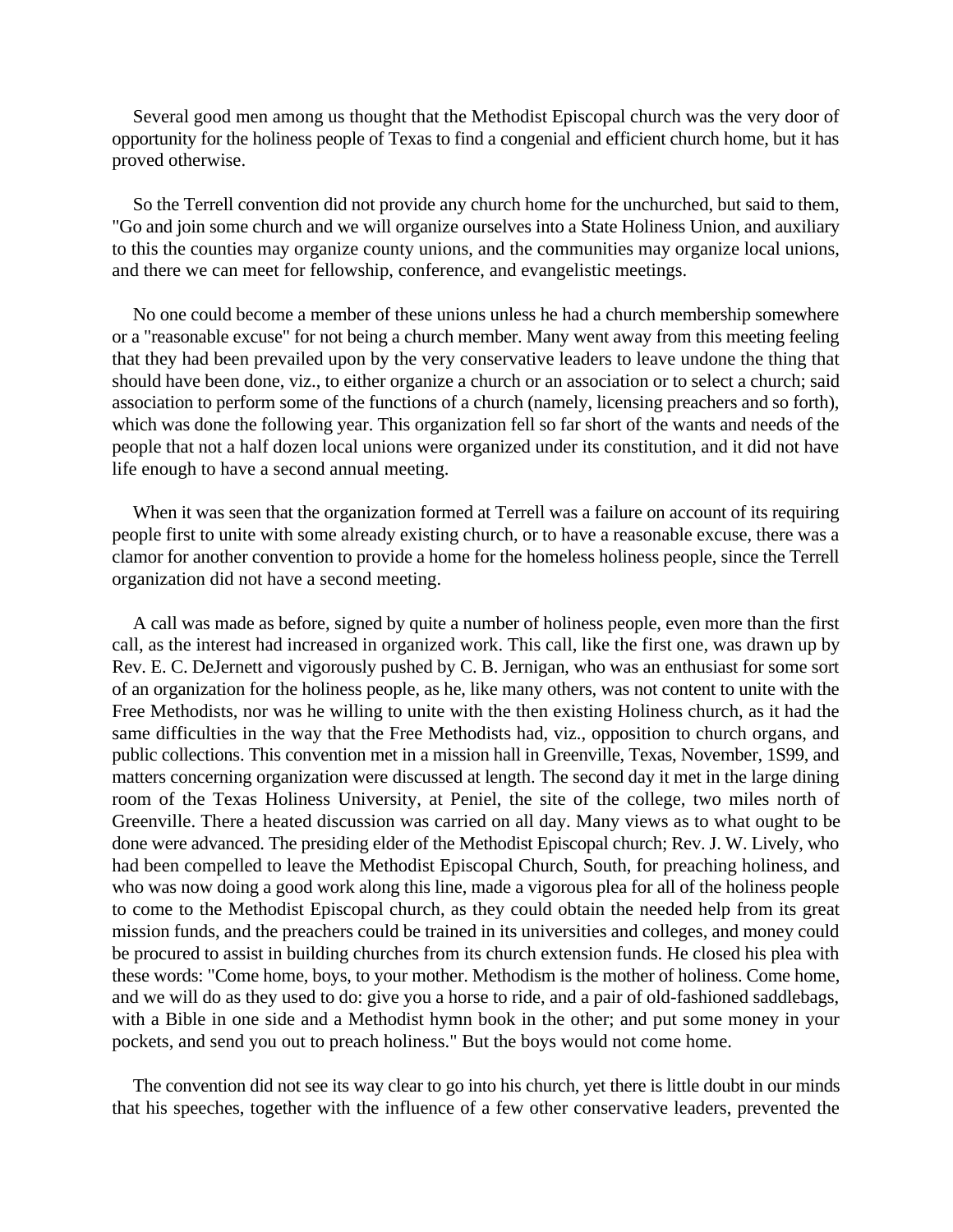convention from taking any other action than to express themselves that they believed it to be God's purpose and plan for the holiness people to not form a new church or denomination, but have its professors join or remain in the old denominations, and therein bear their testimony and do their church work.

Yet there was a large minority of this convention, who, feeling a need of a closer union of forces, and a more perfect fellowship, and a better protection to the cause from inefficient and false teachers, and of conserving the work being done by our evangelists, favored a new church, or some other organization which would perform some of the functions of a church, or else that the holiness people as a body go into some already existing church, provided the proper concessions and liberties be granted them.

A motion was then made that a committee of seven be appointed, to form a statement of doctrine that all could agree to and that they report in three years, at which time another convention would be called to hear this report. A substitute was offered: That this committee report in three months instead of three years. Both motions were lost and a motion then prevailed to adjourn *sine die*. And the convention adjourned without doing anything. At this juncture C. B. Jernigan who was still enthusiastic for an organization, held a hurried consultation with a few who were in favor of organization and privately called a meeting to be held at his home on North Wesley street, in Greenville, that night, for the purpose of organization.

There were seven persons present at this meeting (the Bible number): C. B. Jernigan, C. M. Keith, C. A. McConnell, Dennis Rogers, William Jenkins, and Mrs. Johnny Jernigan. After a short talk by C. A. McConnell a motion prevailed to adopt the plan of organization used by the Northwest Texas Holiness Association, which was organized in August the same year at Sunset, Texas; but to make it larger in its scope, and call it the Holiness Association of Texas. Rev. Dennis Rogers was elected president, and C. B. Jernigan, secretary. It was decided to call another convention to meet in Greenville, December 23, 1899, to perfect this organization and to give others a chance to unite with this association. At the December meeting there were only a few present, since the most conservative leaders had decided that nothing could be done; and many talked of would-be leaders, and self-appointed Moseses. Such talk frightened many away from the December convention; but there were a few who had heard the wail of the unchurched holiness people, and were determined to follow the pillar of cloud and fire and provide a home for these excluded people.

C. A. McConnell wrote an article for the Texas Holiness Banner, then published in Sunset, which sets forth the action of this convention very clearly. We insert the article:

### **THE STATE HOLINESS CONVENTION**

It was the privilege of the writer to attend the convention called at Greenville, on the 23d of November, for the purpose of discussing the necessity or advisability of providing a church home for the homeless holiness people of Texas.

Rev. E. C. DeJernett, one of the wisest and strongest of our leaders, was made chairman of the convention, and Brother Hall, secretary.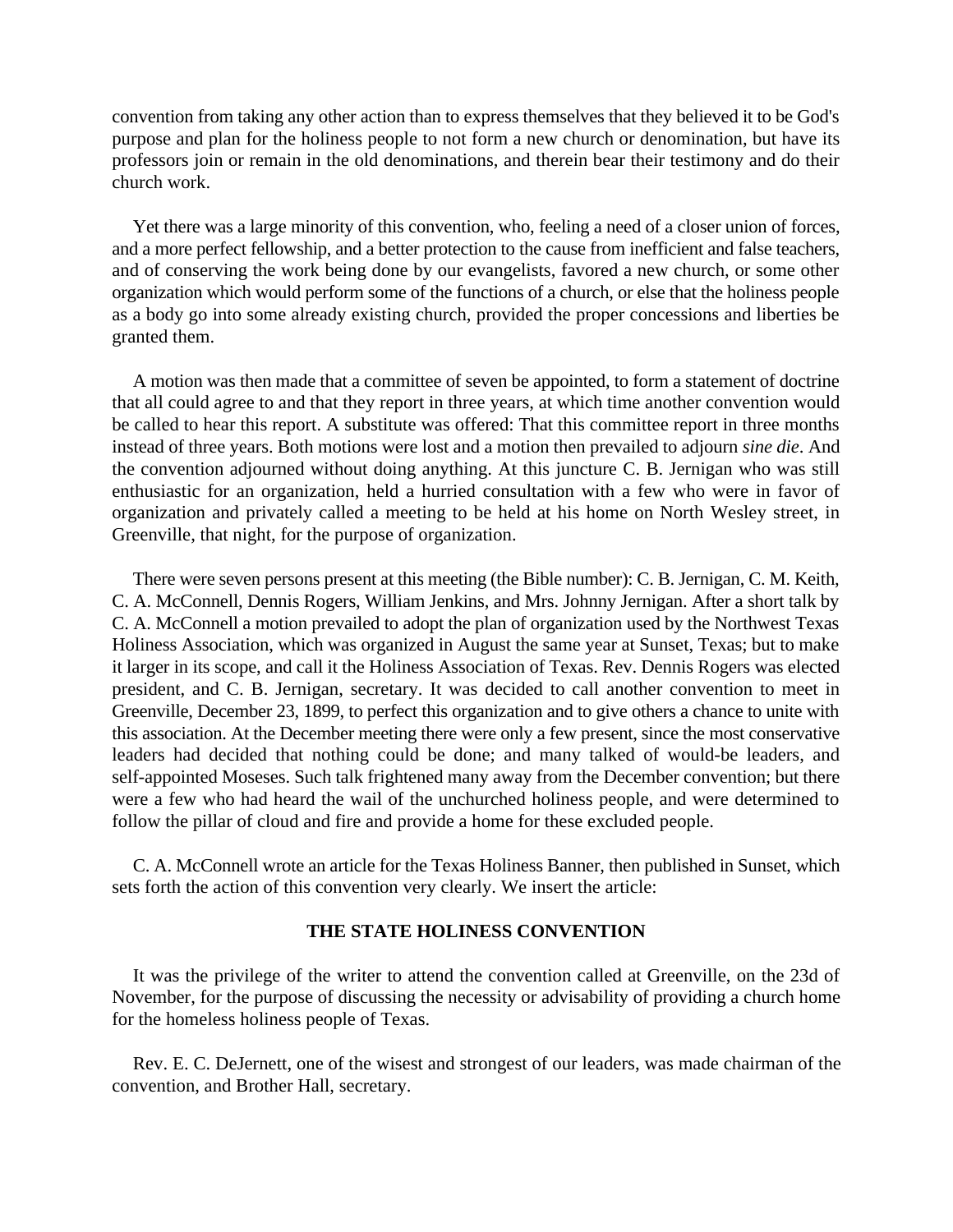The convention was, as the writer believes, as representative a body of holiness people as could he gotten together in Texas. A number of evangelists, preachers, and workers were present from various parts of the state, and without exception they told the story of a necessity their experience had shown of some sort of local organization and perhaps more, to conserve the work.

Then the question was what kind of an organization? That was the meat of the whole matter; it developed in discussion that there were three minds among the people; the "stick to our church" people; the independent church people, and people who thought there were already enough denominations, and that a denomination was not a church anyway. No decision of any kind was reached the first day.

The second day's sessions were at the invitation of President Hills held at the splendid new building of the holiness college two miles from town. Throughout the morning session the various denominations were called in review to show their acceptability as a home for a people baptized with the Holy Ghost. Presiding elder Lively of the Gulf Mission conference, Methodist Episcopal church with his great heart overflowing with love for God's sanctified people would have us all back in the bosom of the "mother church." He declared to us that the church of Wesley was "the only logical home of every sanctified person" and the elder prophesied in his most impressive manner that we would see the whole holiness movement within the Methodist Episcopal church — all except, perhaps a little remnant, not to be characterized in respectable terms.

The dear old father in Israel, bless his loving heart, for he is lovable sweet as honey, if he does wear Methodist glasses pointed out to us poor people the greatness of his church its power, its wealth and its stability, and then the certainty of destruction overtaking any holiness movement outside the fostering care of that church. He declared solemnly that a holiness church never would, never could be established; that were the holiness people to get all together in one body they would proceed to destroy each other. And Brother Lively believed every word he said.

Rev. C. M. Keith, editor of the Advocate, keen, logical, and earnest, led in expressing the views of those who are averse to being controlled by episcopacy.

Brothers Jernigan. DeJernett, Tom Rogers. Dennis Rogers, Cooley, and others favored action on independent lines.

President A. M. Hills, in a most wise and temperate address. counseled against hasty action: He urged the gravity of establishing a new church, and begged the convention to give the matter mature deliberation.

By invitation the writer explained the "Sunset Plan," or the "Northwest Texas Holiness Association." as it has become.

At the first the voice was unanimous that 'something must be done," but finally it became evident that those who were "comfortable" in their church relationship, were strenuously opposed to the organization of a new denomination, and indeed, that any positive action whatever should be taken by the convention.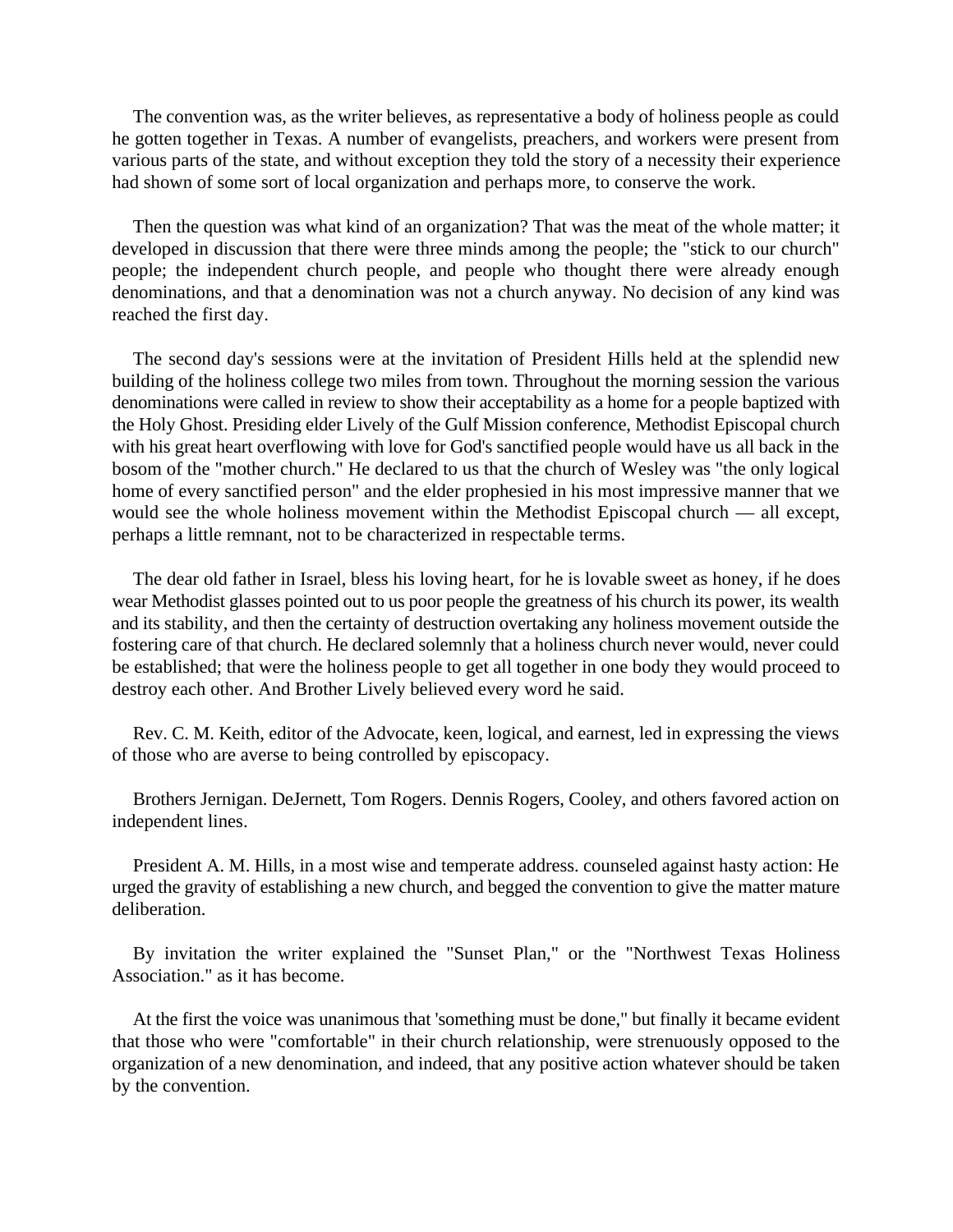On the other hand, those who had been out and seen a great necessity, were equally earnest in calling for immediate relief. So the "new church" was talked up and talked around, and finally talked to death before it had birth. A motion by Sister Lula Rogers prevailed, that the convention adjourn *sine die*.

During the two days' discussion the underbrush was cleared away, and at night after the second day the Holy Ghost had right of way. A number of preachers, evangelists and workers met at the home of Brother Jernigan and endorsed the method of work and organization of the Northwest Texas Holiness Association.

They determined to form a North Texas Association, and every worker went out from that place to organize at once the various communities into hands, which would send delegates to a called convention at Greenville, December 23, 1899, to form such association.

Representatives from the Holiness church proposed a modification of the discipline and rules of that church, looking toward the union of that body with the Northwest Texas Association and North Texas Association into a Texas Holiness Association, to be chartered under the laws of the state.

Glory to God for leading His people in wisdom. Texas Holiness Banner, December, 1899.

At the meeting in Greenville in December it was decided to meet the next May in connection with the Holiness Church Association, at Holiness Park, in Collin county, seeking a union with the Holiness church in this association. At this meeting there was a good representation of the Holiness church, which was about dead as a church, on account of its peculiar restrictions; and a goodly number of unchurched holiness people, together with a good representation from the Northwest Texas Holiness Association.

At this gathering things worked more smoothly, since those who did not want anything remained away, and left those who did want an organization to go ahead with their work. The Holiness Association from this time took on a permanent form and began to be recognized; but many of the most conservative ones were still afraid of the new organization, and would have nothing to do with it.

The next meeting of the association was held in November, 1900, at Sunset, Texas, where there was a still larger attendance, and many of the opposers began to see that something was about to be done in the way of a permanent organization; yet the attendance was still small in proportion to the number of holiness people in the country at that time.

A constitution and statement of doctrine were drawn up, and a further meeting was called for Peniel, in May, 1901, to submit the new constitution to the people for their adoption or amendment. There was a large and enthusiastic attendance at this meeting. The constitution, drawn up at the Sunset meeting, was adopted, and the Holiness Association of Texas was fully launched. It was incorporated in December, 1900, by E. C. DeJernett, C. B. Jernigan, and C. A. McConnell, and continued through ten successful years, or until November, 1910, when it was changed to the Texas Holiness Union. This body omits from its organization several of the functions performed by the former, as the changed conditions rendered this necessary.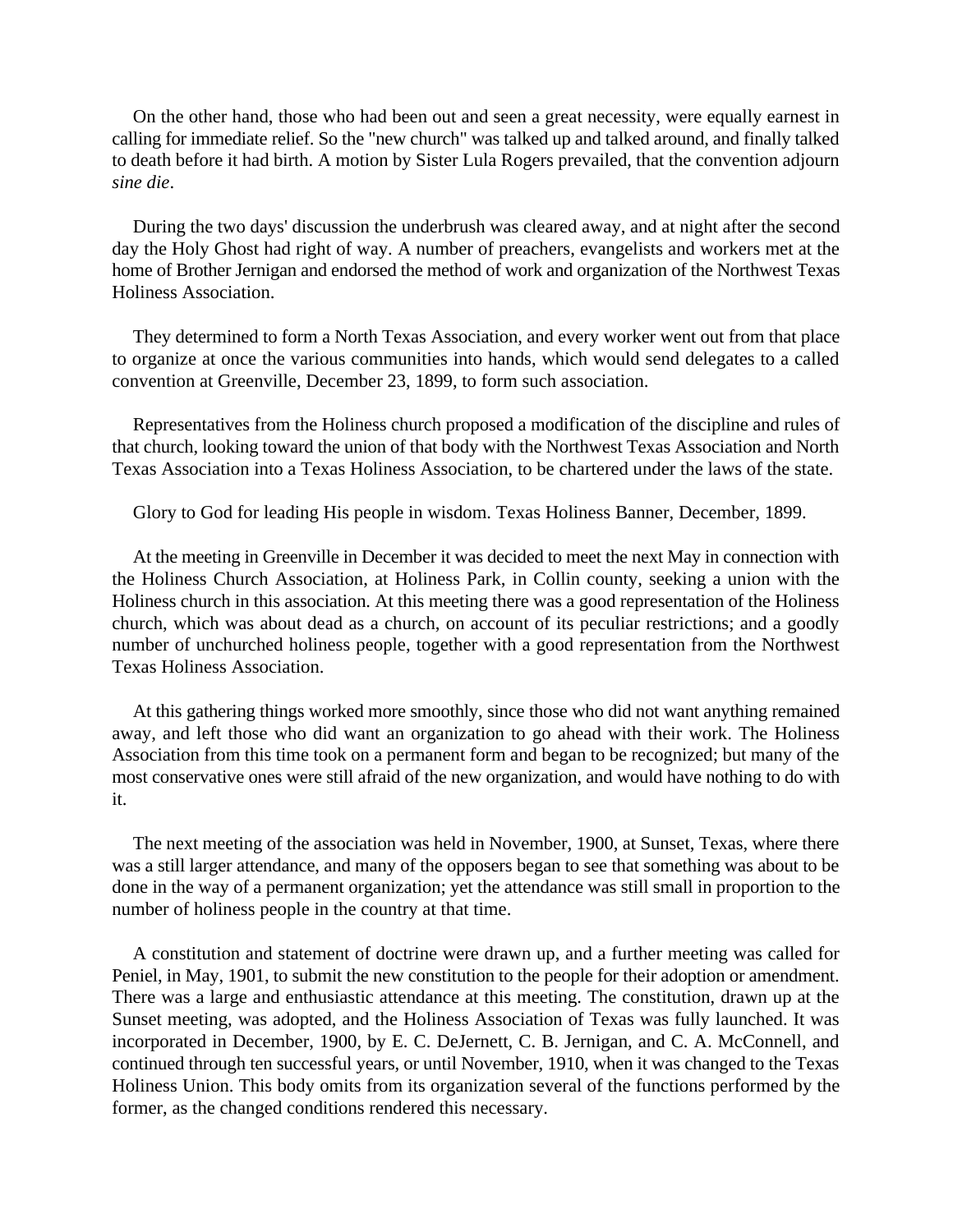### **STATEMENT**

## **ARTICLE I — NAME**

This association shall be called The Holiness Association of Texas.

## **ARTICLE II — OBJECT**

The object of this association shall be the promotion of the doctrine and experience of scriptural holiness throughout the world.

## **ARTICLE III — STATEMENT OF DOCTRINE**

We accept the Bible, illuminated by the Holy Spirit, as our rule of faith and practice.

We believe in God the Father Almighty, Maker of heaven and earth; Jesus Christ, His only Son our Lord, who was conceived by the Holy Ghost, born of the Virgin Mary; suffered under Pontius Pilate, was crucified, dead and buried: the third day he rose again from the dead, He ascended into heaven and sitteth on the right hand of God the Father Almighty; from thence he shall come to judge the quick and the dead.

We believe in the Holy Ghost, the Church of our Lord Jesus Christ, the communion of saints, forgiveness of sin, resurrection of the body and life everlasting.

We believe conviction is God's work of convincing the soul of sin, of righteousness and of judgment — this He does through His Spirit through His Word, His providences and human agencies.

We believe repentance consists of a godly sorrow for sins committed, a forsaking thereof and turning to God in humble confession with works meet for repentance including the forgiveness of enemies and making restitution to those wronged up to the measure of ability.

We believe that conversion consists of justification and regeneration, which occur at one and the same time. Justification is the act of God whereby all past sins are forgiven through faith in our Lord and Saviour Jesus Christ. It comes immediately in connection with true repentance and restores the guilty soul to peace and favor with God. Regeneration implants the spiritual life in the heart, changing the soul from death unto life and is always accompanied by the direct witness of the Spirit.

We believe in holiness, or entire sanctification, that it is a second definite work of grace in the heart whereby we are thoroughly cleansed from all sin; that only those who are justified and walking in the favor of God can receive this grace; that it is not absolute perfection that belongs to God alone. It does not make man infallible; it is perfect love — the pure love of God filling a pure heart. This love is capable of increase. It prepares for more rapid growth in grace. It may be lost and we need to continually watch and pray. It is received by faith, after consecration. It is accomplished by the baptism of Jesus Christ foretold by John the Baptist. It is loving the Lord our God with all the heart, soul, mind, and strength, and our neighbor as ourselves (Matt. 22:27-30). It was this which the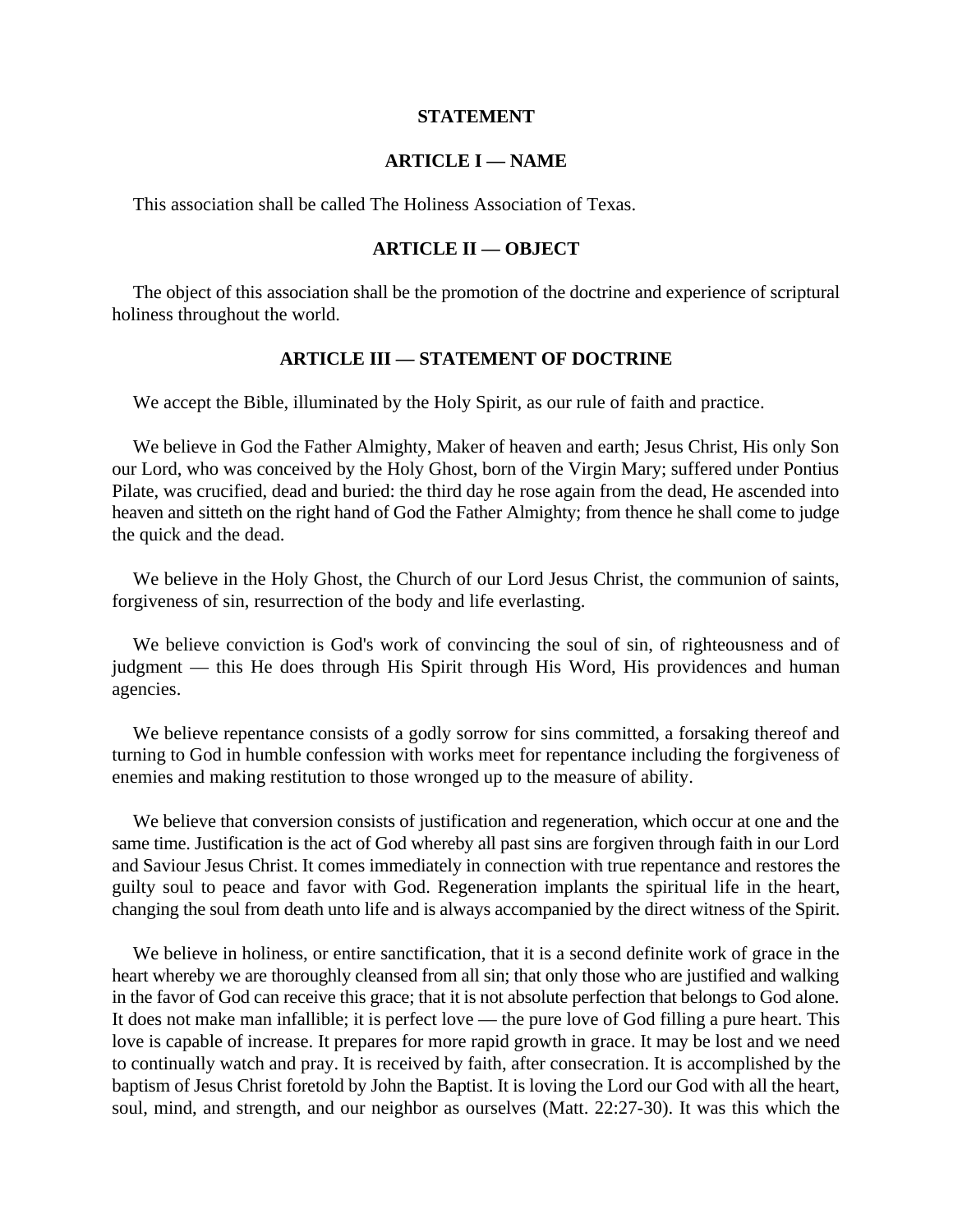disciples received in the upper room at Jerusalem on the day of Pentecost, for which Jesus commanded them to wait. It is the inheritance of the Church; and with it comes preparation, and anointing, illumination and power for the work to which God has called us. Our preachers are to definitely preach it and urge it upon all believers — it is the privilege and duty of all believers to seek and obtain it. It is this to which we are called: "That we might be partakers of his holiness" (Hebrews 20:10).

#### **ARTICLE IV — HOW COMPOSED**

This association shall be composed of individuals, bands, unions, county and district associations: local churches, or members of any denomination who hold and promulgate the statement of doctrine adopted by the association, and who shall make application for membership and are received by a majority vote of the association present, they giving evidence of being in or earnestly seeking the experience of entire sanctification.

### **ARTICLE VI — LICENSING PREACHERS**

This association shall have the right to license or recommend evangelists, pastors, or workers who come duly recommended by the local bands, unions, or churches of which they are members. If not a member of any organization, then by at least two members of this association.

The candidates had to appear before a committee of examination appointed by the association, whose business it was to inquire into their gifts, graces, qualifications, and call to the ministry, and see if they were in harmony with our statement of doctrine, and furthermore, they must give evidence of being in the experience of holiness. If all these points were satisfactory, the association granted them license for one year, when it might be renewed if they remained blameless in life and official administration. The seal of the association, with the names of the president and secretary were affixed to these licenses. A number of our preachers who held licenses from other churches and organizations obtained a second one from this association, as they desired its endorsement. The state authorities ruled that persons bearing license from this association could celebrate the rites of matrimony between parties, which was done in a very few cases.

## **ARTICLE VIII — OPIUM, INTOXICANTS, TOBACCO**

The use of opium, morphine and all intoxicating liquors, unless prescribed as a medicine, and the use and sale of tobacco in all its forms, is prohibited.

This association had its annual meetings in November, which were well attended by people from different parts of the state, and frequently from adjoining states. They were characterized by great revival power, and many were swept into the kingdom at these times. They served to bring the scattered holiness people together where they might form holy acquaintanceship and enjoy a precious season of fellowship with the saints. Some of those attending these meetings were so far removed from other holiness people that it was at these annual meetings only that they enjoyed the privilege of association with any other holiness person, or of hearing a holiness sermon.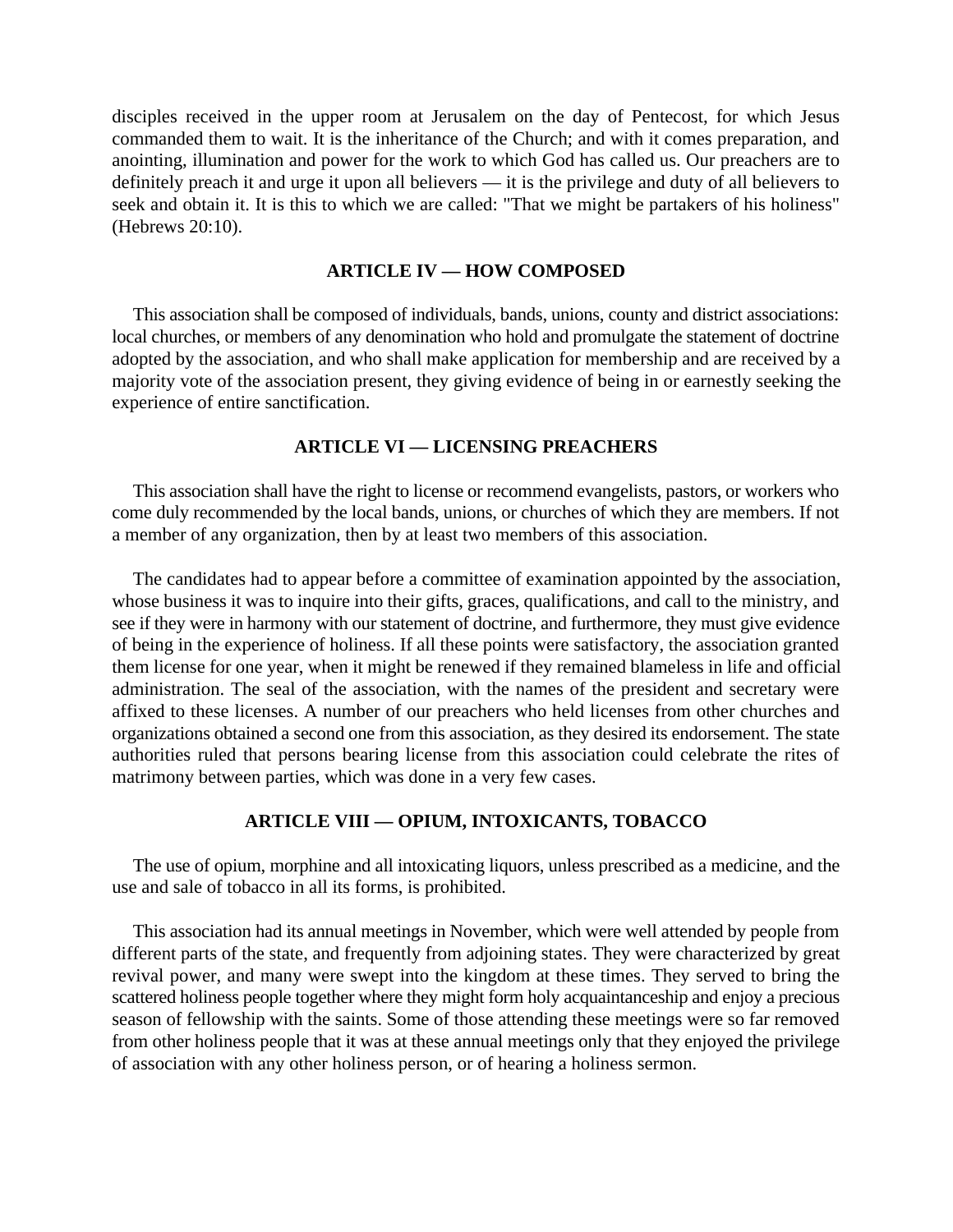From the first, at its annual meetings, this association had its missionary anniversary or rally, when missionary sermons were preached, and returned or outgoing missionaries made addresses, and financial pledges for missions were taken, sometimes amounting to more than \$1,500. This association wholly, or in part, supported several foreign missionaries. In addition to the cause of missions, the association fostered and contributed liberally every year to the Berachah Rescue Home for fallen girls, also to the Peniel Orphans' Home, and the Texas Holiness University, now Peniel University, in whose chapel it held three of its annual meetings.

Linked together as closely as were David and Jonathan were this association and the Pentecostal Advocate, formerly called the Texas Holiness Advocate. Its first two editors, C. M. Keith and C. A. McConnell, being two of the seven who set the association going.

The following were the places where its annual meetings were held: Holiness Park, Sunset, Peniel (the constitutional meeting), Oak Cliff, Waco, Fort Worth, Oak Cliff, Peniel, Arlington, Fort Worth, Plainview, and Peniel.

The Holiness Association of Texas has fulfilled its God-given mission and served its day and generation, and is fallen to sleep. "God buries His workman, but His work goes on."

The last meeting of the Holiness Association of Texas convened at Peniel, Texas, November 15-20, 1910. It was found that there was no place for such an association longer, since the widespread organization of churches with its pastorate to care for the people. However, there were a few who strongly favored the carrying on the work of the association under another name, but this failed for lack of interest.

In the midst of the workings of the Holiness Association of Texas there was a cry made for the organization of real churches to care for the people. Their children had no baptism, and their people no sacraments, and the children of the holiness people were ostracized by others who had church membership.

In the summer of 1904 Rev. C. B. Jernigan got in touch with the Church of Christ — better known as The New Testament Church — which was started in western Tennessee in 1898 by Rev. R. L. Harris and carried to western Texas. Rev. R. L. Harris had died, and his wife, now Mrs. Mary Lee Cagle, Rev. William E. Fisher, Rev. J. W. Manney, Rev. W. F. Rutherford, and others were carrying on the work, there being a few churches in Arkansas led by Rev. J. D. Scott, Mrs. E. J. Sheeks, and others. With these he began to plan for a union of all churches that taught holiness as a second work of grace, and a delegated body of these two churches met at Rising Star, Texas, in November, 1904. The Holiness Baptist church in Arkansas had also been invited to participate in this union; but they refused to unite unless all would agree that baptism by immersion would be the recognized mode for the church. The Church of Christ practiced baptism by pouring only; while the Independent Holiness church was not restricted to any special mode.

At the Rising Star council, the two churches, the Independent Holiness church and the Church of Christ, were united into one body; under the name of The Holiness Church of Christ. There were now three annual councils of this church, the western Texas, the eastern Texas, and the Arkansas. There was provided for a general council every two years. The first general council of The Holiness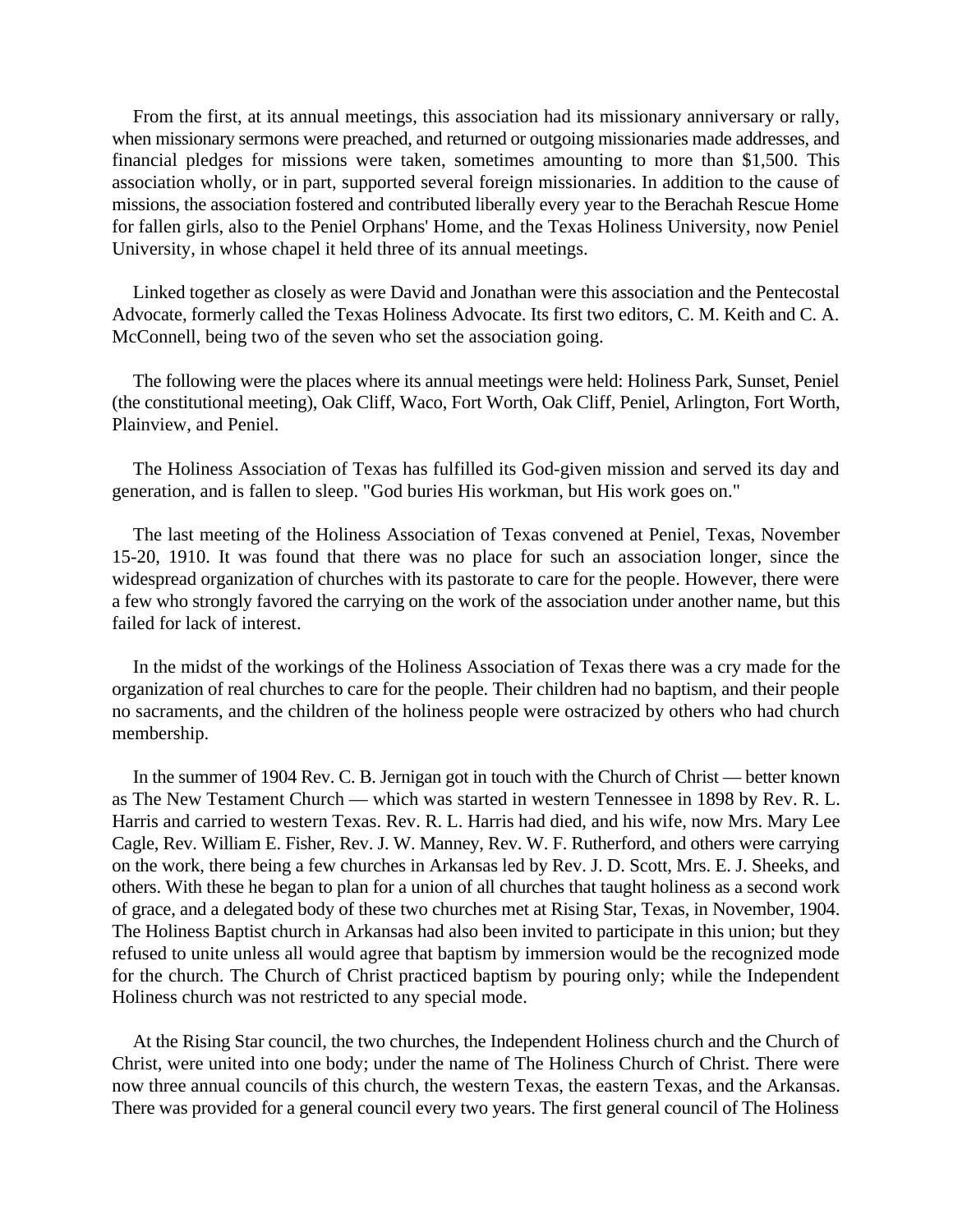Church of Christ met in the college auditorium at Pilot Point, Texas. Rev. Dennis Rogers was elected president and Rev. C. B. Jernigan, secretary. The minutes show a total of seventy-seven churches, forty-five elders, and thirty licensed preachers represented at this council. The second session of the general council met one year later in the city hall at Texarkana, Texas-Ark. What followed will be treated in the chapter on church union.

\*\*\*\*\*\*\*\*\*\*\*\*\*\*\*\*\*\*\*\*\*\*\*\*\*\*\*\*\*\*\*\*\*\*\*\*\*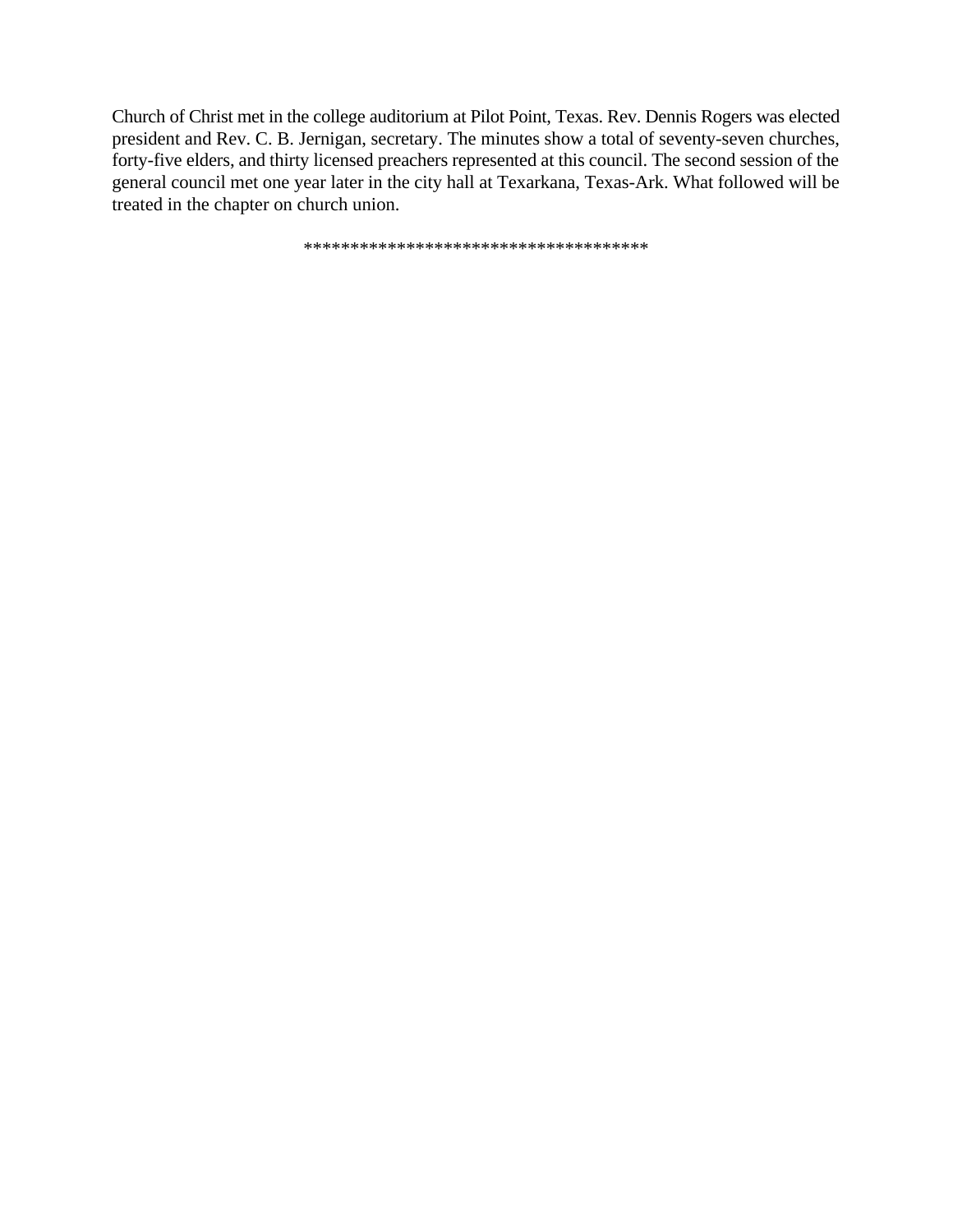# **MOVEMENT IN THE SOUTHWEST** By **Charles Brougher Jernigan**

## **Chapter 20 INDEPENDENT HOLINESS CHURCH**

Relentless warfare was waged on both preachers and people who preached and professed holiness in the early days of the movement in Texas. There was a united effort on the part of the old-line churches to crush out this "modern heresy," as they called it. Preachers preached sermons, and published books against the doctrine. Among the Baptists they excluded them from fellowship. The Cumberland Presbyterians rejected them in their synods, and the Methodist Episcopal Church, South, placed their preachers in local relations for "inefficiency," even though they brought up all finances, and reported great revivals on their work. One Methodist bishop said openly at an annual conference that they would stamp holiness out of their conference if it took five years to do it. Well, they did that very thing. At that time there were eighteen pastors in that conference preaching the doctrine, and their people were sweeping into the blessing by the hundred. In the allotted time, five years, there was not one left who preached the doctrine and called seekers for the blessing. They all either left the church or compromised and quit preaching holiness.

Just following this the Holiness Association of Texas was organized, to in some sort of way hold the holiness people together. They were a mixed people, coming from almost every church in Christendom, many of them excommunicated, while others held only a nominal relation, and were not granted work of any kind in their churches. Some others, such as the Free Methodists and Wesleyan Methodists, were held in good standing in their churches.

God's Revivalist, at Cincinnati, held out to the people a church home; the Apostolic Holiness church, but this did not seem to satisfy the demands of the South. Seeking a church home where the sacraments could be administered, C. B. Jernigan and his wife, Mrs. Johnny Jernigan, and Rev. A. G. Jeffries united with that church, and were ordained.

The Holiness Association of Texas was now in full blast, and had on its roster the names of more than two hundred ministers; but little provisions were made for the laity. True, holiness bands were organized, and some of them had a regular preacher who preached for them, but there was no baptism, nor sacraments for her people, and they were called come-outers by the church people. Their children were deprived of these privileges, and derided for the same reason, until the sting of the conditions were sorely felt by some.

The Holiness church, which was brought from California by Dennis and Tom Rogers, seemed too narrow, as their manual did not allow the church organ, nor a public collection. Some churches had been organized and I believe about five church buildings were built, but they were on the decline.

About this time Rev. C. B. Jernigan, in company with Rev. E. C. DeJernett and Rev. Ben Cordell, spent a night in a hotel at Van Alstyne, Texas, and before retiring that night asked the Lord to send a holiness preacher to hold a meeting in that beautiful, rich town. In a few months Rev. C. B. Jernigan and Rev. Noah Cooley were called there by Rev. John Majors, and his brother, Frank, for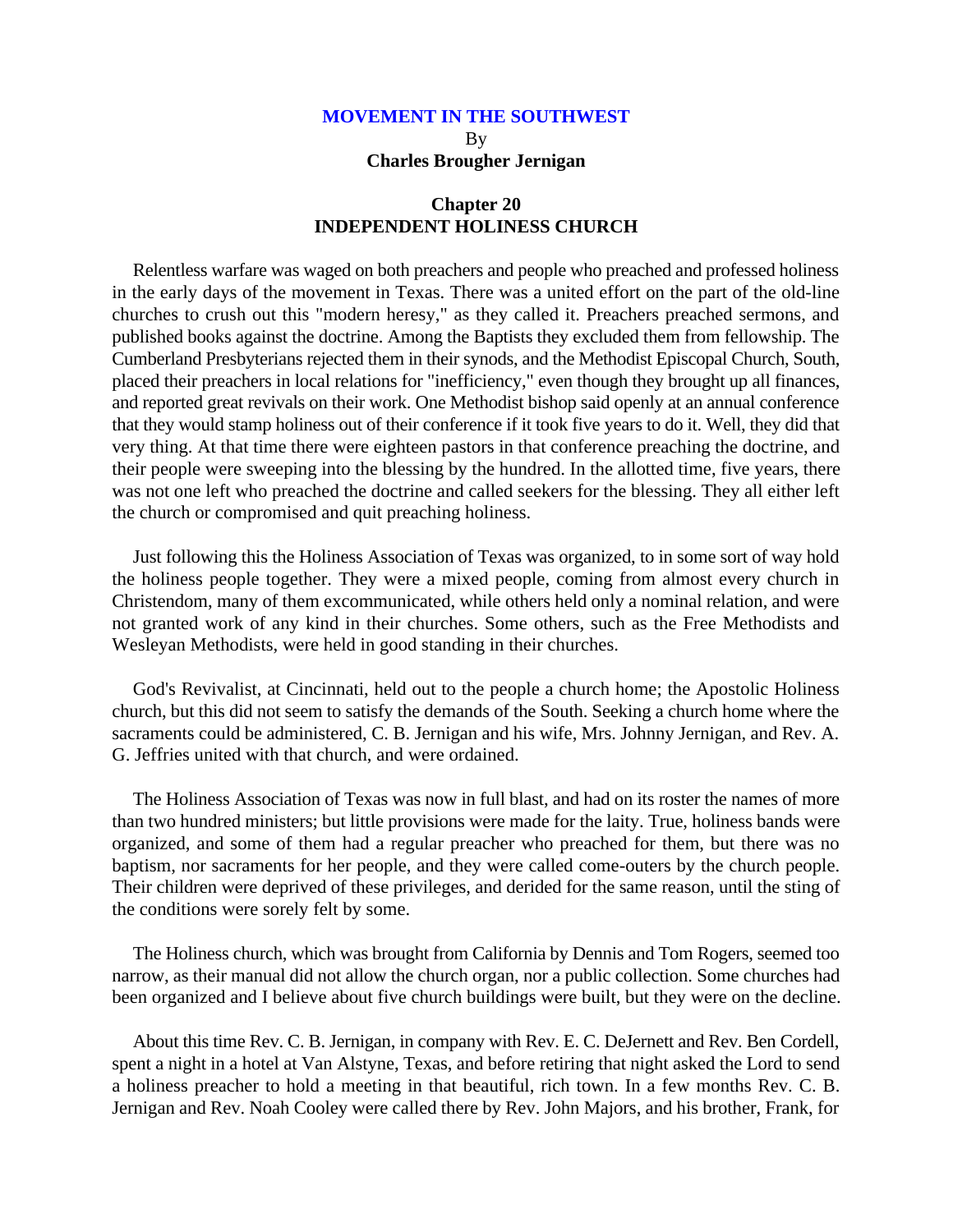a meeting. It was in the dead of winter and the Texas black mud was sticking in a terrible way, while the rain poured. This meeting was started in the Presbyterian church, but the rain poured until attendance was small. While in prayer over the situation the Spirit gave the evangelists a very unique announcement, which was printed and the town sown down with them the next day, which brought out great crowds from that on. We reproduce the handbill:

### **AN AWFUL CYCLONE**

## **3,120 STRUCK BY LIGHTNING — A CITY TERRIBLY SHAKEN — — A MAGNIFICENT CHURCH RUINED — — PEOPLE SCREAMING IN THE STREETS LIKE DRUNK MEN —**

This cyclone struck Jerusalem A. D. 33: The exact date was the day of Pentecost. Struck by lightning: One hundred and twenty sanctified — three thousand converted. Thunder: Now when this was noised abroad. The church ruined: Jewish formality completely destroyed. Drunk men in the streets: Others mocking, said these men are full of new wine. Peter answered, "These men are not drunken as ye suppose." For further description, read second chapter of the Acts, and attend the holiness meeting now in progress at the Presbyterian church.

In spite of the rain and Texas black mud the people came and the power of God was present to convict, save, and sanctify; and the shouting soon began to annoy the staid and orderly people of the church, and the evangelists were told to close the meeting. But the town was just getting interested in the revival, so the opera house was rented and the revival continued. The preacher who had invited the evangelists now became nervous about leaving a church and going into the opera house with the meeting, but the revival went on and nearly one hundred people were blessed in that meeting, and plans were laid for a tent meeting in the following summer, which resulted in more than one hundred more sweeping into the kingdom. Many of the hardest cases in town had been saved in these meetings, among them drunkards, bootleggers, gamblers, and horse traders.

These diamonds dug from the rough, together with their families, and many others, needed a shepherd's care, but no church home was provided, and the evangelist did not urge them to join holiness fighting churches; but they longed for a place of worship, so they attended the different churches in town, looking for a congenial church home. They found the different pastors arrayed against the holiness people, and sharp insinuations cast at them from the pulpit.

In the early spring of 1901 these people sent a delegation to the evangelist who had preached holiness to them, with the demand for a holiness church home. He visited them again and after a consultation together they could find no church that suited them, so it was decided to organize a new holiness church; and to call it the Independent Holiness church, so as to distinguish it from the Holiness church that came from California some years before, that had about become extinct. At the Carter opera house, where the meeting was held at first, the first Independent Holiness church was organized in June, 1901. Rev. C. B. Jernigan was chosen pastor. A committee, after much prayer, wrote out a manual. Not a man in the whole number of charter members was a land owner. All poor renters, but God was with them. There was no money in the treasury to pay for printing the new manual, and John C. Tipton, then a very poor man, living on a rented farm, volunteered to sell a load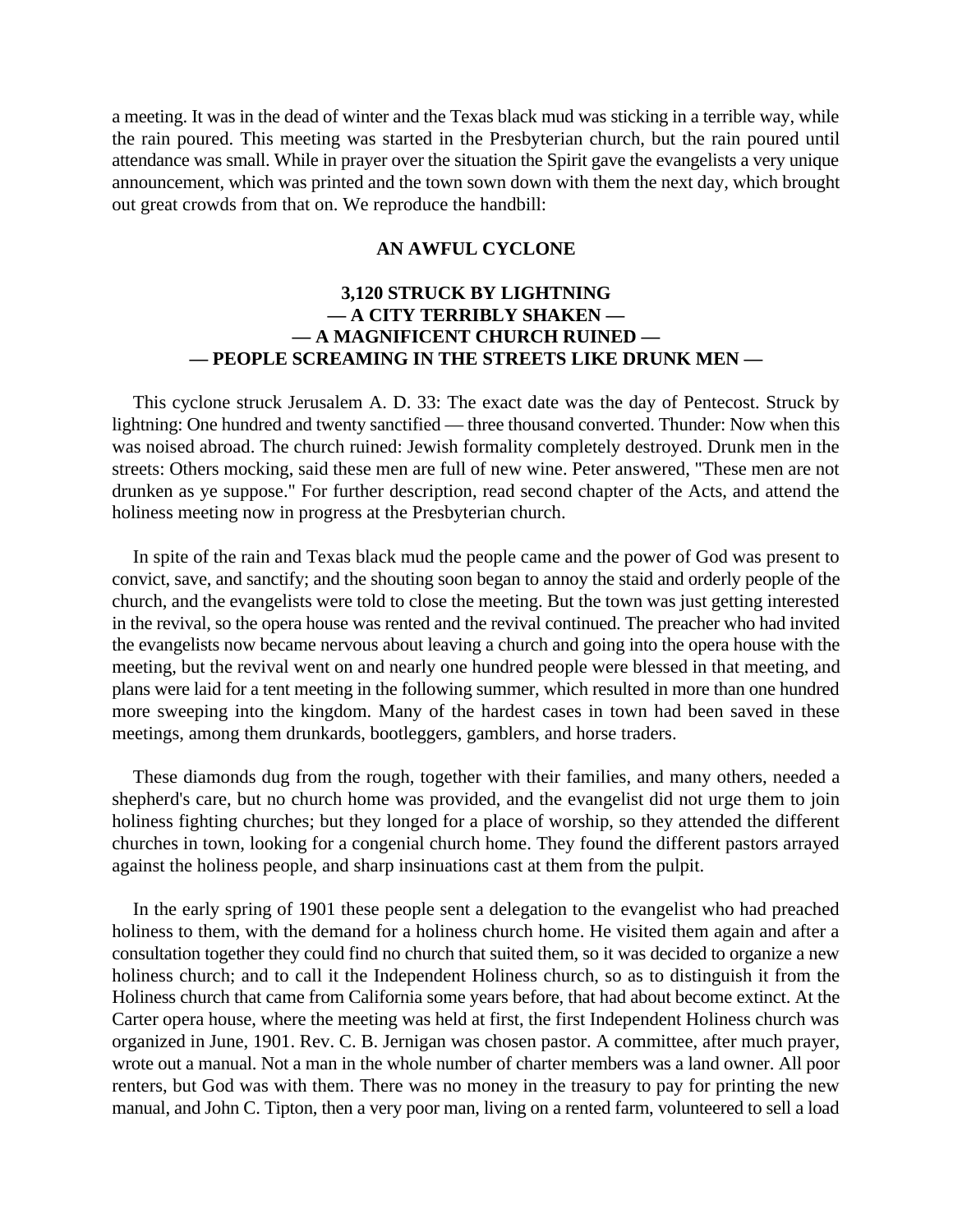of wheat out of his granary that he was keeping for his own family flour, and out of this he paid for the printing of five hundred copies of the manual. These were sent out to others who were interested in church affairs.

The pastor gave half time to this church, and the balance to evangelistic work. At the first meeting there was another church organized at Red Oak, near Blossom, Texas, and then another at Lawson, and soon there were other calls for churches.

The next spring, at the regular spring revival at Peniel, at the Texas Holiness University, while Rev. H. C. Morrison was preaching, he took occasion to severely rebuke the starting of a new church. Among other things he said, "An unknown wood chopper had gotten him a jack knife and a corn stalk and sat down under the shadow of a haystack and whittled him out a church to suit himself, and now was trying to herd the whole holiness movement into it." He further said, "When we need a new church we will call a great convention and we will find us a Moses, and when he starts down the road there will be a dust in the desert." At this there was a great stampede, and a rousing chorus of "Amen! Amen!" from many quarters, while the man who had organized these churches sat still in the congregation in deep meditation; wondering where the great convention was held, and who attended when the real Moses was called. If the records are true, there was only Moses, the burning bush, and Jehovah. This is the usual convention when God needs a man. In January, 1902, at a meeting it was agreed to build a church in Van Alstyne, and a subscription was started, and \$400 was subscribed by the members of this poor church. A building committee was organized and work began on the house. God moved on the hearts of the people and the house went up like magic, and when the last nail was driven there was money enough in the treasury for the paint, and the house was finished at the cost of over \$1,000 and not a penny of debt was against the building. The people of the town were amazed; and said they never saw a church built so easily.

On February 16, 1902, Rev. E. C. DeJernett preached the dedicatory sermon, and the power of God was on the church, and it grew in numbers and prospered. Great opposition sprang up from the Holiness Association folks against the little holiness church, and articles were written against it in some of the holiness papers, and many stories were adrift about these "would-be leaders"; but it soon became apparent that the Independent Holiness church had come to stay, and people flocked into it by the hundred.

Our schools and papers and missionary interests had been started as undenominational affairs, and now to see the church coming in like a tide, with a paper and a school that stood distinctively for church work, and for it to gain such rapid prosperity and favor among the people, the leaders of these undenominational institutions were perplexed to know just what to do with their work thus started. Indeed it was a vexing question, and one that kept the Pentecostal Mission work at Nashville, Tenn. (the McClurkan work), out of the Pentecostal Nazarene church for a long time. People from many denominations, and many who were not in any denomination, had contributed liberally to these institutions, and now to break with them so suddenly and all come into a church, and begin work as a church, was indeed a vexing question. Thousands of dollars had been put into these institutions, and hundreds of students were in attendance at their schools. The question was: What effect will it have on them? The coming church was inevitable. It had come to stay. In spite of all its opposition it grew and prospered.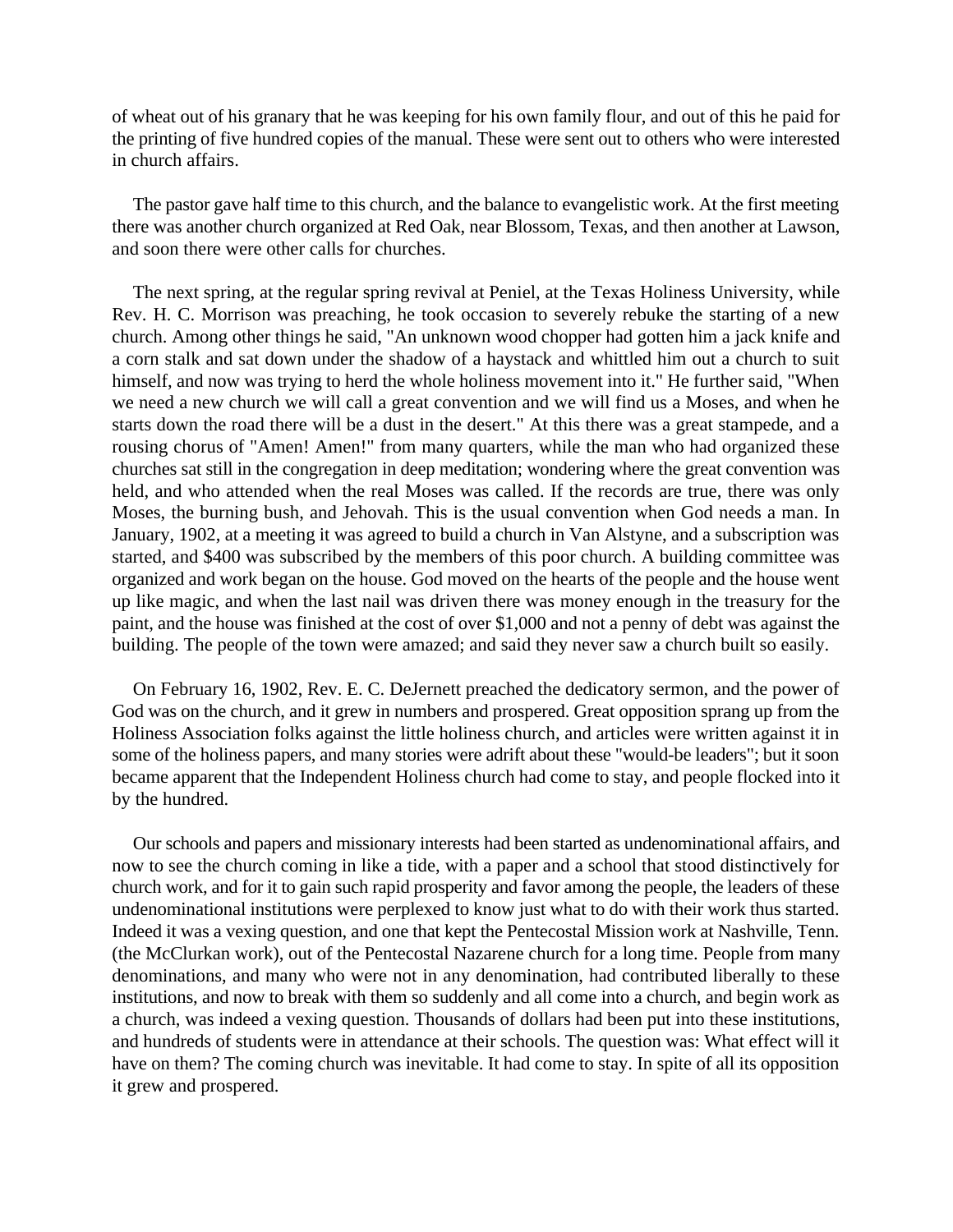#### **FIRST INDEPENDENT HOLINESS CHURCH COUNCIL**

In October, 1902, during the Rees meeting at Paris, Texas, a number of the leading preachers and laymen who were interested in church work met and discussed the necessity for having an annual council of the Independent Holiness church. Up to this time there had been no annual meeting of the various churches, as they had made their reports annually at the annual meeting of the Holiness Association of Texas, and many of the leaders of the association were opposed to a separate organization, but thought that it would be best for the holiness movement to still remain in one body. Some of the association preachers who did not see the necessity of a holiness church and who never did unite with the church, but wanted to become pastors of some of the holiness churches, raised quite a stir because of the organization of another annual meeting which they thought would interfere with the annual meetings of the association and opposed the annual council vigorously.

At this meeting in Paris many of the church leaders were present and formed a tentative annual council, and blocked out its policy to be adopted at a meeting that was set for February, 1903, to meet in Blossom, Texas.

The Blossom meeting was well attended, and a spiritual feast was indeed spread, the business sessions would sometimes end in an altar call, and souls would pray through at the altar. The saints would leap and shout for joy, and a revival wave was on the whole town. Truly God was honoring the work.

At the Paris meeting Rev. C. B. Jernigan was elected president of the annual council, and Rev. James B. Chapman, secretary. Rev. Mr. Chapman had been a mighty champion for the organization of holiness churches. As soon as he heard of the organization of the first church at Van Alstyne, Texas, he wrote to know about the church and how to proceed with the organization of the work where he had held meetings. Soon he was in the church, and was among the very first to push church organization and conserve his work. All through eastern Texas and in Oklahoma he had held meetings and saw the need of some method of holding his people together. He organized churches along the line of Louisiana, at Bivins, Texas, and Vivian, La.

### **A MARRIAGE AT THE FIRST ANNUAL COUNCIL**

Like the marriage at Cana of Galilee, the water of free and easy unrestrained, unorganized holiness, was transformed into soul-stirring wine of order and organization. As the saints were partaking of this new wine, at the last of the feast, and boldly praising the King for the best wine now being served, Rev. James B. Chapman entered the church in open session of the annual council with Miss Maude Fredrick by his side, accompanied by some friends and relatives.

Rev. C. B. Jernigan met them at the altar and the marriage ceremony was performed which made them one. Waves of glory swept over the congregation while the preacher was praying, which continued while congratulations were extended. Such marriage ceremonies are not always seen, even in church. Surely the seal of God was placed on this marriage. We can never forget the scenes of that hour.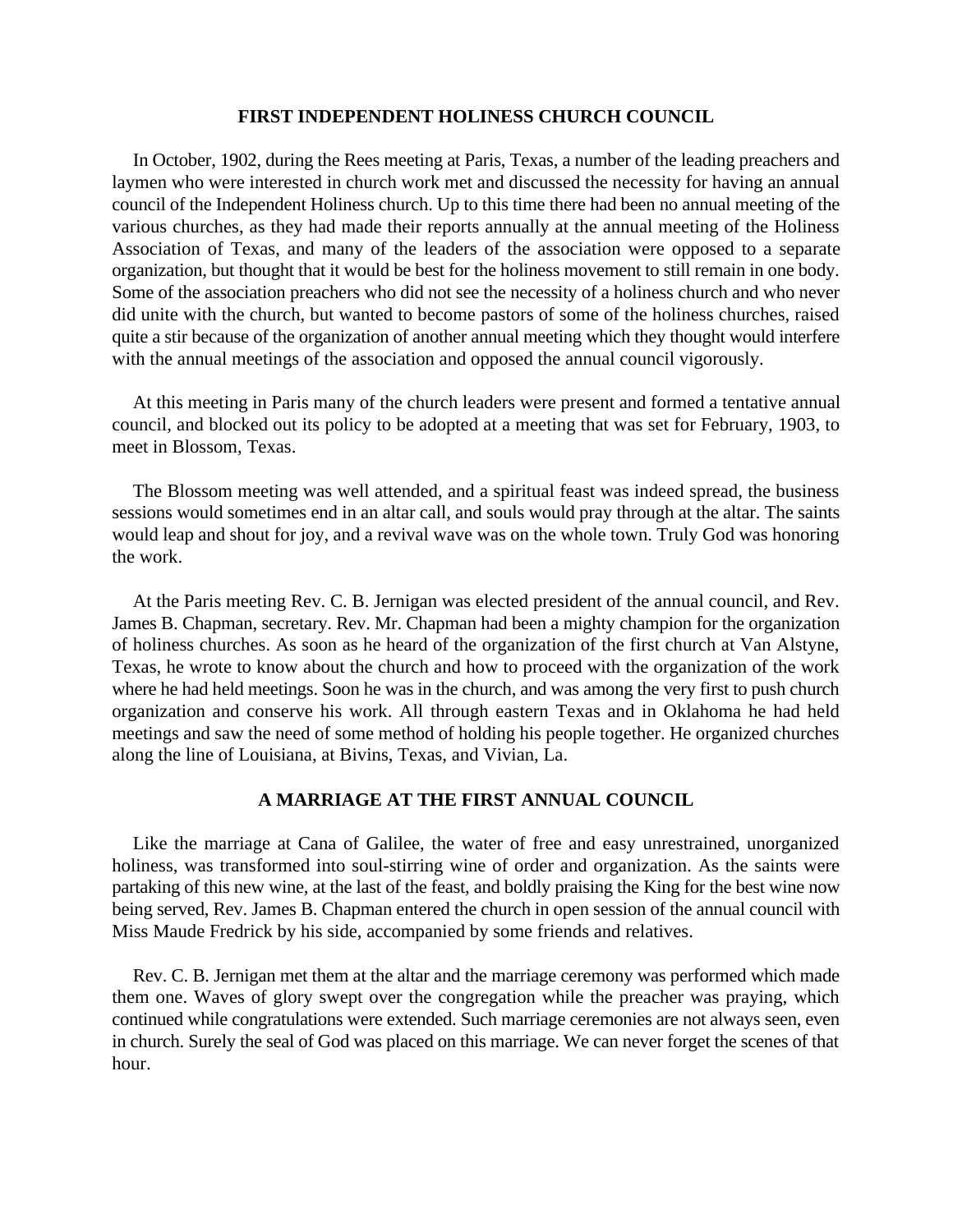#### **SECOND ANNUAL COUNCIL**

In November, 1903, the second annual council of the Independent Holiness church convened at Greenville, Texas. It met in a rented hall that was at that time being used for a holiness mission. There were twelve churches represented at this council. Up to this time there had been no separate annual meeting of the holiness churches, but they had met in conjunction with the annual meeting of the Holiness Association of Texas. Now to break with the association and meet in a separate annual meeting was too much for some of the association people, and there was talk of charges of disloyalty against their leaders when the association met. When the council met the association people were afraid of this new church movement, and did little toward the entertainment of the delegates to the council, and spoke against it in very discouraging terms. Few homes were open for the delegates, in fact, none at the first, and the entire delegation was fed from the table of Rev. C. B. Jernigan, while the women slept in his home, and the men slept in the mission hall on rented beds. When the council opened he had \$1.50 in money and half a sack of flour; but when it closed he had \$15 and three sacks of flour. The merchants in town sent down great hack loads of provisions of their own accord, while the delegates paid in money, without the asking. There were about sixty people in all, delegates and anxious visitors.

Rev. Seth C. Rees, who was one of the leading spirits at that time in the Apostolic Holiness church, was invited to attend this council, with the view of the union of the two bodies, as there was no thought of a lone church, but simply to start an organization that would hold the people together until a union of holiness churches could be perfected, which was afterward consummated. This invitation aroused the editor of a holiness paper and he wrote a strong article about a "cleaver" that was destined to split the holiness movement. This editor had not yet got the vision. In this article he said to Rees, "Please do not come among us." On seeing this editorial Rees was asked not to attend, as it might work harm at this time. The council was a decided success, and great power was on the people from the very first. The leading men in this work were Rev. C. B. Jernigan, who had organized the first church; Rev. James B. Chapman, who had done a great work in eastern Texas and Oklahoma in revivals and organization; Rev. J. W. Land, of Louisiana; Rev. C. C. Cluck, who had conducted many great revivals in eastern Texas; Rev. I. D. Farmer, the colaborer with C. C. Cluck; Rev. Dennis Rogers, who had always stood for an organized holiness church; and others whose names we can not now recall. Rev. C. B. Jernigan was elected president, with Rev. J. B. Chapman, secretary.

The third annual council met at Blossom, Texas, October 5, 1904. This was a splendid gathering of representative holiness people, many of whom were in attendance to see if the church was a success. The revival tide ran high, and many people were blessed in this council. Twenty-seven churches were represented at this council. Just prior to this meeting the president of the council had been invited to attend the annual convocation of the Holiness Baptist church, at Piney Grove church, near Prescott, Ark., with the view of the union of the two churches. They sent representatives to this council, as the Rising Star council was to convene in November the same year, at which two holiness churches united, but the Holiness Baptist church would not unite.

At this session of the annual council delegates were elected to represent the Independent Holiness church at the annual council of the Church of Christ that met the next month at Rising Star, Texas, at which plans for union were laid.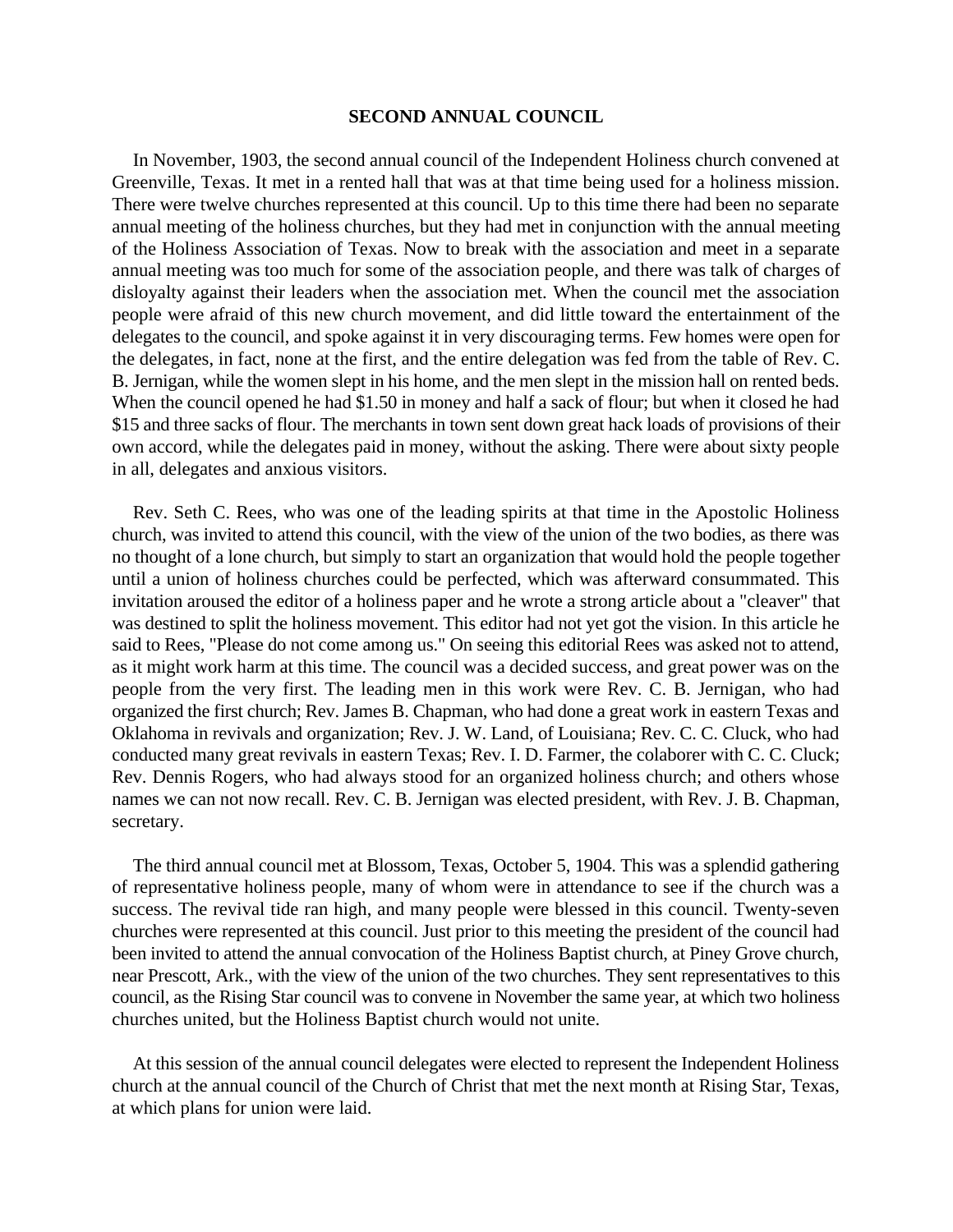## **MOVEMENT IN THE SOUTHWEST** By **Charles Brougher Jernigan**

## **Chapter 21 CHURCH OF CHRIST**

In 1893 E. H. Sheeks and wife, Mrs. E. J. Sheeks, attended a revival meeting at Bells, Tenn., conducted by Rev. Robert L. Harris, who was at that time a Methodist preacher. They were both reclaimed and sanctified, and accompanied him to his next meeting at Friendship, Tenn. Rev. Mr. Harris was in poor health, and at the close of this meeting Brother Sheeks invited Brother Harris to share their home with them in Memphis, which was accepted, and that fall they went to Memphis, and remained there until the next April.

Rev. Mr. Harris' health having failed, and seeing the necessity of getting this glorious doctrine of holiness to the world, after much prayer over the matter, he decided to start a paper, which was called The Trumpet, and a servant's house on the premises was converted into a printing office, with Rev. H. L. Harris, editor, and Mrs. Mary Harris and Mrs. E. J. Sheeks, typesetters.

In April, 1894, H. H. Sheeks formed a partnership with R. B. Mitchum in a store at Milan, Tenn., and immediately moved there. Rev. Mr. Harris and wife accompanied them, but being unable to secure a house large enough for all, Brother Harris and wife were offered a home with R. B. Mitchum, and here again a servant's house was changed into a printing office, and The Trumpet was printed in Milan.

Soon after moving to Milan, Rev. Mr. Harris began a series of sermons on the government and doctrines of the New Testament church, using the parlors of Brother Mitchum's home for a chapel. In June he began a tent meeting, which closed July 9, 1894, in the organization of the New Testament Church of Christ, with thirteen charter members: Rev. R. L. Harris, Mrs. H. L. Harris, H. B. Mitchum, Mrs. Donie, E. H. Sheeks, Mrs. H. J. Sheeks, Miss Emma Woodcock, Miss Susie Sherman, Miss Grace George, H. Y. Moore, F. A. Hite, W. M. Mann, Dr. Harris. Rev. R. L. Harris was called as pastor, and filled that office until his death.

In less than three years this church had four missionaries in foreign fields, and was supporting a Hindu boy in India (Bacher Maghjee), who is at this writing in school in Peniel, Texas. Brother and Sister Sheeks also were supporting a missionary and a girl in India.

At the death of Rev. H. L. Harris the mantle of his great work fell on his faithful wife and Mrs. E. J. Sheeks, who carried forward this new work until it spread through Tennessee, Mississippi, Arkansas, Texas, New Mexico, and as far west as Arizona. Mrs. Sheeks did the work in the East, while Mrs. Harris (now Mrs. Mary Lee Cagle) pushed her work in the West. Although women preachers, they have shown to the world their call and qualifications for planting holiness churches and maintaining them. Out of this work came a host of preachers and workers who are still pushing the work for God.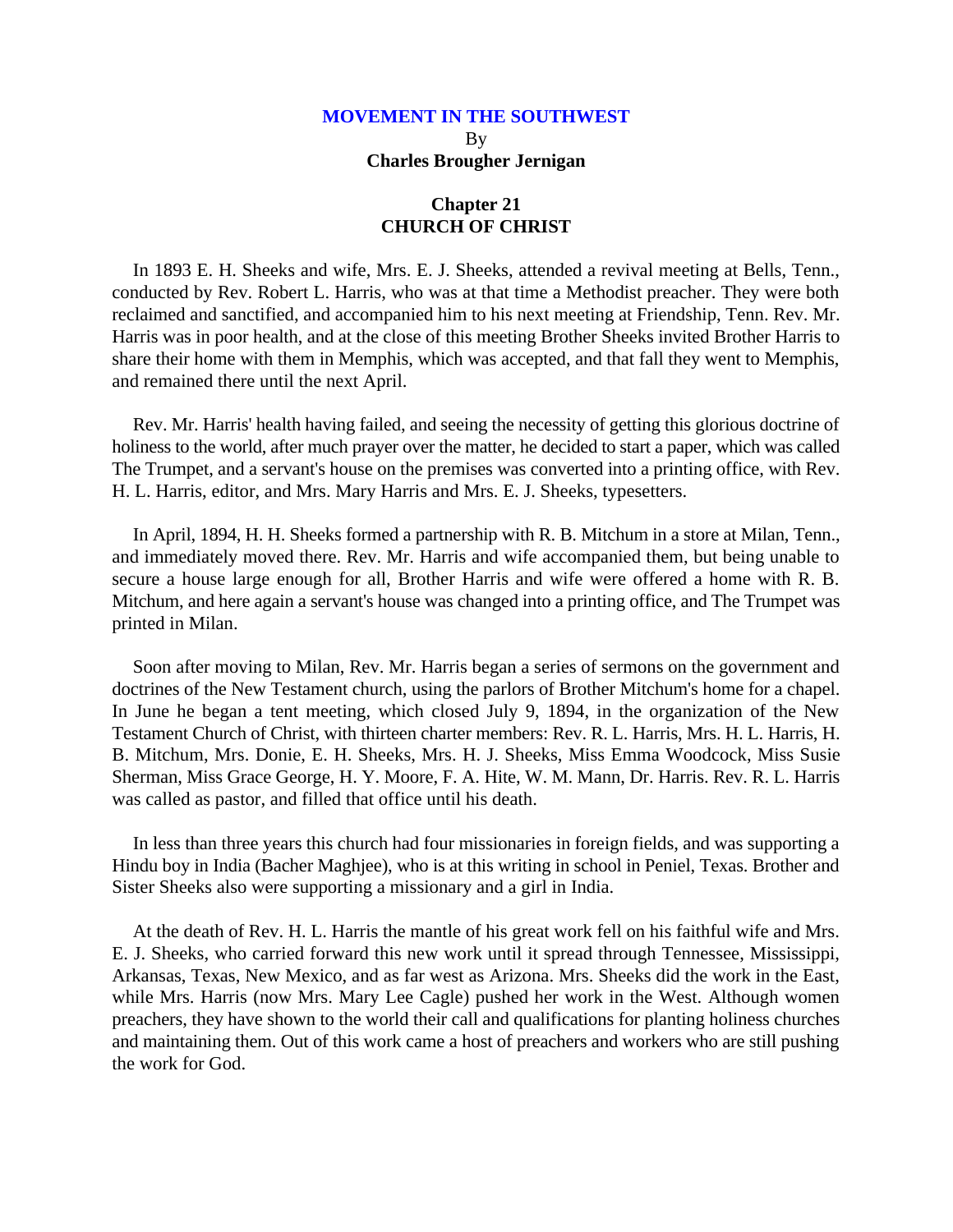Soon after the death of Rev. Mr. Harris, Mrs. Harris and Mrs. Sheeks became colaborers in gospel work, and the tests and trials came thick and fast. Women preachers were not popular, and all hell tried to stop them, but they went forward with a determination to win, and God mightily blessed their labors. Brother Sheeks bought them a big gospel tent. This made them independent of churches, which so often refused them their houses. The work spread rapidly in Tennessee, Alabama, and Arkansas, and scores were brought into the blessing of holiness.

R. B. Mitchum, and wife took charge of the church in Milan when they were away, and continued in charge until 1905, when they moved to Nashville, and the church was disbanded.

In August, 1897, Mrs. Harris sent an urgent call for Mrs. Sheeks to assist her in a meeting in Alabama, but after much prayer, Mrs. Sheeks wrote her that she was not led to go, but that God had something else for her in Tennessee. The same day, after she had mailed the letter, she got a letter from Hillville, asking her to come there for a revival, and she and Mrs. Mitchum went, and God blessed them in a most wonderful way. The tent would not hold the people, and many of the leading people of the town were saved and sanctified, one of whom is now teaching in Asbury College. The country for several miles was stirred over the revival and the women preachers. People threw away their tobacco (something new in religion then), lodges and worldliness in all forms were abandoned, old feuds were settled, and more than one hundred prayed through in this meeting, and a Church of Christ was organized to foster the flock. Mrs. Sheeks became their pastor and continued in that capacity for nine consecutive years. Soon a nice large church was erected and furnished in good style. The work of this church still abides.

From Hillville the tent was moved to Brownsville, the county seat, and here again God gave a great revival, and many people were saved. This meeting did much to break down prejudice in that country, and open the way for still greater work. Again the tent was moved, and a meeting begun at Gadsden, and the third real holiness revival was on, and many found God. In these meetings Mrs. Sheeks was assisted by Mrs. Mitchum, Miss Tena Platt, and Miss Annie Johnson, now Mrs. Annie Fisher, the wife of W. E. Fisher, who had just begun to preach.

After this Mrs. Sheeks was associated with Mrs. E. A. Masterman, who was her gospel singer and traveling companion for nine years, the whole year around, taking no vacation, but enduring hardships like good soldiers of Christ; holding meetings in Kentucky, Tennessee, Alabama, Mississippi, Missouri, and Arkansas. Mrs. Sheeks preached at the Beebe camp in 1899, which caused her to get a call to hold a meeting at Stony Point, a Methodist church, three miles out from Beebe. This meeting was in October, 1899. The weather being bad, the meeting only continued a few days, but she was called back by the pastor, Rev. E. N. Pitts, and she and Mrs. Masterman returned the following summer for a tent meeting, and the tent was pitched alongside the Methodist church. This meeting ran two weeks, and was the stepping stone to the organization of the first Church of Christ that was organized in Arkansas, which still holds its function as a church, and from it a light has radiated throughout Arkansas. Stony Point was the mother church in Arkansas. Great crowds thronged the services to see the mighty works of God; scores prayed through to victory, old troubles were settled, confessions were made, and many times the altar service ran all night, so deep was the conviction that people were unable to go home, but fell into the straw and cried to God for salvation, which came in abounding grace and shouting victory.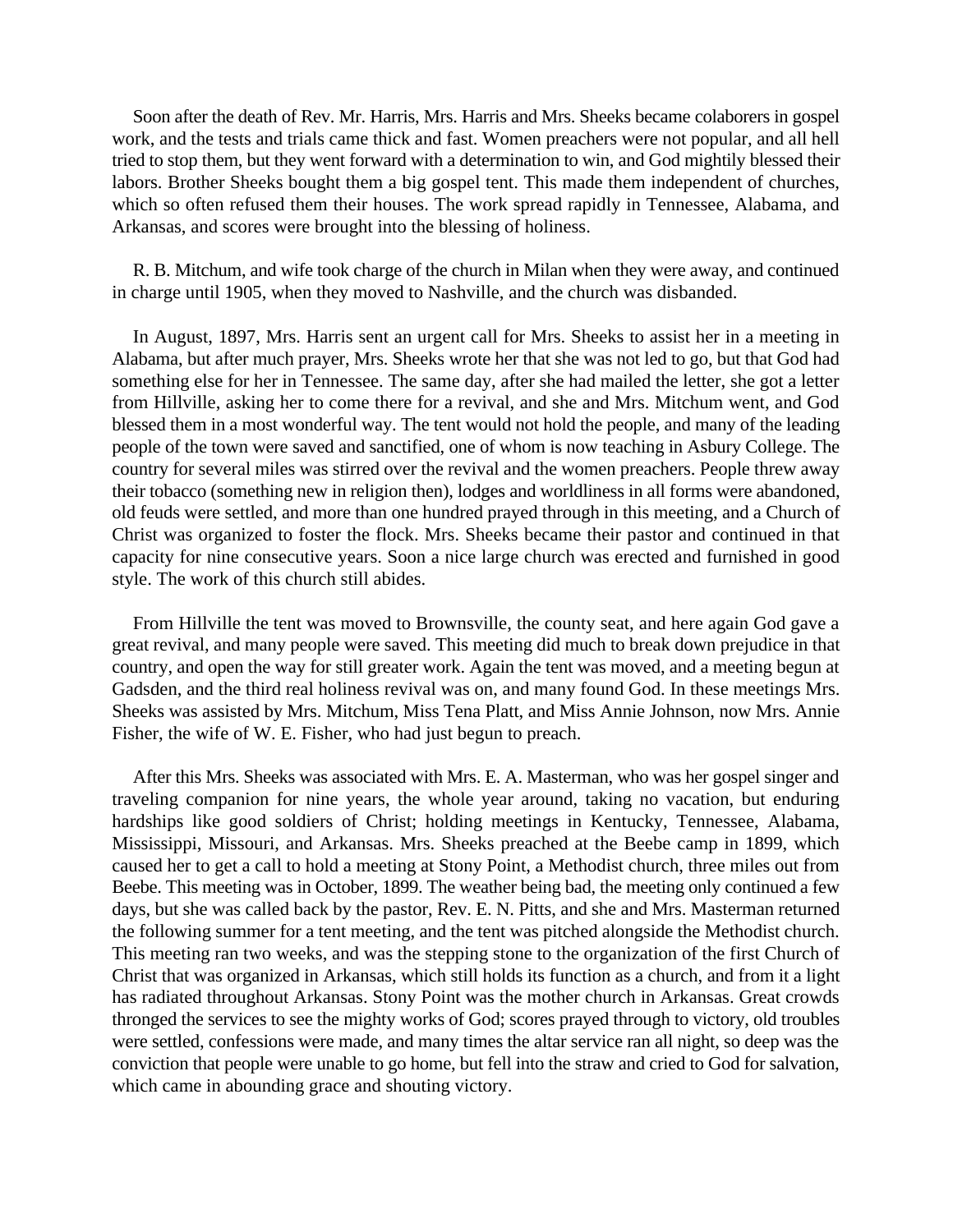Mrs. Sheeks was called as pastor of this church, and served them for seven consecutive years. The first year they built a nice church, Brother Sheeks donating liberally to its construction. He was no preacher, but he was a cheerful giver, and God prospered him in his business for it.

The next day after the Stony Point meeting they began another revival, moving the tent seven miles to Union Valley, where the Lord blessed the old-time gospel. The workers from Stony Point came and assisted in song, prayer, and praise, and numbers were blessed there also. The pine woods resounded almost continuously with the voice of prayer. Here a man alone in secret was praying at the top of his voice, yonder a group were on their knees out in the pines, when soon there would be the shout of triumph and victory, while at the tent there was little time for preaching, and often the altar would be filled the second time, and sometimes the third time in one service. Most of the people were members of the Baptist church, and on the first regular church day they turned out twenty-one for professing holiness, most of whom united with the Church of Christ at Stony Point.

The next meeting was at El Paso, Ark., near enough for the young converts from the other two places to attend and render great assistance in the meeting, and a mighty revival was the result.

Thus from place to place these two handmaidens of the Lord went; Mrs. Sheeks preaching, and Mrs. Masterman singing the gospel. When the weather was too cold for the tent to be used they preached in churches and schoolhouses, and in rented halls, that fall opening a mission in the city of Little Rock, which afterward resulted in the organization of another church. Mrs. Sheeks held meetings in Jonesboro, Black Oak, Monett, Beech Grove, Brinkley, Monroe, Madison, Green Brier, Vilonia, Texarkana, Hartford, Kingsland, Mena, Delight, Cabot, Hatfield, Waldron, and many other places, planting churches and conserving the work as she went.

In 1905 she held a meeting in Lafayette Springs, Miss., which resulted in the organization of the church at Thaxton, the first holiness church in that state, from which went out several preachers, and several other churches were organized from their work.

The first annual business meeting of the several churches convened at Milan, Tenn., December 12, 1899, at which H. B. Mitchum was chosen chairman and Mrs. E. J. Sheeks, secretary. These churches were strictly congregational in form of government, and would not accept members who had been immersed, unless they would be baptized by pouring or sprinkling. This caused quite a commotion in some places. Another question that arose was the ordination of women preachers. At this annual meeting three were ordained, two women and one man, Mrs. E. J. Sheeks, Mrs. R. L. Harris (Mrs. Mary Lee Cagle), and Rev. G. M. Hammond.

The second annual meeting was held at the same place, December 13, 1900, with the same officers elected. At this meeting it was decided to call the annual meetings. The annual council of the Church of Christ, composed of a delegated body from the several churches. Such councils were held at Jonesboro, Ark., 1901; Hillville, Tenn., 1902; Beech Grove, Ark., 1903; Stony Point, Ark., 1904. About this time it was deemed necessary to have two councils, the eastern, composed of Tennessee, Mississippi, Missouri, and Arkansas. The western embracing the state of Texas.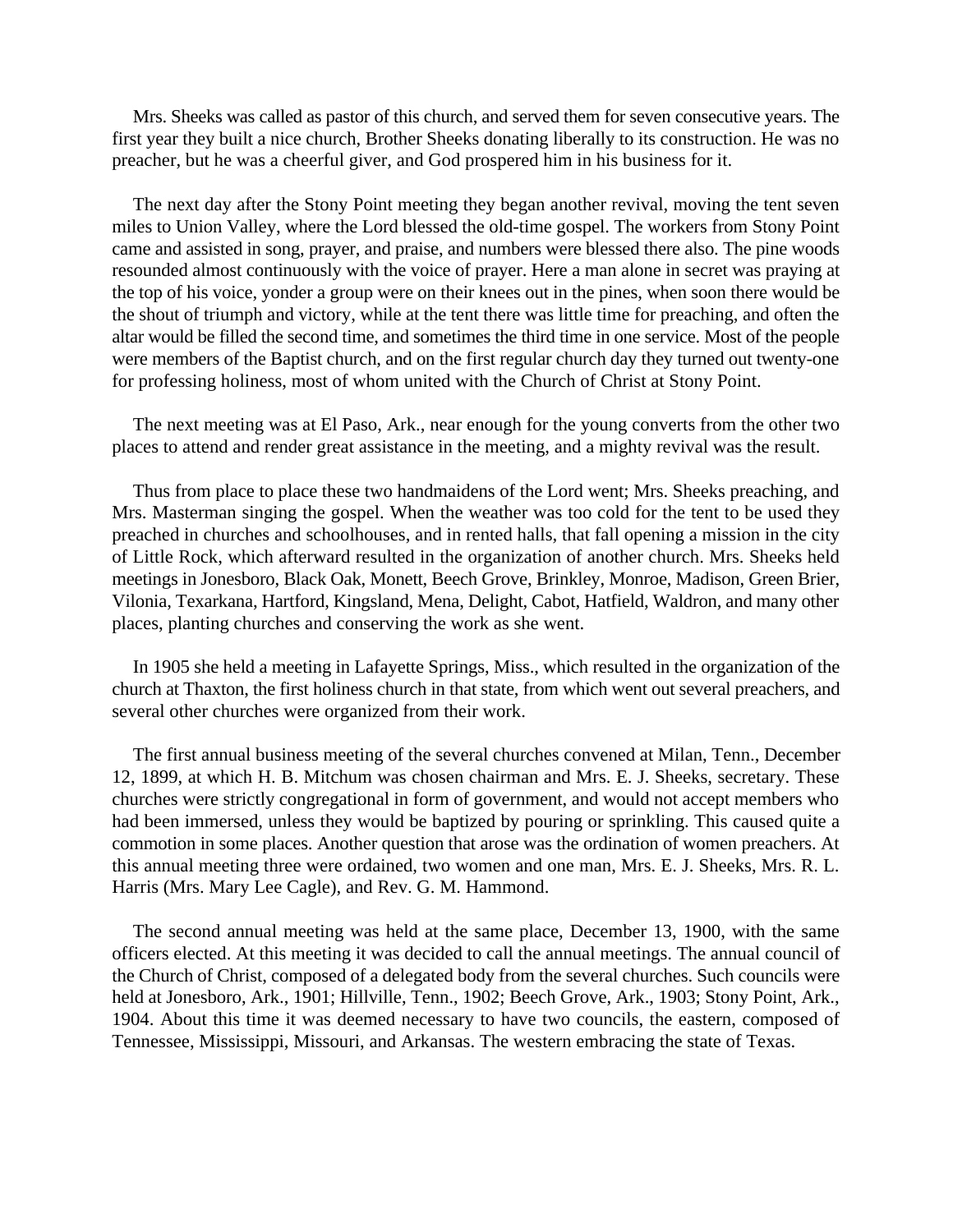#### **THE CHURCH OF CHRIST IN TEXAS**

On December 28, 1897, the first Church of Christ was organized at Swedonia, Texas, by Mrs. Mary Lee Cagle. This was a Scandinavian settlement, and most of the members were Swedes. Among the charter members was Miss Annie May Johnson, now Mrs. William E. Fisher. She was a strong preacher and did a mighty work in the early days in Texas. Many other churches soon followed in the adjacent country, all of which still hold their function as churches to this day, and all these years have prospered. While persecution thick and fast has come their way, God has led them steadily on to victory.

In 1897 a church was organized in Waco, Texas, by Rev. J. A. Murphree. It was at this time that Rev. William E. Fisher united with the church, and has since figured extensively in church work. He was the first District Superintendent of the Abilene District, then of the San Antonio District, and at this writing is pastor of the First Church of the Nazarene, Kansas City. Also at this meeting Rev. J. T. Upchurch, that pioneer rescue worker and founder of the Berachah Rescue Home at Arlington, Texas, united with the church. It was here that Rev. Bert Freeland and Rev. J. W. Manney came into the church. All of these are still members of the Pentecostal Church of the Nazarene.

On December 23, 1899, a gospel mission and training school was started by the Church of Christ, at 115-117 North Eighth street, Waco, Texas, with Rev. J. A. Murphree president of the faculty of six teachers. This school later moved to Buffalo Gap, Texas, and then again still later was removed to Hamlin, Texas, where it became the Central Nazarene University. All this time Rev. W. E. Fisher and Rev. Mrs. Mary Lee Cagle had much to do with shaping the destiny of this school.

In December, 1898, a church paper was launched, called The Evangelist, which was an eight-page monthly paper, and was edited by Rev. J. A. Murphree. This paper was published for several years with very gratifying results, championing the cause of holiness which was at that time exceedingly unpopular, and still more so to stand for a holiness organization, but God blessed the paper and made it a blessing to the thousands of its readers.

As these churches grew and increased in number and power, for God was with them and blessed this despised band of holy people, persecution grew as well, and they saw the necessity of a closer union with each other, for they were strictly congregational in government, and each local church was a sovereign within itself, attending to all church matters as that local church saw things: licensing and ordaining the ministry as the local church deemed prudent. A general church meeting was called to meet in Buffalo Gap, Texas, December 24, 1902, where the first annual western council was organized. Rev. William E. Fisher was elected president, and a Brother Logadon, secretary. Some feared that the clergy would assume control as in many of the old-line churches, and they elected their officers for the ensuing year from the laity. Brother Joe Holly was elected president, Brother Logsdon, vice-president, and Mrs. Fannie Suddarth, secretary; Mrs. Mary Lee Cagle, corresponding secretary.

This meeting was called the annual council of the Church of Christ, and a year book was published, containing the minutes of the meeting, a statement of doctrine, and form of government. At this council there were eleven churches or congregations represented, together with sixteen ministerial, and eight lay delegates.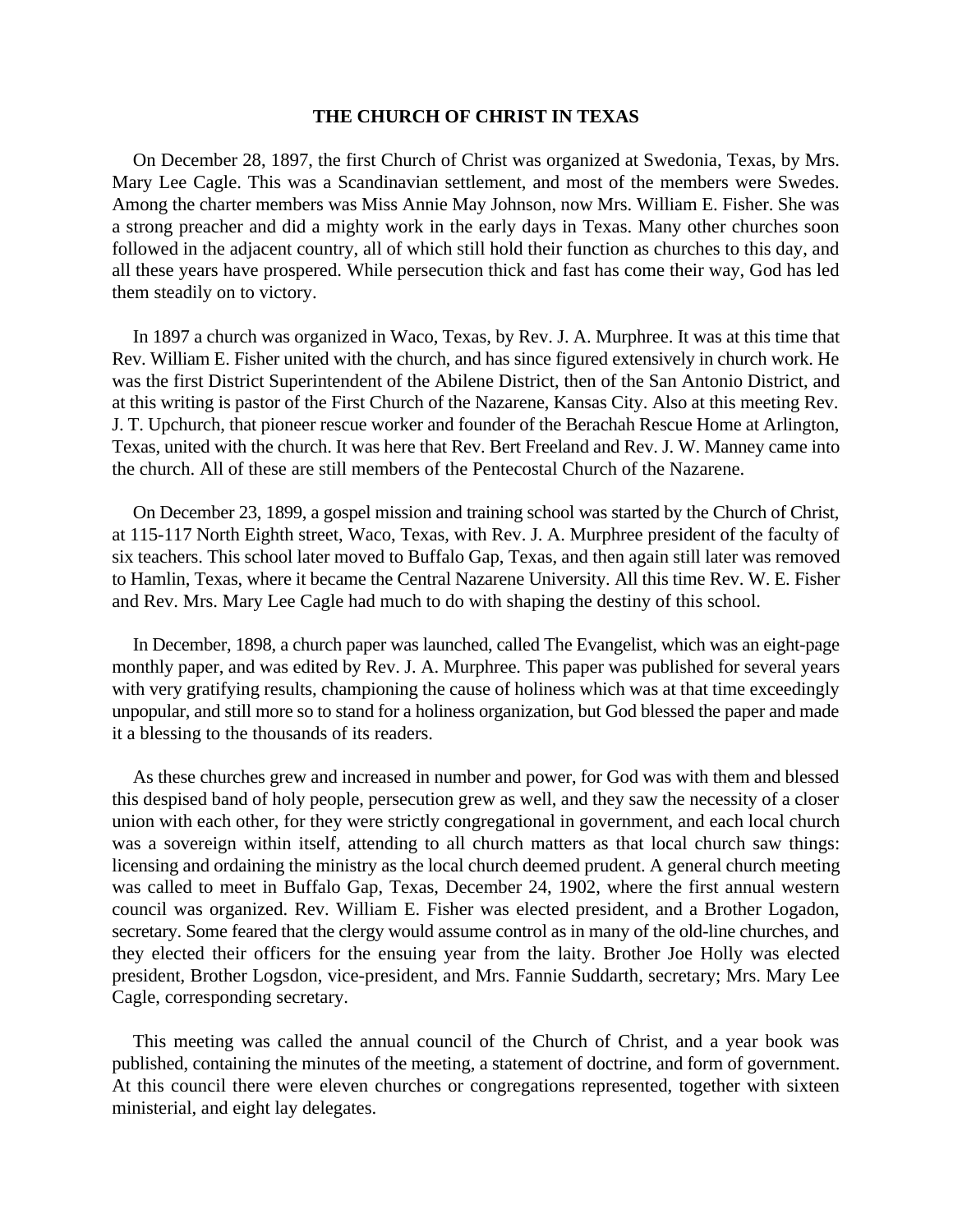The second annual council convened at Roby, Texas, November 26, 1903, at which time Rev. William E. Fisher was again elected president, Rev. Samuel Busbee, vice-president, and Mrs. Fannie Suddarth, secretary.

The third annual council convened at Rising Star, Texas, November 22, 1904, at which the delegates from the Independent Holiness church, the Church of God, and the holiness people at large met in joint session with delegates from the Church of Christ, to plan for a union of all holiness people into one body. Delegates were elected to the general council of Independent Holiness churches, which met at Pilot Point, Texas, the following year.

\*\*\*\*\*\*\*\*\*\*\*\*\*\*\*\*\*\*\*\*\*\*\*\*\*\*\*\*\*\*\*\*\*\*\*\*\*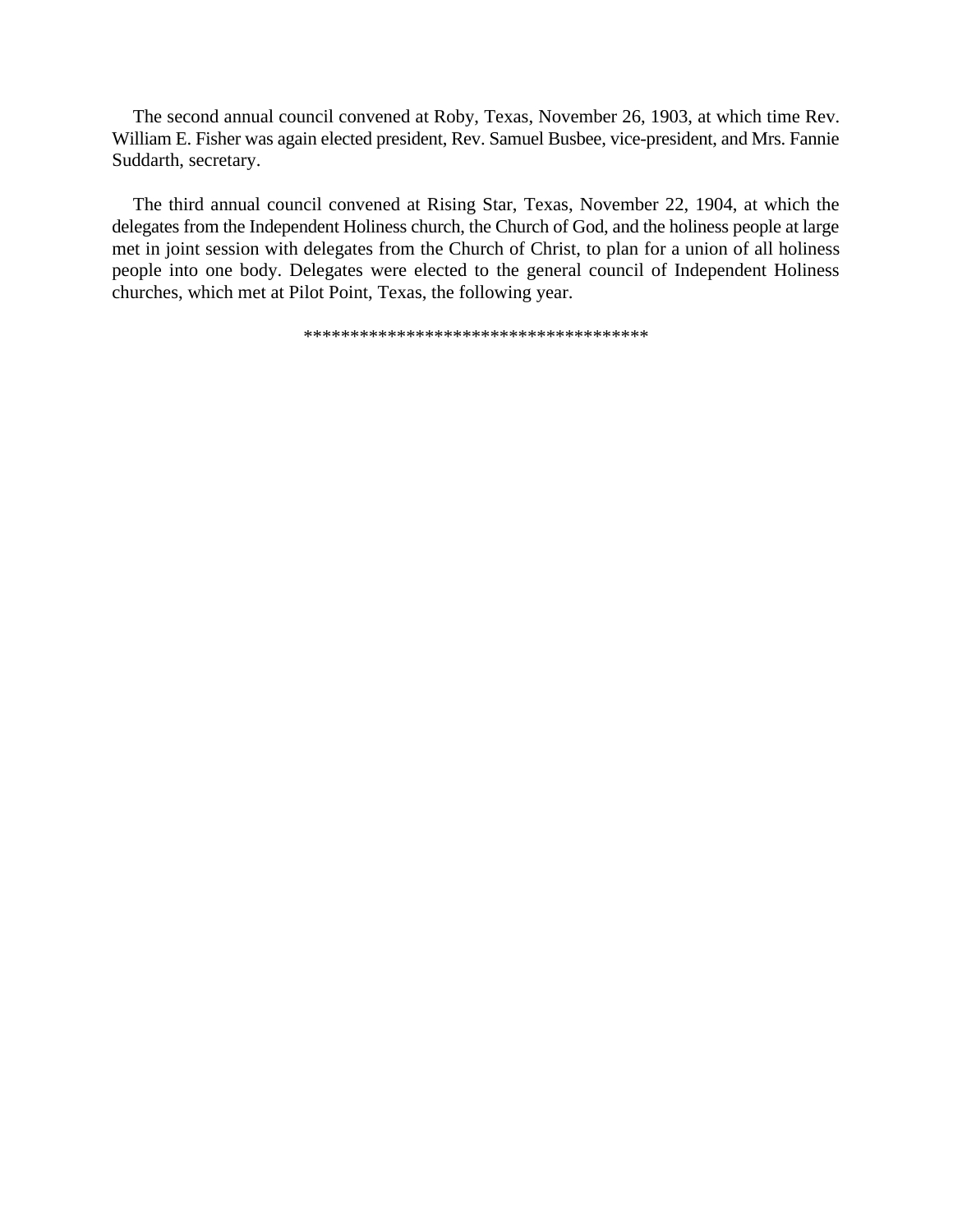## **MOVEMENT IN THE SOUTHWEST** By **Charles Brougher Jernigan**

## **Chapter 22 HOLINESS CHURCH OF CHRIST**

At the Holiness Association of Texas, held at Oak Cliff, Texas, November, 1903, Rev. W. E. Fisher, of the Church of Christ, and Rev. C. B. Jernigan, of the Independent Holiness church, met for the first time. They discussed the question of the churches for the holiness people, and found that the two churches were identical in doctrine, and nearly so in polity, and the advisability of the two churches uniting into one body was talked of with much interest to both, and they agreed to try to bring about a union of the two churches. Rev. W. E. Fisher was the president of the western annual conference of the Church of Christ, and Rev. C. B. Jernigan was the president of the Independent Holiness Church annual association. After some correspondence, it was found advisable to present the matter to the annual church association of the Holiness church, which met at Blossom, Texas, in October, 1904. At this association the matter was discussed, and five delegates were elected to represent the Independent Holiness church at the annual council of the Church of Christ, which was to meet at Rising Star, Texas, in their third annual session. The delegates elected were Rev. J. B. Chapman, Rev. M. J. Guthrie, Rev. Dennis Rogers, Rev. John F. Roberts, and Rev. C. B. Jernigan. The Church of Christ at their council elected a like delegation to confer with the Independent Holiness church delegates, as follows: Rev. W. E. Fisher, Rev. T. C. Eason, Rev. B. F. Neeley, Rev. Mrs. Fannie Suddarth, and Rev. Mrs. Mary Lee Cagle. The eastern annual council of the Church of Christ was represented by Rev. G. H. Hammond; Rev. H. M. Guy represented the unorganized holiness people at large, and Rev. J. T. Upchurch represented a local church at Oak Cliff, which was called the Church of God (not the Gospel Trumpet people).

Union was in the air, and all churches that taught holiness as a second work of grace were invited to sit in this conclave, seeking a union of all. There was a church in Arkansas called the Holiness Baptist church, composed mostly of Baptists who had been excommunicated on account of their holiness teachings. This people were led by Rev. W. J. Walthall, of Texarkana. A correspondence was started with Rev. Mr. Walthall, which resulted in the invitation of Rev. C. B. Jernigan to visit their annual conclave, which met at Piney Grove church, near Prescott, Ark. This body was so intensely congregational that there was no president, but a moderator was elected after the convocation met, who held office only so long as the convocation was in session. The subject of church union was discussed, and most of the laity were enthusiastic for the union, but their leader demurred, and the convocation refused to attempt a union unless the united church would adopt immersion as the only mode of baptism. The Church of Christ baptized by pouring only, while the Independent Holiness church had no restricted mode of baptism. The Holiness Baptists refused to enter the union unless immersion only was the order of the church. This kept the Holiness Baptist church out of the union as a body, but many of the laity and some of their preachers came into the united church, among whom were Rev. F. H. Morgan, who afterward became District Superintendent of the Eastern Oklahoma District, Rev. Frank Daniel, Rev. E. A. Snell, and Rev. Mrs. Dora Rice.

November 22, 1904, the Church of Christ met in their third annual session at Rising Star, Texas, and with them these respective delegates. The council voted to elect a joint committee to frame a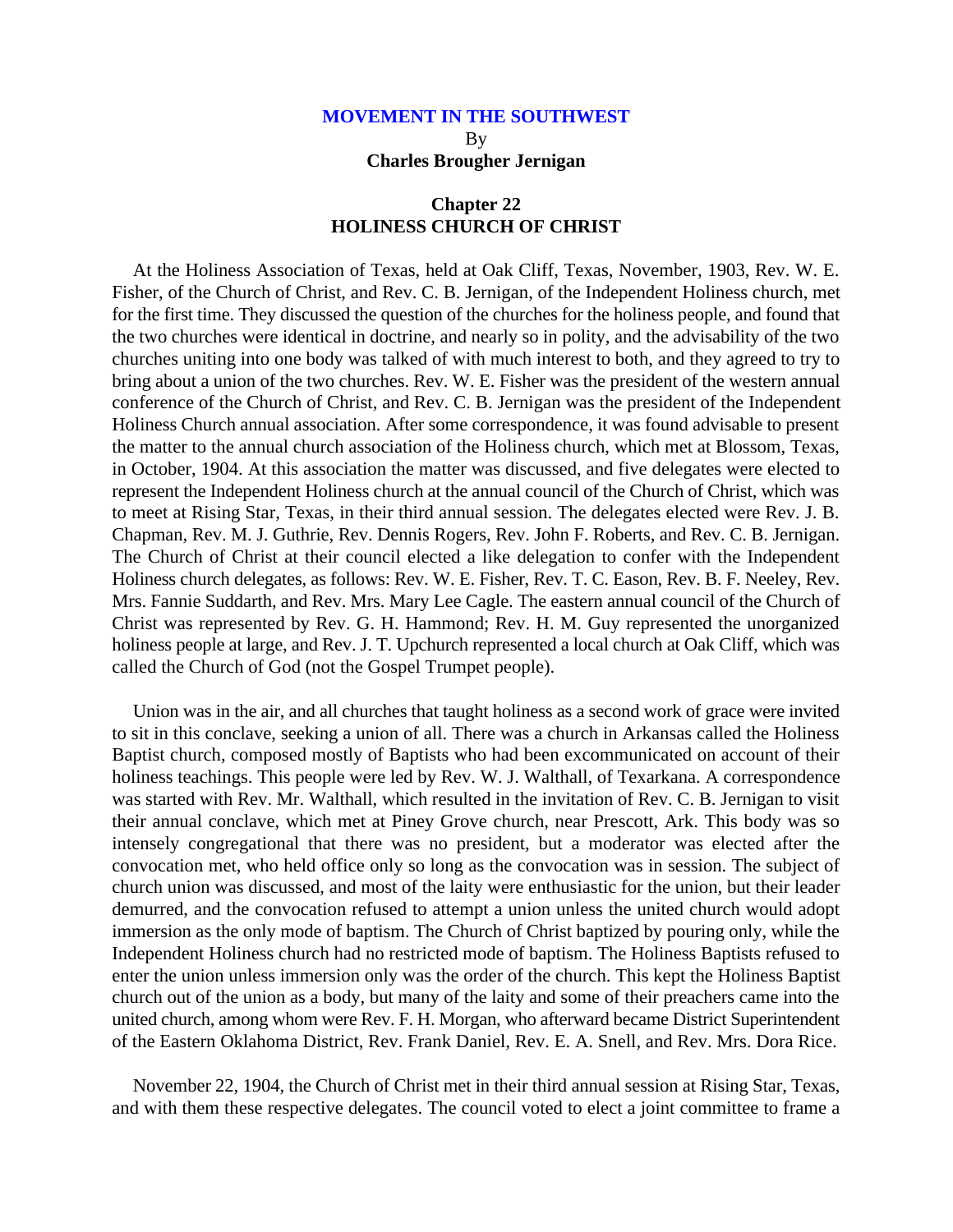manual and statement of doctrine, and basis of union. This joint committee recommended the name, Holiness Church of Christ, which virtually took in the names of the uniting bodies, combining them into one. This committee made its final report to a joint session of all churches and holiness people, who met in the first general council at Pilot Point, Texas, November 7-12, 1905. Legal delegates from these several bodies met and fully consummated the union under the name of the Holiness Church of Christ. Rev. R. M. Guy was elected president of the general council.

There were three annual councils organized: Western Texas; Eastern Texas, covering all east of Fort Worth, Texas, and all of Oklahoma; and the Arkansas council, composed of Arkansas, Missouri, Tennessee, and Mississippi. There were about one hundred local church organizations in this union at this time.

The first general council of the Holiness Church of Christ met the next fall at Texarkana, Texas-Ark. At this council a letter was read from Rev. C. W. Ruth, telling of the proposed union of the Association of Pentecostal Churches of America, with the Church of the Nazarene, which were called to meet in April, 1906, at Brooklyn, N. Y., and asking that we elect delegates to that meeting and seek union with them. This proposition was met with enthusiasm, and three delegates were elected, as follows: Rev. R. M. Guy, Rev. J. B. Chapman, and Rev. C. B. Jernigan. The distance was so great and no funds were provided for carfare, and none of the delegates attended.

The correspondence between C. W. Ruth and C. B. Jernigan finally resulted in seven persons attending the First General Assembly of the Pentecostal Church of the Nazarene, where the Association of Pentecostal Churches, and the Church of the Nazarene united. The seven persons were Rev. J. P. Roberts, Rev. J. D. Scott, Rev. J. N. Speakes, Rev. S. M. Stafford, Rev. C. B. Jernigan, Rev. Mrs. E. J. Sheeks, and one layman, T. J. Shingler. These were invited as honorary members of the Manual Revision Committee, and all points of difference between the Holiness Church of Christ, and the Pentecostal Church of the Nazarene were freely discussed and tentatively agreed upon union, subject to the action of the different annual councils in the South.

These unaccredited delegates returned home to arouse interest in the union of all holiness churches. They invited the Pentecostal Church of the Nazarene to hold a General Assembly the next fall in the South. On their return home they stopped off at the Arkansas annual Council, then in session at Little Rock, and reported what they had done, and the manuals of both churches were read and compared, after which the council went on their knees in fervent prayer for divine guidance, and as they prayed the glory fell on the entire congregation, and when prayer was over the vote was taken and the council voted unanimously for union, amid shouts of joy and old-time handshaking.

Those who had visited the Chicago Assembly went from Little Rock to the Eastern Texas annual council, held at Oak Cliff (Dallas), Texas. Rev. H. D. Brown, who had been invited to attend this council, explained the working of the Church of the Nazarene and the great good of a great united body for holiness. A vote was there taken looking toward union.

October 8, 1908, the General Assembly of the Pentecostal Church of the Nazarene convened at Pilot Point, Texas, where the union was fully consummated, uniting the whole Southland, from Boulder, Colo., to the Florida capes, having churches in almost every state in the South, with the Pentecostal Church of the Nazarene.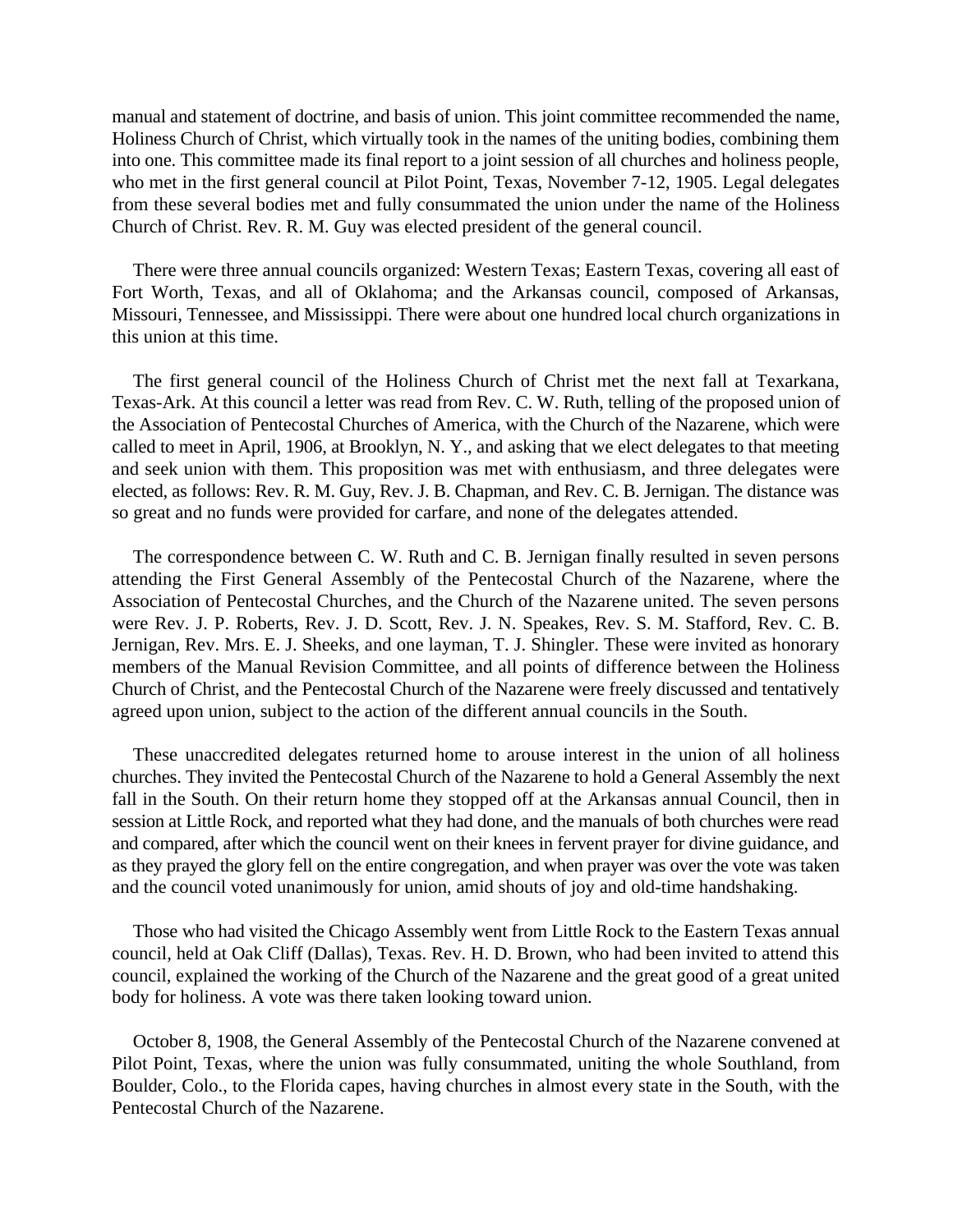The minutes of the General Assembly show that the South had ninety churches at the time of the union, in the following states: Arkansas, Florida, Louisiana, Missouri, Oklahoma, Kentucky, Mississippi, Tennessee, Texas, and Georgia. Seven Districts were formed of the Southern States, as follows: Abilene District, Rev. W. E. Fisher, Superintendent; Dallas District, Rev. J. D. Scott, Superintendent; Arkansas-Missouri District, Rev. W. F. Dallas, Superintendent; Kentucky-Tennessee District, Rev. C. A. Bromley, Superintendent; Alabama District, Rev. R. M. Guy, Superintendent; Southeast District, Rev. H. H. Sumlin, Superintendent; Oklahoma-Kansas District, Rev. C. B. Jernigan, Superintendent.

\*\*\*\*\*\*\*\*\*\*\*\*\*\*\*\*\*\*\*\*\*\*\*\*\*\*\*\*\*\*\*\*\*\*\*\*\*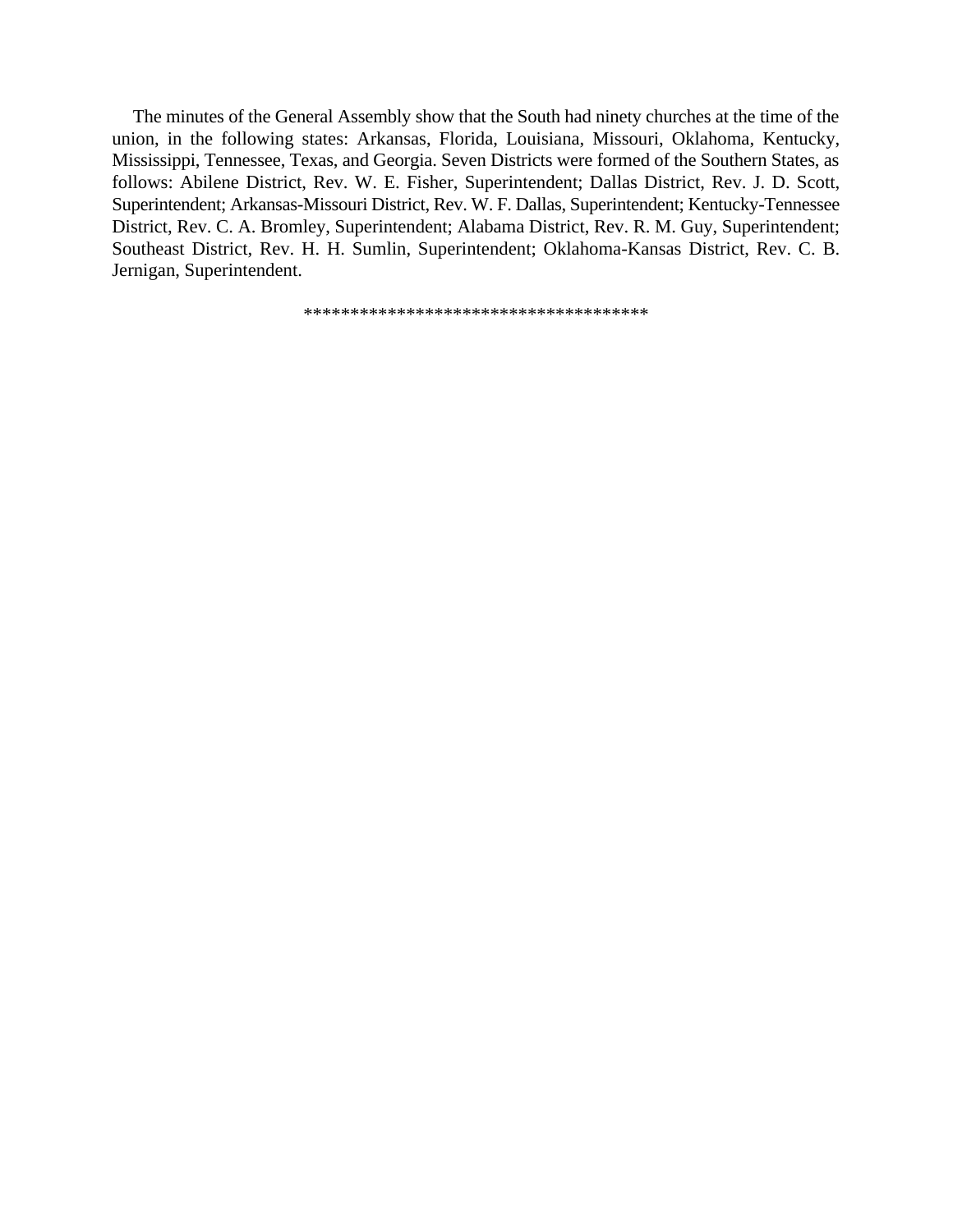# **MOVEMENT IN THE SOUTHWEST** By **Charles Brougher Jernigan**

## **Chapter 23 GENERAL ASSEMBLY AT PILOT POINT, TEXAS**

The second General Assembly of the Pentecostal Church of the Nazarene met October 8-14, 1908, at Pilot Point, Texas, being the thirteenth General Assembly of the Church of the Nazarene, the thirteenth annual association of the Pentecostal Churches of America, and the fourth annual council of the Holiness Church of Christ.

This Assembly was the result of special efforts of the leaders of these various bodies to secure union of all the holiness people in America into one body, for the more effectual spread of scriptural holiness throughout the world. We quote from the minutes of this Assembly:

## **PROCEEDINGS OF THE SECOND ANNUAL GENERAL ASSEMBLY**

## **THURSDAY OCTOBER 8 AFTERNOON**

A great gathering of saints with happy faces filled the great pavilion as the time came for the convening of the second General Assembly at Pilot Point, Texas, October 8, 1908 at 2 p.m.

After a very enthusiastic song service led by Rev. I. G. Martin Rev. J. D. Scott, pastor of the local church called the multitude to order and spoke a few words of greeting. He said that the time had arrived for the opening of the Assembly and called to the platform General Superintendents P. F. Bresee and H. F. Reynolds, and President H. B. Mitchum. Dr. Bresee, as Senior Superintendent took the chair and called the Assembly to order. The Assembly arose and sang with great earnestness and triumph, "Hallelujah Amen."

The service of the hour — the sacrament of the Lord's Supper — was at once entered upon. Dr. Bresee read a part of the sixtieth chapter of Isaiah, making very apt and most inspiring comments. After several prayers the elements were passed to the kneeling partakers amid the singing softly of "When I see the blood" and other hymns which speak of the suffering and death of our Lord, and waves of tenderness swept over the audience, tears of joy being freely shed Rev. I. N. Short led in prayer at the close of this precious service, and as the congregation sang "The home of the soul," the fire fell on the people, and they shouted and praised God for some time.

Dr. Bresee then briefly addressed the Assembly, referring to the rise of the work in the different parts of the country of the spirit of unity which had been drawing together the different parts, of the union accomplished at Chicago a year ago, and the provisional arrangements there made, which, through the action of the councils of the Holiness Church of Christ, had brought about this Assembly.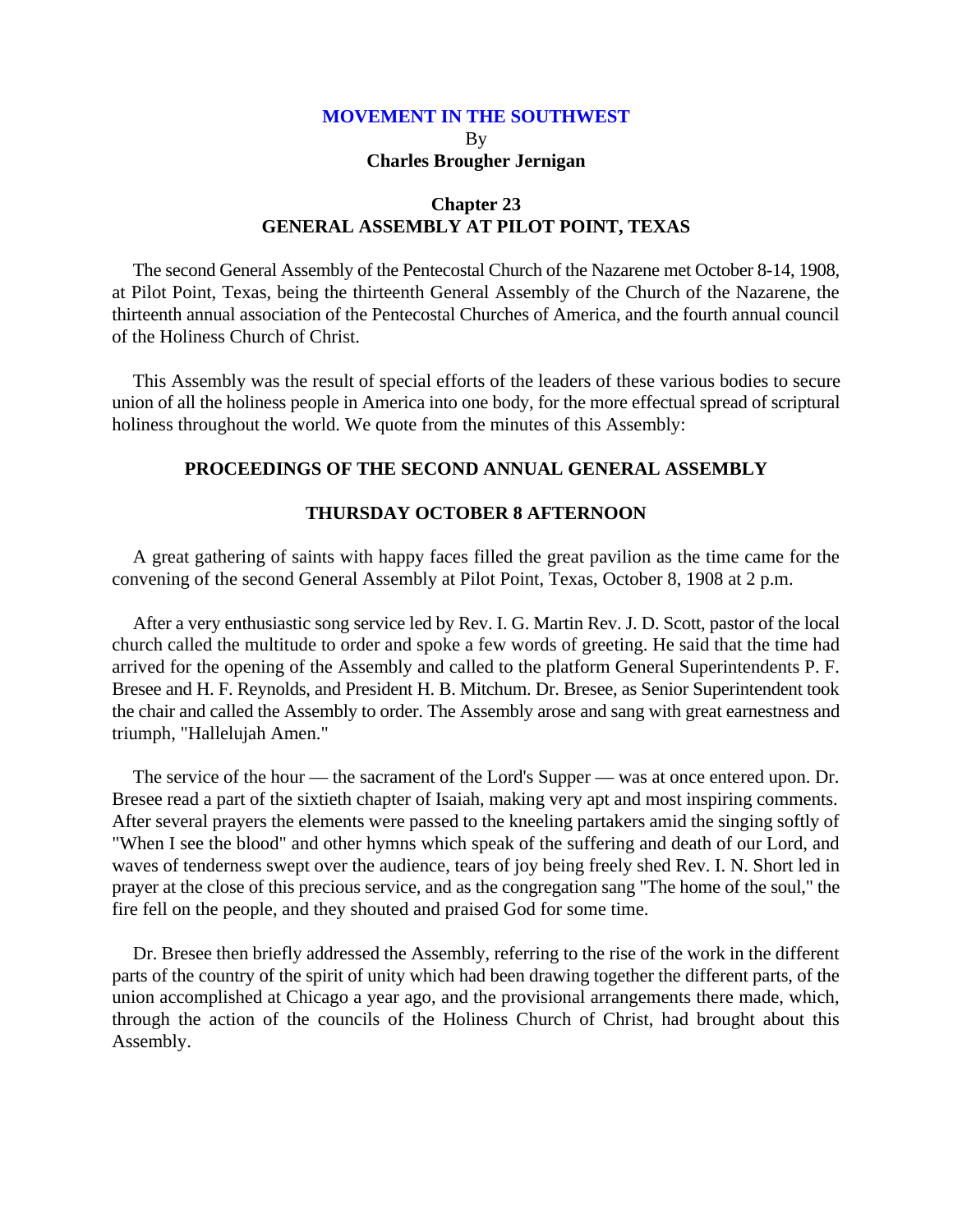The secretaries of the last general council of the Holiness Church of Christ, and of the last General Assembly of the Pentecostal Church of the Nazarene, were called forward to act as secretaries pro tem of the Assembly.

On motion, it was unanimously ordered that all ordained ministers of the Holiness Church of Christ be recognized as members of the Assembly. The roll, as made up by the secretaries, was then called, those present answering to their names.

# **TUESDAY, OCTOBER 13 — MORNING**

Dr. Bresee called the Assembly to order at 8:30 a.m. Brother DeJernett led the devotional service, which was a gracious season.

The minutes of the previous session were read and approved.

Rev. R. M. Guy, a former president of the general council of the Holiness Church of Christ, was introduced and spoke a few words of greeting, giving his experience in the work of the Lord in the Southland.

Brother W. H. Hoople addressed the Assembly on the prospective joy of the union of the two churches, and expressed satisfaction in seeing nothing but the spirit of Jesus in all the deliberations. "It is holiness that has done it, and Jesus is responsible for it."

Brother H. B. Mitchum spoke in a very tender way of the gracious leadings of God up to this moment. He desired to move that "The union of the two churches be now consummated." After some remarks from Brother Ruth on the way this union wave had begun and had continued from the first steps, he said, "Being of one heart, we should all be one organic body." He seconded the motion.

Brother John N. Short also spoke of the union of the Pentecostal Churches and the Church of the Nazarene. He had come on purpose to say "Amen" to this marriage. He said he loved these people more today than ever. "We are here to live and die with you." He also seconded the motion.

Brother J. B. Creighton spoke of the rise of the foe to holiness — fanaticism, and said that he believed this movement of organized holiness was God's movement to deal the death-blow to it. He also seconded the motion for the Northwest.

Brother C. B. Jernigan said that this was the greatest day of his life, for what we see today he had hunted ever since he got the blessing. He desired to second the motion for the Southland.

Brother Hosley, of Washington (D. C.) District, spoke to the motion and seconded it for his District.

Several others spoke to the motion amid great gladness and joy, especially when brethren of the South hugged brethren from the North.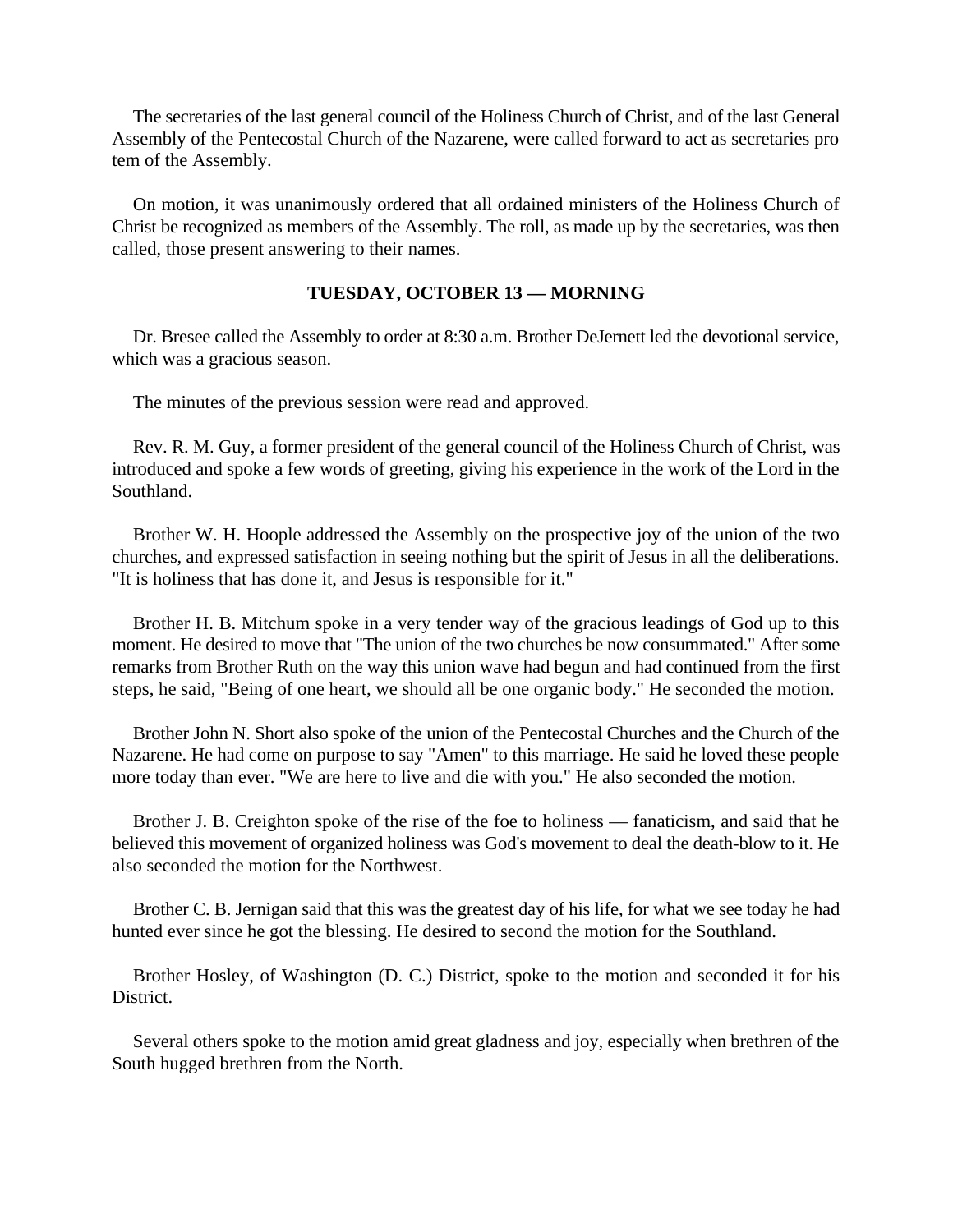In putting the motion. Dr. Bresee said that this was an epoch-making time. This is the answer to Christ's prayer, but it is only the early dawn and we are going forth to victory. The motion being put, it was passed unanimously by a rising vote, amid great enthusiasm, at 10:40 a. m. October 13, 1908.

The burst of holy joy continued for several minutes. Brethren of the South throwing their arms around brethren of the North, East, and West, at the same time singing a new hymn written for the occasion by L. Milton Williams and I. G. Martin, to the tune of "Dixie." Soon the inside of the tent became too small for the freedom of such a joy, and the people began marching out and around the great tent, with waving handkerchiefs and shouts of joy, and eventually formed in an immense solid circle on the grounds, where Dr. Bresee mounted a chair and addressed the multitude in words of inspiration, which moved the hearts of all.

At the time of the General Assembly at Pilot Point, the Holiness Church of Christ had two good schools: the Arkansas Holiness College, located at Vilonia, Ark., and the Missionary and Bible Training School, located at Pilot Point, Texas. They also had eight missionaries already on the field: Rev. L. A. Campbell and wife, Rev. Andy Fritzlan and Miss Ollie Nelson in India; Rev. S. M. Stafford and Rev. B. A. Hunt in Mexico; and Misses Lula Williams and Lillian Pool in Japan.

There was also a paper The Holiness Evangel, published at Pilot Point, Texas, which was the official organ of the church, with Rev. C. B. Jernigan and Rev. J. D. Scott, editors. This paper had a wide circulation and had stirred up a lively interest in holiness church work.

\*\*\*\*\*\*\*\*\*\*\*\*\*\*\*\*\*\*\*\*\*\*\*\*\*\*\*\*\*\*\*\*\*\*\*\*\*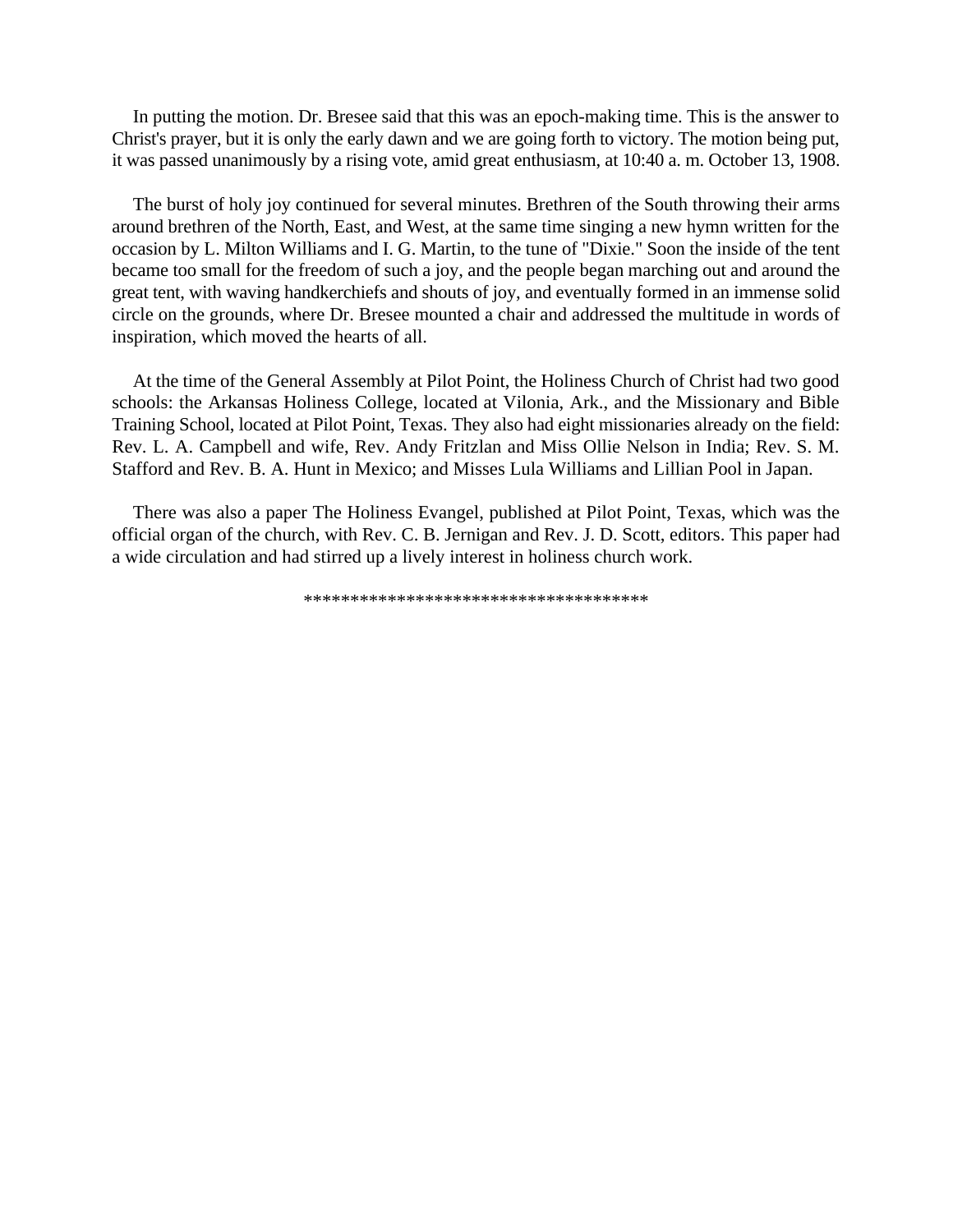# **MOVEMENT IN THE SOUTHWEST** By **Charles Brougher Jernigan**

## **Chapter 24 PIONEERING IN OKLAHOMA**

What is now known as Oklahoma was in the early days of the holiness movement the Indian Territory, inhabited by the American Indians, few of whom ever settled down and made desirable citizens, as they do not like to work, and seem never to learn how to farm. They like to carouse and drink. They go about in droves mostly, and live in cloth tents, and houses made of weeds well tied together, especially among the uncivilized tribes.

The Indian has a high ideal of religion, that will radically change and make him new all over. They think that when God saves a man he must give up his tobacco, pipe, Mescal bean, and whiskey. At a campmeeting held at the Ponca Indian agency especially for the Indians, in company with Rev. I. G. Martin, in 1910, a great many Indians came and camped. We saw thirty Indians at the altar, praying in Ponca language and weeping with broken hearts over their sins. Many were really saved. At the close of the meeting Brother Martin called a council of the leaders of the tribe to know if they desired the continuation of the Nazarene mission among them. All the old braves were asked to speak. White Eagle, the last chief of his tribe, who was known among them as their silver-tongued orator, arose and spoke through an interpreter. He said, "When I was a baby they took me to a priest who sprinkled water on my head, and told my mother that I was a Christian, but it did not touch my heart. Same bad heart. The government takes our children and makes them learn from book. Heap smart when they leave school, but still they have a bad heart. They go to the Methodist mission; learn to sing good; listen to smart man talk; still same bad Indian. They go to Nazarene meeting; get on their knees, cry and pray to God till face shines; they go home, read a Bible, pray. No more eat Mescal bean; no more drink whiskey. No more smoke pipe. No more steal. Come on Nazarenes."

The Indian Territory was known as the wild and woolly territory, on account of the class of people who inhabited it: bandits, cowboys, and people who could not legally live in any state, thought themselves safe here, hid away from the world among the Indians. Yet among them were some very choice characters, and a people who seldom heard a real sermon of gospel salvation. It was indeed a very needy field, and ripe for the sickle of the pioneer who dared trust God and go without the promise of a cent for remuneration, and expect to get his reward at the end of the race.

Some choice characters sacrificed their all to carry the gospel to these needy people, and such a harvest of souls they did reap for their reward. Among them were Rev. M. O. Meadows, Rev. A. W. Rodgers, Rev. J. D. Scott, Rev. John Stanfield, Miss Mattie Mallory (now Mrs. Morgan), Dr. Ellison, Dr. G. W. Sawyer, and Rev. S. M. Stafford, our first missionary to Mexico. These and others whose names I do not now recall played their part well, and planted a work that will never die.

#### **THE OKLAHOMA ORPHANAGE**

Miss Mattie Mallory came from the North to the Indian Territory, as a missionary teacher In the Dawes Academy, located at Berwyna, I. T. She was employed by the Baptist Missionary Society, of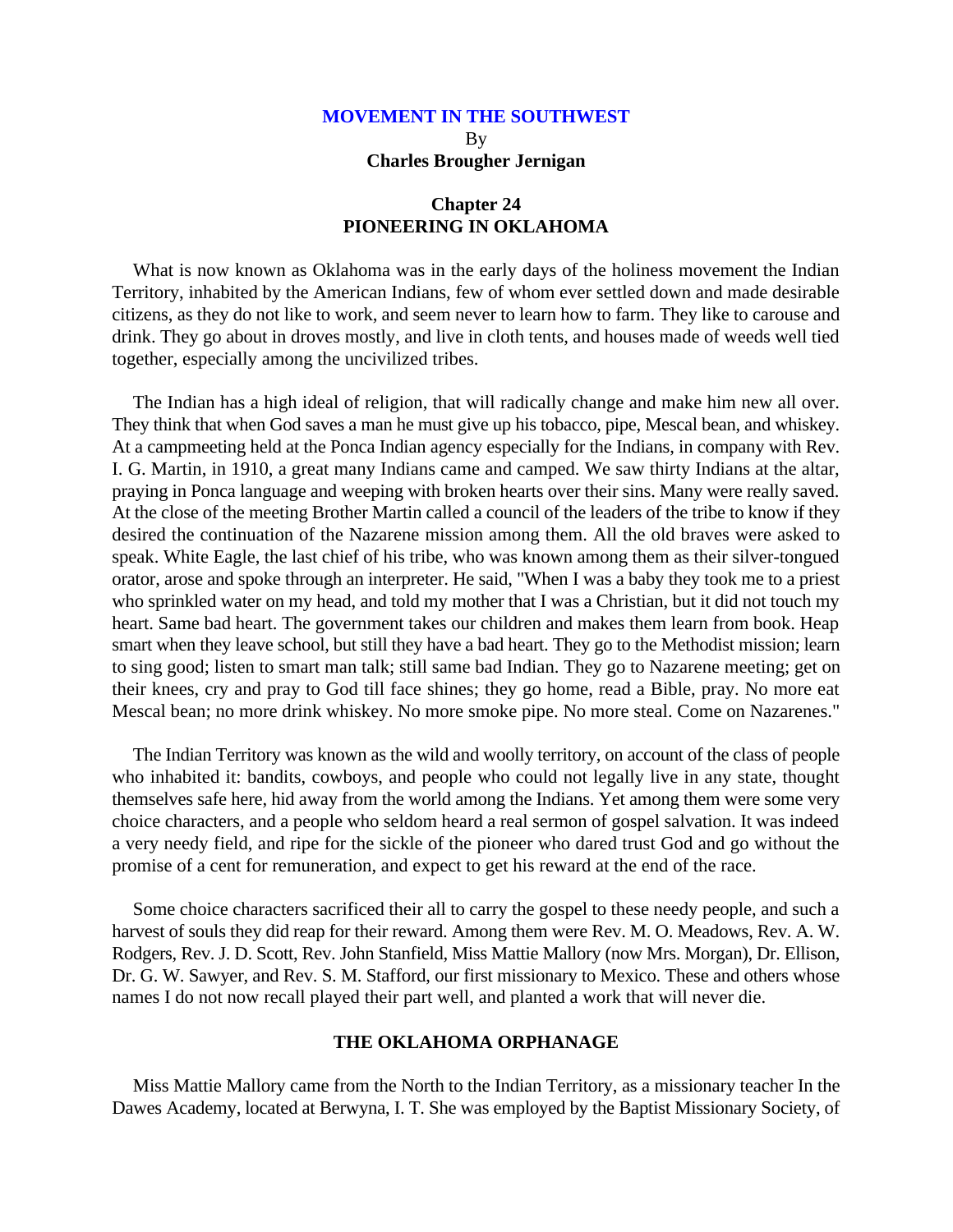New York. This was an Indian mission school. Passing through Oklahoma City, she seemed to hear a voice calling her to care for the homeless children of this wild country. In 1898 she was called to take charge of a holiness mission in Winnipeg, Canada. The call came clearer, and in September the same year she opened the Oklahoma Orphanage in two rooms on Reno street, given to her by a man for that purpose. She was so sure of the outcome that she brought two children with her when she came to locate, and as yet had not so much as secured a room, but God opened the way.

By Thanksgiving day she had twelve children, and a Miss Shaw came from the Dawes Academy to assist her, and brought along a printing outfit with which to start a paper that was called The Guide. A school and a Sunday school were started in the orphanage.

Thanksgiving day found her with twelve children and two workers, and \$1 in money with which to provide a Thanksgiving dinner. With faith in God she went to the market to purchase the meat and cranberries. While she waited in line with the rich who carried off great dressed turkeys to their children, she prayed almost audibly for God to give her a turkey for her children in the orphanage who had no father to buy it for them. As her turn came at the counter she placed her dollar down and called for a small piece of meat for the orphans. The dealer, knowing her, asked, "Why don't you get them a turkey?" When he was told that this was her all, he replied, "Oh, well!" and cut off the 50 cents' worth of meat. But just as she reached the door, he called her back, and handed her a big turkey, saying, "Feed the children good," and took back the piece of meat and gave her back her money. The children had turkey and cranberry sauce for dinner. In this way the orphanage has been supported for twenty years.

The same year in December they had so outgrown their home that they had to move, but houses were hard to find just then, and for two weeks she walked the streets seeking a large house, but finding none. Tired and weary, she called her children around her with her faithful band of workers, and went to prayer for God to help them find a house. While they prayed she arose, saying, "I know which way to go, God has shown me." She went and soon found the very house that she needed at 519 West Fifth street. She went to the office of the agent, telling him that she would take the house and asked for the key. He gave her a look that startled her, and said, "House rent in this city is cash in advance." The rent was \$20 and she had not a cent. She took off her gold watch, and told him to keep that till Monday, when she would bring him the money. He took the watch and gave her the key. She hastened home and wrote a letter to her sister, asking for the loan of the needed money, and ran to the incoming train to mail it, but lo! she had no stamp, nor pennies with which to buy. Sad and almost discouraged, she walked home praying. God spoke, "Can you trust? Why not trust me with this matter?"

A sweet relief came and she tore the letter to bits and strewed it along the streets as she went singing home. This was Thursday, and on Friday they moved to Fifth street, and on Monday the money came in a way that she had never thought it could. The watch was redeemed, and needed furniture was bought besides. They had been in this house only one month when the landlord demanded the house. The money was tendered, but he replied, "No; I want my house. You people pray too loud to suit me." Again it was to move, and not enough money to pay house rent, as they had found a house for \$25. The Lord sent in a friend who offered the loan of the needed money, but he was told that if he could trust the Lord to get it back for him in time that it would be accepted, and he agreed, and finally gave the money outright.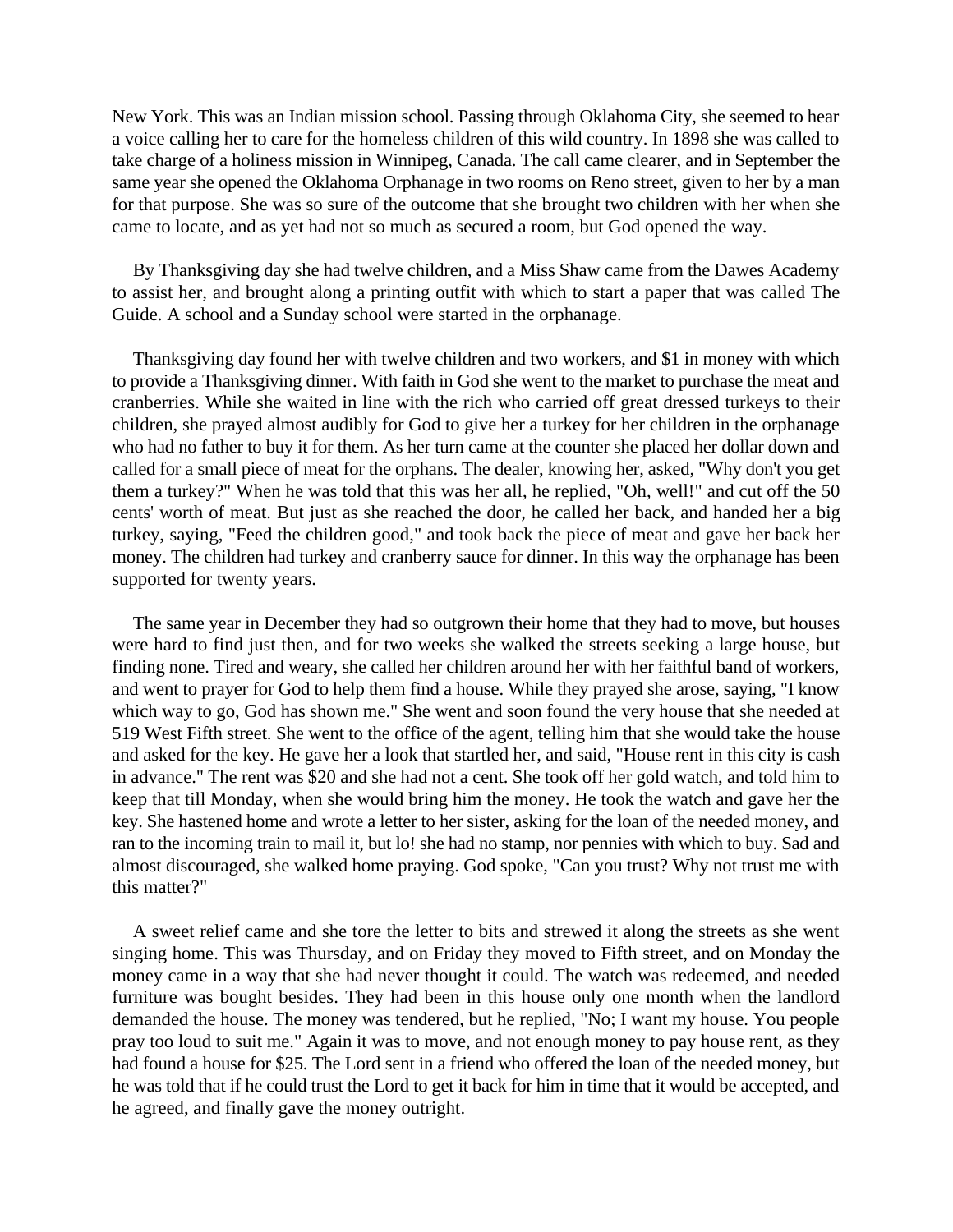Here they stayed three years, when Miss Mallory sold her property in Kansas and made the first payment of \$300 on a twenty-acre tract of land located on what is now West Twenty-seventh street, Oklahoma City, then a suburban farm. Brother Creek gave his time and raised other money needed just then for building a house, which was constructed mostly by the boys in the home and the workers.

They stayed there three years, and sold out and bought still farther out of the city that was growing very rapidly. The property was known as Beulah Heights, just outside the city limits. Rev. J. B. McBride then came to assist them in a meeting, which was a great revival. In this meeting the rescue work for Oklahoma was born, after much prayer. An Organization was formed, known as the Oklahoma Orphanage and Rescue Commission. The first thought was to run both institutions under one management, which was soon found could not easily be done. Dr. W. L. Ellison, of Oklahoma City, was sanctified in this meeting, and was made superintendent of the rescue home. After him there were two other superintendents of the home, Rev. H. B. Beau and Dr. G. W. Sawyer. This home did much good and sheltered many girls.

#### **OKLAHOMA-KANSAS DISTRICT**

At the close of the General Assembly at Pilot Point, Texas, Districts were formed and Superintendents were elected in the old fields, and a new District was formed of Oklahoma and Kansas, and at the suggestion of Rev. J. B. Chapman, Rev. C. B. Jernigan was appointed District Superintendent, covering the vast territory of these two states, in which were only six struggling churches and three small church buildings, located at Howard, Kas., Newberg and Durant, Okla. Much of the lands in Oklahoma were Indian land and unallotted at this time, and the people had to live in log houses and dugouts. This did not discourage the District Superintendent, as he was a pioneer to the manner born, and loved the front of the battle.

The appointment was made in the last of October, 1908, and in November he was on the field. With no money and little encouragement, he packed his photographic camera into his grip and started for Oklahoma. Traveling expenses were heavy, and his people were poor, and he would go as far as his money would take him, and stop and find a schoolhouse in which to hold meetings at night, while he went from house to house making photographs in the daytime, until he had gathered enough people to organize a Pentecostal Nazarene church, then he would secure a pastor and put him over the little flock, and pack his grip for other fields. Some of the roughest and toughest men would attend these meetings, at whose homes the Superintendent had gone to make photographs, and they would fall into the altar and get saved and then join the church.

Thus he went from place to place, making pictures, preaching holiness, and shouting the victory, and planting Pentecostal Nazarene churches, and leaving faithful shepherds to guard the little flock, until the state was well worked, and many churches planted in Kansas. He secured five hundred copies of a special edition of the Nazarene Messenger, then published at Los Angeles, Cal., which contained a full description of the church union, and the general workings of the Pentecostal Church of the Nazarene. These he paid for out of his photograph money, and had them mailed to people whose names he had gathered, who he thought might be interested in a Pentecostal Nazarene church. A little later he got out a special church number of the Holiness Evangel, the church paper of the South, of which he was one of the editors, and mailed a thousand copies of the same to such people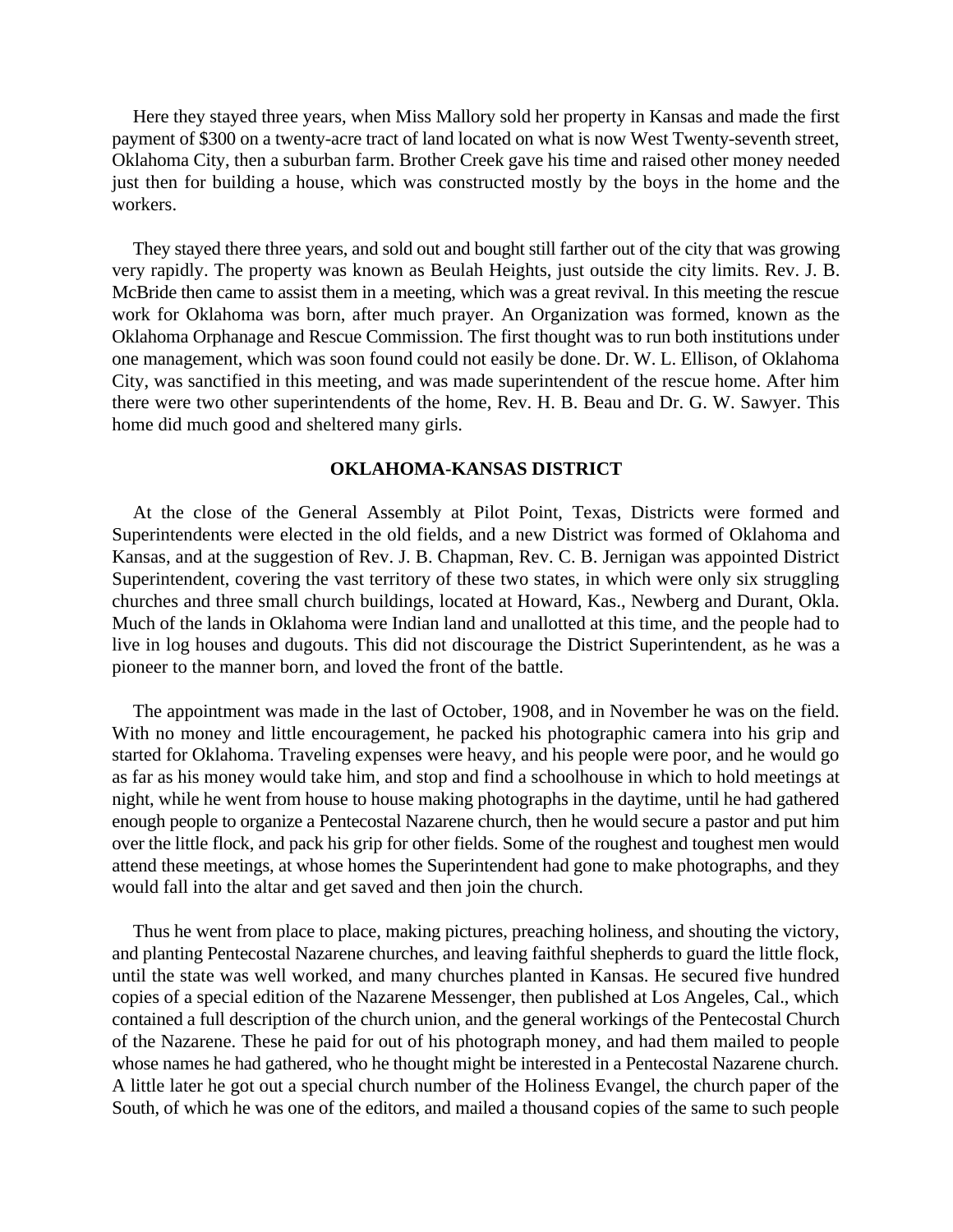in these two states as he could get their names. This made a call for church Manuals, and later for Pentecostal Nazarene churches, which caused the Superintendent to have to travel day and night to make his appointments. Soon the camera was left behind, as there was no time to make pictures, but calls from every quarter came.

### **REVIVAL AT PONCA CITY**

During the first year the Superintendent was called to assist Rev. J. H. McIntyre in a meeting in Ponca City. Rev. Mr. McIntyre had found a flock of holiness people there without a shepherd, the result of the labors of Dr. H. H. Miller, who was a Methodist pastor. Brother Miller had been sanctified at Camp Sychar, Ohio, and transferred to Oklahoma, and had a great revival in his church at Ponca City conducted by Dr. D. F. Brooks, Dave Hill, the sawmill evangelist, and Rev. Frank Doty. This trio stirred Ponca City as it had not been before. Dr. Miller had over one hundred members in his church and never over a dozen attending prayermeeting. A real revival broke out as was expected, but the official board took the seat of the scornful, and fumed and threatened all sorts of things while the meeting rolled on. Restitution was made by many, and some indescribable scenes took place. Often no chance for a sermon, and people kneeled all over the house and began praying out, without an invitation, and scores swept into the kingdom. Two Sunday school teachers were sanctified, and began teaching holiness in their classes.

Holiness had triumphed, and the Sunday school had increased in attendance from sixty-seven to over 160. The church was enlarged, at a cost of \$2,200, to accommodate the increasing crowds, and all this was easily paid off before conference. Dr. Miller was removed from Ponca City, but the seed had been sown. The next summer they had a holiness campmeeting conducted by Rev. Bud Robinson and Rev. I. G. Martin, which was a great success. The following fall was the General Assembly at Pilot Point, Texas, and Rev. Mr. McIntyre had gathered a little flock together and organized them into a Pentecostal Nazarene church, and Dr. Bresee, returning from the General Assembly, stopped off and visited them.

When the Superintendent went to hold the meeting, he invited Rev. Ernest Roberts, then a young preacher, to assist him. They found a neat little hall on the main street of the town with a sign, "Pentecostal Church of the Nazarene" across the street, and thirteen members of this church with a pastor who knew no fear, nor hesitated to go up against any enemy, a man of conscientious convictions.

The first few days the house was so crowded that the revival was moved to larger quarters, and for thirty-two consecutive days there were two services each weekday and three on Sunday. Crowds came, the power fell, and night after night the long altar bench was filled, and sometimes twice in one night. Backslidden preachers raved, hypocrites roared, tobacco soaks roared, but some of the hardest men in the town were saved. The editor of one of the daily papers was gloriously saved and sanctified, and kept the meetings well advertised.

One of the town pastors met the evangelist on the street, and was invited to attend the meetings, but was met with the prompt response, "No, I am not coming. I do not like that kind of a meeting." When asked why, he replied, "Oh, that noise; it's all put on, and it makes me nervous." The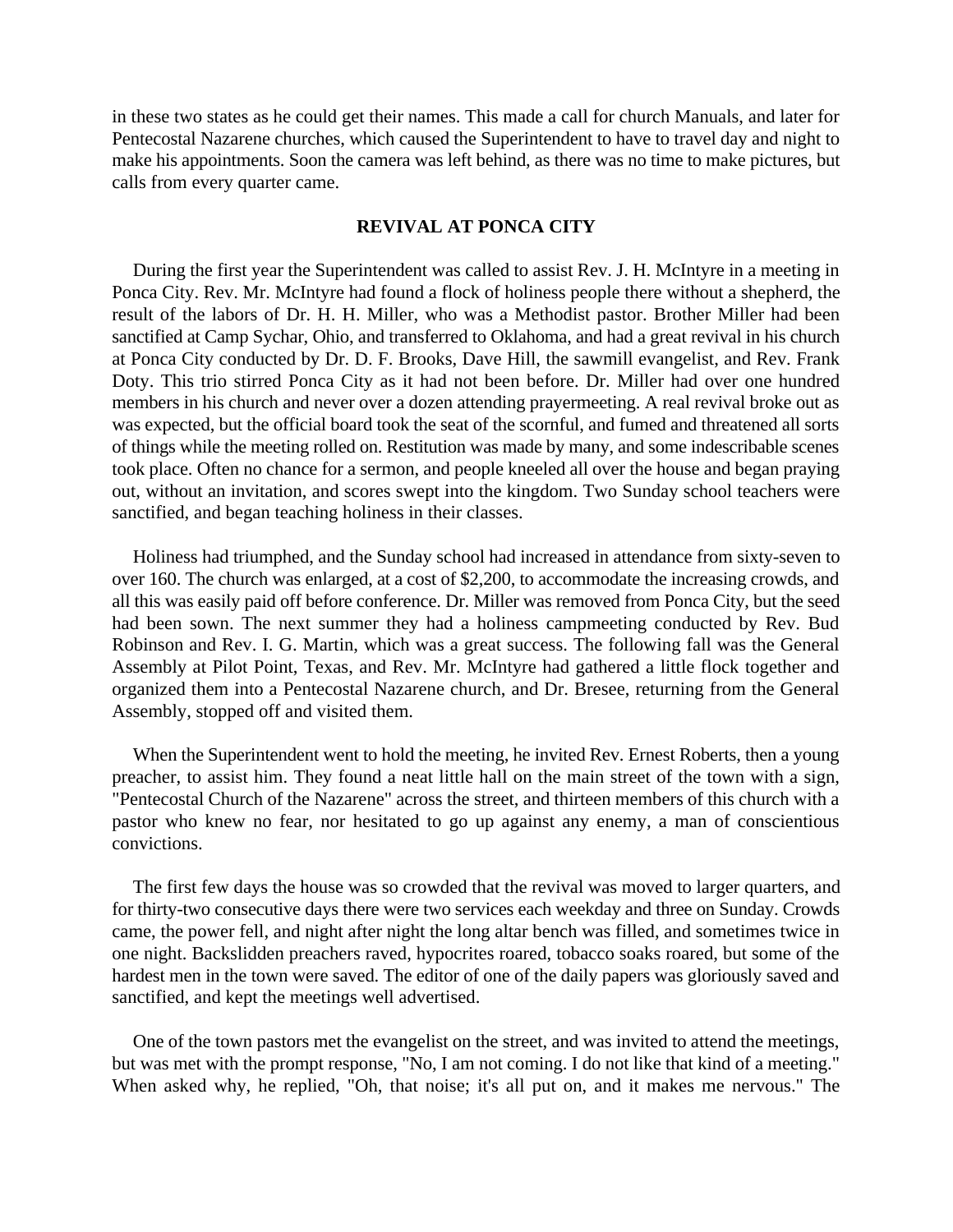evangelist replied, "You ware never more mistaken in all your life. It is not 'put on.' it is 'put in'; and, like grease in a gourd, it will work out."

This revival resulted in about one hundred professions, and sixty-seven additions to the church, and the baptism of thirty-five in one service. Lots were bought for a church, and the foundation was being laid when the meeting closed, and today they have church property worth \$10,000. This was the result of a pastor who stayed by the stuff, and would not be satisfied with a ten days' meeting, and an evangelist who went to plant something.

## **A MARVELOUS GROWTH**

The Oklahoma-Kansas District grew until in June of the second year Kansas was made a District with twenty-three churches, and at the close of the fourth year Oklahoma was divided into two Districts, having about forty-five churches each.

The opportune time had come, and with a determination to win, the work went on. The Superintendent hunted places to plant churches, in this new and unorganized field, he did not wait for a call, nor for something to turn up; he simply went out with the avowed purpose to turn something up.

The rapid growth of the work in that state attracted the attention of many preachers who professed holiness, but were in other churches. These wrote to the Superintendent, asking what he had to offer them if they would come to Oklahoma and become Pentecostal Nazarenes. One man especially continued to write for an opening until the Superintendent wrote him that the kind of preachers who would succeed in Oklahoma were men who would "Take the bull by the horns, and break his neck, and skin him and make a tent of his hide, and peddle the meat for a living. I know the pasture that the bull runs in, and If you will come over I will show him to you. Come on." He did not come.

On one occasion one of his pastors wrote him that he was thinking of giving up his charge, as it was a hard place, and the people were fussy, and closed his letter by asking, "What shall I do?" The Superintendent wrote back that "The only thing needed there was a man. Can you furnish that?" The pastor stayed and the work went on.

## **A SCHOOL AND A RESCUE HOME**

In this rich new state there were no church institutions, and soon the need for a school was felt, and the Superintendent was invited to Beulah Heights, Oklahoma City, where Miss Mattie Mallory, assisted by others, had opened an orphanage (the Oklahoma Orphanage), and a school called the Oklahoma Holiness College, and a rescue home for the redemption of erring girls.

Here a church was organized, and plans laid to take over the school and rescue work by the church, to become the property of the District. Miss Mallory retained the Orphanage under her personal oversight, not taking it into church work.

They had some very good buildings at the orphanage, and the school had a good brick building, although small, and a good frame dormitory, all of this belonging to the orphanage work; while the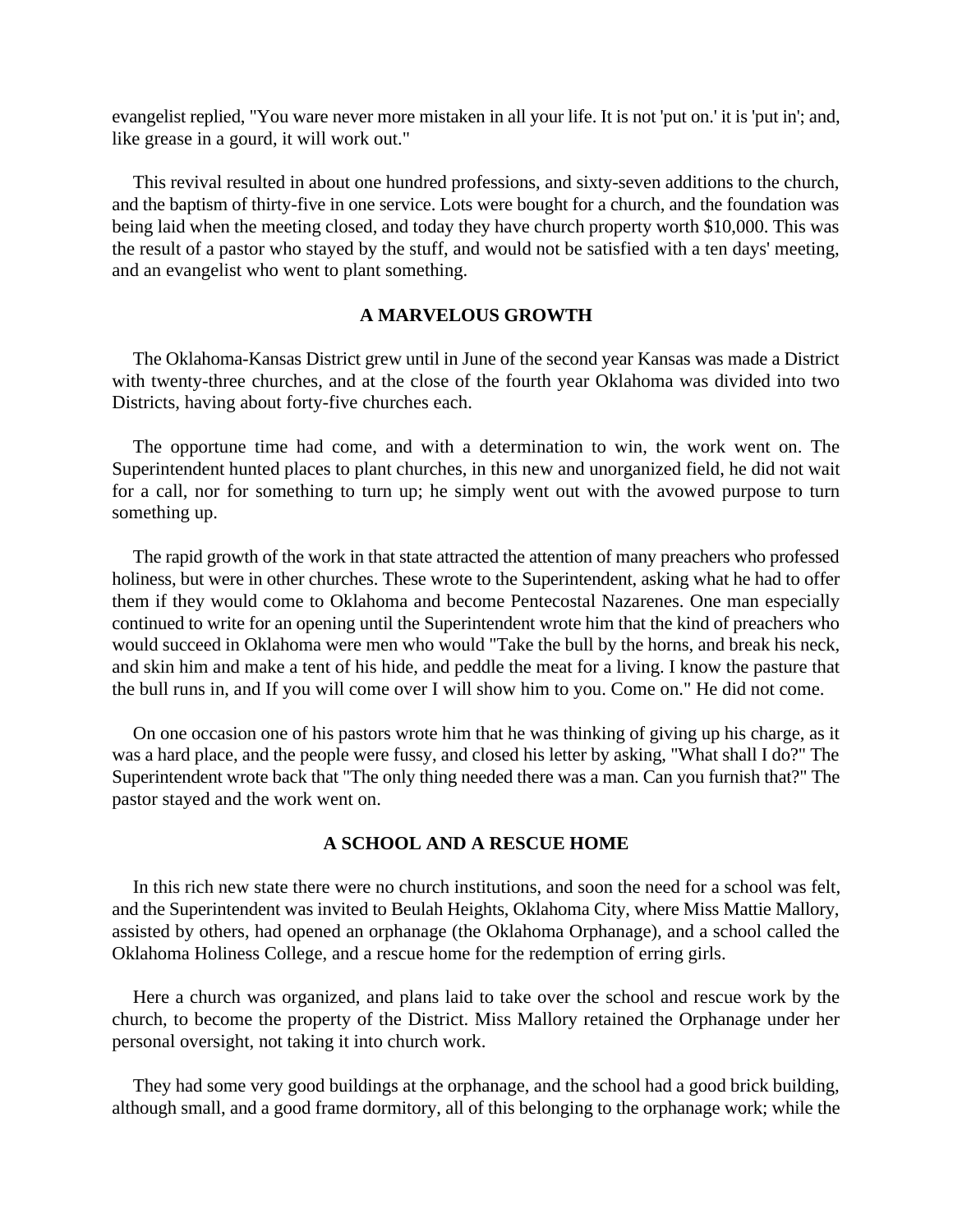rescue work had ten acres of land and a good little cottage on it. This was turned over to the church and became the property of the District. This property was sold for \$6,000, and property bought at Bethany, Okla., four and one-half miles west of the city limits of Oklahoma City, on the El Reno interurban car line. Here forty acres of land was also bought and the Oklahoma Holiness College was located there, and the Oklahoma Orphanage was also moved to Bethany. The school opened in September 1909, and has run continuously since, with Dr. H. H. Miller, Rev. Fred Mesch, Dr. A. M. Hills, Rev. G. B. Burkholder, Rev. E. J. Lord, and Rev. C. B. Widmeyer presidents successively.

The rescue home was opened the same year and ran seven years under the supervision of Mrs. Johnny Jernigan, and during that time 700 girls registered there, most of whom were saved, when Mrs. Jernigan's health failed when, at the District Assembly at Altos, Okla., the property was turned over to the Oklahoma Holiness College and the home was discontinued.

\*\*\*\*\*\*\*\*\*\*\*\*\*\*\*\*\*\*\*\*\*\*\*\*\*\*\*\*\*\*\*\*\*\*\*\*\*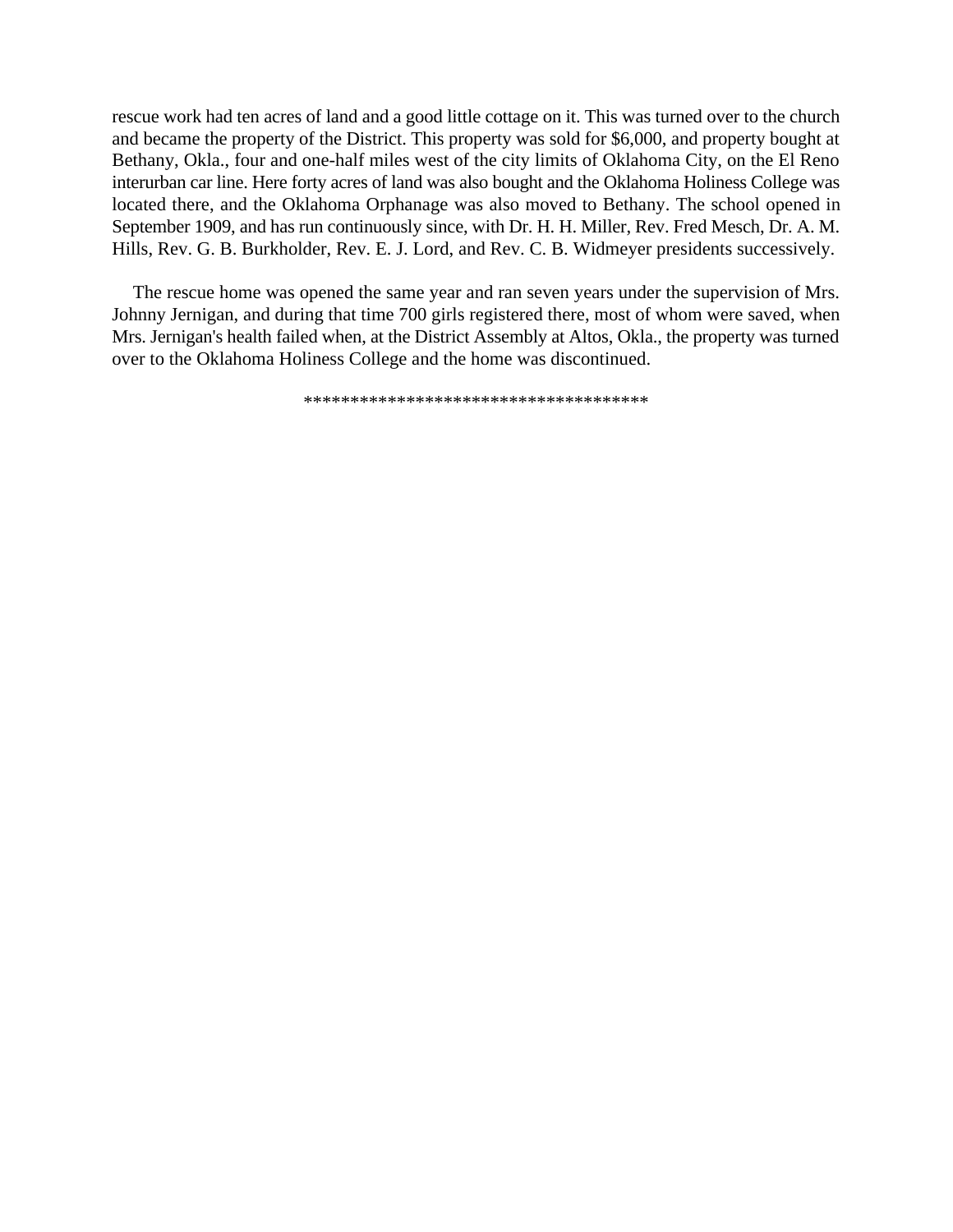### **Chapter 25 CAMPAIGNING IN ARIZONA**

In the fall of 1916 the writer and Rev. D. M. Coulson went to Arizona. My health had failed, I was completely broken down with catarrhal troubles and supposed that the dry atmosphere would benefit me, which it did. Our trip was overland in a Ford car, stopping en route at Hassell, N. M., for a meeting. There we fell in with Rev. L. P. Fretwell and wife, who also went with us in another Ford car. We stopped at Deming, N. M., for another meeting while en route.

The trip was one of the real ups and downs, in more ways than one, the cars gave us constant trouble, and the expense was enormous, sometimes broken down on the desert, thirty miles from any town, and nothing but what we could carry in our cars; crossing bridges with nothing but the framework of the bridge up and a trough for the wheels of the car to run in and no floor at all; sleeping in the sand, dreading the deadly Gila monster, which is said to be one of the most poisonous of all reptiles. At one place we broke down and had to be towed into Tucson, a distance of thirty-five miles.

We arrived at Phoenix on the 16th day of December, went to the post office, found a letter from home, one from the District Superintendent of the Southern California District of which Arizona is a part, and a letter from a man whom we had never seen nor heard of, which contained a \$20 bill.

Surely God had moved on him to send it, for we were out of funds, having a little more than a dollar in the entire party. The cost of repairs and upkeep of second-hand Fords was such that our funds were exhausted, and we would pray around the campfires along the way for divine guidance. One night, as we were considering the matter, some one suggested that the Devil had sent us on this trip. Rev. D. M. Coulson promptly responded, "Well, if he did we will make it so hot for him that he will never send us on another."

We rented rooms and went out to find an opening for a meeting, out of which we hoped to plant a Pentecostal Nazarene church, but we soon found that a Pentecostal Nazarene church was not wanted among the holiness people who lived there. We found holiness people in fourteen different crowds, and none of them strong enough to do much. Every door seemed shut to us. We wrote the District Superintendent that if he could furnish us some home mission money to pay house rent, we would rent a hall and begin something, but he had none.

While in prayer over the condition one day, a knock was heard at the door and Rev. G. F. Saffle, a Pentecostal Nazarene preacher, entered. He was spending his winter in Phoenix for his health. He told us that the Apostolic Holiness church (the Revivalist people of Cincinnati) had a mission, and a good little school with four teachers, and that they had planned a Christmas convention, and that we were invited to join them in the revival, which we did, preaching several times and God especially honoring each service with souls. The convention was to close on Sunday night, and we were to take the morning service that day. As we entered the church we were met by two leading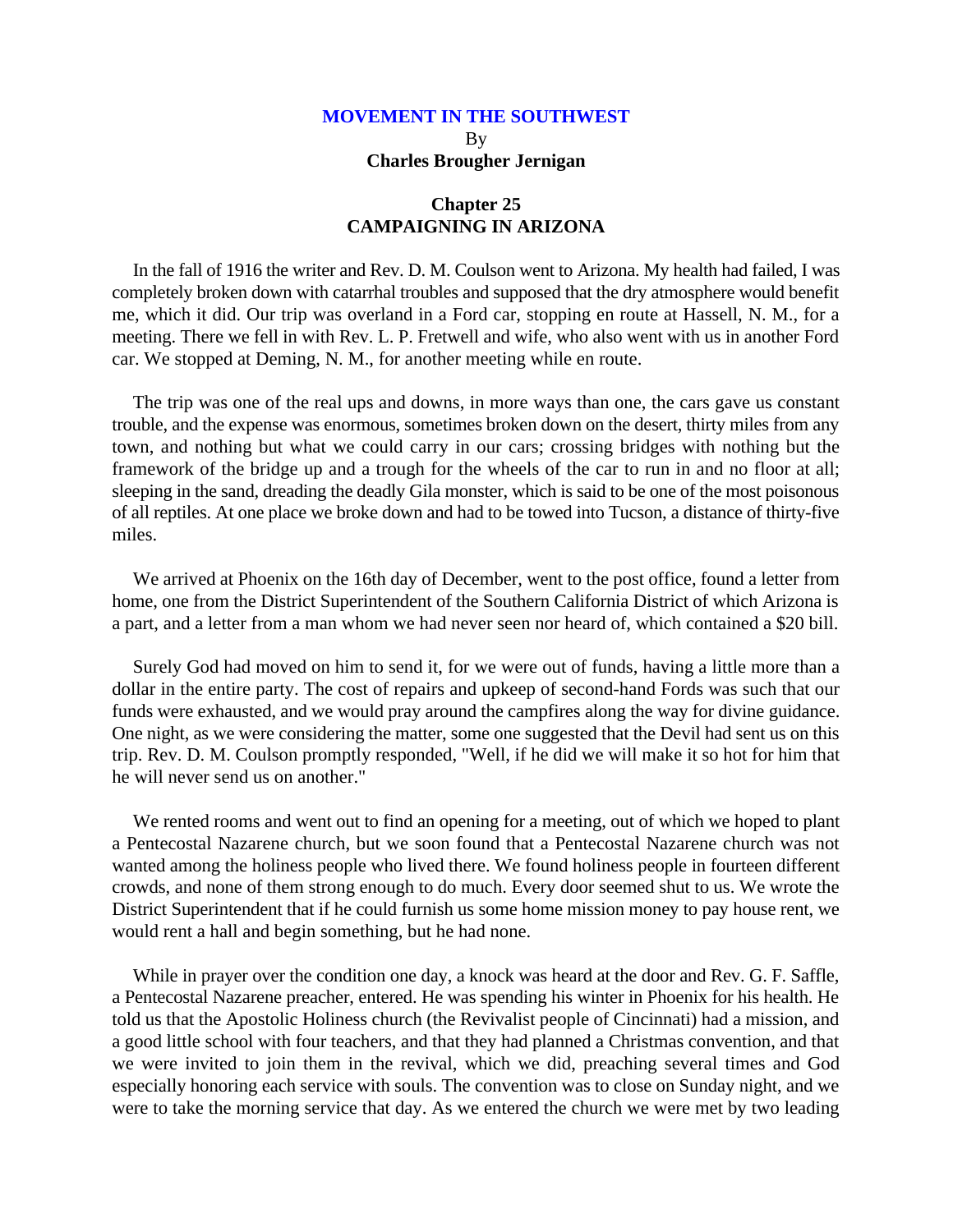members and the pastor, telling us that they had written and telegraphed for an evangelist to hold them a meeting but none could be secured, and that they thought the time had come for a revival, and they had prayed that if God wanted us to conduct it to give us at least one soul at that service. We agreed, and at the altar call eleven came to the altar, and nine of them prayed through. The revival swept on and in the two weeks following there were more than sixty souls.

The people began to talk Pentecostal Nazarene church. Up to this time we had not talked church, only prayed over the matter. At the home of Brother Hess, one of the leading members of the Apostolic Holiness church, while taking dinner the subject of a Pentecostal Nazarene church was opened, and it was agreed to put their people to a test at the midweek prayermeeting that week, and when the vote was taken, out of the thirty-two members, thirty-one voted for the Pentecostal Nazarene church.

The following Sunday a sermon on the "Glorious Church" was preached and at the close an invitation was given for membership in the Pentecostal Nazarene church. A church was organized with sixty-seven charter members. They soon found that the First Christian church was for sale, and after a conference they bought the building for \$13,000. They were given ninety days in which to raise \$6,000, and a mortgage was retained on the church for \$7,000, payable in five years. At the end of the ninety days they moved into the church building, which had a Sunday school room built on to the church, 50 x 50 feet, cut up into classrooms, and this was just what was needed for the holiness school that was in progress there.

Rev. Orval Nease was elected pastor. He was their pastor before the organization, and has ably handled the church until now they have over one hundred members. The school was a success and continues with increasing interest.

Other Pentecostal Nazarene churches have since been organized in Arizona; one at Summerton, another at Chandler. Here we found Brother Joe Holly, who was one of the officers of the first annual council of the Church of Christ in Texas, and learned that Mrs. Mary Lee Cagle had already opened the work there some years ago, and effected an organization, but it did not last long. Up to this time there was not a Pentecostal Nazarene church in the state.

\*\*\*\*\*\*\*\*\*\*\*\*\*\*\*\*\*\*\*\*\*\*\*\*\*\*\*\*\*\*\*\*\*\*\*\*\*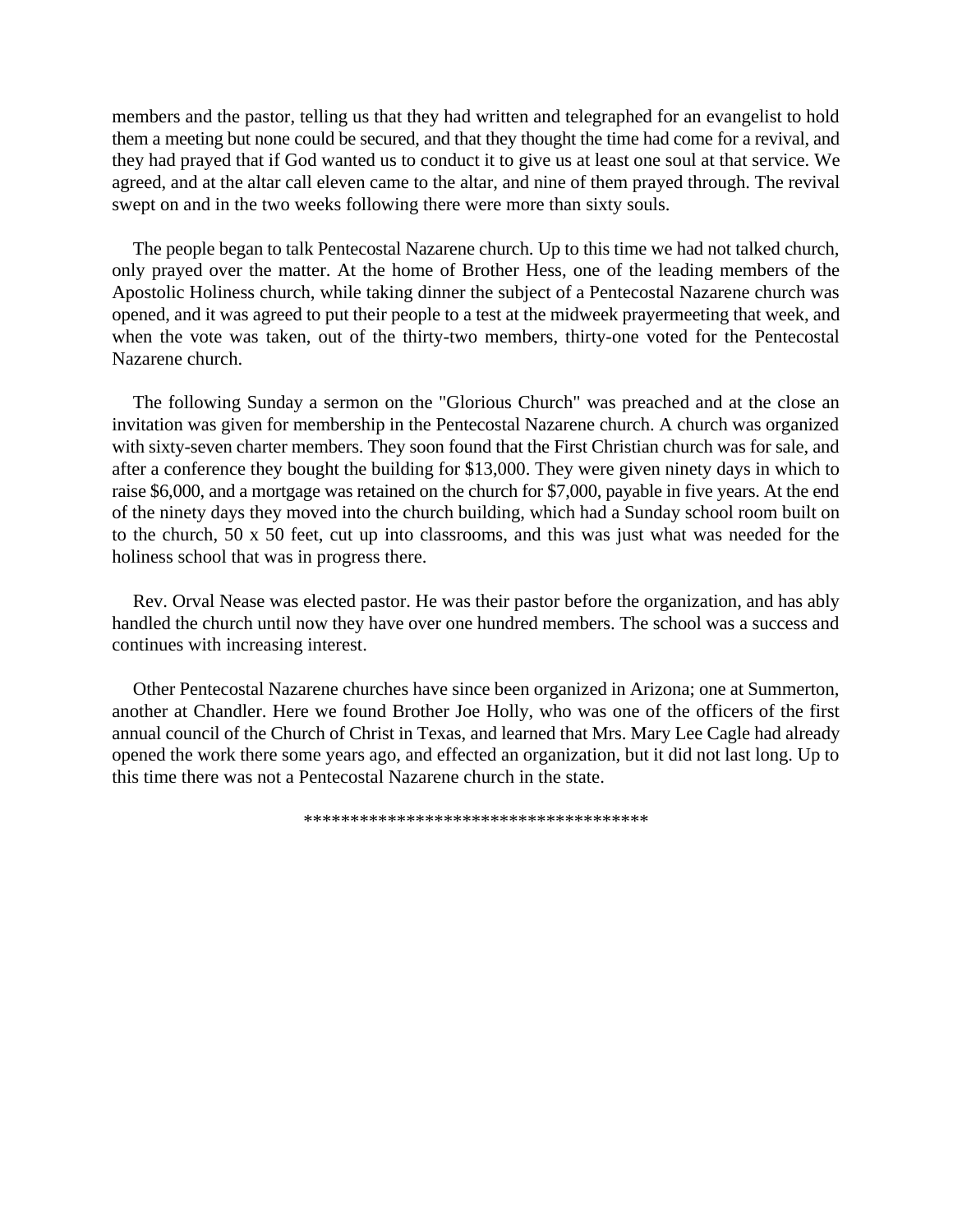### **Chapter 26 CITY MISSION AND SLUM WORK**

One of the evidences that Jesus sent to John the Baptist that He was the very Christ was that "the poor have the gospel preached to them." One of the results of the Pentecostal experience is the desire to carry the gospel to the whole world. If they will come to hear us, well. If they will not come, then we will carry the gospel to them. This was the spirit of the early holiness movement, and it carried the gospel to the streets, to the slums, and into mission halls in all of the large towns where holiness was preached.

City missions were the order of the day. Evangelists would hold tent meetings all of the time when the weather would admit; and when the winters set in then they would go to some town, whether wanted or not, rent a hall in some central location, open up an every night mission, and the common people would flock out to these missions in droves, and often hundreds of people would be converted or sanctified in one winter's work. Girls from the slums would come and get converted and go out to rescue homes and lead a new life.

Such missions were run in Greenville, McKinney, Beaumont, Paris, Terrell, Dallas, Fort Worth, Gainesville, and San Antonio, Texas, in Shreveport, La., and later in Shawnee, and Oklahoma City, Okla. These were run strictly on the faith line, without the promise of support, but as a love offering to God.

Thomas Rogers ran such a mission in Gainesville, Texas, the winter of 1894-95, and in McKinney the next winter; then in Greenville the winter of 1896-97, where a great work was accomplished, both in the salvation of souls and in the training of young workers and preachers in the movement. C. B. Jernigan, who had just received the experience of holiness would work all day, and go to the mission and lead the street meeting; then in the hall would lead the song and testimony services, and labor till a late hour in the altar, and then go home and eat his supper, as he would not have time to eat before the services. It was his training school. Here Mrs. Johnny Jernigan helped much, visiting the slums of her home town, Greenville, and pulling some choice diamonds from the rough, who are shining for God today. These were busy days among holiness people; there seemed to be a spirit of work everywhere, and a great burden for the lost; and as a result many people were saved.

A mission was opened up at Paris, Texas, by Rev. C. M. Keith and Rev. C. B. Jernigan. Keith was an elder in the Methodist Episcopal Church, South, for some years. Jernigan had just begun to preach. They went to Paris at the invitation of an old man by the name of Martz, who proved to be a real crank and soon left. When they reached town Martz could not be found. They had heard him speak of Tom Broad, so they inquired for Mr. Broad. When they went to his door and knocked, he appeared, wiping his eyes from weeping for some cause. They were invited in, and when told of their mission in town, the face of Brother Broad fairly shone as he told them how that for some months he had been reading the Pentecostal Herald and God's Revivalist that some one had sent to him; and that he had just been on his knees asking God to send some one this way to teach him the way of the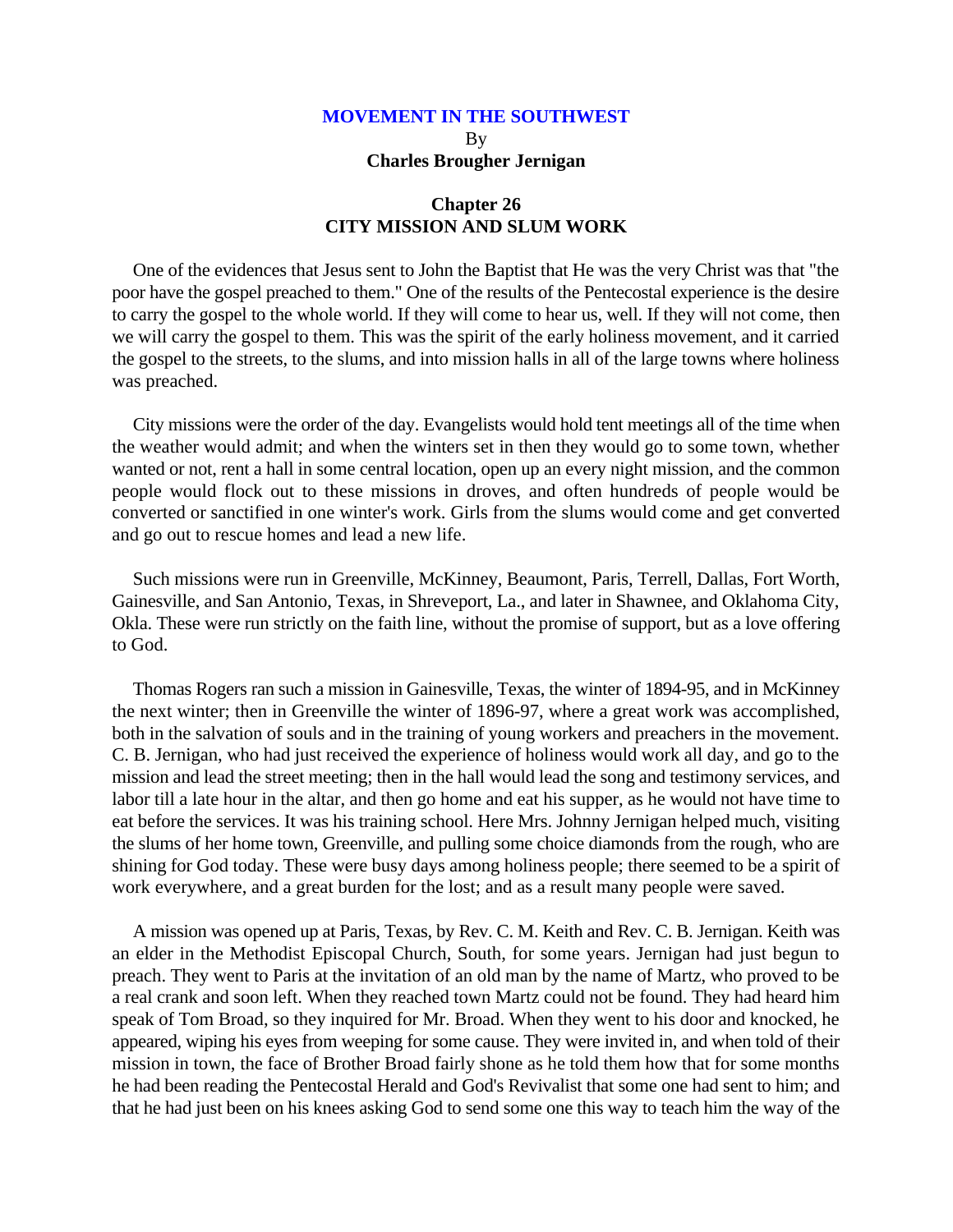Lord more perfectly. He had a little hall rented on Clarkesville street, where he had been gathering the street children Sunday afternoons for a Sunday school. This he gave over to the holiness mission workers gladly. That night they had a street meeting and announced their meetings as best they could. They also had it announced in the afternoon paper; but it reached a very few people, and the crowd was very small that night. When the service had closed and the announcement was made for the services each night and at 3 o'clock in the afternoon, the people filed out and went to their homes and left the preachers in the hall alone, without a penny in money, and in a strange town of fifteen thousand people. They had had no supper nor dinner, and now no place to sleep save in the mission hall with a Bible for a pillow and their overcoats for covering. Don't tell me the Devil did not tempt them to give up the job and leave town! They prayed more than they slept that night. The idea of Rev. C. M. Keith leaving a pastorate with a good board of stewards behind him to step out into a place like this, with no place to sleep, and no bread to eat! They walked about the town, praying that they might meet some one who would give them some money, or find some one that they knew, but they found neither until service time at 3 p.m., when a widow asked them home with her for supper. Sure they went, and they had the best supper that they had ever eaten in all of their lives.

The next morning was spent in prayer to know the will of God concerning their remaining there. Brother Keith arose from his knees and declared his purpose to return home that very day to his wife and children. He said that God did not want his children to suffer that way, and that the Bible said that not to look after your own household was worse than infidelity. C. B. Jernigan had not had a board of stewards behind him, and had looked for hardships, so he told Brother Keith that he was not going home, that God had sent them there in answer to Tom Broad's prayer to get him sanctified and that he could not leave until it was accomplished. They prayed again and God gave them the assurance that they must stay on. When they arose from their knees Brother Keith was shouting for joy. They went to the post office and got a letter from Rev. H. C. Morrison, who was at that time holding a meeting in Denton, Texas, and some one had given him \$10 to give wherever he thought it would do the most good for holiness. So he enclosed that \$10 bill in a letter and addressed it to these mission workers. When the letter was opened there was another shout in the post office. That very night Tom Broad was gloriously sanctified and shouted for an hour, and some others got the blessing also. The revival broke out and the mission soon had to be moved to a much larger hall, where it ran all winter and far up into the spring. More than a hundred people were converted or sanctified, and a work planted that lasts today.

#### **TOM BROAD**

Tom Broad was an old bachelor, about sixty years of age, and lived alone. He was worth \$60,000 in Paris city property, having come to Paris in an early day and bought quite a lot of property at low cost, and it grew in value as the days went by. He was a member of the Cumberland Presbyterian church, and some friends had sent him the Pentecostal Herald, and through it he had learned of the experience of holiness and was in prayer in his room alone when the city mission workers found him. He lived some twelve years after he was sanctified and God used him to pay most of the bills of the city mission in Paris for many years. He also gave liberally to the institutions that were raised up in the early days of the holiness movement. There are many men of wealth in our great cities like this one and Deacon Morse, of New England, whose hearts are hungry for holiness, if we could only find the consecrated workers to carry to them the glad news of full salvation. It may cost a mighty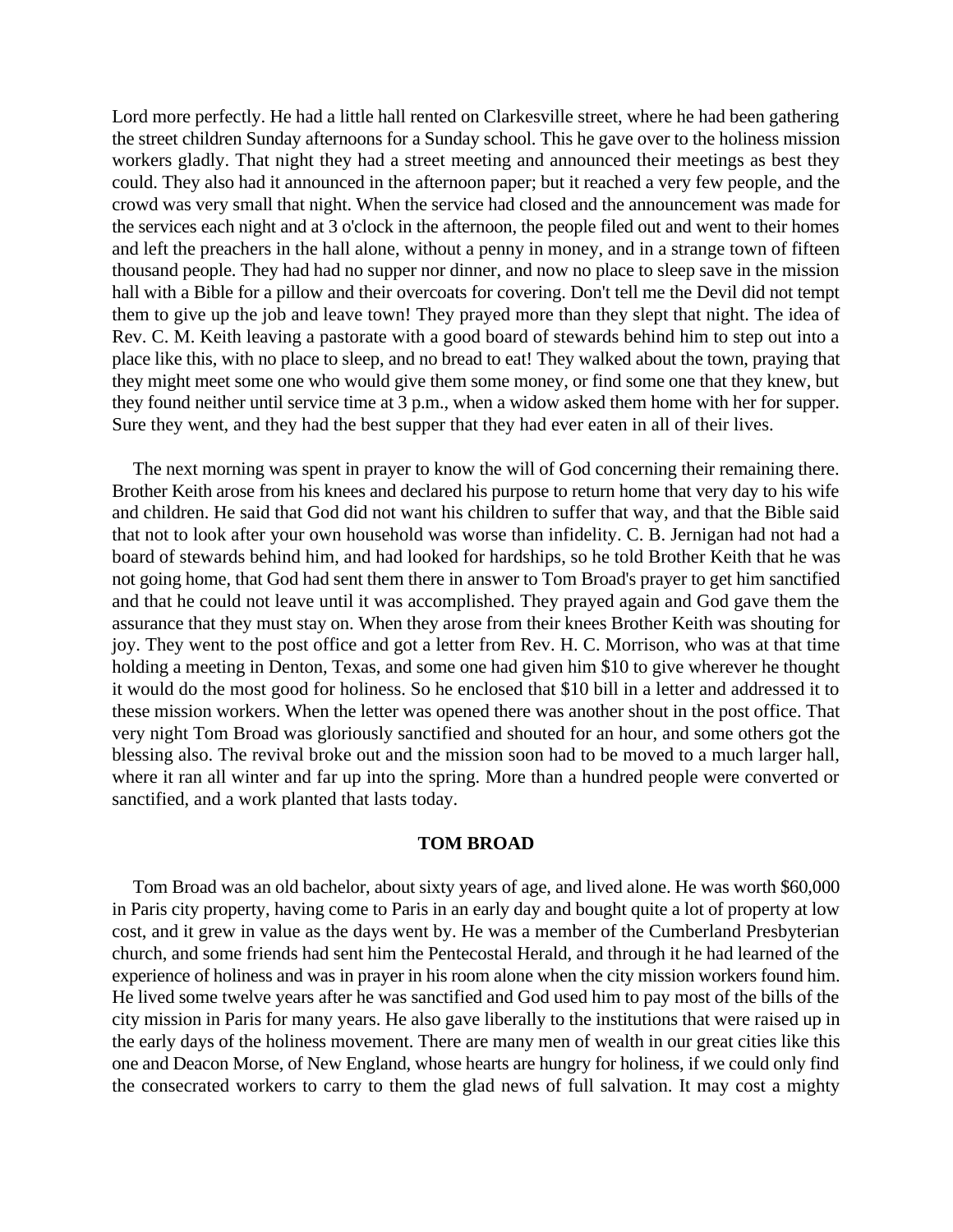sacrifice to open the way and convince them that you really are in earnest, but this very spirit of self-sacrifice will prove to them that there is something in the doctrine of holiness.

C. B. Jernigan had it on his heart to open a mission in Sherman, Texas, in the winter of 1901-2. He spoke of the matter one day in a sermon in the early summer before. The matter was dropped for some time, only a spirit of prayer came over him for it. When one day in the following fall George Davis, a farmer living near Howe, came to where he was preaching and after the sermon took him out and said, "Do you remember saying something about a mission in Sherman this winter?" "Yes," replied the preacher, "I am only waiting for God to open the way." Then replied George Davis, "I have not slept well since that day, as God has laid it on me to open the way. I want to pay the rent on the building if you are willing to trust God for a living." The next week they found a building, and George Davis paid the rent all winter while Rev. C. B. Jernigan did mission work, visiting the poor and neglected, praying in their homes; often in the homes of church members who would say, "You are the first preacher that ever offered to pray in my home."

The meeting grew in interest and power till many were saved, and great crowds attended. One day C. B. Jernigan got a burden on his heart to invite Rev. Seth C. Rees, whom he had recently met in Chicago at the great Shaw convention, to come to Sherman for a ten days' meeting. He had a letter from him stating that he could come at a certain date. The answer was written for him to come on. When the letter was sealed one night after the services had closed, and was ready for the post office the next day, and the mission worker ready to retire; Satan came into the mission hall and told the preacher to tear that letter up, as there was not a dollar in sight to support such a meeting, and that the only people that he was reaching was the poorest of the town, and that they were not supporting his own family. Now to invite a man like Rees to come a thousand miles and no assurance of pay was robbery.

The preacher went on his knees, and for an hour he wrestled all over that floor, fighting the powers of darkness. At last the light broke in and a voice whispered, "Be true to me and I will pay all of the bills, and supply all of your needs." He arose from his knees and went to the post office, several blocks away, after midnight, and mailed the letter to keep out of the reach of further temptation.

The next morning he went to work to find a place to hold the Rees meeting. He visited every preacher in town, but was refused the use of any church. The little mission hall was too small for the crowds already, and he must have a larger place. After all of the churches refused, then he turned to the county commissioners for the courthouse; it was refused. Then he asked for the city hall, again to be refused. He then went to see some of the leading lodge men to get a secret society hall, again to be refused. Love or money could not induce any of these to allow a holiness meeting to be held there.

After three weeks' hard work, and no place to hold the meeting, C. B. Jernigan went to Peniel, where Brother Rees was then in a meeting, and reported what had been done, but the mission worker, with faith in God's promise that night, still was confident that there would be a great meeting in Sherman, and that God would open the way for a place yet. Rees looked straight into the eyes of C. B. Jernigan and said, "On your faith I'm coming and expect a great meeting, if we have to preach out in the courthouse yard." Jernigan returned to Sherman inspired by the faith of Rev. Mr. Rees; as he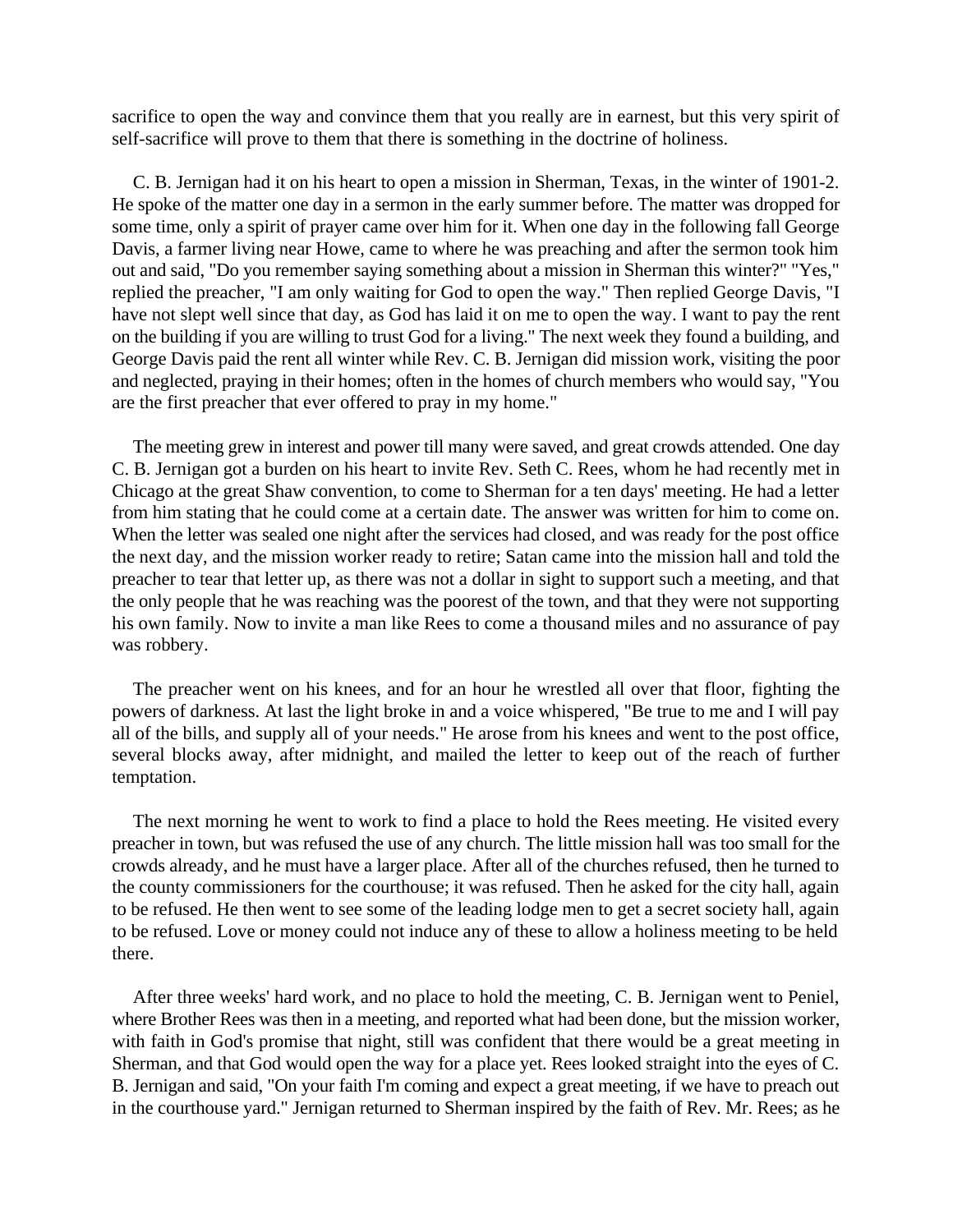landed at the depot, he was met by Bill Metcalf, a saloon keeper, who had often attended the mission. Metcalf put his arms through his and walked down the street with him. They had gone but a few steps when the saloon keeper asked if he had found a place for the meetings yet. When told that there was nothing in sight, he asked the preacher how he would like to have the large double hall upstairs over his saloon on the west side of the square.

The preacher walked over to the saloon and arm in arm they went into the front door of the saloon, and then up the back stairs into the large hall which was 50 x 100 feet; but cut up into gambling rooms. "This," said the saloon keeper, "will never be used again, as I am done with this kind of business. Since I have been attending these meetings I have decided to quit. You may have this hall all winter if it will do you any good. The doorway came up through a broad stairway that came up over the Cole hardware store, which was next door to the saloon and the building was owned by the saloon keeper.

The offer was accepted, and now only three days until the Rees meeting was to begin. At the meeting in the mission hall that night the preacher told what he had found, and that he had no money, but needed some volunteers to assist him in tearing away the gambling rooms, and nailing up the back stairway, and seating the hall. That night there were seven carpenters at the mission out of a job, all of whom volunteered their services to help, and said that they would be there at 7 o'clock the next morning. They came, the room was cleared, and lumber bought on a credit to build the needed seats to finish seating the hall; the walls were whitewashed and the lights hung, and all was ready for service that night.

Seth Rees came, the fire fell, the altar was filled, the saloon keeper got saved and went out of business. People came for miles to the meetings. Many preachers came and a place was found for them by renting some rooms. By Saturday the hall would not hold the people, and the opera house was rented for Sunday for \$15, where they had an all-day meeting and many were blessed that day. When the offering was taken, there was enough money to pay the board bill of all the preachers and workers; to pay for the lumber in the seats, and the lights and other expenses, and there was nearly \$100 left for the evangelist.

Many instances like this could be cited in the early days of this great movement when people had real faith in God, connected with real works.

There was a second mission work in Paris, Texas, in the winter of 1900-1, conducted by C. B. Jernigan, in which God did some wonderful things that are worthy of recording. Many people found God in the old-time way and restitution. A gambler by the name of Joe Neal attended these meetings and was powerfully converted and made restitution to people that he had robbed in the gambling room. Soon he wanted to be sanctified. He went to the altar every service, but could not get through. One night while at the altar he remembered that God had said, "Whosoever shall save his life shall lose it: and whosoever shall lose his life for my sake shall find it." So he said, "I'll have the blessing or die." At this he held his breath and said, "Now Lord, If you don't give me the blessing I'll die right here. I'll never breathe again till I am sanctified." The blessing came and he still lives to tell the glad story.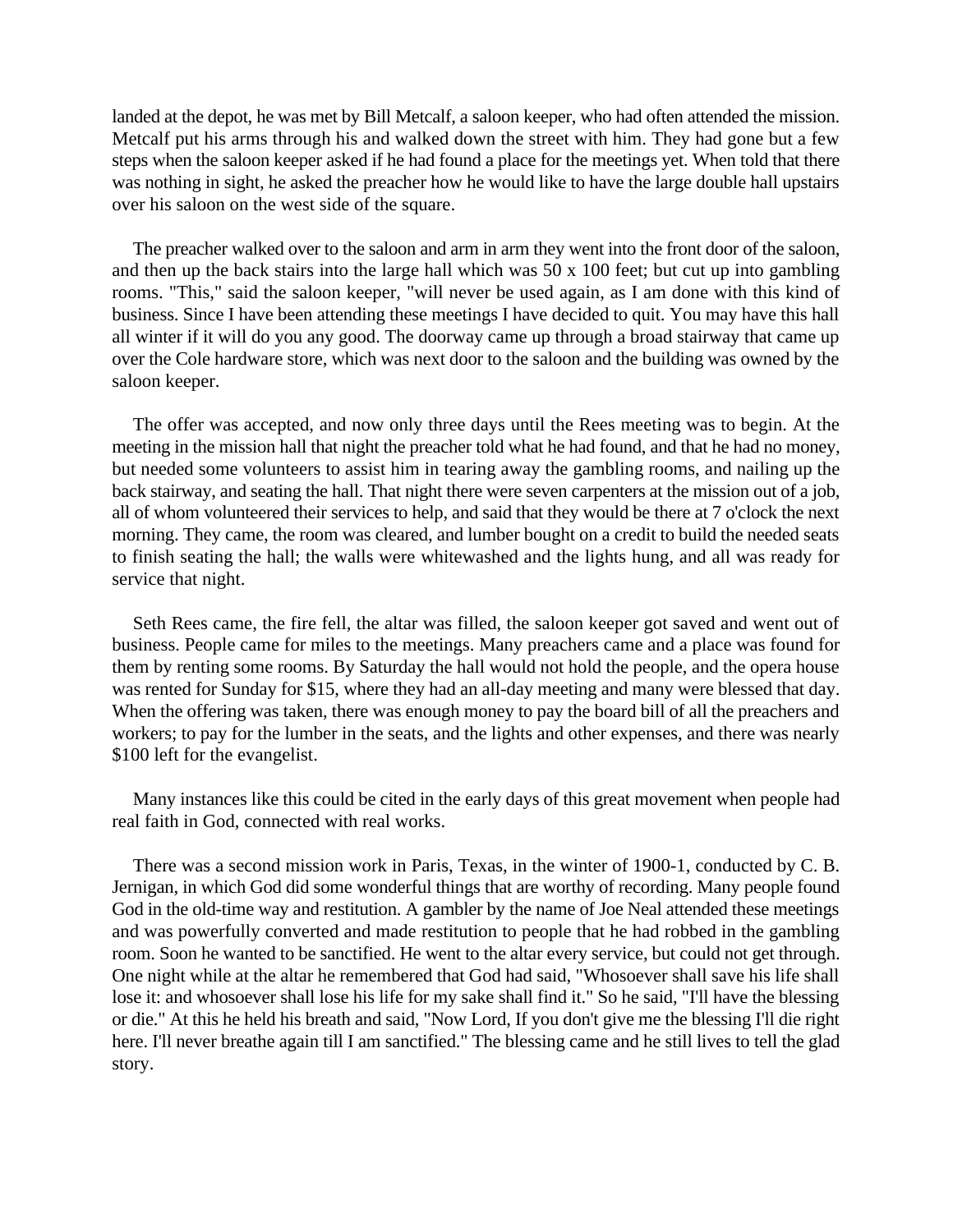#### **FIVE YEARS IN HELL**

The mission hall was upstairs next to a boarding house run by Mrs.  $\ldots$ , whose husband had participated in the burning of the Negro, Henry Smith, several years before. This man was a drunken wreck, although once a noble man with a good Christian wife. This man would come to the mission and come to the altar, where he has sometimes lain for hours crying to God in his drunken stupor. The floor would sometimes be wet with his tears.

One night the workers missed him; two days passed and he did not return. On the morning of the fourth day he appeared at the mission and asked for the mission worker to go to his room and pray for him. This he did, and as he seated the preacher in a large wicker rocker, he turned and locked the door, putting the key in his pocket, and turned to the preacher, who supposed that he was locked in the room with a raving maniac from the terrible expression that was on his countenance. He saw the frightened look on the preacher's face, and said, "Don't be afraid. I would not harm one hair on your head. I am not drunk. This is the first time that you ever saw me a sober man. I brought you in here to tell you the most awful story that you ever heard. It will do me no good. I am a damned man! I have been in hell for five years. But you may save some other man. So God help me to tell you. I was on the police force of this town for thirteen years; all of this time I never drew a sober breath. I had some trouble with a Negro; afterward I had to arrest him often. One day he cursed me. I struck him with my billy[club]; he cursed the more. I hit him again. I pushed him in jail. He said, 'If you don't kill me I'll have revenge.' He worked his fine out on a rock pile, and then came by my home and decoyed my little three-year-old daughter away, and down in the park he abused her and kicked her until every rib was broken and tore her limbs asunder, and then covered her with leaves and left the city. Search was made for him everywhere. Telegrams were sent to every town for miles. The whole country was in arms when the child was found. Thousands of people were on the hunt for the Negro. At last he was located in Arkansas and arrested and confessed his crime and said, 'I told him that I would have revenge.' He was taken back to Paris where a scaffold was erected near the Texas & Pacific depot, ten feet high and an iron rail driven into the ground in the center of the scaffold, and all preparations were made to burn him. The newspapers said that ten thousand people witnessed the burning."

He said, "I asked that I might go up on the scaffold and torture him awhile before the match was applied." Then he cried, "O my God! The Spirit of God left me forever when I agreed to torture him. Oh, if he would only come back one more time. But he is gone! gone! forever gone!"

"I took red-hot soldering irons and burned holes in his arms, in his legs. I burned his eyes out. I burned his mouth. I burned his ears, and said, 'I guess you'll have revenge.' I tried to make him scream, but could not. The only thing was a deep, unearthly groan. I can hear it yet. I can't sleep. As I came down off of that scaffold he came behind me snorting fire into my face. I can see him behind every door. Every telephone post. Every corner he jumps at me still snorting fire out of his nose at me. Oh, preacher, I am damned. I am damned. I have been in hell for five years. I drank till it had no effect. I ate morphine till it did no good. I tried cocaine, but it fools me. Look! I can see him now over there in that corner. Pray! Pray! for God's sake pray, or he'll get me." Then he opened the door and ran downstairs into a saloon and the next time I saw him he was reeling drunk. He died a few months later.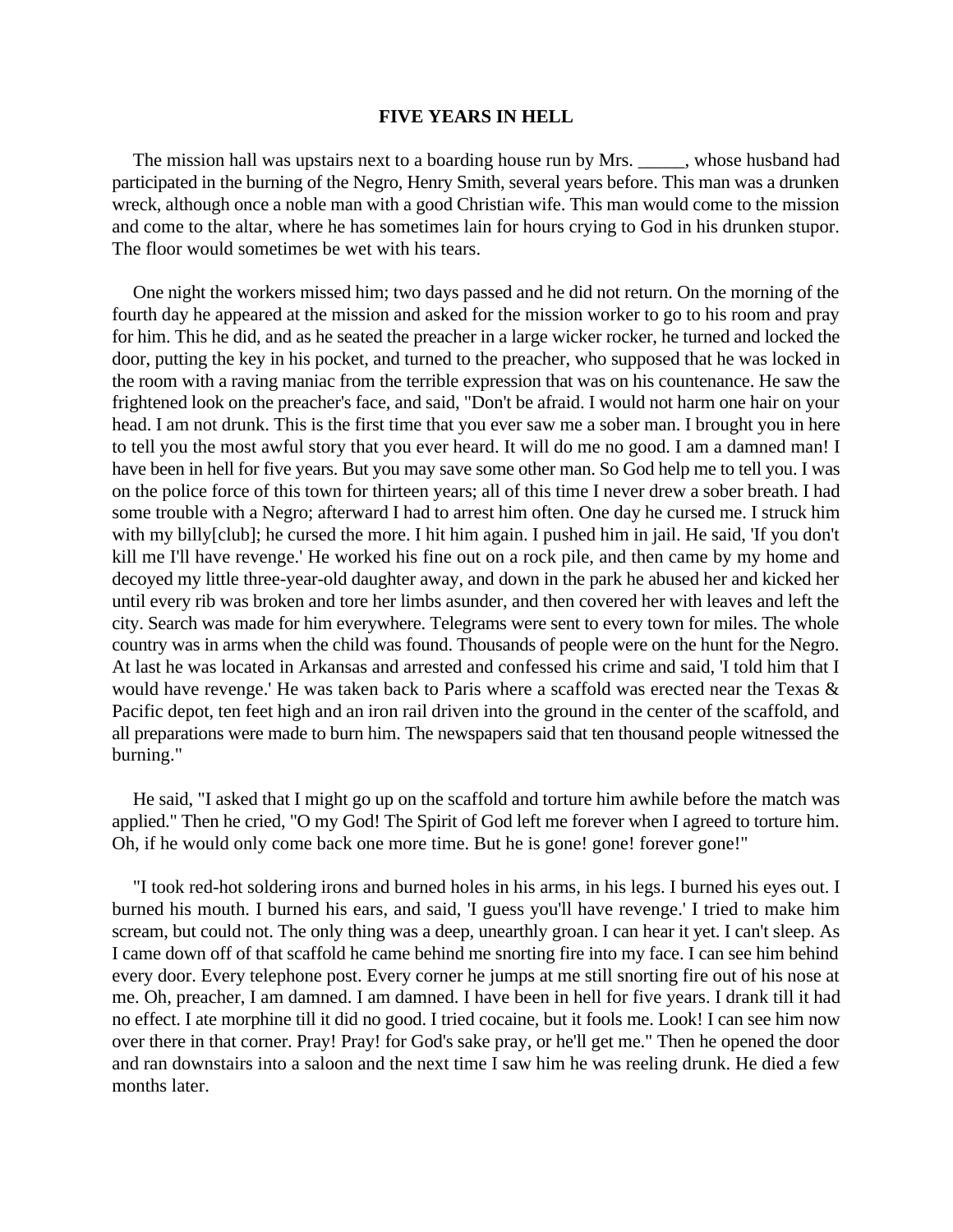### **MONEY CAME IN ANSWER TO PRAYER**

One other incident of answered prayer happened in this winter's work, or rather toward spring. C. B. Jernigan was going to leave the mission and go out into evangelistic work, and Rev. A. G. Jeffries was to carry the mission on for awhile longer. It was just before the general holiness convention was to meet in Chicago, Ill., for a closer union of the holiness people. As C. B. Jernigan, A. G. Jeffries, and Allie Irick were talking about the convention, A. O. Jeffries said, "Jernigan, you ought to go; you are interested in organization and I suppose they will plan something of that sort." All were agreed and all went down on their knees to know the will of God in the matter. C. B. Jernigan had no money to go on and they were asking that he know if it was God's will. As they prayed, Jeffries shouted and laughed and said, "Yes, you must go." Then he arose and said that God had drawn on him for \$1 to start the traveling fund. Allie Irick said, "And me for 50 cents," and it was handed to him and he at once started to the depot to see what the fare for the round trip would be. On his way there he prayed for God to let him go to the convention. He found the fare for the round trip to be \$35. Rattling the \$1.50 as he walked back down South Main street, he prayed to be allowed to go. A voice asked if God wanted him to, would he be content to remain in Texas and go on preaching here. He quickly answered, "Yes!" At this moment a hand was laid on his shoulder by a strange man whom he had seen but twice before, and that at the mission two nights. The stranger handed him a \$10 bill, saying, "I was down to your mission last night and thought I might do that much for you." He asked him his name. The reply was, "it is recorded in heaven and you can see it when you get there." When asked where he lived, he replied, "Heaven is my home, I am just passing through Paris," and bid him good day and went on. No more could ever be found out about the stranger. He returned to the mission with joy, and soon went to his home in Greenville and made his wife, Mrs. Johnny Jernigan, treasurer of the Chicago fund. She joined in prayer for the rest needed to go on. In a meeting just following this at Howe, Texas, she put God to the test as to her husband's going; and in answer to prayer God made people put \$35 more into her hands to add to this fund, without even letting a soul know that she wanted it.

Truly, God did bless the efforts in mission work in the early days of this great movement, and literally hundreds of souls were blessed in that way who otherwise would never have heard the gospel. Many drunkards were saved in these missions, some of whom are Pentecostal Nazarene preachers today, and some wayward girls were redeemed who, like Mary Magdalene, are publishing the gospel of the risen Lord.

\*\*\*\*\*\*\*\*\*\*\*\*\*\*\*\*\*\*\*\*\*\*\*\*\*\*\*\*\*\*\*\*\*\*\*\*\*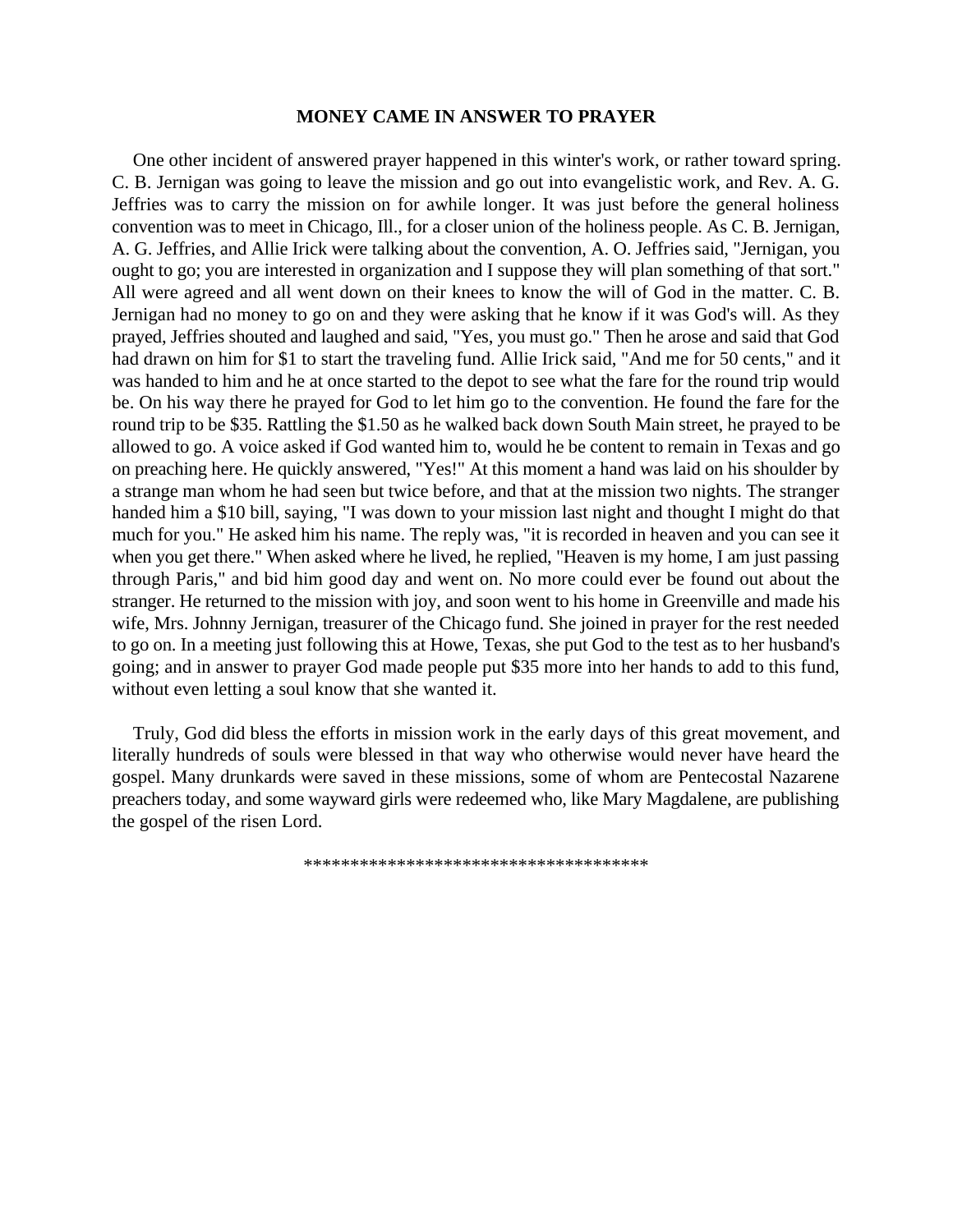### **Chapter 27 WOMEN PREACHERS**

The Prophet Joel tells of a time that should come afterward, in which the Spirit of the Lord would be poured on all flesh, and in that dispensation their sons and their daughters should prophesy. Peter, on the day of Pentecost, declared that day had come, and now the daughters were as free to prophesy as the sons. Since then, whenever the Holy Ghost comes on a people, God has laid His hands on some choice women and called them into the work of the ministry.

Paul tells us in the eleventh chapter of 1 Corinthians that women may pray or prophesy with their heads covered, and in the same chapter he tells us that a woman's hair was given to her for a covering. What is it to prophesy? "He that prophesieth speaketh unto men to edification, and exhortation, and comfort" (1 Cor. 14:3).

Satan has always opposed the work of the Lord, and if he can get the men to quit preaching and return to secular work, and intimidate the women until they will fear to enter the ministry, he will in a large measure stop the preaching of holiness and the testimony to the same.

While in a great revival in Texas some years ago, in a neighborhood where there was great opposition to women speaking in church or exercising in any way in public, many of the women began to get into the experience of entire sanctification, and then, of course, they would shout the praises of God and testify at every opportunity. There lived in that neighborhood an old maid, about thirty-five years of age, who was much opposed to women testifying in church. It made her very nervous when her women friends of her own church swept into the experience of holiness and would testify freely to the experience. One night she became more excited than ever, and sprang to her feet in the midst of the testimony service, and told the preacher that she did not get up to testify, for she did not believe it was allowed by the Scriptures. Then she asked, "What did Paul mean when he said, 'Let your women keep silent in the church'?" The preacher replied, "I do not know. But the next verse says, 'If they will learn any thing let them ask their husbands at home.' Suppose you try it." She instantly flew into a rage, and immediately left the church never to return. Whether she found a husband to ask or not was never learned.

Did you ever notice that immediately following the statement just referred to in 1 Corinthians 14:34, 35, the very next verse contains three question marks? "What? came the word of God out from you? or came it from you only?" Verse 37, "If any man think himself to be a prophet, or spiritual let him acknowledge that the things that I write unto you are the commandments of the Lord." He had just written in verse 31, "For ye may all prophesy one by one." No man ever heard of a church composed entirely of men, therefore the women have a right to prophesy, for he gave the whole church the right. Philip had four daughters who were women preachers "who did prophesy." it was the order of the Pentecostal church, and when the church returned to Pentecostal days in the early days of the holiness movement the same order of things prevailed, and there were many women preachers, who did much to plant holiness.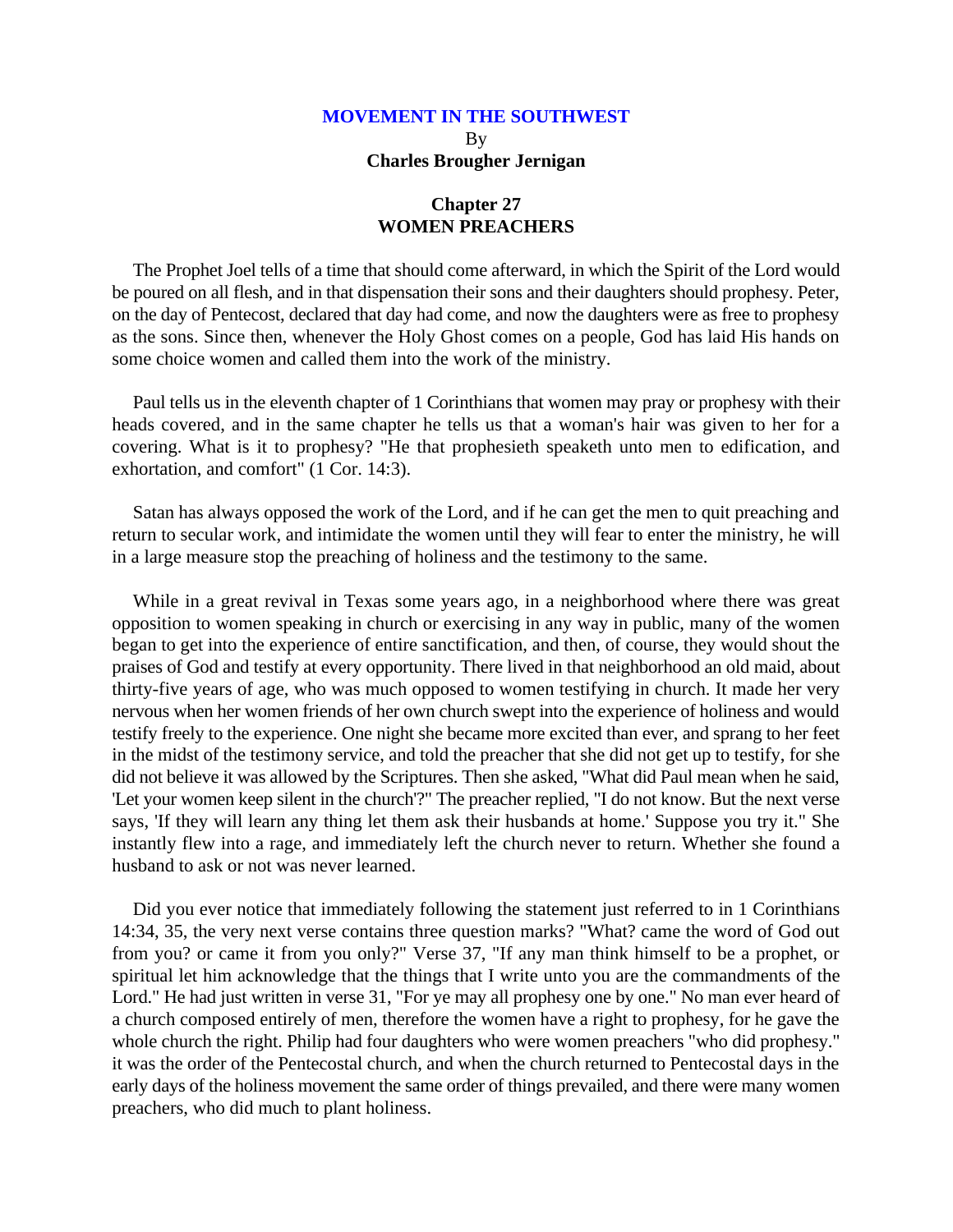Among the prominent preachers of those days were Mrs. Peppers and Mrs. Mary Hogan, who conducted many great revivals in Texas. They were Free Methodists. Mrs. E. J. Rutherford (now Mrs. E. J. Malone), who was in the Methodist Protestant church, was almost constantly engaged in revival work and in demand in campmeetings. She was a preacher of some note. Mrs. Mary Lee Harris (now Mrs. Mary Lee Cagle), has for twenty-five years done much aggressive preaching and organizing in the holiness movement. It was through her that the Church of Christ was brought to Texas, New Mexico, and Arizona. She was a real pioneer, and full of fire and zeal. Mrs. Annie Fisher, the wife of Rev. W. E. Fisher, for years worked with her husband in revival work. Mrs. Lula B. Rogers, the wife of Tom Rogers, was a very magnetic and fervent preacher in these pioneer days. Mrs. Mary McGee Snell, of Mississippi, did much evangelistic work throughout the South. Mrs. Johnny Jernigan, one of the pioneer rescue workers, for years labored alongside of her husband until she was called of God to take charge of the Nazarene Rescue Home at Bethany, Okla., where over seven hundred girls were cared for in nine years; and in that home at the Sunday afternoon preaching services and the Wednesday night prayermeetings there were over five hundred conversions.

There were also bands of girl preachers who went out two and two as evangelists, one a preacher and the other a singer. Of these were Miss Essie Osborne and Miss Mae Sallee. This band has done a mighty work in Oklahoma and throughout the South. Miss Osborne is a master preacher.

Then Miss Lula Mae Dillbeck and Miss Verdie Sallee, who labored incessantly together until the death of Miss Dillbeck in October, 1918.

Miss Dillbeck was converted in Fannin county, Texas, in 1903, and a few months later was gloriously sanctified in a meeting held by Rev. J. A. Selcer, and immediately began preaching, but opposition to women preachers was so strong that she feared to push on, being naturally a timid girl, yet in her teens, but assisted her brother in revival work for some time before doing much active preaching. In August, 1905, she went with her brother, W. D. Dillbeck, for a meeting at Hennepin, Okla. Here Miss Verdie Sallee, who was at that time a member of the Baptist church, was sanctified, and called into the Master's work, as song evangelist, and like the spirits of Jonathan and David, they were instantly joined together, and from that day were seldom seen apart. For six years they were united in evangelistic work, and planted some splendid Pentecostal Nazarene churches. They built a home at Bethany, living there alone when not in meetings, except when some of their kindred stayed there with them for a short time.

When Miss Sallee was sanctified her pastor had her arraigned for heresy, and after a church trial she was expelled from the church, but some months after he came to her and begged her pardon, telling her at the same time that he had sinned against God for turning her out of the church, and that in trying her for heresy he had sinned against light, for he knew better all the time. But now, a miserable backslider and away from God, he begged her to pray for him and often he was at their altars seeking restoration, but until this day he remains a miserable backslider. The church that took action against her was soon disorganized and its people scattered.

Great persecution followed and many strange stories were told on the "girl preachers," but God gave them greater power and the tide swept away the refuge of lies, and they did a great work. Their first meeting was near Erick, Okla., and since then God has given them hundreds of souls.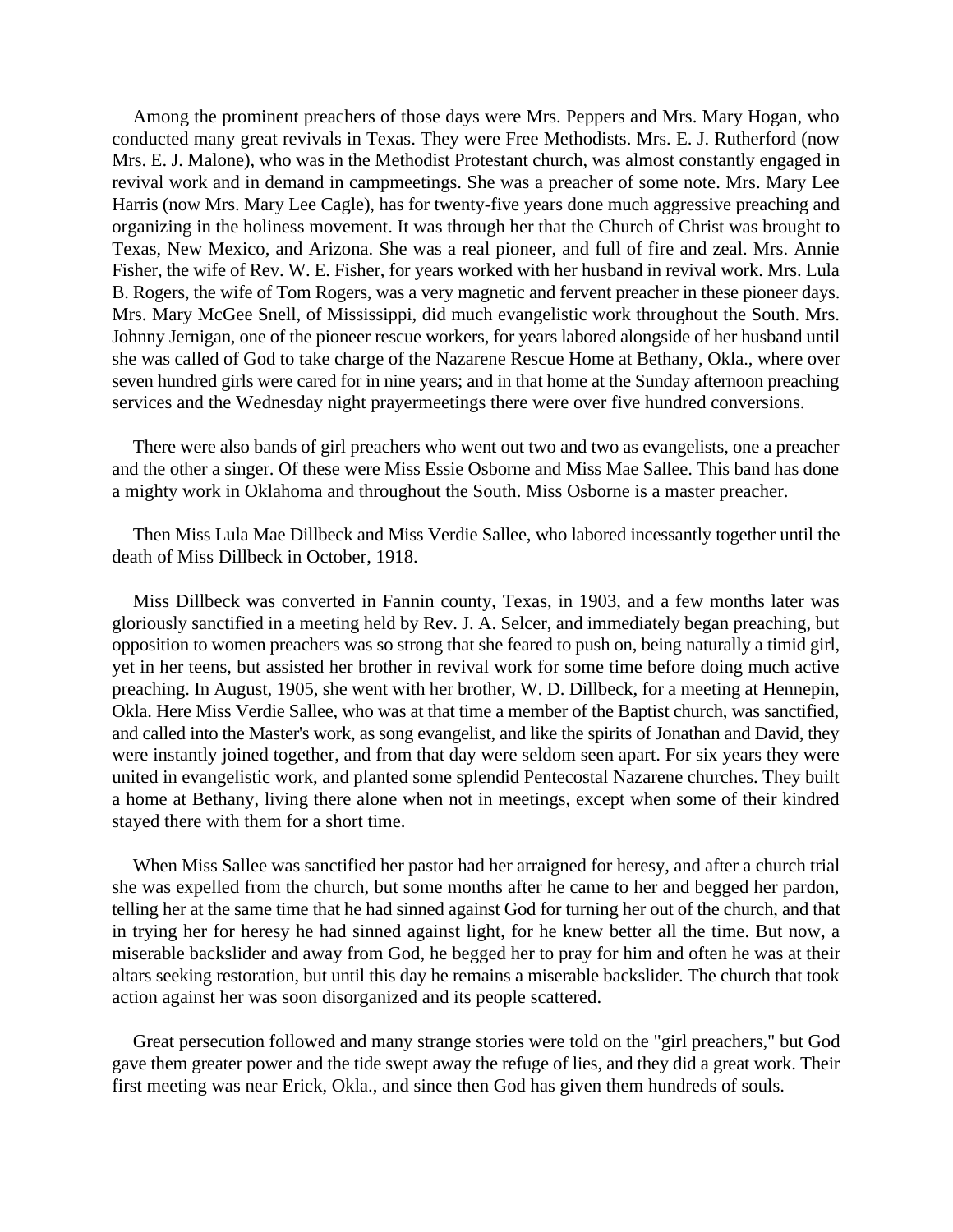They worked with Rev. Mr. Dillbeck, a Methodist preacher, the brother of Miss Lula, for awhile. While in a meeting at Paul's Valley, Okla., a Methodist steward became mightily enraged at his pastor for preaching holiness, and having a woman preacher with him. He tried all day to telephone his presiding elder to get him to come over and stop the holiness meeting, that he thought was tearing up the Methodist church. Somehow he failed to get in connection that day. That night he got under such awful conviction that he could not sleep, but went out into his corn field, and prayed all night. Like Jacob, just at the break of day the heavenly light broke in on him, and he was gloriously sanctified. The next day the presiding elder, who had heard of the meeting and his effort to "phone" him, came over with the necessary committee of preachers, and preferred charges against Rev. Mr. Dillbeck, and attempted to stop the meeting. He was too late. When the steward could not get through to talk with the elder, he tried another line and telephoned to heaven, and the answer came, and when the presiding elder arrived he was shouting the victory, and told the elder that he had arrived too late. The meeting swept on with greater power, and that night there were twenty at the altar seeking holiness, and all prayed through.

Among the pioneer women preachers in Oklahoma and the Indian Territory was Mrs. U. D. T. Murray, a woman of mighty faith, who, together with her husband, did splendid work in the early days in schoolhouses and in rural districts, and in some of the towns of Oklahoma. She held meetings in Clay county, Texas, and was assisting in the meetings where the Roberts Boys were sanctified at Deer Grove. Later she held meetings near Marlow, Duncan, Erick, and in other localities in Oklahoma Territory.

She reports some very remarkable cases of healing in her ministry, a special case of a child that had been blind for years, near Grapevine, Texas, who was healed of blindness, and is healed to this day. Persecutions followed, and at one place where she went to hold meetings she was left alone with her husband to sleep in the schoolhouse overnight, but God gave the victory, and thirty souls were saved at that meeting. At Chickasha, Okla., she had a great meeting in 1907 where there were 130 professions.

She is at this writing doing jail work in Oklahoma City, with some other workers, and there are an average of fifteen saved in the jail each month.

Miss Mattie Mallory was also one of the prominent women preachers in Oklahoma, and did much to plant a safe work in that state. She also started a school, an orphanage, and a rescue home at Oklahoma City, which we have told you about in the chapter on Oklahoma.

Mrs. E. J. Sheeks, of Arkansas, did a splendid work in that state, in the early days of the movement, planting the church work as she went, thus conserving her work, much of which stands today. Also Mrs. Fannie Hunter, who for some time labored with Mrs. Harris; and others whom I can not recall, but their names are in the book of life.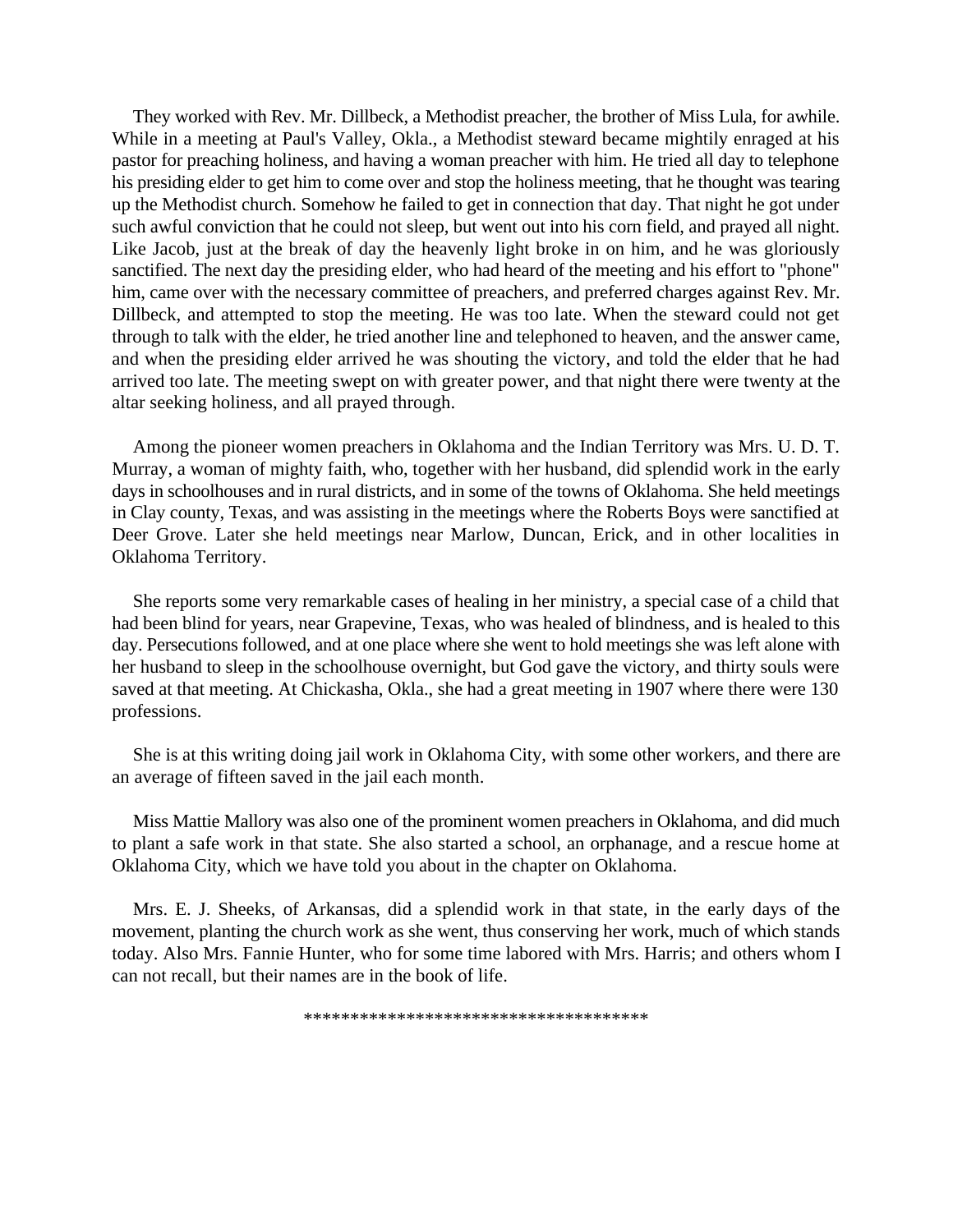### **Chapter 28 FANATICISM**

While the power of God was manifest to redeem a lost world from all sin, completely cleansing the heart from all the pollution and defilement of sin, Satan seeks to imitate God, go just a little beyond the limit of the plan of salvation and common sense, and lead the people off into fanaticism, by showing them "the deep things of God." There has never been a great spiritual awakening which was not followed by more or less of a scourge of fanatical teachings that greatly hindered the salvation of men.

This was literally true in many instances in connection with the early days of the holiness movement in Texas. Following the great revivals at Ennis, Dallas, and Corsicana there arose a strong delusion, led by Rev. N. J. Haynes, a Cumberland Presbyterian preacher, who claimed the experience of holiness; who was joined by Rev. Mr. Goodnight, Rev. Mr. Williams, and Richard Groves, and a Rev. Mr. Sims, who was an evangelist of the Cumberland Presbyterian church, who was said to be a holiness man, but held meetings still with the Cumberland Presbyterians in Corsicana. All of them seemed to be well educated men.

They taught that salvation from sin meant salvation from death. That is, that to be saved from all sin, meant that those thus saved would never die, but live to meet Jesus at His coming. Their teachings were based on Romans 5:12, "Wherefore, as by one man sin entered into the world, and death by sin; and so death passed upon all men, for all have sinned." They reasoned that as sin had brought death, to be sanctified and cleansed from all sin would then remove the penalty of sin (death); hence, those who were thus sanctified and cleansed were thereafter freed from the penalty of sin, and would never die. They also taught that all might have the different gifts mentioned in the New Testament; and encouraged people to seek after them, that they might be well rounded New Testament Christians.

They had the plan of salvation divided into seven steps, which they called seven steps to the throne. The first step was repentance; the second, justification; the third, regeneration; the fourth, entire sanctification; the fifth, the baptism with the Holy Ghost; the sixth, the gift of healing; the seventh, translation faith. Those who obtained this faith could never see death, but would live to see Jesus come in His millennial glory, and be translated at His coming, which would be only a short time off.

They started a meeting in Corsicana, with the distinct understanding that it was to run until "Jesus should descend from heaven with a shout, with the voice of the archangel, and with the trump of God: and the dead in Christ shall rise first: then we which are alive shall be caught up together with them in the clouds to meet the Lord in the air." They taught that the whole world was to be converted in a little while and then would the end come.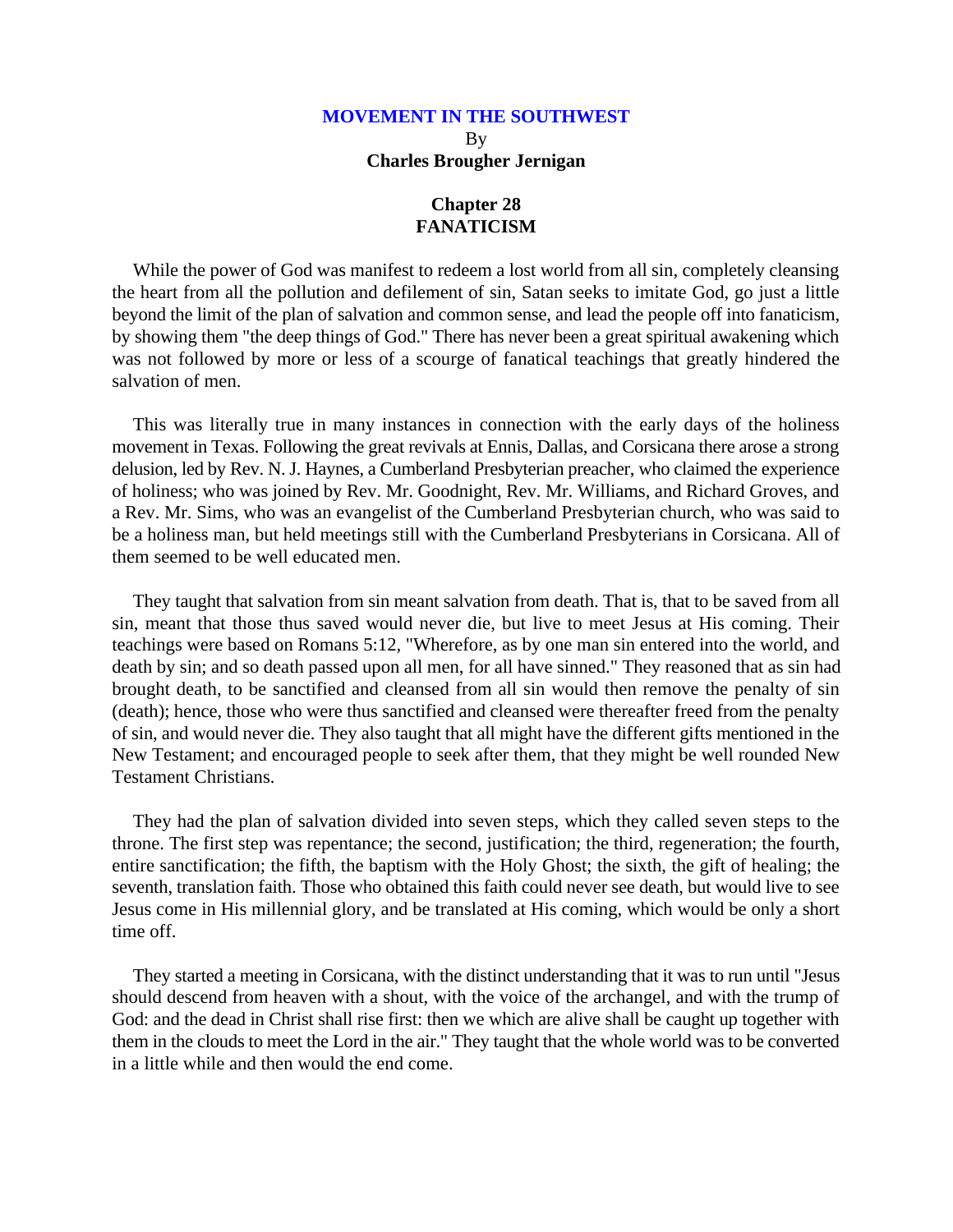They also taught that in case a man's wife did not believe as he did it was sufficient grounds for scriptural divorce. This of course gave them room to put into practice their doctrines. Public feelings were outraged and indignation meetings were held, and a committee waited on the preachers and demanded that they leave town or that such teachings be stopped.

Rev. Mr. Haynes defied the whole community, and declared that he was death proof, that they could not kill him with a gun if they wanted to, boldly declaring his purpose to continue as he had, teaching such things as were revealed to him. A few nights after this a company of men went to his home and called him out, caught him and put him into a carriage in his night clothes, and hurried away to a tank, where they ducked him in the cold water quite freely, and then put him back into the carriage and started back to town with him, when they discovered that he was unconscious from the ducking and the chill of the cold. This so frightened them that they hurried up to the home of a Campbellite preacher, and laid him on the porch, then made a great noise to awaken the people, when they jumped into the carriage and hurriedly drove away. The preacher, finding him half frozen, built a fire and warmed him into life again, and gave him some clothes to put on and a good breakfast and then sent him home. This broke up the meeting and Haynes soon left town, going to Dallas, where he did not remain long, but soon left for Brooklyn, N. Y., where he died a little later.

The next phase of fanaticism came along in 1884, when Rev. Phil Allen came to the Free Methodist conference in Texas from Louisiana. He was a very able preacher, sound in doctrine and life. He was elected district elder, and did a good work for awhile; when a Mrs. Wheaton came to Fouls from the North. She was a rank come-outer and anti-ordinance teacher and preacher. She called herself a prison evangelist. She taught that for one to have his name on a church book was an absolute sin. She called all churches Babylon, and cried, "Come out of her, my people," until she drew away quite a following. Among the many was Rev. Phil Allen, Who immediately sent his resignation in to the general superintendent of the Free Methodist church, and Rev. George MeCulloch was appointed district elder in his place.

These come-outers taught that they did not need to read the Bible, as they had the one who had inspired the Bible in their hearts when they got sanctified. They no longer needed to pray, since they had the very spirit of prayer all the time. They did not take the Lord's Supper, as they were constantly feasting on the "living bread." They did not keep Sunday, as they were not sun worshipers, said that the Romans instituted the Sunday in their worship of the sun. They showed deep humility of spirit by laying off all neat and respectable clothing, and wearing overalls at all times. They worked at cleaning out wells because it was dirty work. They became servants for the Negroes, to show their spirit of humility. They made tours in other states preaching these fanatical doctrines. They tore up many holiness communities and hurt the Free Methodist church work, as it was practically the only church at that time that stood for holiness. Their leader finally left his wife and went to Kansas to see some woman of whom he had heard; telling her that God had sent him up there to marry her. She promptly informed him that if God had sent him to her, that God would have told her about it also. She ordered him off her premises. When last heard of he was a mental, physical, and spiritual wreck. A perfect vagabond. How awful to fall into fanaticism, and to be led away into strong delusions. These fanatics finally died away, but left much hurt in their wake, and many blighted lives was the result.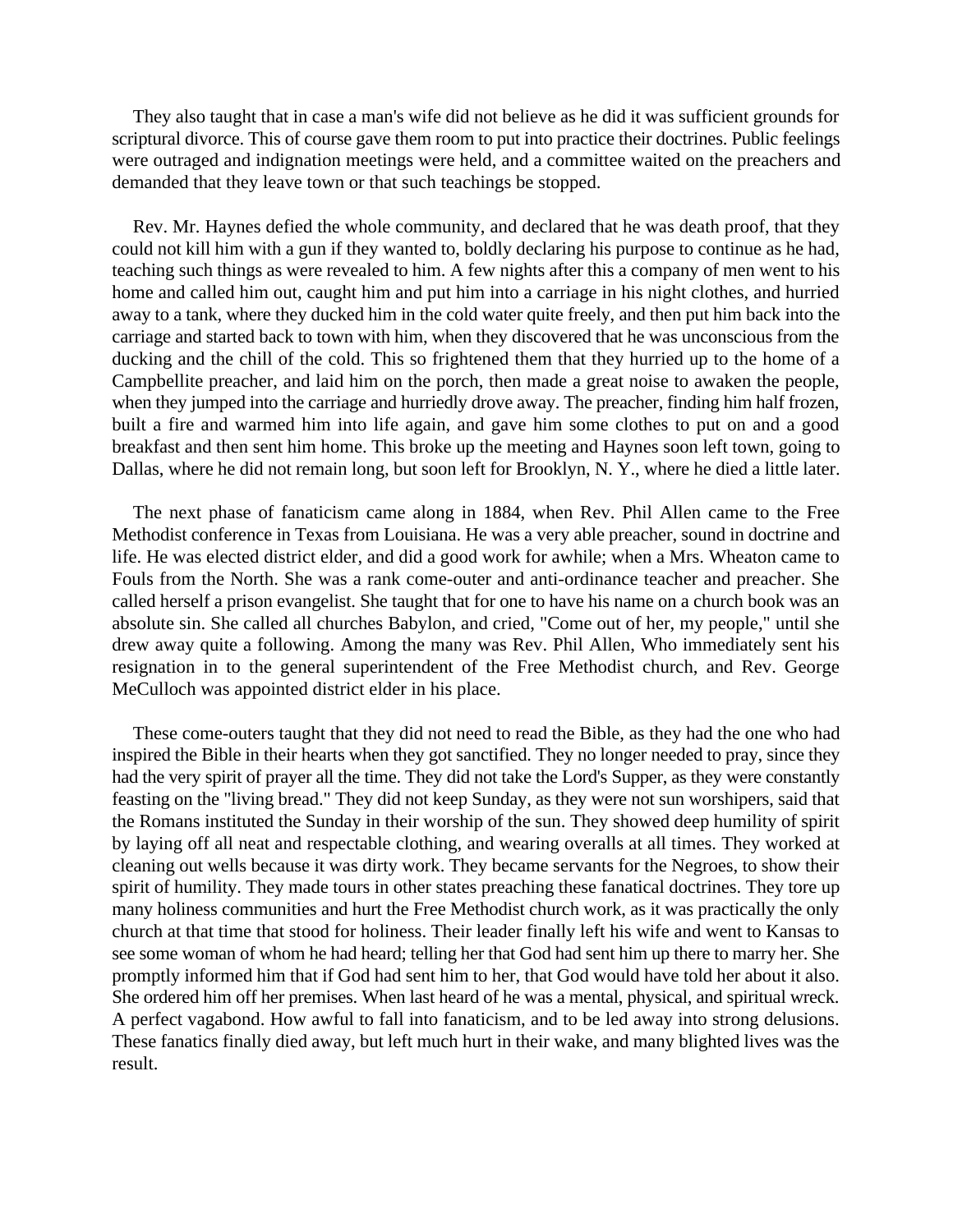The church has had her troubles with fanaticism in all ages. Satan hates a clean life and will do all in his power to blight the lives of holy people in any way that he can; if he can not get them into open sin, then he will open the sidetrack and switch them off into fanaticism.

In the year 1897 another form of fanaticism broke out in Texas and Louisiana, under the name of "The Fire." Unlearned and misguided teachers taught that after one is sanctified wholly, he might receive the baptism of fire. Basing their teachings on Matt. 3:11, "He shall baptize you with the Holy Ghost and with fire"; making "and with fire" a subsequent work to sanctification, and claiming that to receive the "fire" was the enduement of power of which Jesus spoke. Sometimes those who professed the fire would go off into a trance, and there receive visions from God, in which matters of doctrine were taught them. One case of this kind was seen on the Greenville camp ground. They would come to these campmeetings, and, if allowed, would follow after people who had recently been sanctified and urge them to seek "the fire." At the Greenville camp, when they made their appearance and began this strange teaching, C. B. Jernigan, who was then secretary of the campmeeting association, called the board together and asked permission to put a stop to the fire teaching on the grounds, which was granted. These fire teachers called him backslidden when he tried to stop them. Many good people were deceived by them.

That same year the leaders of the Poetry, Texas, camp sent for one B. H. Irwin to come to their camp and teach them this new doctrine. Irwin was an avowed apostle of "the fire," and a strong teacher of divine healing, while but few if any were healed in answer to his prayers. From Poetry camp Irwin went to Wills Point, Texas, where he had to leave town on an early morning train to escape a mob, on account of his fanatical teachings. Dr. G. D. Watson then came through Texas teaching "the fire," and, on account of his lucid Bible teachings, found a great following. He was a strong writer and clear preacher and for that reason had a good following.

The same year, 1897, Rev. E. C. DeJernett and Rev. C. B. Jernigan were called to hold the Hughes Springs campmeeting in eastern Texas; Irwin also attended this meeting and continued to touch "the fire." Here also one W. T. Currey came from Louisiana to this camp; he was also a strong teacher of "the fire." He would dance across the platform while preaching, shouting, "I feel the fire all through me. Can't you feel it? Why I feel as if I were walking on live coals of fire. It burns me through my shoes." This brought division in the camp, and great persecution from holiness fighters.

Some of these fire teachers imbibed still more fanatical doctrines; among them was "demon possession." They taught that demons were God's servants sent into sanctified people to chastise them. They had demons of sickness; and various other kinds of demons that often tormented the sanctified.

The doctrine of demon possession was not very widespread, but played havoc wherever it took root. Rev. C. B. Jernigan was invited to hold a meeting in a hall in the town of Prescott, Ark. The hall was owned by an apostle of "fire and demon possession," but the meeting was backed by the straight holiness people of the town. One day in his preaching he stated that there was something wrong somewhere; as God was not blessing the meeting.

The woman who owned the hall arose and stated that it was a difference of doctrine. When asked what was the difference, she replied that some of us believe in "the fire," and "demon possession!"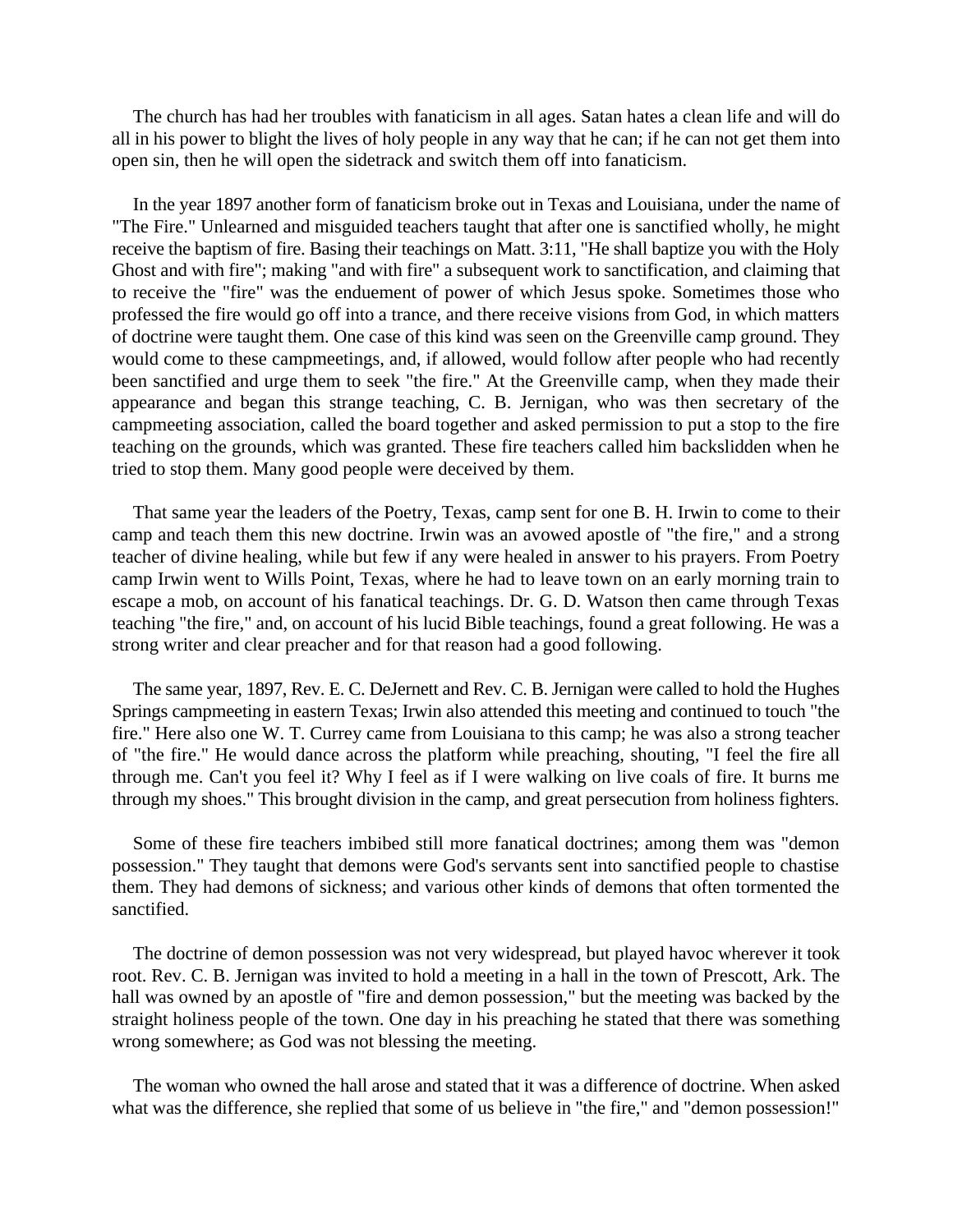Then she gave the above definition of demon possession. The meeting was promptly moved to the courthouse, where they had a great meeting.

When the Holiness Association was well started, and most of the preachers in the Southwest were joining it, the fire folks offered themselves for membership. This created quite a commotion in the association, as many good preachers were in some way mixed up with the fire, but not many with demon possession. Some objected; others said, "Their hearts are right; they are just a little off in their heads; let them join; they are good people."

The association was held in their own house, and was being entertained in their homes, but this made no difference with C. B. Jernigan. He arose and demanded that they give up their heresy and subscribe to the statement of doctrine set forth by the association; else the association must change their statement of doctrine. For some time it seemed this would bring a division in the association, but it was avoided by "the fire" folks who could not give up their teaching withdrawing their names. In a few years from that time almost all of these teachers of "the fire" gave up their doctrine, except a few who went off to themselves and started a paper and an orphanage, which continues to this day, with a small following.

The doctrine of marital purity sprang up about this time and was taught by some, either privately or publicly; mostly privately, to the hurt of many once happy homes. They taught that a man must live with his wife just as he did with his mother or sister. That cohabitation with one's wife or husband was an absolute sin. One preacher, who married a woman preacher who taught this doctrine; was ordered to his knees often by her to keep him from backsliding. Tracts and pamphlets were freely scattered on this subject, many of which widely differed in their teachings. In some cases it brought about separation of husbands and wives.

Rev. C. B. Jernigan was called to Bristol, Fla., by a man and his wife, both preachers. They called him there to organize a holiness church. This was in the spring of 1904. When he and his family landed from the steamboat, which plied down the Apalachacola river, he was met by both the man and wife, who took them to their home. They lived in a nice, five-room parsonage, near a splendid new church which they had built and hoped to dedicate as a holiness church soon. Scarcely were they seated when the woman of the house told the evangelist that she never kept coffee in her home. That she had not been on a coffee drunk since she had been saved. That she had as soon keep whiskey and make him a toddy every morning as to make him a cup of coffee for breakfast. The man retorted, "No, and we don't eat hog. Dirty cancer breeders. I wouldn't touch a piece of pork for \$100." The evangelist told them that he had read somewhere, "That we ought to eat what was set before us without murmuring or complaining," and that if they could do without coffee all of the time, he certainly could for ten days; and that you will never hear a grunt out of him. And as to the hog, "Just trot out your beef and we will fare all right," and the subject was dropped for the time.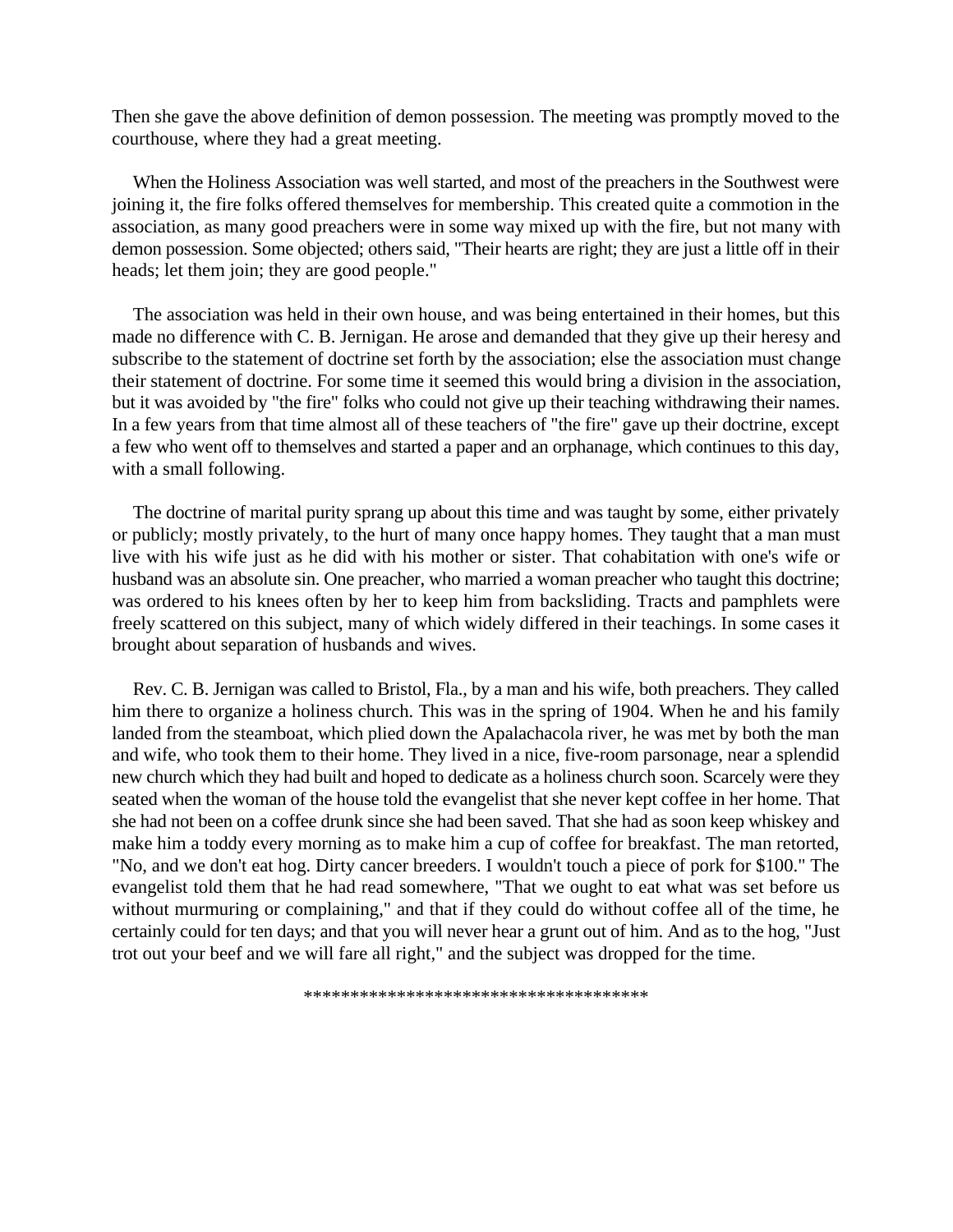### **Chapter 29 DIVINE HEALING**

With the coming of the doctrine of entire sanctification came also the doctrine of divine healing. A veritable tidal wave of bodily healing swept through the land, and many persons were miraculously healed of all sorts of diseases; many cases were reported healed at different campmeetings throughout the country; often cases that had baffled the skill of the best physicians. There would be healing services at almost every campmeeting, where the sick would come to the altar for prayer and anointing, and many of them were instantly healed of divers sicknesses.

One very noted case was that of Mrs. Prudence Robinson, which occurred at the Greenville, Texas, campmeeting, in the summer of 1897. She was a member of the Missionary Baptist church, and had attended a holiness meeting at White Rock, a small village about ten miles north of Greenville. This meeting was conducted by Rev. E. C. DeJernett and Rev. C. B. Jernigan. She here for the first time heard that God could sanctify the soul and heal the body. Just after the close of this meeting one of her sons attended the great Greenville campmeeting, and was gloriously sanctified. He went home that night and told his mother that he had the blessing, and that he had seen some people at the camp ground that had been healed. He urged his mother to go and see and hear for herself. The next day she was lifted into a buggy and taken to the meetings. She had not walked one step without the aid of her crutches for seven years. She came to Texas from Arkansas for her health at the advice of her family physician, but gradually grew worse all the while. She had given up all hope of ever getting well again. Doctors had failed. Change of climate had failed. She was consigned to the fate of a hopeless invalid. In the hour of her despair she heard of Jesus, the Healer. She asked that she be anointed and prayed for by the saints at the camp ground. At 6 o'clock p. m., on the fifteenth day of August, 1897, a circle was formed around her and she was anointed with oil according to James 5:14. As she sat in her chair with her crutches across her lap, while the saints were pleading with God for her healing, instantly the healing power struck her and she sprang to her feet, shouting the praises of God. She ran across the camp ground shouting, "I am healed and sanctified, glory be to God." There was the voice of triumph in that shout that fairly set the whole camp afire with glory. The news of her healing spread like wildfire through the town of Greenville, a town of about eight thousand people. They came out that night en masse to see the woman who was healed. When a chance was given for testimony Mrs. Robinson sprang to her feet and began to tell what great things God had done for her. Some one in the congregation cried out, "Let us see you walk?" At this she sprang upon the altar bench thirty feet long and ran back and forth for some time, shouting praises to God. Strong men wept aloud, while all the saints shouted and sang praises to God. Mrs. Robinson now lives at Fort Towson, Okla., and has never touched her crutches to this day. The writer was in her home June 8, 1914, and she was well and hearty then; still healed and sanctified by power divine.

While there were many notable cases of instant divine healing in those days at many of the camps, there also sprang up a strong fanaticism on this line which crippled the faith of some in this great doctrine. Some preachers preached more on healing than on holiness. Some even placed healing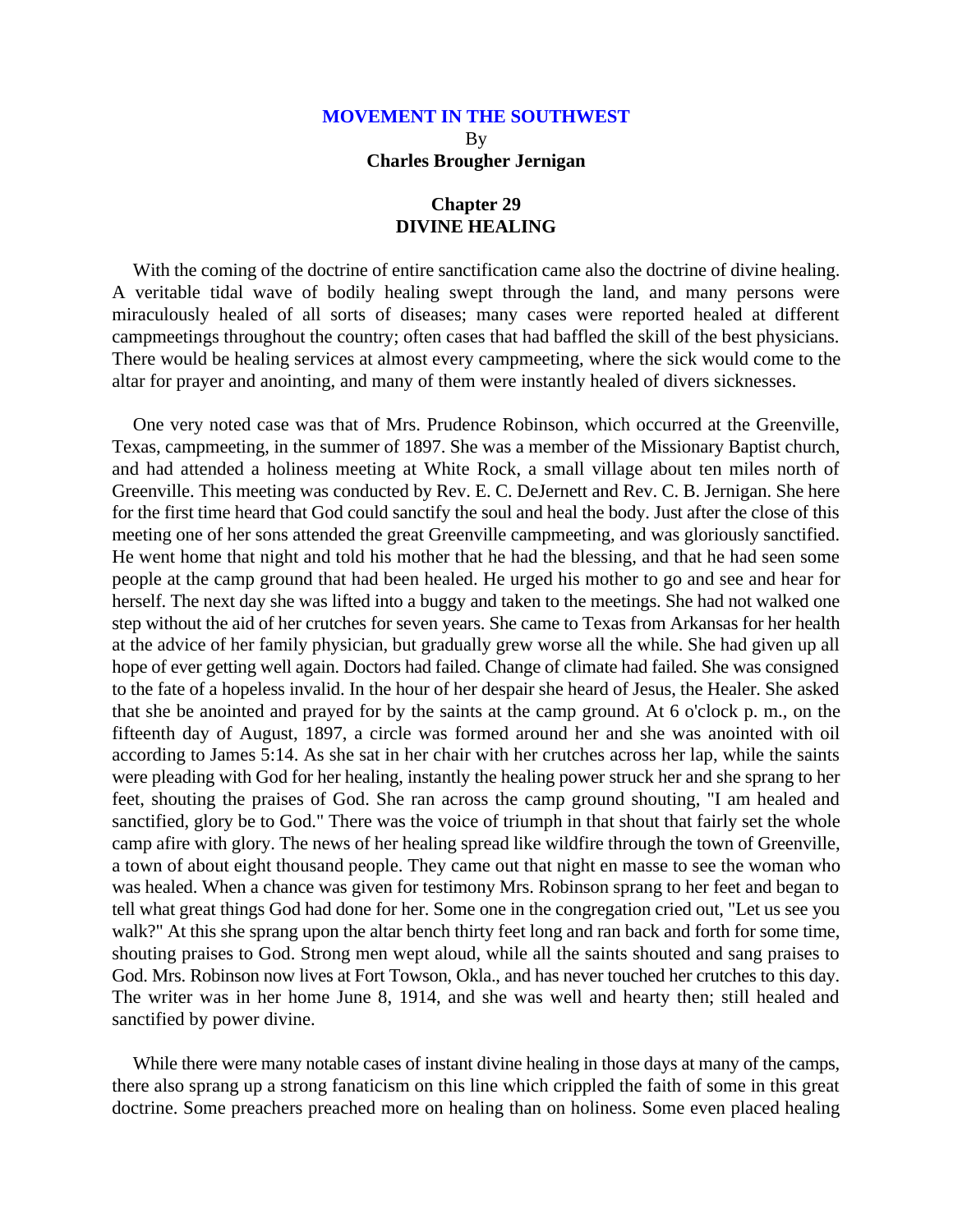along with salvation in the atonement, and preached that one would backslide if he took medicine. Others declared that doctors, drugs, and devils were all classed together. Doctors were severely scored by some of these would-be healers, and the use of any kind of remedies was discarded by many. Some would testify that they would die before they would take a dose of medicine. One man took a severe case of cramp colic while on the camp ground, and his friends called a doctor, who had been his family physician; but the doctor was informed that he was not needed, and that he was not backslidden yet, if he was sick, and that no one but backsliders needed doctors. The doctor went to his camp, but a runner came for him to come back to see the sick man before he died. He went back and relieved him in a short time.

At one of these Texas camps a lot of third blessing "fire" folks were in attendance, led by their champion, B. H. Irwin, who especially emphasized bodily healing. There they met a young woman who was crippled in her ankles from birth. She was anointed and prayed for, and declared healed, "For I have the witness," shouted their leader. "Get up and walk." One of their number wrested her crutches from her and ran across the grounds, waving the crutches, as he proclaimed, "Another miraculous case of healing." But the poor girl could not walk, but had to be borne along on the arms of two. This hurt the cause of holiness much.

On another occasion two brothers who had recently been sanctified in a holiness meeting, claimed the gift of healing. One of their neighbors died. They had a vision that they must go to the house of mourning, and turn it into a house of joy by raising the dead. So they proceeded to the home of the corpse, and ordered all of the family out of the room, as Jesus did in the home where the maid was raised from the dead; but the friends refused to go. On the contrary, they demanded that the healers leave at once, else they would be arrested.

Many remarkable cases of healing were reported in the Jeffries-Hartline meetings, some of which we gave under that chapter, others worth recording we give here. At a meeting at Plainview, Texas, there was a beautiful young lady came to the altar who had had typhoid fever, and the fever had settled in her right lower limb, and it was drawn until it was two inches shorter than the other. While Rev. Mr. Jeffries prayed, laying his hands on her, the power of God came and she was instantly healed, and the limb was soon as long as the other, and she is well today. She was the niece of a banker by the name of Posey.

In those days of power and glory people carried their burdens to the Lord in prayer, and there were thousands of remarkable answers that I can not here record. Droughts were broken, the sick healed, financial difficulties relieved, opposition was swept away, and great and mighty revivals swept through the land. All this came in direct answer to prayer and fasting. If the load was too heavy, the leader of the meeting would call for a day of fasting and prayer, and all the workers would fast and pray, sometimes for days at a time, then some marvelous things would happen.

When Israel was in bitter bondage and distress they groaned to God. When Esther learned that the decree had been signed to destroy all the Jews in the realm, she asked all the Jews to fast and pray with her three days. The record says, "On that night could not the king sleep." Sleepless nights of awful conviction were often on people those days in answer to fasting and prayer.